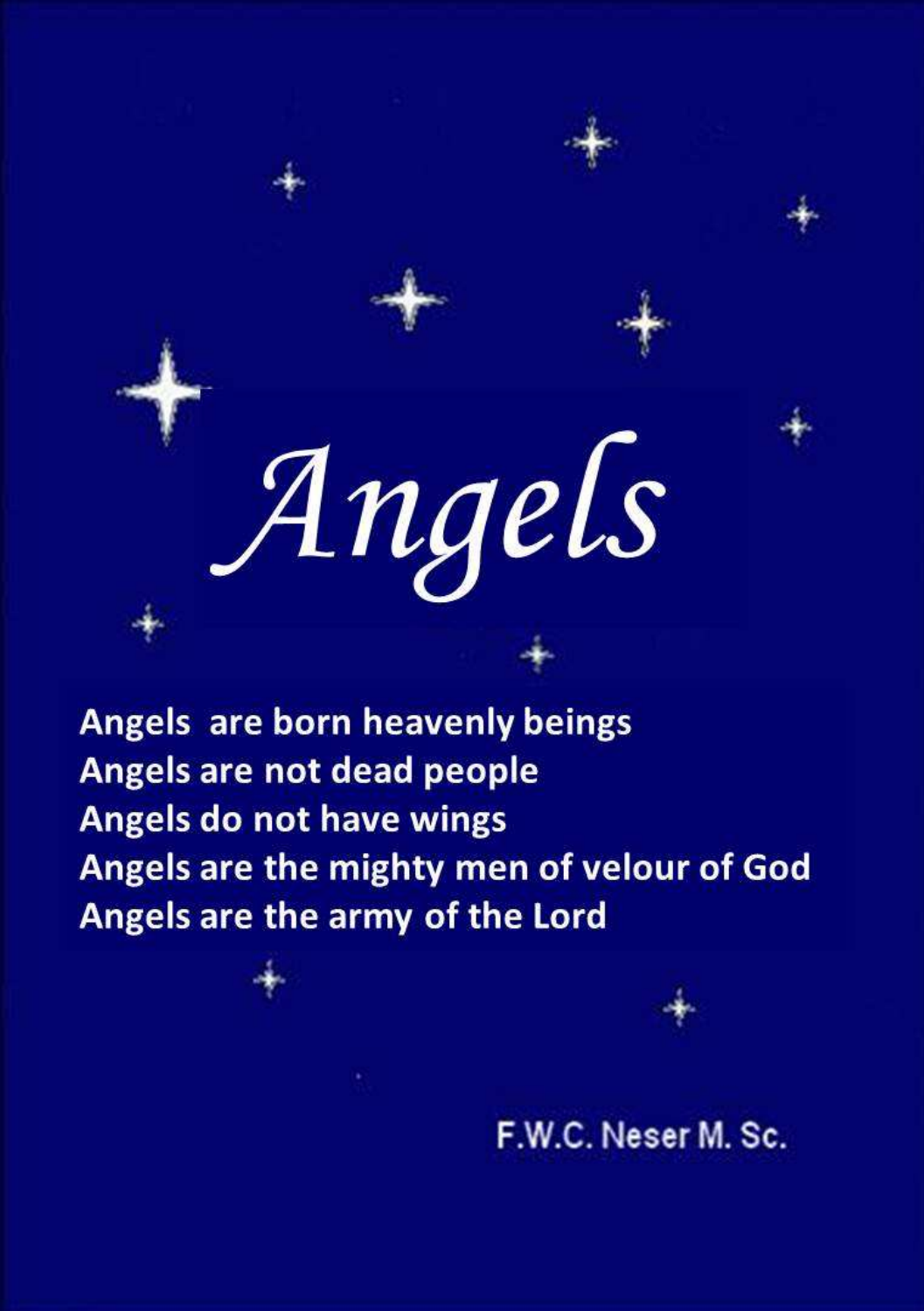# **ANGELS**

#### **A COMPLETE STUDY**

Pastor F.W.C. Neser M.Sc.

Transcription from Cassettes: L68, L69, L70 and L76 from Afrikaans into English Bible study was done by Pastor Neser on 15<sup>th</sup> September 1975 Typing done by: Hester du Plessis Translation by: Anne Joubert Proofreading: Anne Joubert, Adri Hearn, Marcel and Nanette le Roux Layout by: Adri Hearn & Lynette de Klerk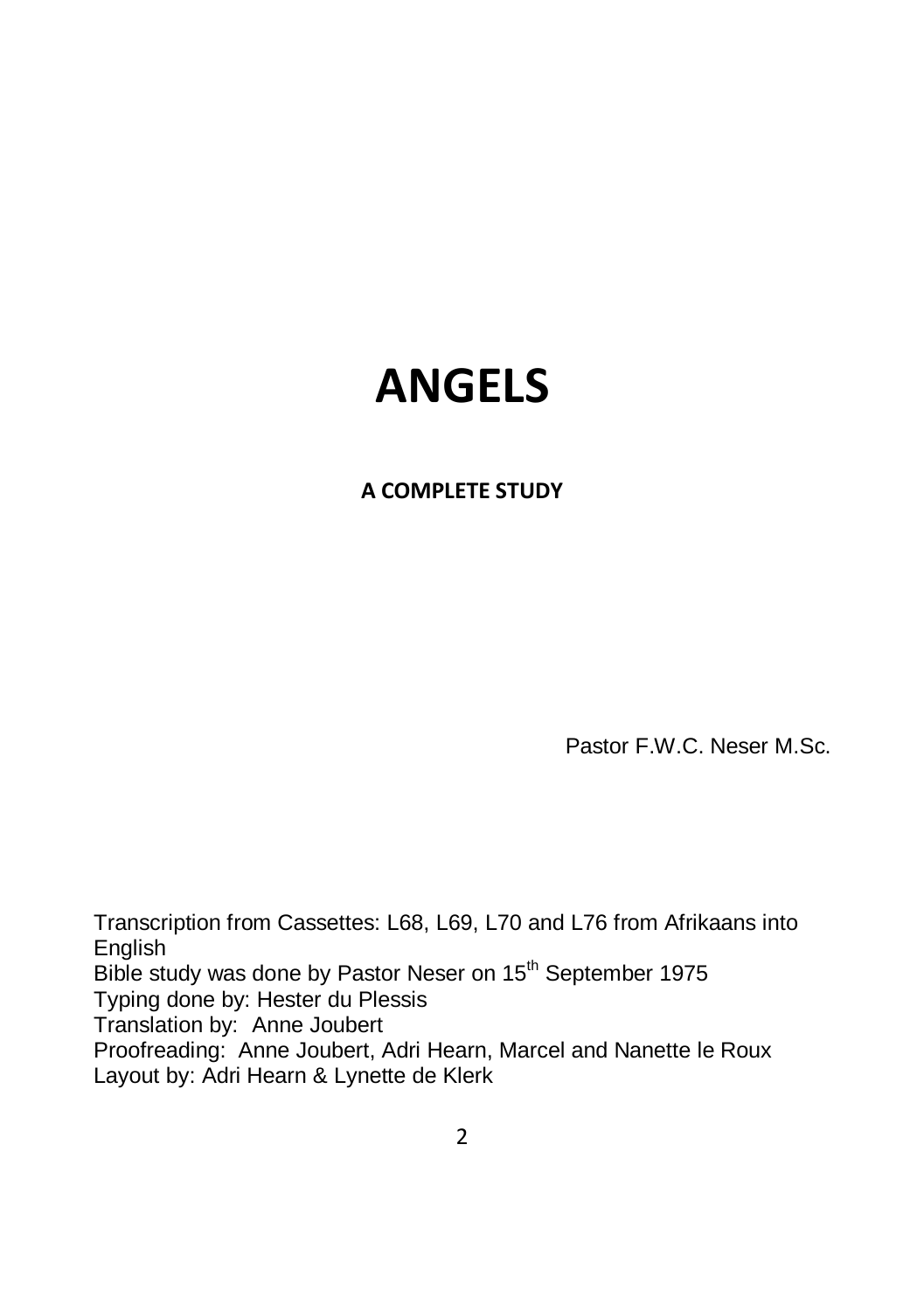| <b>ANGELS</b>                           |                                                                                   |
|-----------------------------------------|-----------------------------------------------------------------------------------|
| Author:                                 | F.W.C. Neser                                                                      |
| Copyright:                              | F.W.C. Neser                                                                      |
| Publisher:                              | F.W.C. Neser<br>P.O. Box 31571<br>Wonderboompoort<br>0033                         |
| Tel/Fax:<br>E-Mail address:<br>Website: | 012 379 8954<br>ekklesiakassetfonds.neser@gmail.com<br>www.israelmusthear.co.za   |
| Office hours:                           | Monday to Thursday<br>09h00 to 12h00                                              |
| Printer:<br>Tel:<br>Fax:<br>E-Mail:     | Minit Print Pretoria North<br>012-565-5288<br>012-565-5289<br>info@minitprint.biz |
| <b>First Edition</b>                    | <b>June 2012</b>                                                                  |
| <b>ISBN</b>                             | 978-1-920298-65-4                                                                 |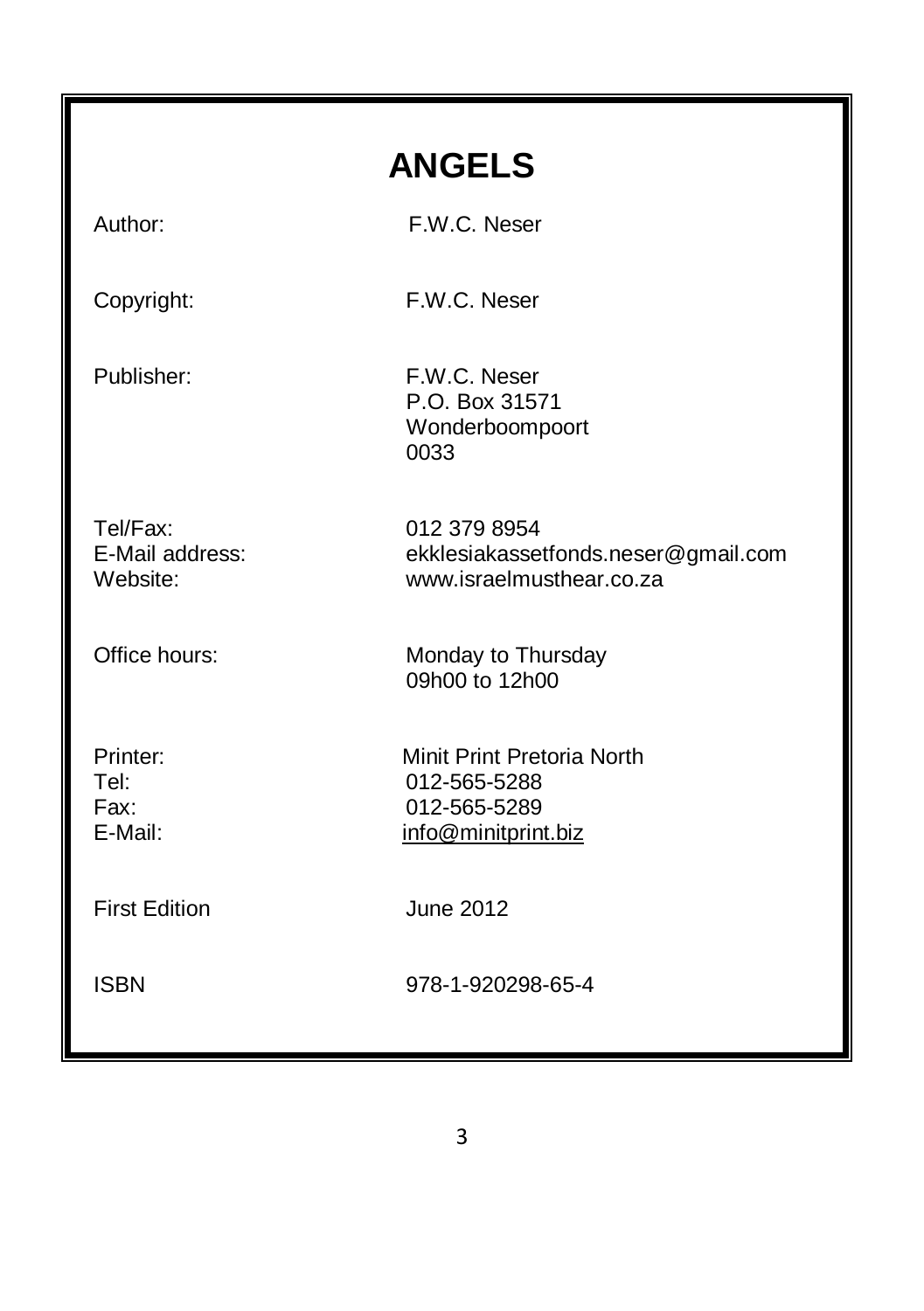# **ANGELS**

#### **What the Bible teaches concerning angels**

# **1 Introduction**

# **1.1 The Christian View of the Creation of the Universe**

At its best, the cold impersonal scientific view of the universe is that of mind over matter and at its worst it sees the universe as a soulless machine. In contrast to this the Bible portrays it to be full of living personalities.

My sincere desire for you, dear reader, is to see and recognise the heart of the message. It is not merely the quoting of verse upon verse or line upon line but in this introductory, I would urge you to focus on the fact that we are busy with the things that are not seen. In this study we are going to see that there are personalities, some of which are angels who are involved in our lives on a much deeper and direct level than we could ever realise. We are going to see what their activities were in the days of the Bible and what the Bible has to say about that and what the Bible has to say concerning their role and purpose in the last days. Should we not therefore be tuned in and alert to recognise their doings, for the Biblical view is of living personalities all around us? The Bible acknowledges the Law of revelation, of the Will of a Godly Creator who is wisdom, love and power, of whom the whole family in heaven and earth is named.

Ephesians 3:15

15 Of whom the whole family in heaven and earth is named.

These beings in heaven and upon earth form a family circle which exists within two territories as it were and yet they are one in their entirety. It is therefore not surprising when we see that members of the family circle administer the laws of the universe. These two groups of family circles of which the one family is the *visible* (of course it is us) and the other family circle, the invisible which consists of the angels. We are much more connected than we could ever imagine. By merely perceiving that of the senses or the material and refusing to believe in an order of spirit beings simply because we cannot see or feel them, would make us the victims of our senses and this would be truly tragic. We must not deprive ourselves of such a greater life.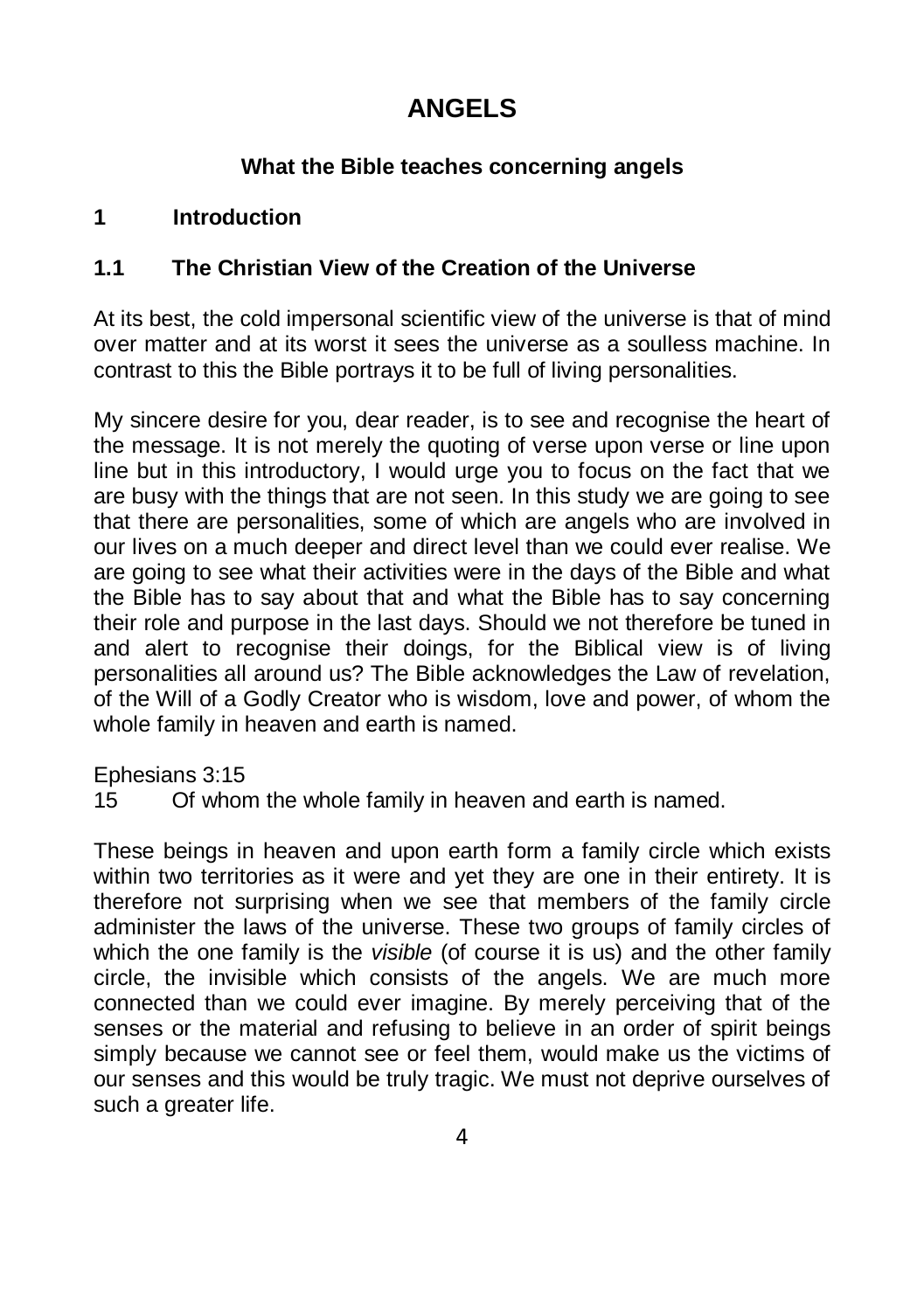Let's see what angels have done:

It was an angel (a messenger according to the Greek) or then an angel messenger of the LORD who smote the Assyrians - one hundred and eighty five thousand Assyrians according to Isaiah 37:36;

It was an angel who stood in the stubborn Balaam's way – Numbers 22:22-35;

It was an angel who strengthened Elijah – 1 Kings 19:5;

An Angel who spoke to Daniel – Daniel 10;

Angels holding the four winds of the earth – Revelation 7;

And who pour out the vials of wrath upon the earth – Revelation 16.

So-called science has depopulated the universe and has made of it an empty space. The Apostle Paul speaks of principalities, powers and rulers in high places 'in the heavenlies'. (Ephesians 6:12) God delegated His Will and Power to countless beings of much greater power and wisdom of which man could ever dream. The visions of that world as given to Ezekiel and in the book of Revelation demonstrate forms of life totally different to which we are accustomed. Man is most certainly not the sole inhabitant of the universe.

Before I move on to the next paragraph I would like to draw your attention to the fact that reading the Bible – many of you perhaps have never thought of it, I certainly never did for years - that the Bible is actually concerned with God's relationship with this earth. The Bible says very little of God's relationship with the other facets of His creation. To take an even closer look at what the Bible says - God has a relationship with one peculiar nation on earth and that nation is Israel. The Bible does not say very much about the other nations except where they come into contact with Israel and their influence on them whether good or bad, in conflict or in war or as the henchmen of Satan to attack God's people. That's about all that is said about them. Therefore the Bible does not deny the fact that there could be other worlds with other beings on them.

The Bible does not rule this out. However, to us and for our purpose of studying this topic which is, how does our relationship on earth coincide with these angelic beings which are invisible, except where they appear in visible form for a special purpose and speak with audible voices. Let's examine these instances in the Bible. We are always surrounded by the supernatural. Let us read the following Scriptures.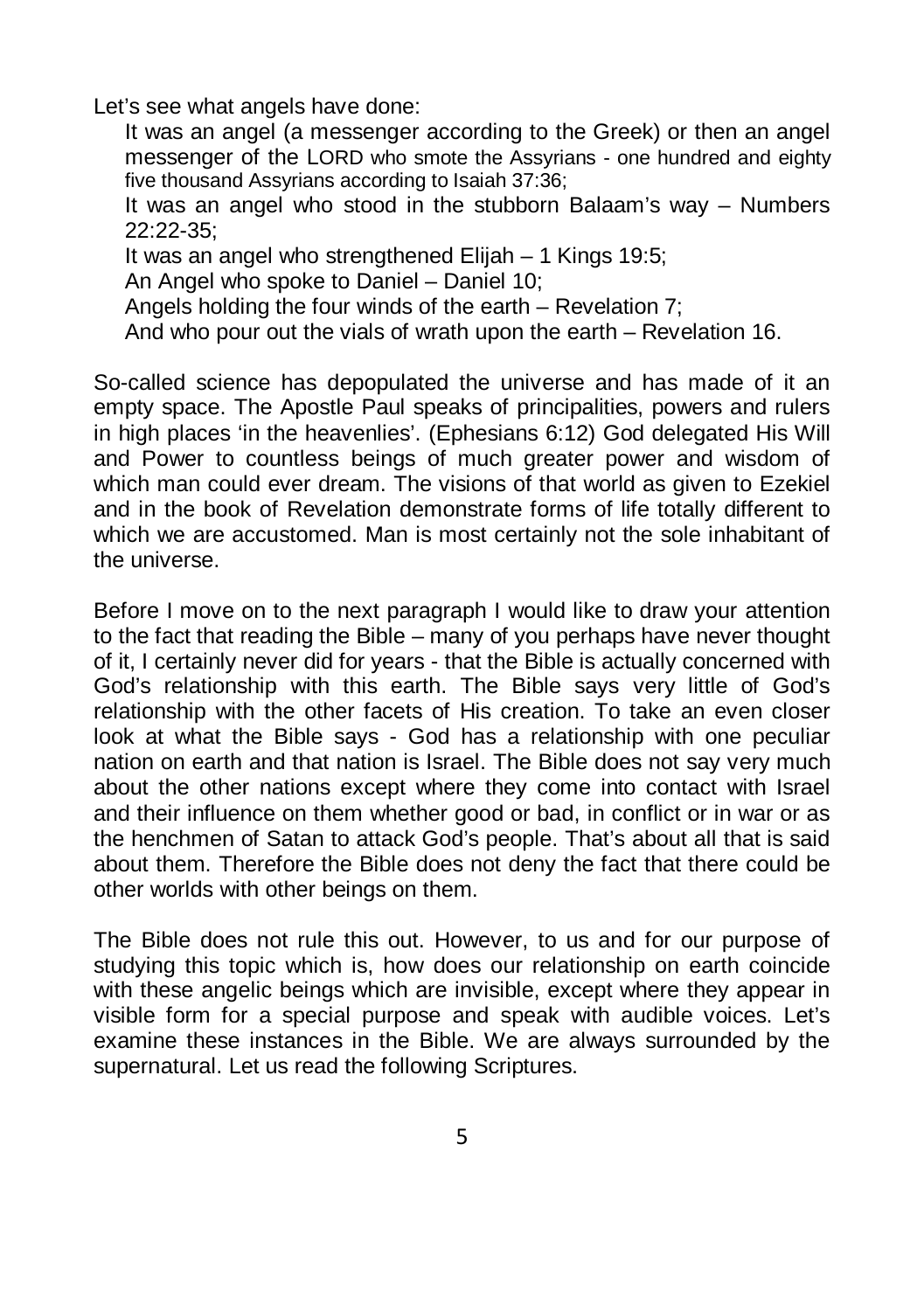#### Psalm 34:7

7 The angel of the LORD, encampeth round about them that fear him, and delivereth them.

Psalm 103:20-21

- 20 Bless the LORD, ye his angels, that excel in strength, that do his commandments, hearkening unto the voice of his word.
- 21 Bless ye the LORD, all *ye* his hosts; *ye* ministers of his, that do his pleasure.

The Bible gives us a few remarkable examples of the hosts of the LORD. Read 2 Kings 6 and 2 Kings 2:11 where there came a fiery chariot with horses to physically take Elijah up into heaven. We will get to 2 Kings 6 in the course of our study but let's just look at 2 Kings 2:11. For most of you it is probably a very well-known account but let us read it together starting with verse 7

2 Kings 2:7-12

- 7 And fifty men of the sons of the prophets went, and stood to view afar off: and they two stood by Jordan.
- 8 And Elijah took his mantle, and wrapped *it* together; and smote the waters, and they were divided hither and thither, so that they two went over on dry ground.
- 9 And it came to pass, when they were gone over; that Elijah said unto Elisha, Ask what I shall do for thee, before I be taken away from thee. And Elisha said, I pray thee, let a double portion of thy spirit be upon me.
- 10 And he said, Thou hast asked a hard thing: *nevertheless,* if thou see me *when I am* taken from thee, it shall be so unto thee, but if not, it shall not be *so.*
- 11 And it came to pass, as they still went on, and talked, that, behold, *there appeared* a chariot of fire, and horses of fire, and parted them both asunder; and Elijah went up by a whirlwind into heaven.
- 12 And Elisha saw it, and he cried, My father, my father, the chariot of Israel, and the horsemen thereof. And he saw him no more: and he took hold of his own clothes, and rent them into two pieces.

The Bible is a marvellous Book to study. Here where Elisha looks up and says 'the Chariot of Israel and the horsemen thereof' - the Bible mentions this in various places where it speaks of the chariots and horsemen of God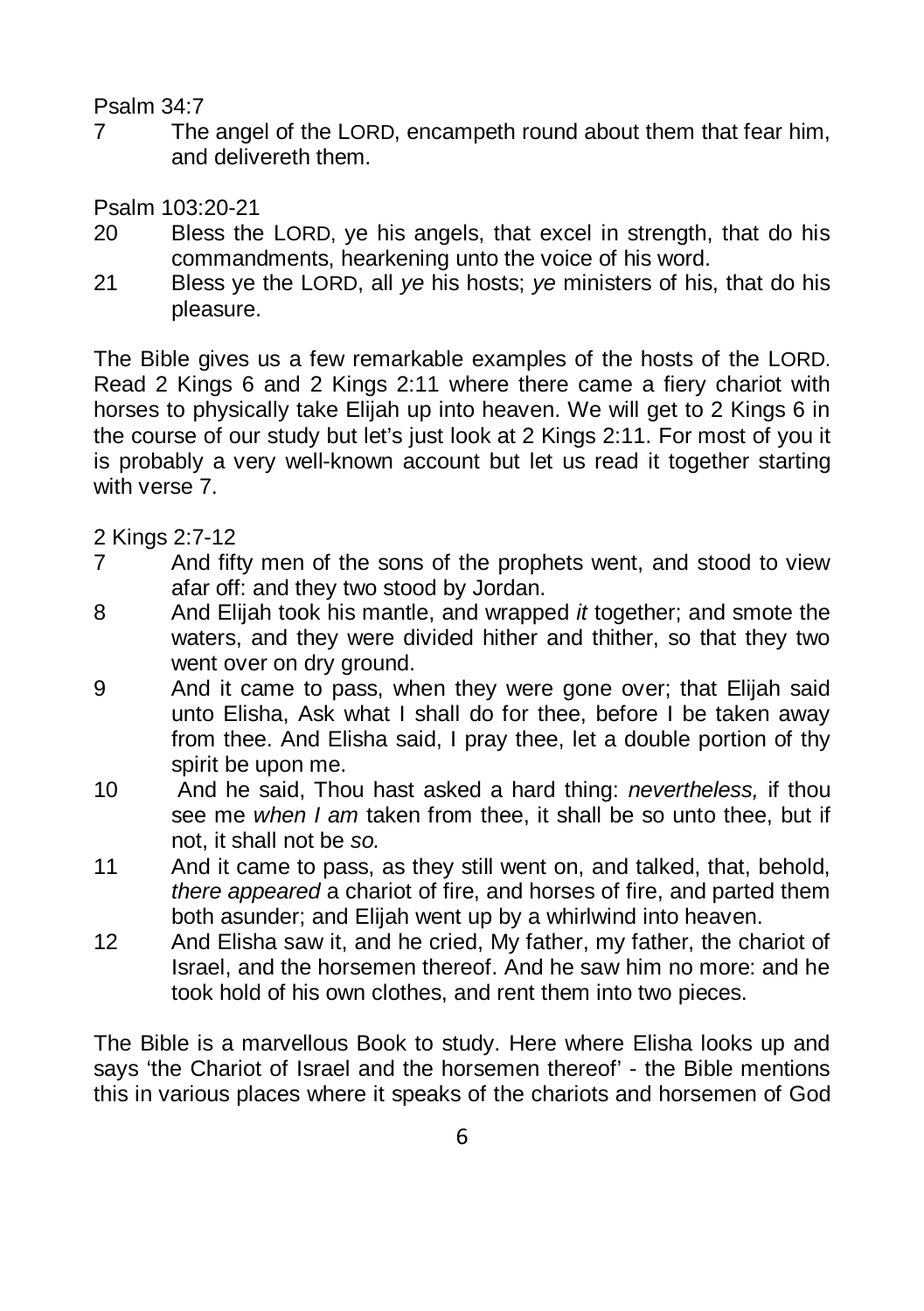that appear on the scene on behalf of Israel. A typical and wonderful example is in Revelation 19:11 and in 2 Kings 6. We'll get to it shortly. That is where Elisha and his servant Gehazi were surrounded by fiery chariots and horses of the LORD. This reminds me of Joshua (Joshua 5:13-14) when he stood outside of Jericho just prior to their attack on Jericho, then Joshua saw a Man standing with His sword drawn in His hand, whereupon Joshua asked him 'Art thou for us, or against us?'. He then said 'Nay; but as Captain of the host of the LORD am I now come'. He also said 'the place whereon thou standest is holy'. The hosts of the LORD - so there are hosts in heaven and God has his Army Commander. We shall see in this study – as we have seen in a couple of other studies – that in these end times and 'Jacob's trouble' when Christianity is threatened, that these hosts of heaven are going to play a very prominent part in the protection, security and the saving of God's people. We shall look into this aspect more closely further on.

# **1.2 The Christian Viewpoint Concerning Man**

The Bible does not see man as the end result of an implicit evolution process but that he was specially created in the image and likeness of God with a mind, memory, imagination and love – a being that was intended for relationship with God and to have the status of a Son. How wonderfully unrestricted are the possibilities of man!

Please read 1 Corinthians 3:21-23, 6:2-3; Romans 8:17; Ephesians 1:19-23 and Philippians 2:9-11 just to see what the Lord had intended for man.

1 Corinthians 3:21-23

- 21 Therefore let no man glory in men. For all things are yours;
- 22 Whether Paul, or Apollos, or Cephas, or the world, or life, or death, or things present, or things to come, all are your's;
- 23 And ye are Christ's; and Christ *is* God's.

1 Corinthians 6:1-3

Listen – believe God's Word and read it with your imagination but also with your spirit as well as your mind.

1 Dare any of you, having a matter against another, go to law before the unjust, and not before the saints?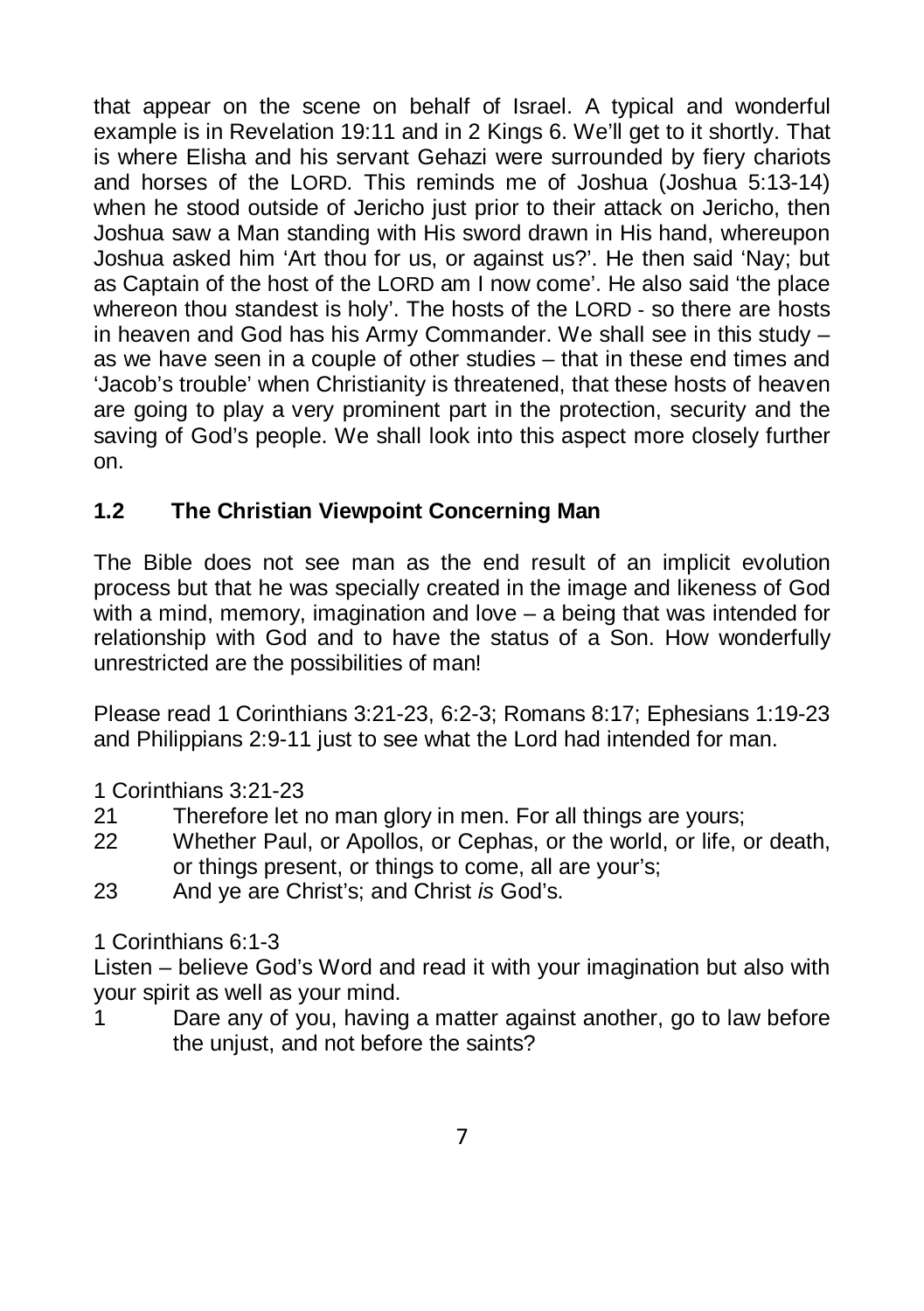- 2 Do ye not know that the saints shall judge the world? and if the world shall be judged by you, are ye unworthy to judge the smallest matters?
- 3 Know ye not that we shall judge angels? how much more things that pertain to this life?

We will yet judge the angels. I believe – well, think it through first if you do not agree with me - God created man as such a wonderful being that He found it worthwhile enough (to use an earthly term if I may) that He gave His Son to die on the cross so that He could bring them back to God. The Lord Jesus said what would it profit a man to win the whole world but lose his own soul? What can man give as sacrifice for his soul? This proves the worth of a man. In God's eyes one man is worth more than the entire world. These mighty beings, the angels are those whom I want to discuss in this study.

Paul writes to the Corinthians, he says that the day will come when we shall judge angels. In other words, we shall have angels directly under our authority. However, now already to the true believer the Lord has given the angels as servants. Science tells us, I think it is general knowledge and a fact that we use only 10% of our brain capacity. That is merely what the average man uses. I wonder with how much of our spirit ability we work and live? We have a rich and mighty inheritance in the Lord Jesus. Look at the prophets for instance, take as an example Elijah who hits the water with his mantle and the water subsides. Just think of the wonderful things the prophets did. Look at the mighty things that happened in the days of the Lord Jesus. Why not today with us? One of the many reasons is that we began to limit God. Without realising it we have created God in man's image instead of realising that God created man in His image. We said to God, perhaps not in words but nevertheless we've said we want to look and see first whether or not something is possible with God or not. That is what we do instead of believing God according to what His Word says about Him. Yet we shall judge angels?

Let's look at Romans 8:16-17

- 16 The Spirit itself beareth witness with our spirit, that we are the children of God:
- 17 And if children, then heirs; heirs of God, and joint-heirs with Christ; if so be that we suffer with *him*, that we may be also glorified together.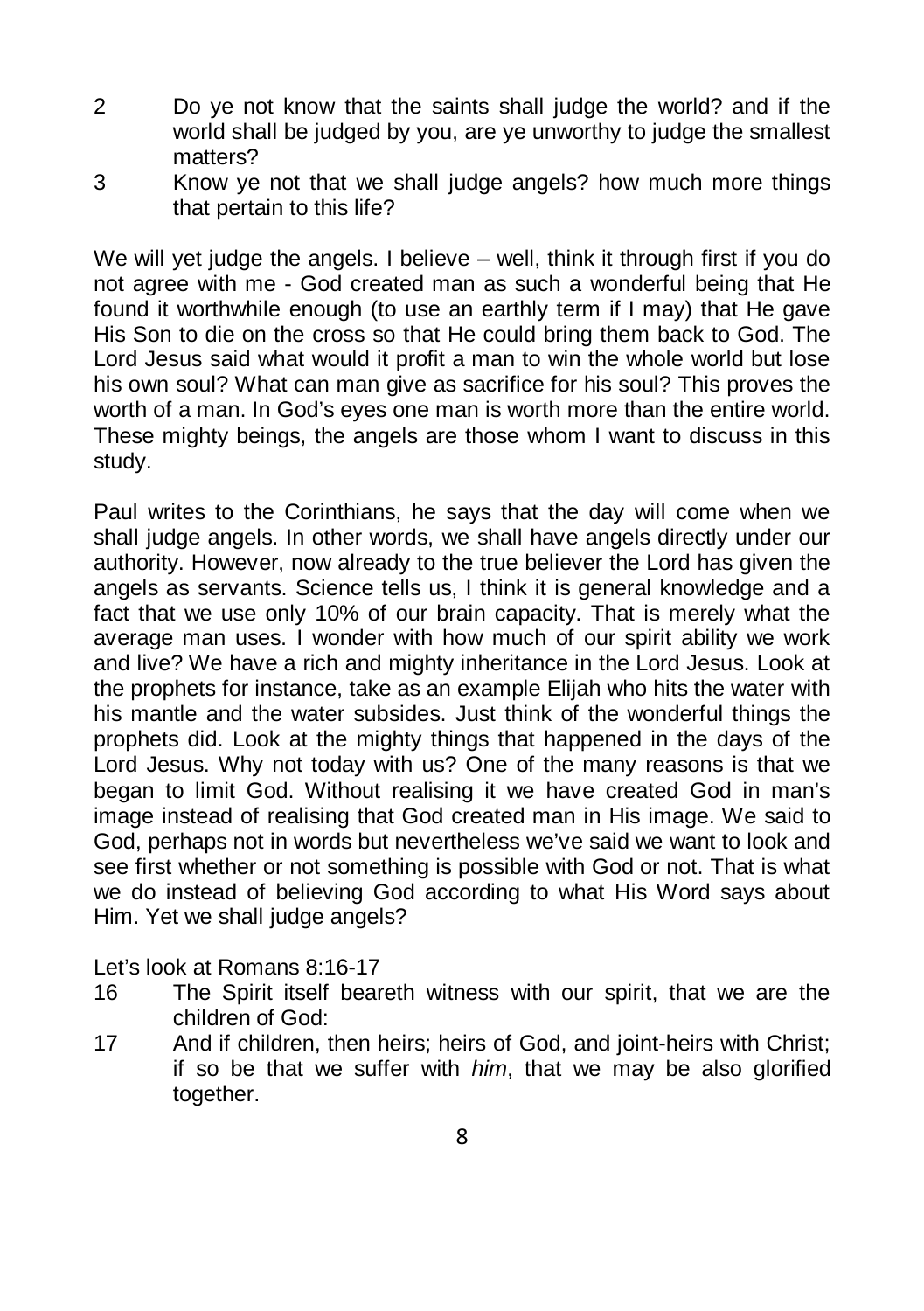Heirs of God and joint-heirs with Christ! What a rich inheritance we have! Please meditate upon that for a while.

Ephesians 1:19-23

I'm giving these Scriptures only for you to see man's relationship concerning the angels when we get more closely acquainted with them.

- 19 And what *is* the exceeding greatness of his power to us-ward who believe, according to the working of his mighty power;
- 20 Which he wrought in Christ, when he raised him from the dead, and set *him* at his own right hand in the heavenly *places.*
- 21 Far above all principality, and power, and might, and dominion, and every name that is named, not only in this world, but also in that which is to come.
- 22 And hath put all *things* under his feet, and gave him *to be* the head over all *things* to the church.
- 23 Which is his body, the fullness of him that filleth all in all.

This is the exceeding greatness of His power.

Philippians 2:9-11

- 9 Therefore God also hath highly exalted him, and given him a name which is above every name:
- 10 That at the name of Jesus every knee should bow, of *things* in heaven, and *things* in earth, and *things* under the earth;
- 11 And *that* every tongue should confess that Jesus Christ is Lord, to the glory of God the Father.

Praise the Lord! May we keep the depth of that in our hearts and we shall see it further on. If Adam hadn't sinned, what heights man could have reached! As a result of sin mankind has fallen far behind the beings of other worlds but we are saved by the precious Blood of Jesus Christ and a wonderful and glorious future awaits the Redeemed. Jesus died for mankind not for the angels neither for any other beings of other worlds – if there are other worlds – He died for us. Therefore God has prepared a future for mankind which is far above that of the angels. Let us live in that light and take into possession our heritage.

Man chose to side with that other part of the great family who rebelled against God namely Satan and his multitude of fallen angels. It is Satan's jealousy of the high calling of man that incites his hatred towards mankind.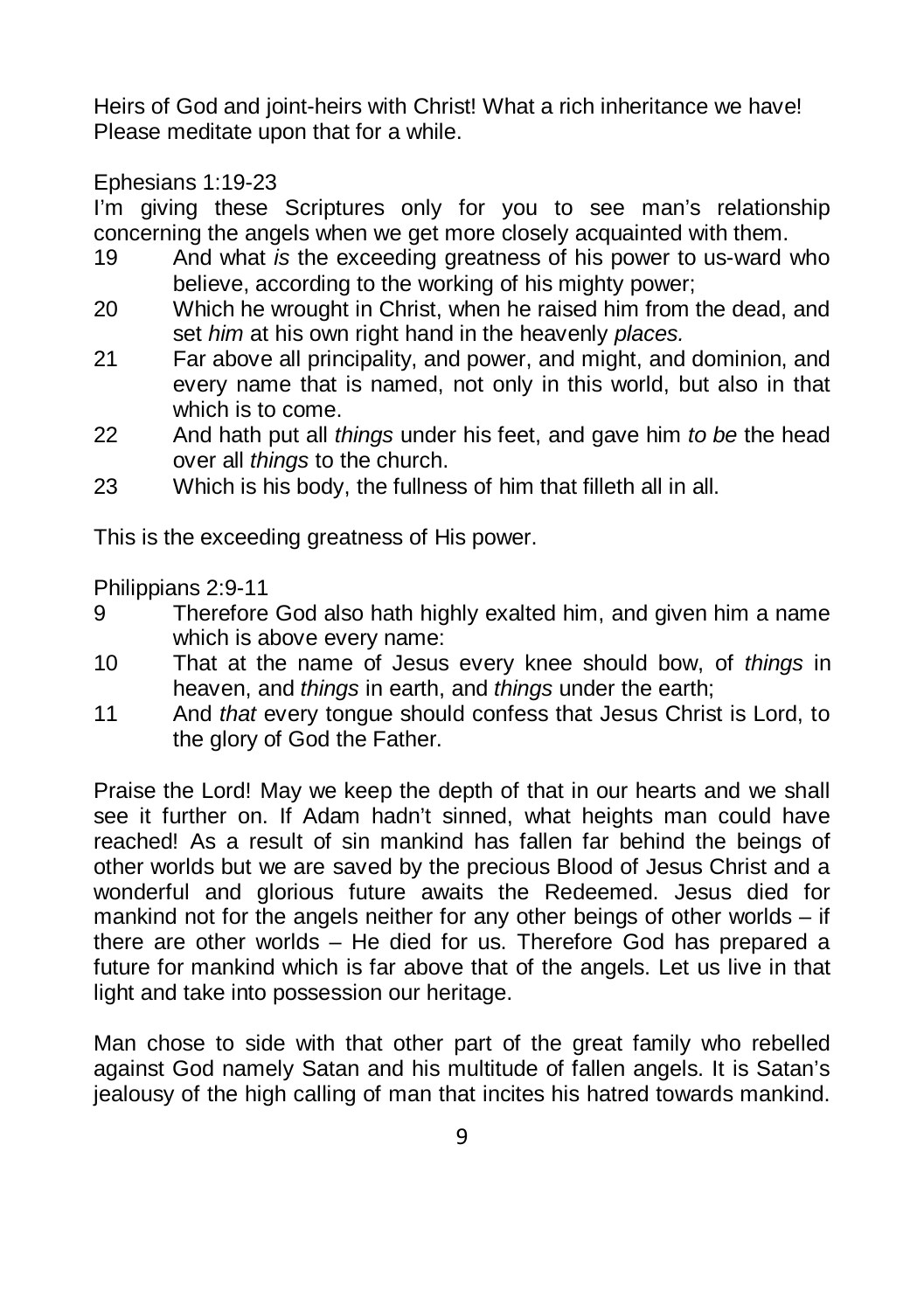By the Cross of Jesus Christ, God reconciled man and opened the way to forgiveness and the new birth. Man cannot save himself but he must accept God's provision in Christ for himself and choose positively against Satan. That decision will determine the future and eternal destiny of each man personally.

We read in 1 Peter 1:12 that the angels desire to look into this high calling of man for they do not share in God's omniscience neither in the privileges of mankind. Man will only fully take possession of his inheritance at the Second Coming of Christ. The angels however will be the ones who will separate the tares from the wheat. Let us read the following Scriptures in Matthew 13:39-43; 49-50 and 24:29-31 to see what part the angels will have in the Second Coming of Christ. This is the parable of tares that were sown between the good seed and we see the explanation of our Lord Jesus concerning it.

#### Matthew 13:39-43 ; 49-50

- 39 "The enemy that sowed them is the devil; the harvest is the end of the world; and the reapers are the angels.
- 40 As therefore the tares are gathered and burned in the fire; so shall it be in the end of this world.
- 41 The Son of man shall send forth his angels, and they shall gather out of his kingdom all things that offend, and them which do iniquity:
- 42 And shall cast them into a furnace of fire: there shall be wailing and gnashing of teeth.
- 43 Then shall the righteous shine forth as the sun in the kingdom or their Father. Who hath ears to hear, let him hear.
- 49 So shall it be at the end of the world: the angels shall come forth, and sever the wicked from among the just,
- 50 And shall cast them into the furnace of fire: there shall be wailing and gnashing of teeth."

You can imagine the spectacular events awaiting us. Yet, unless you ask the Lord to open up your mind and your spirit you will not be able to see into these things. Why then is it in the Bible? It is either true or false. Therefore we must be careful not to simply read the Bible that it doesn't mean anything to us or on the contrary, that we limit God and say 'Oh, it cannot be true'. When you think about it, how many people are in the world that live godless lives; the state this world is in today; how Christianity is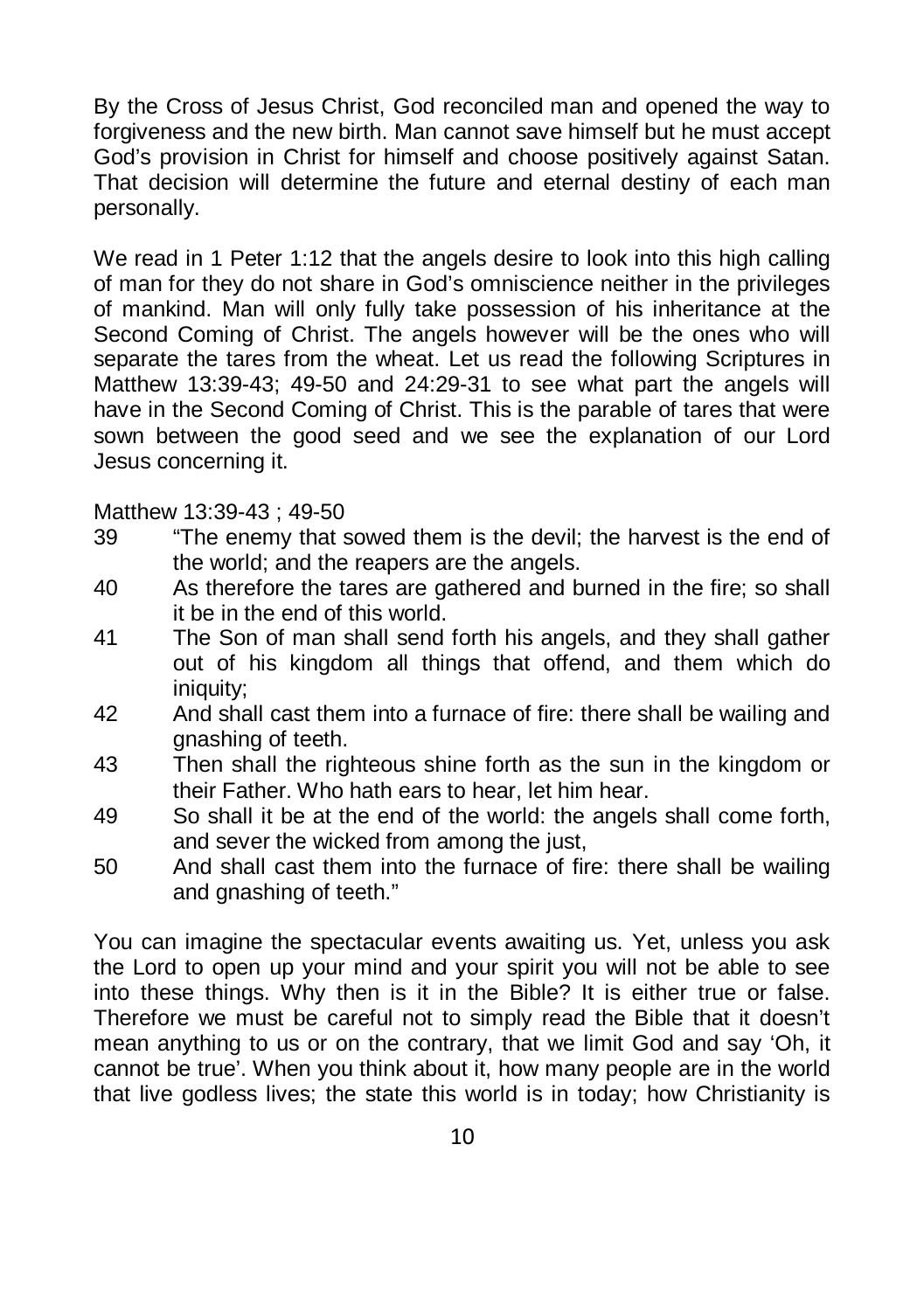being threatened by barbarism, savagery, terrorism; all these nations who are congregating to destroy Christianity, our White nations of Southern Africa who are still Christian nations who still stand for Christianity.

If the angels have to come to remove them, what an immense task! How will they be transported? These unbelievers who had nothing to do with God and His laws – they will not have glorified bodies and will not be able to go up into the air by themselves. They will have to be transported and that is what the angels will do! What a mighty event that will be. You see when you consider these things and take God's Word literally then a completely new aspect of His Word opens up to you. The Word will become alive and many more wondrous things will unfold before your eyes.

As I am saying these things, I'm also asking the Lord where I should go from here in this study – some of you have listened to the tape called Flying Saucers - the study is available at our office. Though there are those who say 'No Pastor Neser that is mere speculation', I can support each statement I make with Scripture and ask the question how do you explain it then? That is your choice. When the angels come to separate the unbelievers from the righteous, how do others explain it then? How will it be done?

#### Let us read Matthew 24:29-31

- 29 Immediately after the tribulation of those days shall the sun be darkened, and the moon shall not give her light, and the stars shall fall from heaven, and the powers of the heavens shall be shaken:
- 30 And then shall appear the sign of the Son of man in heaven: and then shall all the tribes of the earth mourn, and they shall see the Son of man coming in the clouds of heaven with power and great glory.
- 31 And he shall send his angels with a great sound of a trumpet, and they shall gather together his elect from the four winds, from one end of heaven to the other.

What an enormous intervention that will be! Our efforts with air armadas, the air bridge of Berlin during the sixties, these are nothing in comparison to what is described to us here – think upon it! The sun that will be darkened, the stars falling from heaven – what consternation! The nations of the earth will mourn because of the terrible things that will come upon the earth and the Lord will send His angels to gather His elect. This is a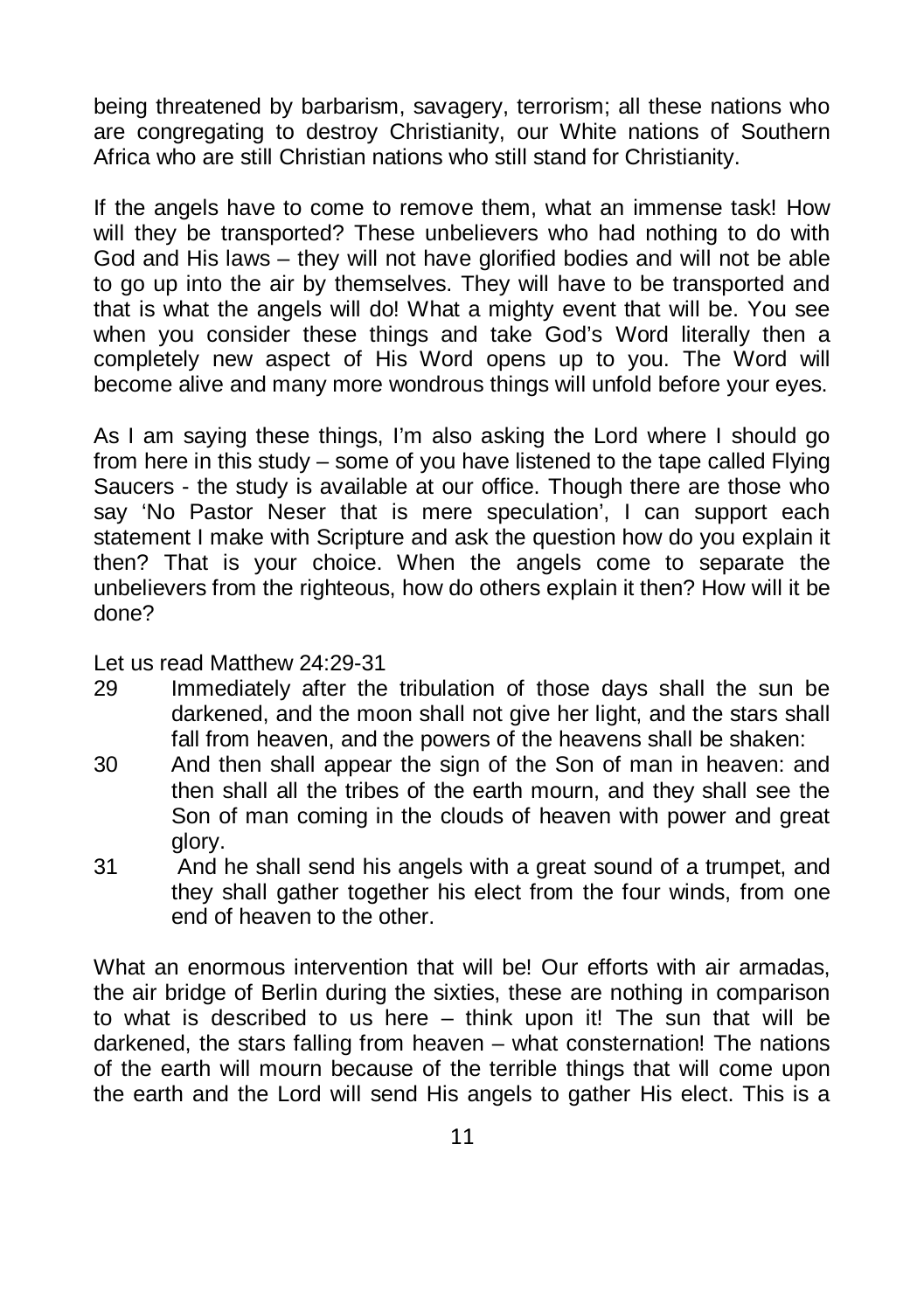fascinating scene unfolding before the eyes of your imagination when you allow yourself to ponder on it.

Let's continue. The other members of this great family will certainly be very interested in the ultimate salvation of mankind. We believe that we are far into the night already and dawn is almost breaking when the angels are going to play a very important role in this event (which is at the very door). Mankind is in danger of total annihilation. There has always been intensive interest from the other world where the angels live in the affairs and crisis times of mankind. The Lord Jesus spoke of the great joy of the angels of heaven over one soul that is born again.

Luke 15:10

10 Likewise. I say unto you, there is joy in the presence of the angels of God over one sinner that repenteth.

Angels have visited the earth many times and probably still do.

Read Hebrews 13:1-2

- 1 Let brotherly love continue.
- 2 Be not forgetful to entertain strangers: for thereby some have entertained angels unawares.

Therefore some have entertained angels without knowing it. In other words according to this Scripture, the writer of Hebrews must have known of instances where people with brotherly love have entertained strangers only to discover that it was an angel! We will see more of this further on.

As we are drawing closer to the end of this dispensation we can expect to see an increase of activities from the other world. Do not be surprised when it is discovered that flying saucers are closely linked to these encounters. Please see my study on Flying Saucers – it contains many testimonies of eyewitness accounts. Signs in the heavens are already an indication of that day.

Let's read Luke 21:11, 25

11 And great earthquakes shall be in divers places, and famines, and pestilences; and fearful sights and great signs shall there be from heaven.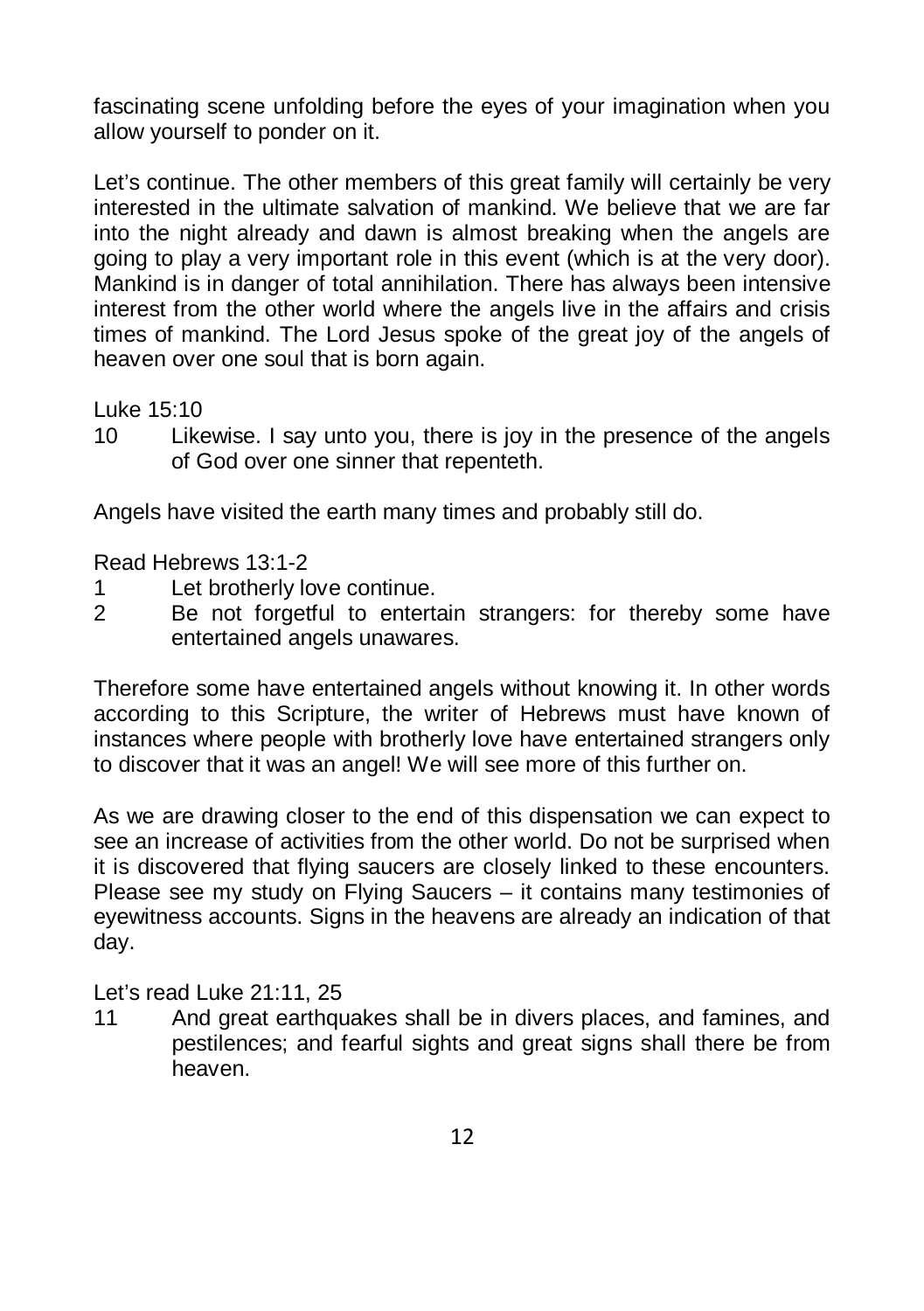25 And there shall be signs in the sun, and in the moon, and in the stars; and upon the earth distress of nations, with perplexity; the sea and the waves roaring;

We always used to think and speak of that first man who stepped onto the moon, what a terrific fuss was made of it! Of course it was a tremendous achievement for mankind but nothing to compare with when God begins to move.

# **2 Angels Exist**

Let's have a look at their existence. Now the following is from the book, What the Bible Teaches by Dr. R.A. Torrey a well-known writer and teacher and also well-known to many students of the Bible.

#### **2.1 The teaching of the Lord Jesus**

Matthew 18:10

10 Take heed that ye despise not one of these little ones; for I say unto you, That in heaven their angels do always behold the face of my Father which is in heaven.

Every little child has an angel in heaven that stands before the face of the Father. I believe that each child has an angel protecting him. You have most probably often wondered - and I am not dogmatic about it - but many times you may have seen or heard about an accident where people were badly injured, some even killed but then a small child comes out of it unscathed. I believe in many instances - and mothers can testify to the fact that perhaps they got busy with everyday chores etc. and these little ones get up to all sorts of things, while the mother is busy - the child pulls a pot of boiling water over him and so on but in a miraculous way a tragedy was often prevented. I am certain that child's angel was standing by.

#### Mark 13:32

32 But of that day and *that* hour knoweth no man, no, not the angels which are in heaven, neither the Son, but the Father.

There we see again that Jesus spoke of the angels in heaven. Where shall we find a better authority on the matter than Jesus himself? We can also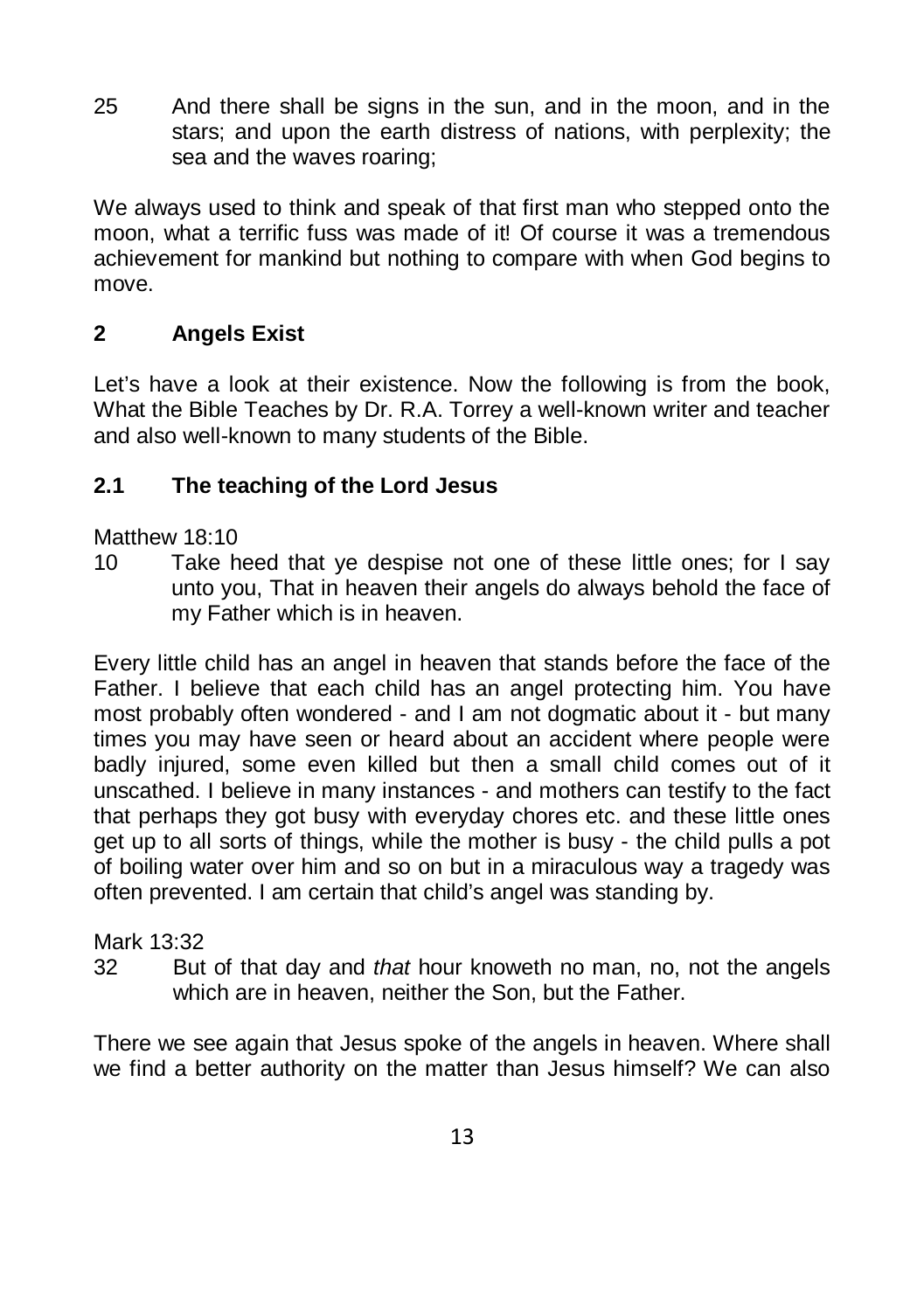read it in Mark 8:38; Matthew 13:41, 26:53. It speaks of the Lord Jesus in connection with angels.

Mark 8:38

38 Whosoever therefore shall be ashamed of me and of my words in this adulterous and sinful generation; of him also shall the Son of man be ashamed, when he cometh in the glory of his Father with holy angels.

Matthew 13:41

41 The Son of man shall send forth his angels, and they shall gather out of his kingdom all things that offend, and them which do iniquity.

Matthew 26:53

53 Thinkest thou that I cannot now pray to my Father, and he shall presently give me more than twelve legions of angels?

These Scriptures are sufficient although there are more to prove that the Lord Jesus believed in angels.

#### **2.2 The Teachings of the Apostles**

Let us look and see what the teachings of Paul and the other apostles were concerning angels.

#### **a. The Apostle Paul**

- 2 Thessalonians 1:7
- 7 And to you who are troubled rest with us, when the Lord Jesus shall be revealed from heaven with his mighty angels.

Therefore, Paul speaks of the angels and when the Lord Jesus comes He shall come with His mighty angels. Let's see what he writes to the **Colossians** 

Colossians 2:18

18 Let no man beguile you of your reward in a voluntary humility and worshipping of angels, intruding into those things which he hath not seen, vainly puffed up by his fleshly mind.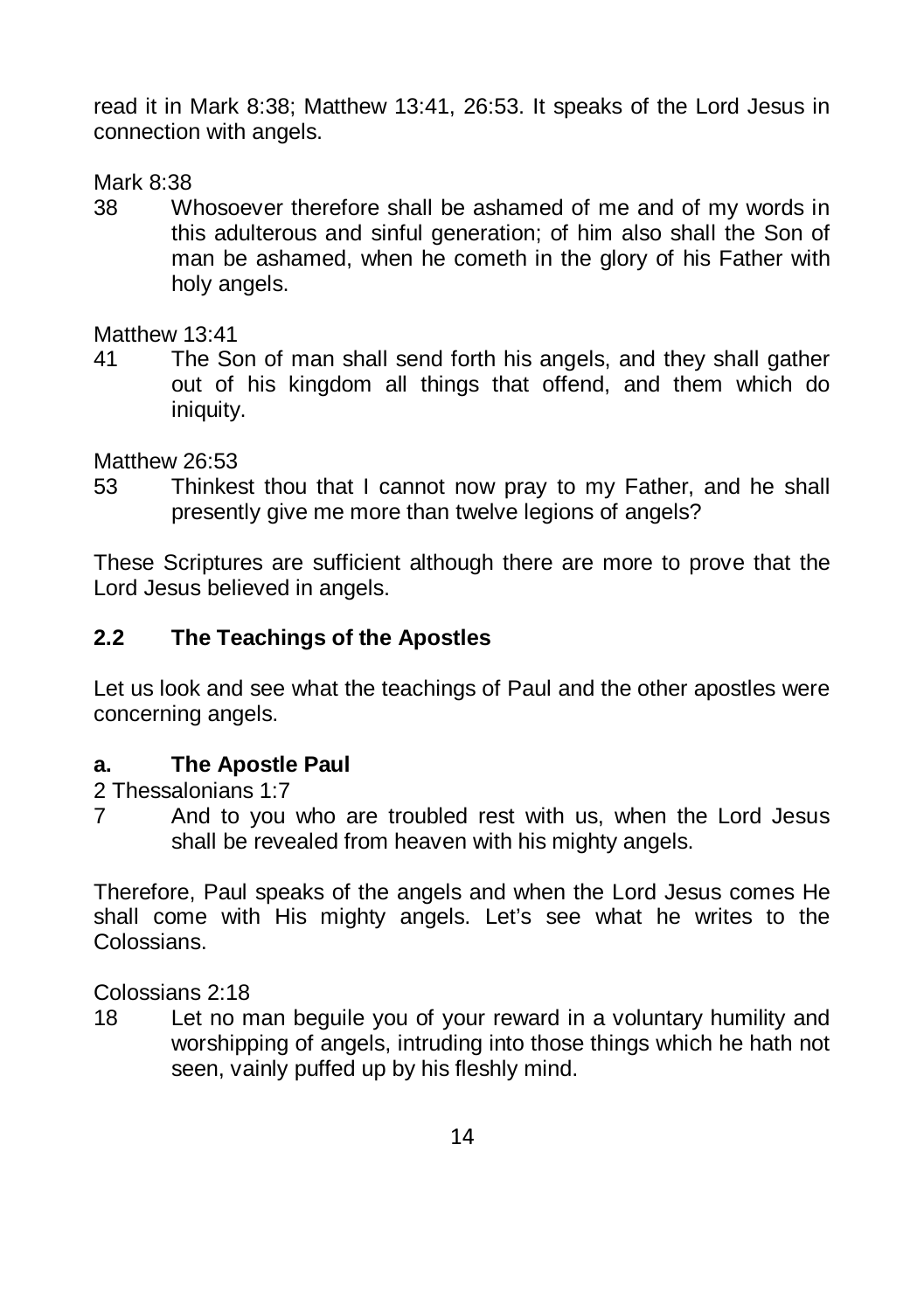This was one of the main incentives for this Epistle to the Colossians, to forbid this false teaching of the worshipping of angels. We shall also see as we continue and when you read the Bible and take note of it, how there were several instances when angels appeared unto men such as Daniel and John on the island of Patmos – they fell to their faces and worshipped the angels but the angels forbade them! The angel did not allow it. Therefore, you and I who live in these end times – Friends, as I have often mentioned it in my Bible studies – we live in an immense time where we are going to see mighty events! It is even at the very door where we shall again see angels making an appearance - be cautious when such an angel appears, that you do not worship him. It is a mighty being and you would want to fall down before him. You will find a similar trend in Ephesians 1:21 and Colossians 1:16.

#### Ephesians 1:21

21 Far above all principality, and power, and might, and dominion, and every name that is named, not only in this world, but also in that which is *to* come.

#### Colossians 1:16

16 For by him were all things created, that are in heaven, and that are in earth, visible and invisible, whether *they be* thrones, or dominions, or principalities, or powers: all things were created by him, and for him.

#### **b. The Apostle John**

The Apostle John believed in a hierarchy of angelic beings. Let's have a look at John.

#### John 1:51

51 And he said unto him, Verily, Verily, I say unto you, Hereafter ye shall see heaven open, and the angels of God ascending and descending upon the Son of man.

#### Revelation 12:7

7 And there was war in heaven: Michael and his angels fought against the dragon; and the dragon fought and his angels.

There was war in heaven between Michael and the angels of God and the dragon - that is Satan and his angels – they are the fallen angels which followed him when he rebelled in heaven.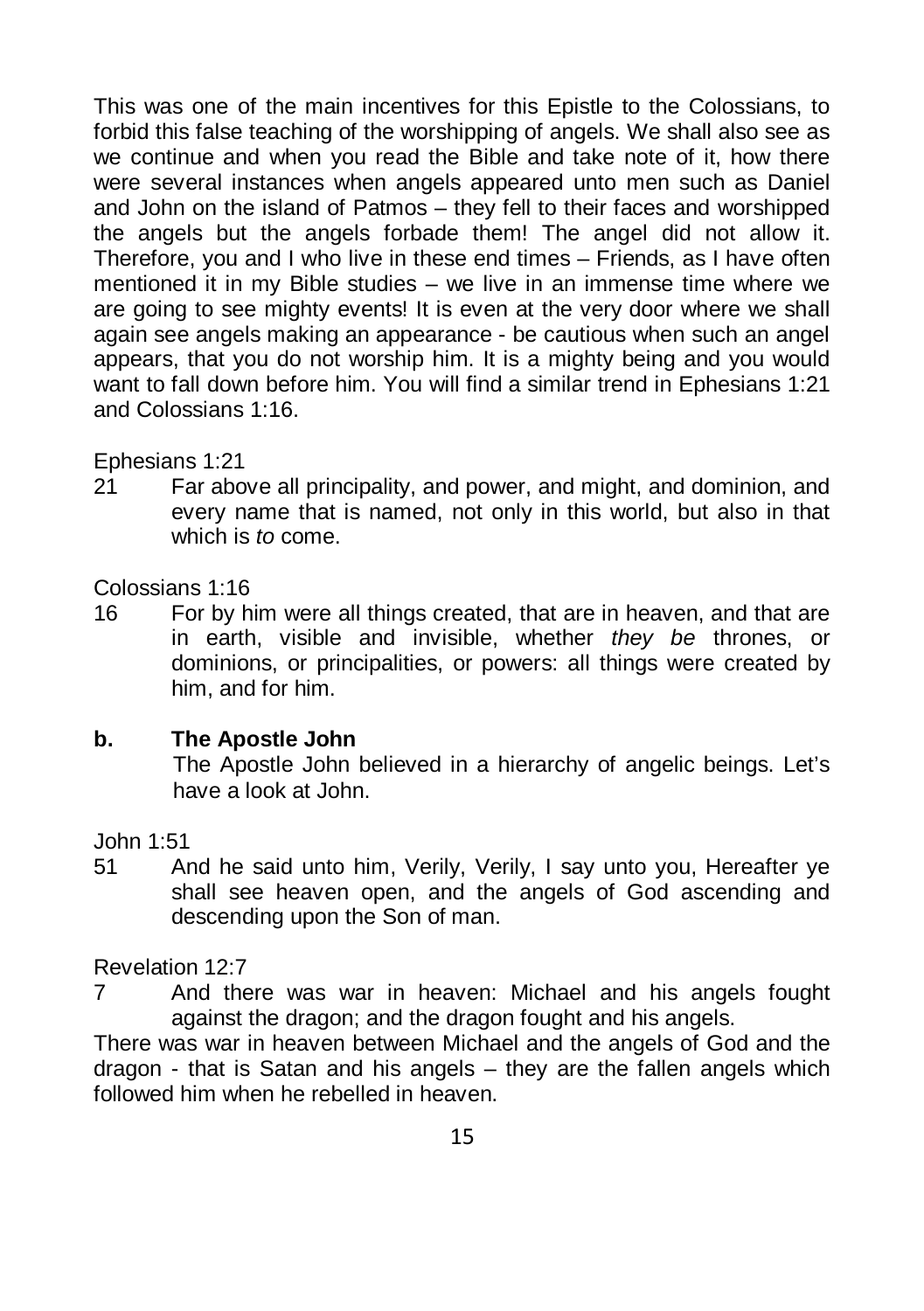Revelation 22:8-9

- 8 And I John saw these things, and heard *them*. And when I had heard and seen. I fell down to worship before the feet of the angel which shewed me these things.
- 9 Then saith he unto me, See *thou do it* not: for I am thy fellow servant, and of thy brethren the prophets, and of them which keep the sayings of this book: worship God.

The angel forbade him to worship him for he is not God 'for Thou shalt worship the LORD only'. It is also interesting that the angel calls himself the fellow servant of John and his brothers. That alone is already a wonderful revelation.

# **c. The Apostle Peter**

1 Peter 3:22

22 Who is gone into heaven, and is on the right hand of God; angels and authorities and powers being made subject unto him.

He speaks here of the Lord Jesus of course. You shall also find it in 2 Peter 2:11 and also in Jude 9; Luke 22:43; Mark 8:38 and Hebrew 12:22.

2 Peter 2:11

11 Whereas angels, which are greater in power and might, bring not railing accusation against them before the Lord.

#### Jude 9

9 Yet Michael the Archangel, when contending with the devil he disputed about the body of Moses, durst not bring against him a railing accusation, but said, The Lord rebuke thee.

#### Luke 22:43

43 And there appeared an angel unto him from heaven, strengthening him.

#### Mark 8:38

38 Whosoever therefore shall be ashamed of me and of my words in this adulterous and sinful generation; of him also shall the Son of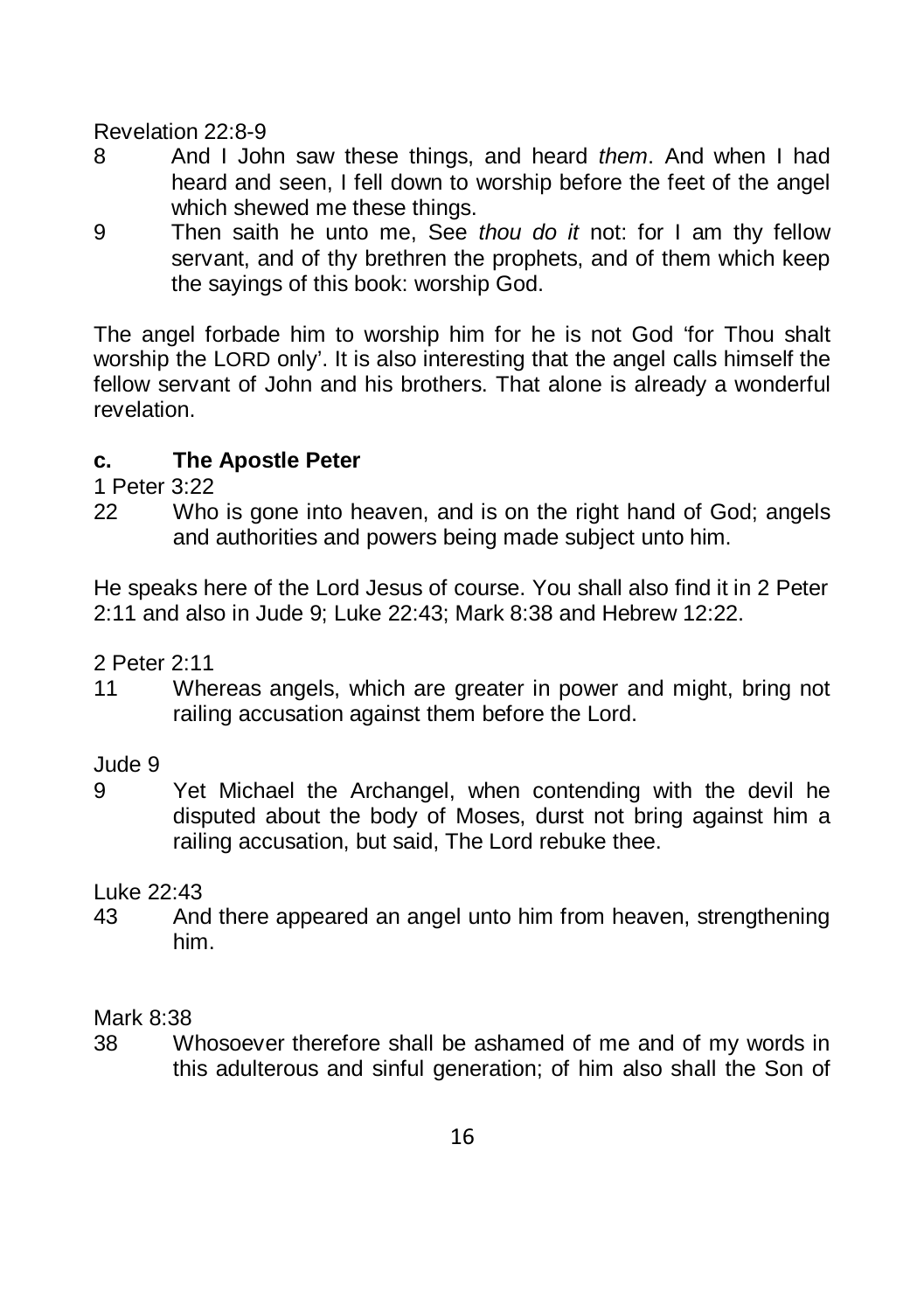man be ashamed, when he cometh in the glory of his Father with the holy angels.

Hebrews 12:22

22 But ye are come unto mount Sion, and unto the city of the living God, the heavenly Jerusalem, and to an innumerable company of angels.

The honest Bible student should be convinced of the existence of angels by these Scriptures. We know now that they do exist but what is their nature?

#### **3 The Nature of Angels**

#### **3.1 They are created Beings**

Colossians 1:16

16 For by him were all things created, that are in heaven, and that are in earth, visible and invisible whether *they be* thrones, or dominions, or principalities, or powers: all things were created by him, and for him.

Angels are not the spirits of the deceased. This must be clearly understood. This is often told  $-1$  remember in my childhood  $-$  it was said when a little brother or sister died, he or she became an angel or the mom or dad died and now they've become angels. This is not true. Angels are not the spirits of the dead. No, they are separately created beings but we shall see more of that further on.

Let us read Hebrews 12:22-23 first.

- 22 But ye are come unto mount Sion, and unto the city of the living God, the heavenly Jerusalem, and to an innumerable company of angels.
- 23 To the general assembly and church of the firstborn, which are written in heaven, and to God the Judge of all, and to the spirits of just men made perfect.

Therefore, the spirits of just men made perfect are separate from the angels.

Now read Nehemiah 9:6

6 Thou, even thou *art* LORD alone; thou hast made heaven, the heaven of heavens, with all their host, the earth, and all *things* that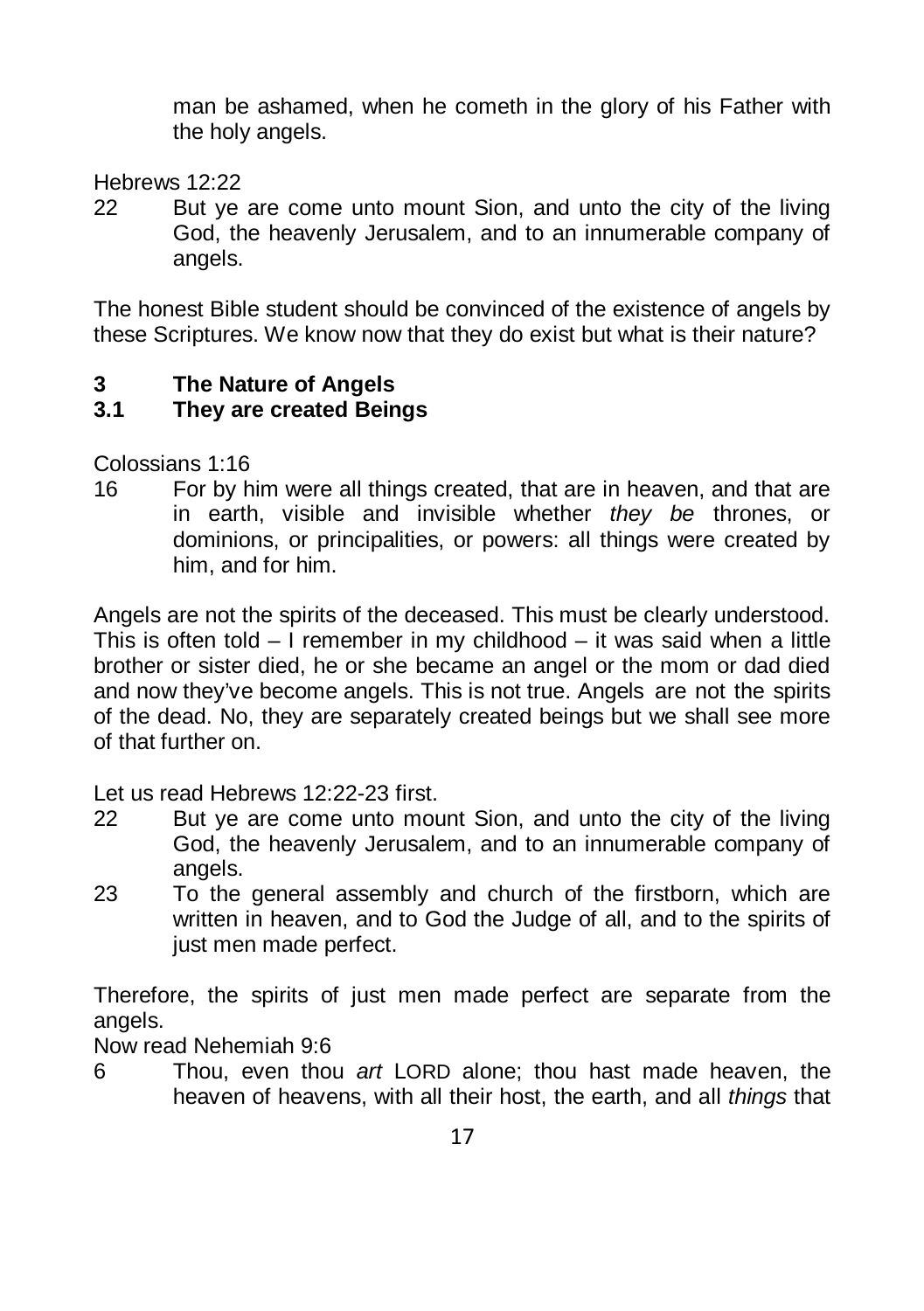*are* therein, the seas, and all that *is* therein, and thou preservest them all; and the host of heaven worshippeth thee.

The angels are numbered among these hosts.

#### **3.2 They are Spirit beings**

Firstly they are created beings and secondly they are spirit beings.

Hebrews 1:13-14

- 13 But to which of the angels said he at any time, Sit on my right hand, until I make thine enemies thy footstool?
- 14 Are they not all ministering spirits sent forth to minister for them who shall be heirs of salvation?

This is a glorious and wonderful thought for every believer. Before the Lord Jesus went away He told the disciples to wait for the Holy Spirit, not so? He is the Comforter whom He would send to remain with them. How many Christians are there today who are prepared to go through life without the Power of the Holy Spirit? How many Christians know that the angels are there for them as ministering spirits sent forth to minister unto them who shall be heirs of salvation? This might sound a bit odd to you but this is my testimony. Before I go on a journey, when I get into my car the first thing I do is pray 'Lord, send your angel before me'. It is not just a pious little prayer, I believe it. I believe the angels are a reality and let me put it this way – we can make much more use of their services than we may realise. We have a higher privilege than we think and we should make use of it. The Lord said I will not leave you comfortless (as orphans) but how many live like orphans? I believe we need much more wisdom.

We could have much more protection than we enjoy at the moment because we do not make use of it. I have heard fascinating testimonies of angels protecting the children of God. Not long ago one of the farms in Zimbabwe where the terrorists attacked several people in a certain area close to this family but left them out – they were very dear children of the Lord. Afterwards, when the armed forces pursued these terrorists and shot some and others were arrested, they asked them why they had left out that certain farm and the terrorists told them they couldn't get near it. All around this farm were people dressed in long white garments. They were terrified and too afraid to go near that farm and so there are many testimonies like this.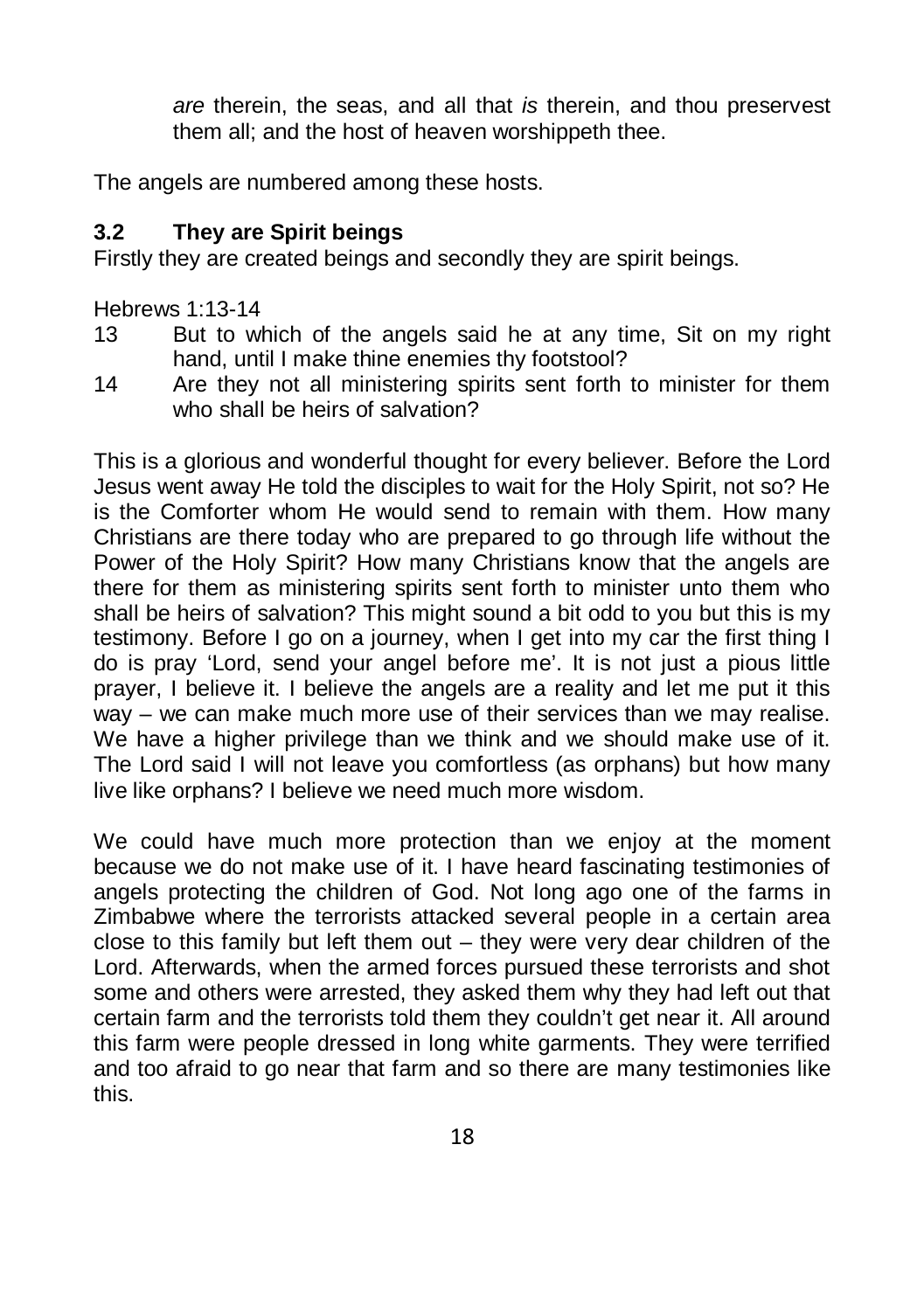The angels are ministering spirits sent out on behalf of those who shall be heirs of salvation. I believe in these days to come, when the evil forces are conspiring against us, that the angels will play an important role in our protection. There are many such interventions in the Bible.

Luke 9:26

26 For whosoever shall be ashamed of me and my words, of him shall the Son of man be ashamed, when he shall come in his own glory, and *in his* Father's, and of the holy angels.

The angels are glorious beings!

Matthew 28:2-3

- 2 And, behold, there was a great earthquake: for the angel of the Lord descended from heaven, and came and rolled back the stone from the door, and sat upon it.
- 3 His countenance was like lightning, and his raiment white as snow:

This is how the people saw it. Here the Bible describes what happened – an angel came from heaven and rolled the stone away – it was a physical thing, a very heavy stone which was placed there to cover the grave and it was sealed but the angel rolled it away. This is a well-known story of the Bible. How many of us have given it a second thought? Look what the angel actually did and what he looked like.

#### Revelation 10:1

1 And I saw another mighty angel come down from heaven, clothed with a cloud: and a rainbow *was* upon his head, and his face was as it were the sun, and his feet as pillars of fire:

Daniel 10:6

6 His body also *was* like the beryl, and his face as the appearance of lightning, and his eyes as a lamp of fire, and his arms and his feet like in colour to polished brass, and the voice of his words like the voice of a multitude.

No wonder Daniel fell to his face and he said that there was no strength in him. If such a being appears unto a human being, his body cannot take it unless by supernatural strength.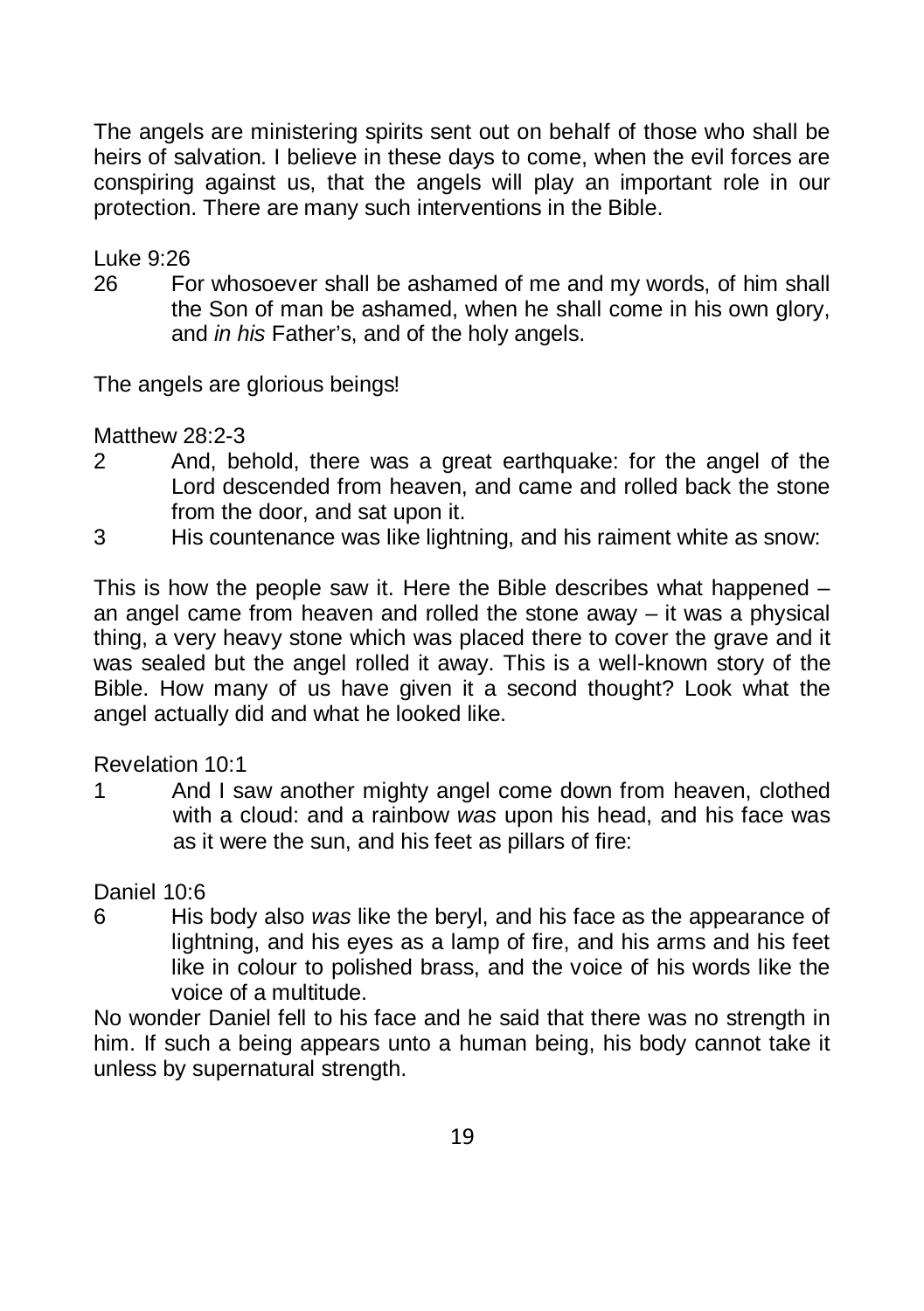We must realise that there is much that has not yet been revealed to us concerning angels as with the many other works and creations of God. All we know is what the Bible has said and that which God has seen fit to reveal unto us through His Spirit. We know that basically the angels are spirit beings. However, they have appeared unto men and have also appeared in human form.

Here follows a few Scriptures for those of you who would like to make a wider study of it. Read Genesis 19; Judges 2:1, 6:11-22; Matthew 1:20; Luke 1:26 and John 20:12.

In Genesis 19 – this is a description of the destruction of Sodom and Gomorrah, it will be interesting to read – notice how those two angels walked into Sodom and Gomorrah. They were real human beings. They were so real that the men of Sodom gathered around Lot's house and urged him to deliver these two men into their hands so that they could know them. The angels struck those men with blindness and when Lot lingered the angels laid hold upon him and his wife and two daughters and brought them out of the city to escape with their lives before the fire fell from heaven. Therefore, this was a very physical event with the angels.

If you read Genesis 18 you will see where this narrative of Sodom and Gomorrah started and where Abraham was sitting in the plains of Mamre. When three men came to him they were so real that he asked his wife Sarah to prepare a meal for them. They killed a calf from their herd. Sarah kneaded three measures of fine meal and made cakes and set it before them and they ate with Abraham and his people. Two of them then went on to Sodom to save Lot and his family and to destroy the city. One of them stayed with Abraham and it was to Him that he addressed his plea to (the fifty, forty, thirty, twenty up to ten) ask if only there were ten righteous in Sodom, would You spare them? That one was none other than the LORD Himself. If you go into this Scripture and make a study of it you will find that it was the Lord Jesus. What a wonderful study that is! It was Jesus before his incarnation, before his birth by virgin Mary. Many times He appeared as the LORD or the Angel of God and even appeared unto man in human form with the birth of Samson and also with Gideon. Judges 2:1

1 And an angel of the LORD came up from Gilgal to Bochim, and said, I made you to go up out of Egypt, and have brought you unto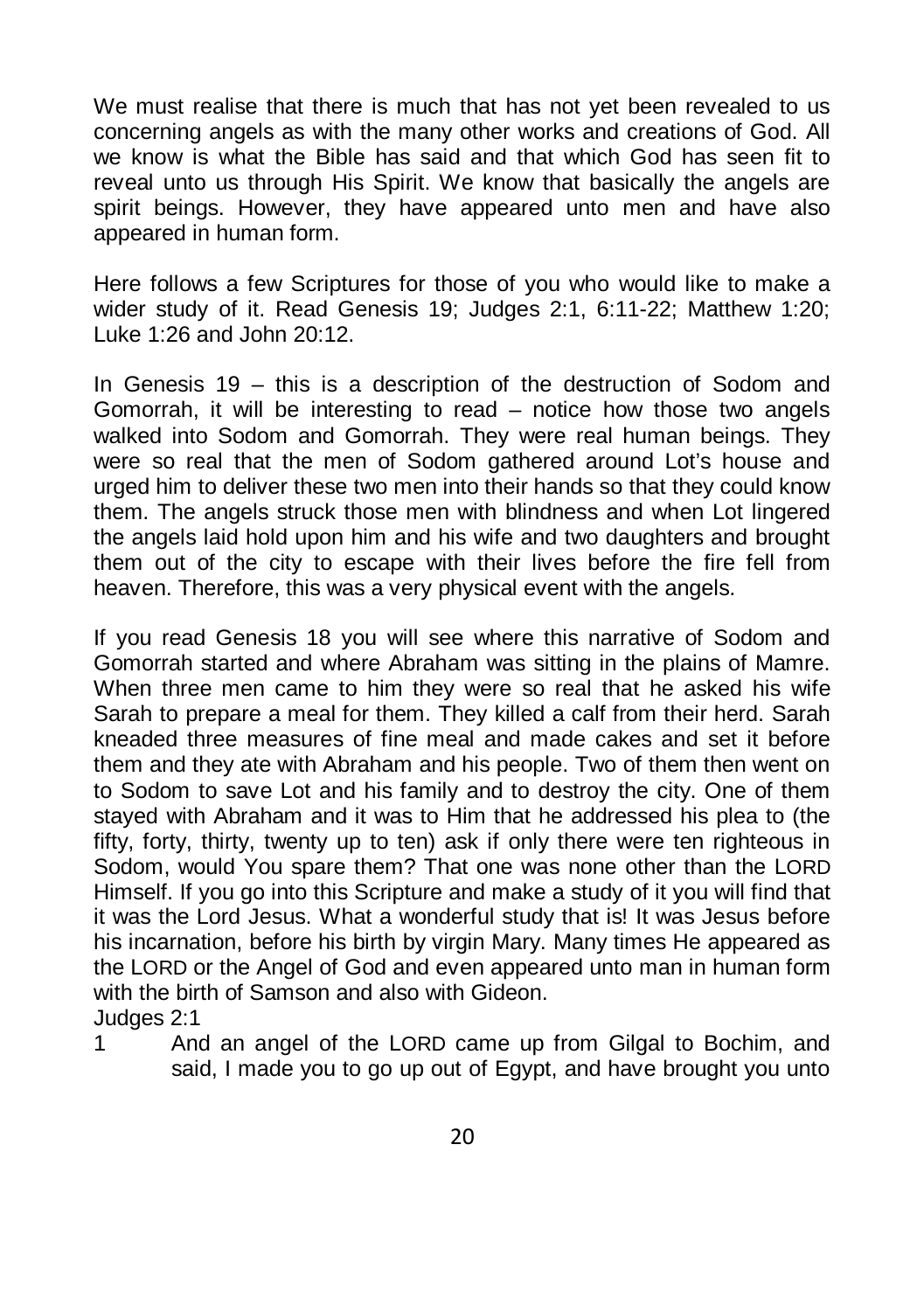the land which I sware unto your fathers; and I said, I will never break my covenant with you."

Then the Angel of the LORD went up from Gilgal unto Bochim. They could see Him and He said it was He who had made a covenant with them and that He would not break it. When you read about that covenant you see that it was the LORD who made that covenant with Abraham, Isaac and Jacob and here He is called the Angel of the LORD. If you analyse this  $-$  a wonderful study – you will see that it is the Lord Jesus Himself.

Judges 6:11-22

- 11 And there came an angel of the LORD, and sat under an oak which *was* in Ophrah, that *pertained* unto Joash the Abi-ezrite: and his son Gideon threshed wheat by the winepress, to hide *it* from the Midianites.
- 12 And the angel of the LORD appeared unto him, and said unto him, The LORD *is* with thee, thou mighty man of valour.
- 13 And Gideon said unto him, Oh my Lord, if the LORD be with us, why then is all this befallen us? And where *be* all his miracles which our fathers told us of, saying, Did not the LORD bring us up from Egypt? But now the LORD hath forsaken us, and delivered us into the hands of the Midianites:
- 14 And the LORD looked upon him, and said, Go in this thy might, and thou shalt save Israel from the hand of the Midianites: have not I sent thee?
- 15 And he said unto him, Oh my Lord, where with shall I save Israel? behold, my family *is* poor in Manasseh, and I *am* the least in my father's house.
- 16 And the LORD said unto him, Surely I will be with thee, and thou shalt smite the Midianites as one man.
- 17 And he said unto him, If now I have found grace in thy sight, then shew me a sign that thou talkest with me.
- 18 Depart not hence, I pray thee, until I come unto thee, and bring forth my present, and set *it* before thee. And he said, I will tarry until thou come again.
- 19 And Gideon went in, and made ready a kid, and unleavened cakes of an ephah of flour: the flesh he put in a basket, and he put the broth in a pot, and brought *it* out unto him under the oak, and presented *it.*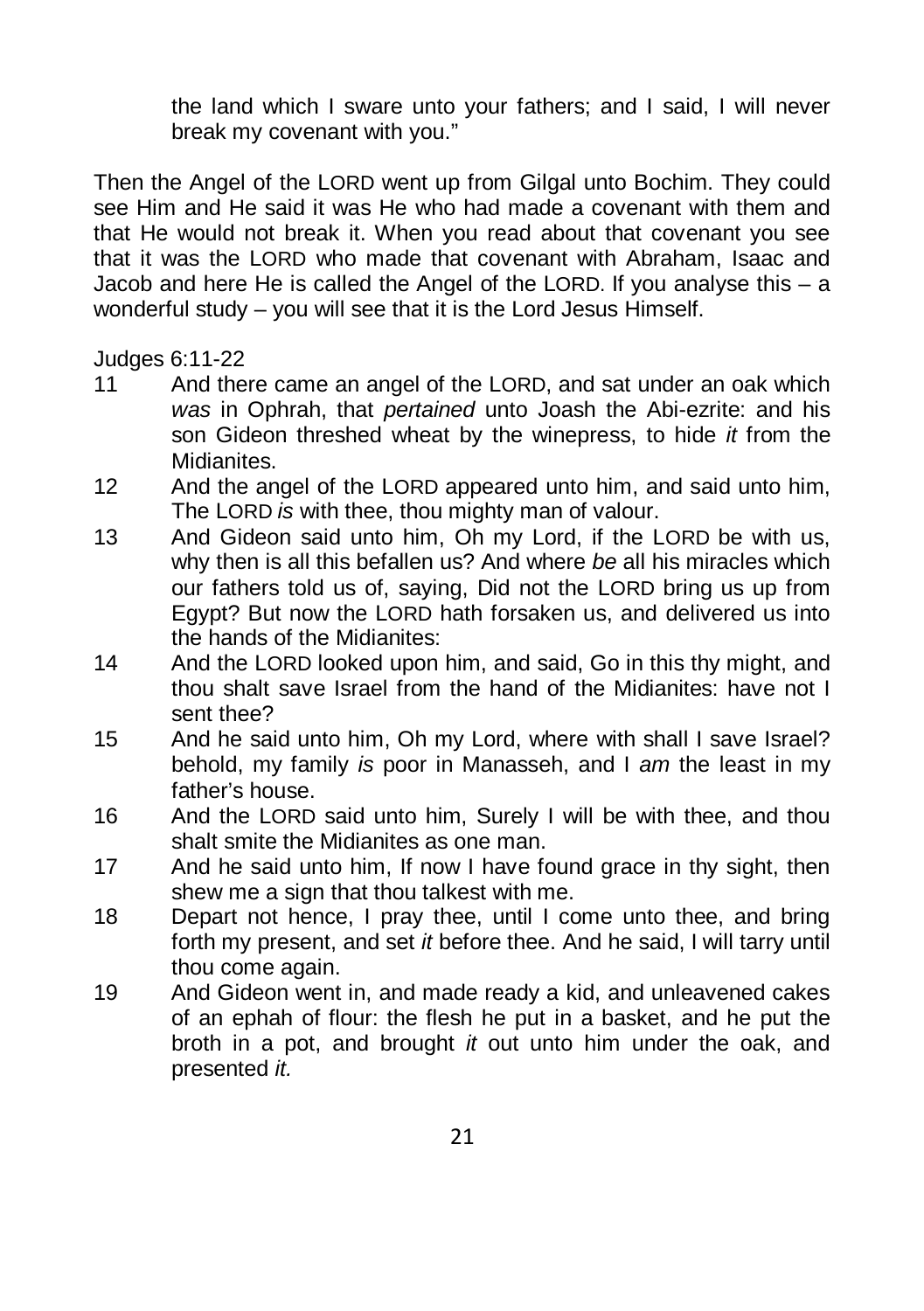- 20 And the angel of God said unto him, Take the flesh and the unleavened cakes, and lay *them* upon this rock, and pour out the broth. And he did so.
- 21 Then the angel of the LORD put forth the end of the staff that *was* in his hand, and touched the flesh and the unleavened cakes; and there rose up fire out of the rock, and consumed the flesh and the unleavened cakes. Then the angel of the LORD departed out of his sight.
- 22 And when Gideon perceived that he *was* an angel of the LORD, Gideon said, Alas, O Lord GOD! for I have seen an angel of the LORD face to face.

#### Matthew 1:20

20 But while he thought on these things, behold the angel of the Lord appeared unto him in a dream, saying, Joseph, thou son of David, fear not to take unto thee Mary thy wife: for that which is conceived in her is of the Holy Ghost.

Luke 1:26-29

- 26 And in the sixth month the angel Gabriel was sent from God unto a city of Galilee, named Nazareth,
- 27 To a virgin espoused to a man whose name was Joseph, of the house of David; and the virgin's name *was* Mary.
- 28 And the angel came in unto her, and said, Hail, *thou that art* highly favoured, the Lord *is* with thee*:* blessed *art* thou among women.
- 29 And when she saw *him*, she was troubled at his saying, and cast in her mind what manner of salutation this should be.

'And when she saw him' – so this was not a spiritual manifestation. It says Gabriel was sent by God. In another Scripture we shall see that Gabriel is one of the archangels who always stands before God. There is a heavenly court where the LORD sits upon His throne. All his special angels are always present and Gabriel is one of them. He is one of the special archangels who was sent by God for this wonderful purpose to tell Mary that she would be the mother of the Lord Jesus. He appeared unto her in the physical and when she saw him she was troubled about the words he said to her and she wondered what this could mean. The angel said to her to not be afraid Mary, for she had found favour with God and he continued speaking to her.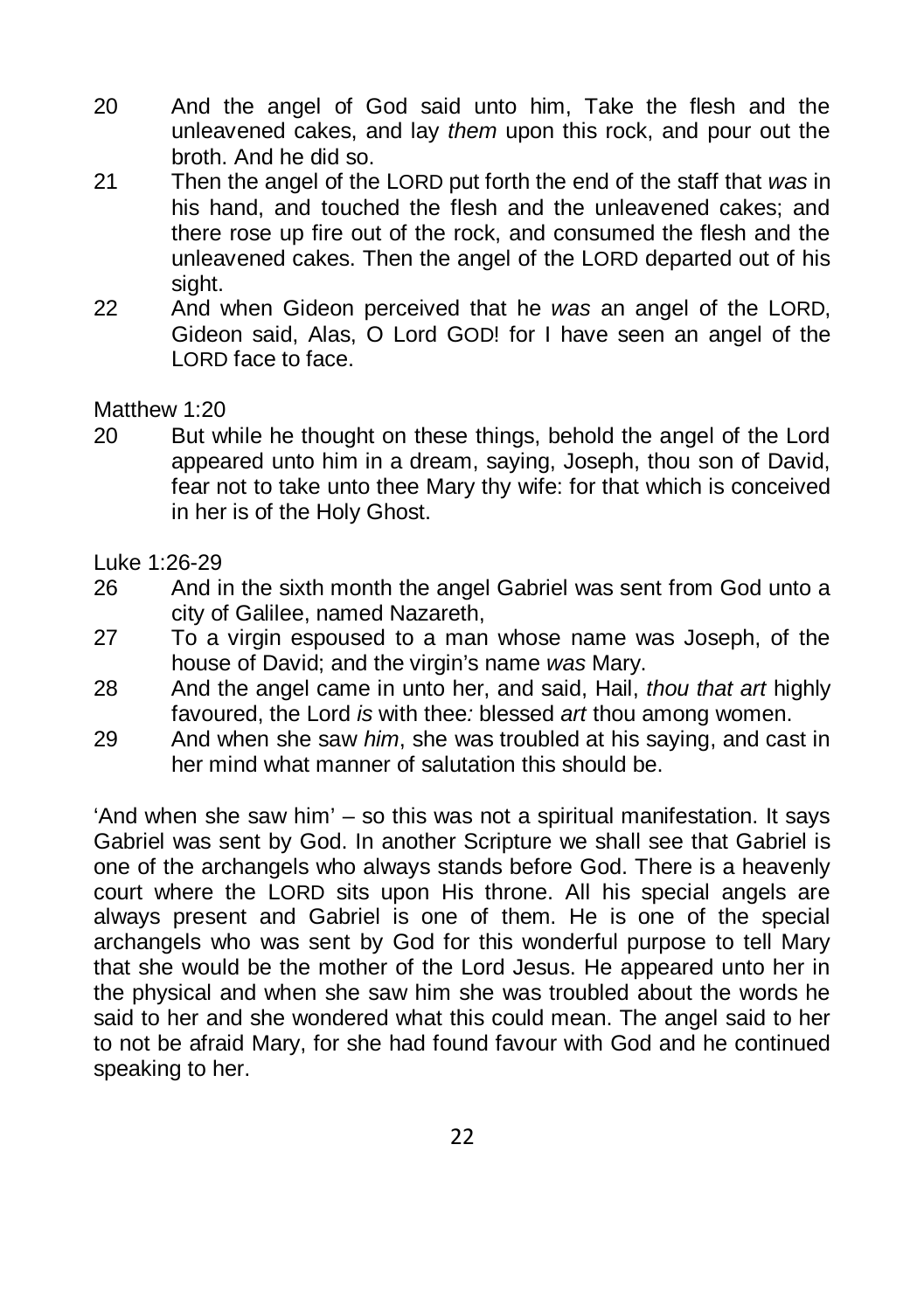#### John 20:11-13

- 11 But Mary stood without at the sepulchre weeping: and as she wept, she stooped down, *and looked* into the sepulchre,
- 12 And seeth two angels in white sitting, the one at the head, and the other at the feet, where the body of Jesus had lain.
- 13 And they say unto her, Woman, why weepest thou? She saith unto them, Because they have taken away my Lord, and I know not where they have laid him.

This woman had a conversation with these two angels sitting inside the grave. I hope that by this time, this study has opened a whole new field of understanding to you of the things of God and that it may become a greater reality to you. Angels are immortal and therefore do not need to procreate in order to secure their existence. Jesus was referring to this fact that angels do not marry when He spoke about those who will take part in the resurrection. They will be immortal and therefore marriage will not be necessary anymore to reproduce their generation. The conclusion that is generally made is that the angels are genderless but this is not justifiable, for on the contrary in each instance where they are mentioned in the Bible, they are in male form. We shall see more of this further on when we get to the topic of fallen angels and see how they abused this quality.

#### **3.3 Angels are greater and stronger than man and are powerful beings**

In our study we have now come to the third characteristic of angels. We have seen that they are created beings; that they are spirit beings and now we shall see that they are more powerful than man.

#### 2 Peter 2:11

11 Whereas angels, which are greater in power and might, bring not railing accusation against them before the Lord.

#### Psalm 8:5-6

- 5 For thou hast made him a little lower than the angels, and hast crowned him with glory and honour.
- 6 Thou madest him to have dominion over the works of thy hands; thou hast put all *things* under his feet:

We'll get back to this subject further on.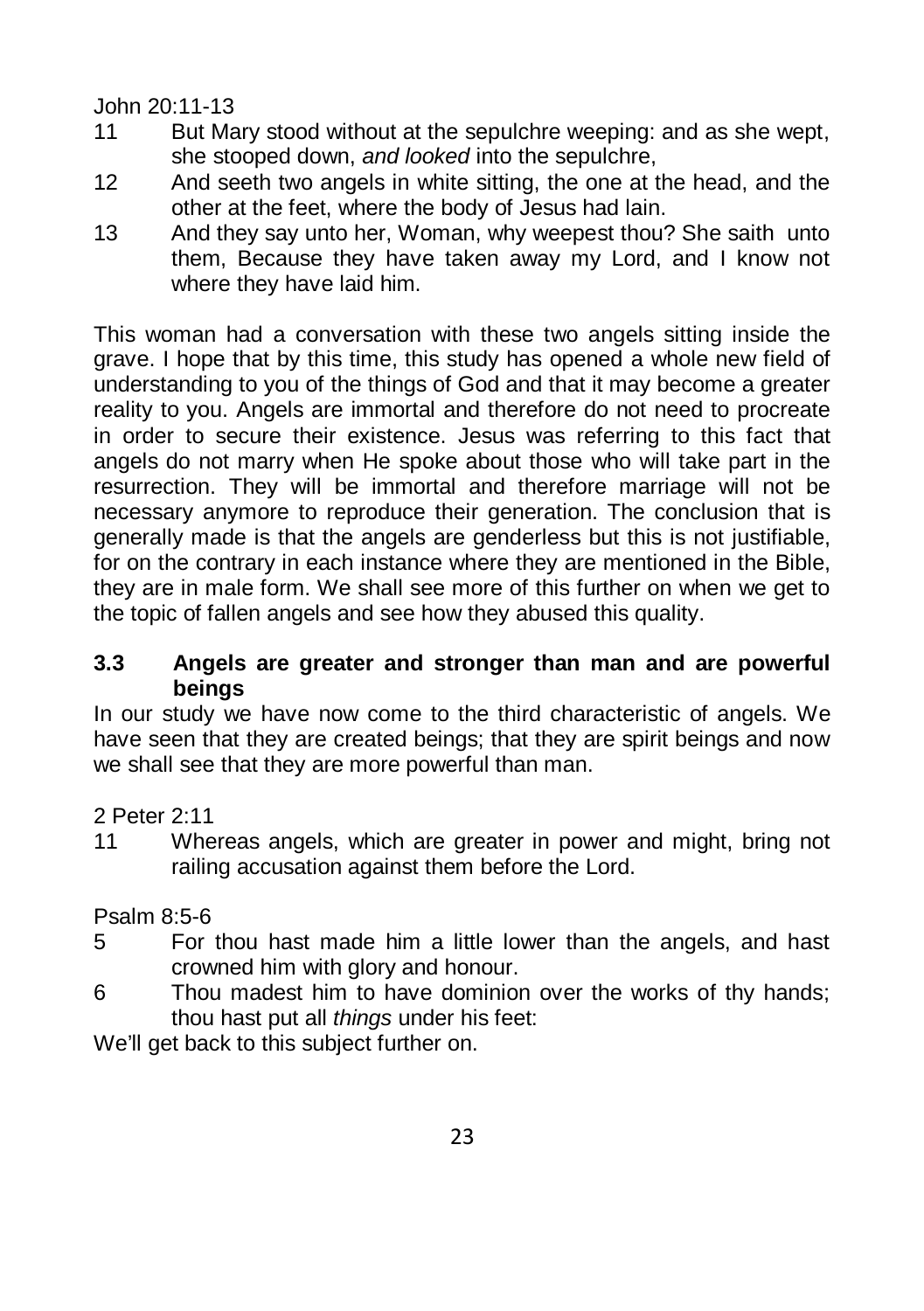2 Thessalonians 1:7

7 And to you who are troubled rest with us, when the Lord Jesus shall be revealed from heaven with his mighty angels.

Acts 5:19-20

- 19 But the angel of the Lord by night opened the prison doors, and brought them forth, and said,
- 20 Go, stand and speak in the temple to the people all the words of this life.

Thus, it was an angel who opened the prison door for the apostles.

Acts 12:7-10, 23

- 7 And, behold, the angel of the Lord came upon *him*, and a light shined in the prison: and he smote Peter on the side, and raised him up, saying, Arise up quickly. And his chains fell off from *his* hands.
- 8 And the angel said unto him, Gird thyself, and bind on thy sandals. And so he did. And he saith unto him, Cast thy garment about thee, and follow me.
- 9 And he went out, and followed him; and wist not that it was true which was done by the angel; but thought he saw a vision
- 10 When they were past the first and the second ward, they came unto the iron gate that leadeth unto the city; which opened to them of his own accord: and they went out, and passed on through one street; and forthwith the angel departed from him.
- 23 And immediately the angel of the Lord smote him, because he gave not God the glory: and he was eaten of worms, and gave up the ghost.

Is that not amazing? I once heard a wonderful testimony of a group of American soldiers who were stationed in the Far East during the Second World War – they were all true children of the Lord. Suddenly, they were surrounded by the Japanese. Just when they thought they would all be shot, a Japanese general in full uniform appeared and commanded those Japanese soldiers to stand to attention. As it was a general, they had to obey and he then commanded them to march away from the Americans. He then beckoned the Americans to follow him. They followed him along a winding road through the bush for some time and then at a certain spot he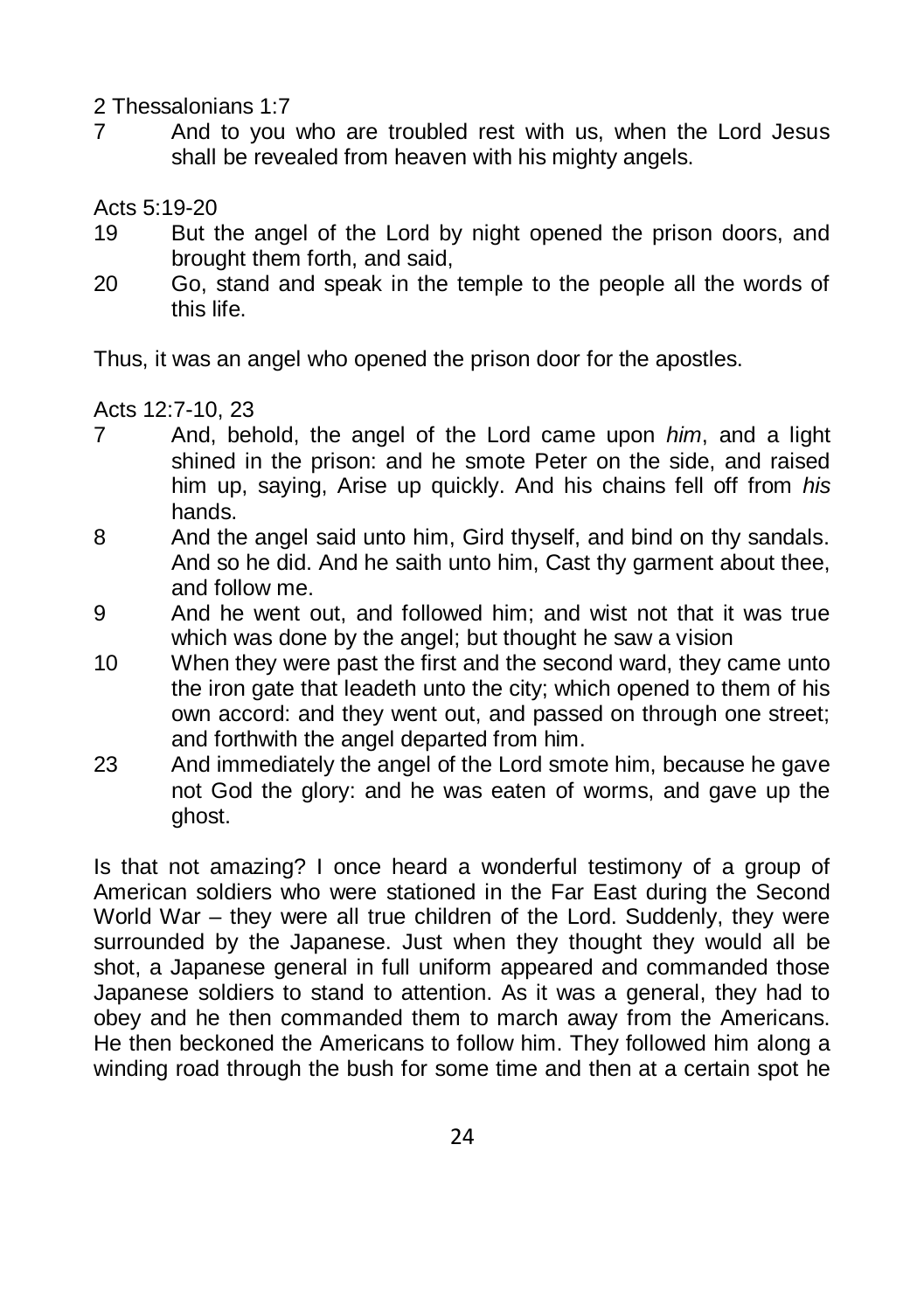simply disappeared – it was none other than an angel who led them to safety.

Psalm 103:20

20 Bless the LORD, ye his angels, that excel in strength, that do his commandments, hearkening unto the voice of his word.

Now, one angel was powerful enough to destroy Sodom and Gomorrah. (Genesis 19) In Joel 3 we read of the LORD'S mighty men of war. In verse 11 it speaks of the assembling together of the nations for that great war when the LORD will come to deliver His people.

Joel 3:9-11

- 9 Proclaim ye this among the gentiles; Prepare war, wake up the mighty men, let all the men of war draw near; let them come up:
- 10 Beat your plowshares into swords, and your pruninghooks into spears: let the weak say, I *am* strong.
- 11 Assemble yourselves, and come, all ye heathen, and gather youselves together round about: thither cause thy mighty ones to come down, O LORD.

Psalm 103:21

21 Bless ye the LORD, all *ye* his hosts; *ye* ministers of his, that do his pleasure.

Who are these mighty men who have to come on this terrible day of the LORD that Joel describes to protect His people? They are none other than the angels of God. Dear reader, we can see what is evolving in the world today. How American politics, which we have been observing for many years, are being dominated by the Internationalists and the Illuminati and all their cohorts. Their aim is world domination and the obliteration of Christianity. They have infiltrated the Western Nations for years already and we are beginning to see the visible signs thereof, not only in American politics but also in that of Western Europe. There are mighty forces at work with the intent to weaken our position to such an extent that when the death blow is struck, no human effort of any kind would be able to protect Christianity or any Christians nor the White population from being annihilated. However, when studying this subject and looking at it as a whole, you will see that this is when the angels appear on the scene once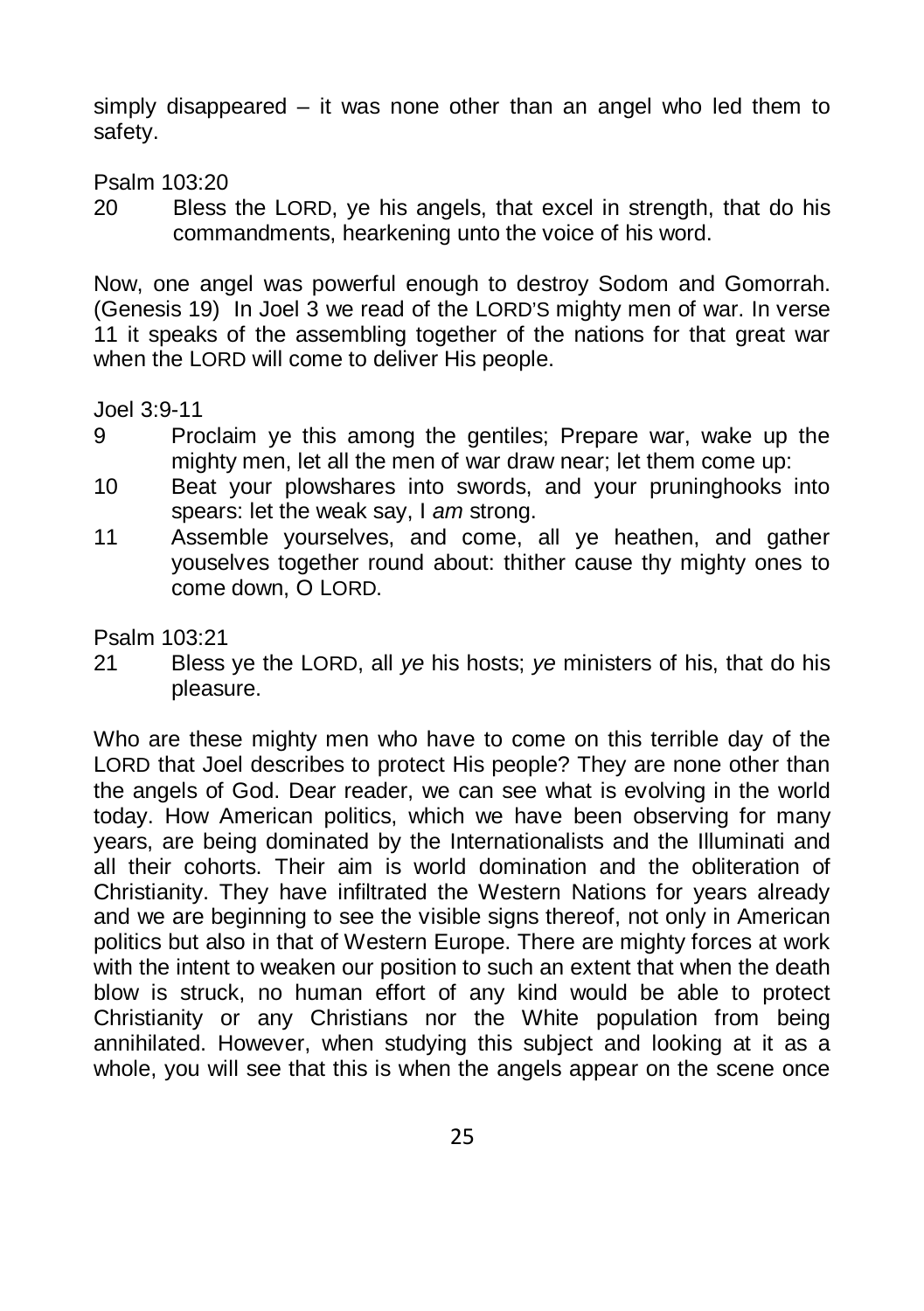again to come to the rescue of God's people, just as they came to Jacob's rescue at the Jabbok river.

Jacob had wrestled with an angel when he had heard of his brother Esau's advance on him and his family. So the LORD's Word begins to unfold as a puzzle when all the pieces begin to fit and a wonderful picture unfolds before our eyes. No wonder that Jesus said to the Pharisees 'Ye do err, not knowing the Scriptures, nor the power of God'. (Matthew 22:29)

#### **3.4 Angels are powerful in knowledge but not omniscient**

Mark 13:32 (also Ephesians 3:10-11; 1 Peter 1:12)

32 But of that day and *that* hour knoweth no man, no, not the angels which are in heaven, neither the Son, but the Father:

#### **3.5 Angels should not be worshipped**

Revelation 22:8-9

- 8 And I John saw these things, and heard *them*. And when I had heard and seen, I fell down to worship before the feet of the angel which shewed me these things.
- 9 Then saith he unto me, See *thou do it* not: for I am thy fellow servant, and of thy brethren the prophets, and of them which keep the sayings of this book: worship God.

Here we see a great difference between the Lord Jesus and the angels. When the Lord's disciples fell before Him in worship, the Lord Jesus did not forbid them because He is God.

#### **3.6 There are different ranks of angels but they are all subject to Jesus Christ**

Jude 9

9 Yet Michael the archangel, when contending with the devil he disputed about the body of Moses, durst not bring against him a railing accusation, but said, The Lord rebuke thee.

In Deuteronomy we see that when Moses died God buried him in a valley because He did not want Israel to know where he was buried, for they might have made an idol of it. They would have dug up his body, embalmed it and made a terrible idol of it. Therefore, according to Judas 9 we see that God sent the archangel Michael to take the body of Moses and bury it. Here we see the curtain drawn on a spectacular and powerful scene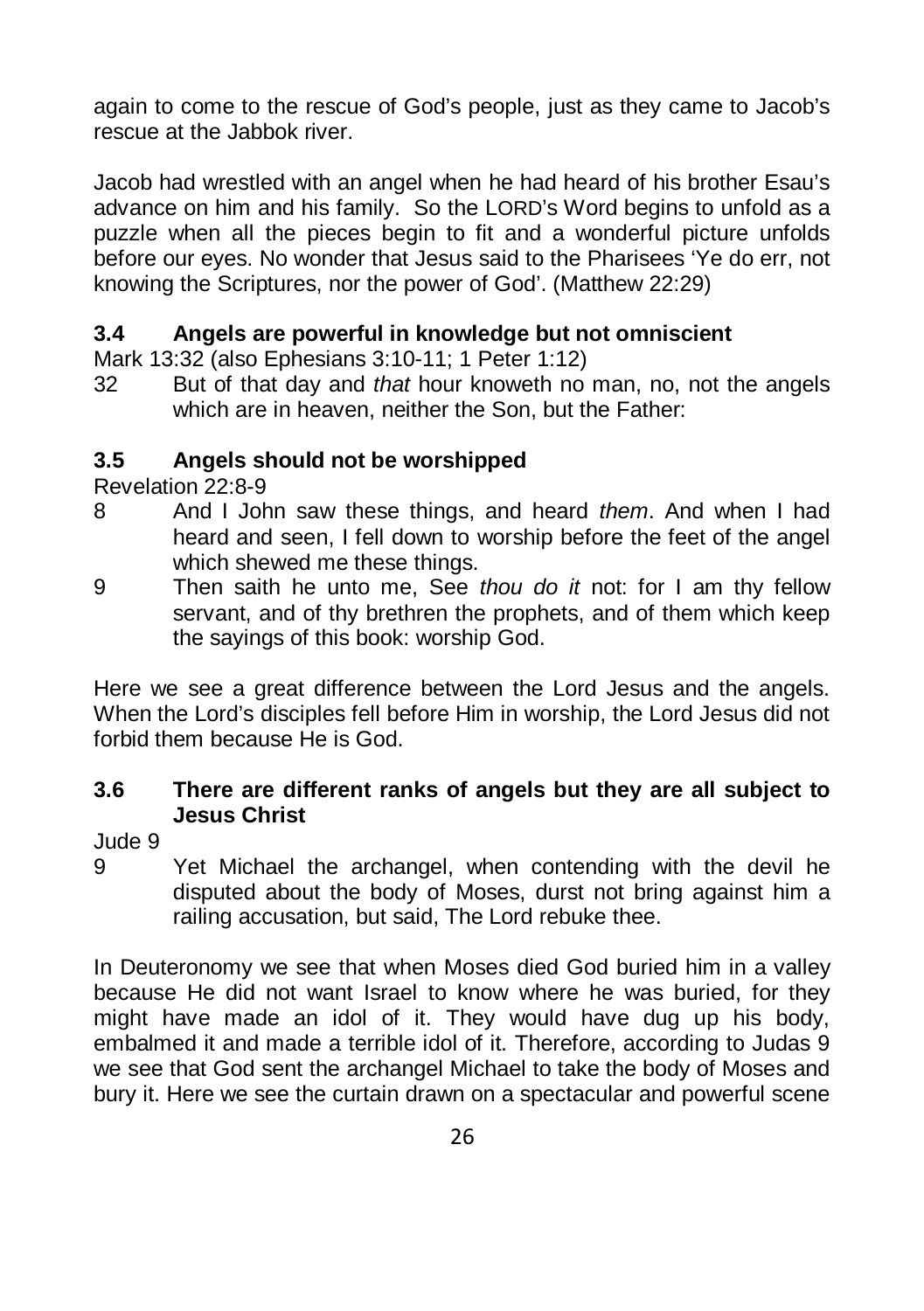for when Michael came to bury the body of Moses, Satan stood there to resist him and we can quite clearly see the reason why. There was a struggle between Michael and Satan because Satan didn't want the body of Moses buried – he wanted the Israelites to find it and to make a god of it and thereby commit a grievous sin against God.

We realise here that Satan is a powerful being. I have written a study on the devil, it is available from the office. In this study I point out what a dangerous creature the devil is and that people should be careful of speaking of him light-heartedly and refer to him as this and that and look what he made me do and so on. Satan is a powerful being but should not be worshipped. Although he is powerful, God is all-powerful. God is Almighty! Here we see how the archangel Michael, this mighty angel did not even dare to speak judgement over the devil but even he had to rebuke him in the Name of the LORD**.** We'll get to more of this further on.

We are living in tremendous times. I mentioned in a service in Vereeniging some time ago that the mighty angels and also the powers of Satan and his demons will come more and more to the fore in this final battle which will take place on earth and also in the air.

We have seen in Jude 9 that there are different ranks of angels but that they all submit to Jesus Christ. There we read of the archangel Michael.

Now we read 1 Thessalonians 4:16

16 For the Lord himself shall descend from heaven with a shout, with the voice of an archangel, and with the trump of God: and the dead in Christ shall rise first.

Here it speaks of the voice of an archangel.

1 Peter 3:22

22 Who is gone into heaven, and is on the right hand of God; angels and authorities and powers being made subject unto him.

So there are angels, authorities and powers!

#### **3.7 All angels of God are to worship Jesus the Son of God**

Hebrew 1:6

6 And again, when he bringeth in the firstbegotten into the world, he saith, And let all the angels of God worship him.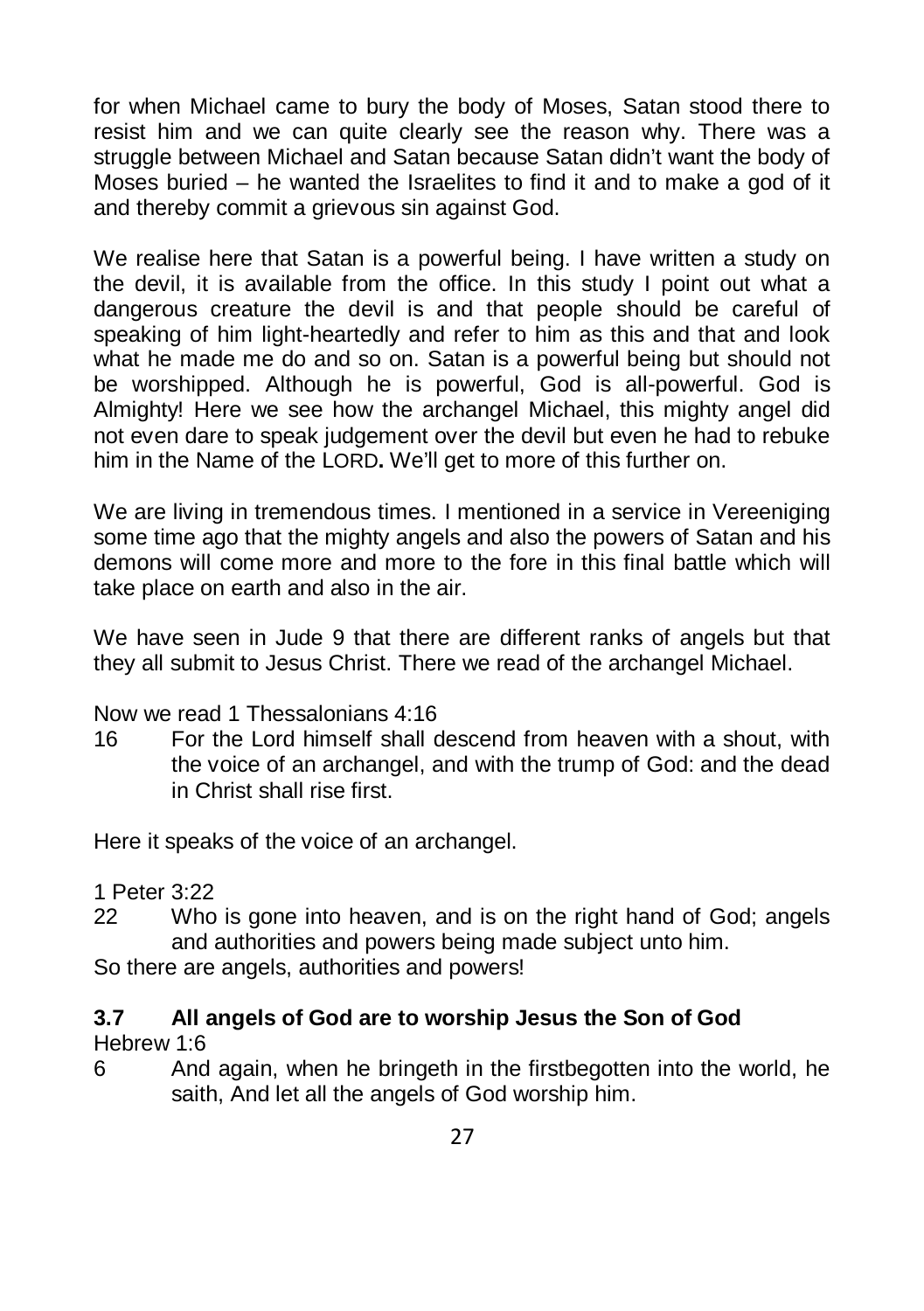#### **3.8 Angels have been seen by humans on several occasions**

We have read several Scriptures on this already of the apostles in prison and testimonies of people in Zimbabwe and also about the Japanese general - but there are many more.

Let's read Luke 2:9, 13

- 9 And, lo, the angel of the Lord came upon them, and the glory of the Lord shone round about them: and they were sore afraid.
- 13 And suddenly there was with the angel a multitude of heavenly host praising God, and saying,

John 20:12

12 And seeth two angels in white sitting, the one at the head, and the other at the feet, where the body of Jesus had lain.

Genesis 32:1, 2

- 1 And Jacob went on his way, and the angels of God met him,
- 2 And when Jacob saw them, he said This *is* God's host: and he called the name of that place Mahanaim.

In our time there have been several people who testified that they had seen angels. The most outstanding visit was probably that of an angel's visit to William Branham in 1945. His ministry thereafter and the other ministries that were birthed from that one was proof of the authenticity of that visit. This man came to South Africa in 1951. Perhaps some of you attended his services? I did and I listened personally to his testimony and can only say it was very touching to hear his description of the angel standing before him and how he went to a secluded hut in one of the mountains in America because the LORD had told him to do so. He told of a light that came in and that he did not dare to lift up his head until he saw the feet standing before him and the angel spoke to him and told him that the Second Coming of the Lord Jesus was very near and that he had to go into the world to warn them and that the Lord would confirm this message with signs to prove the authenticity thereof. I can testify to those signs and wonders that took place in his meetings in 1951.

#### **3.9 Angels do eat**

Let us look at this characteristic of angels – they eat.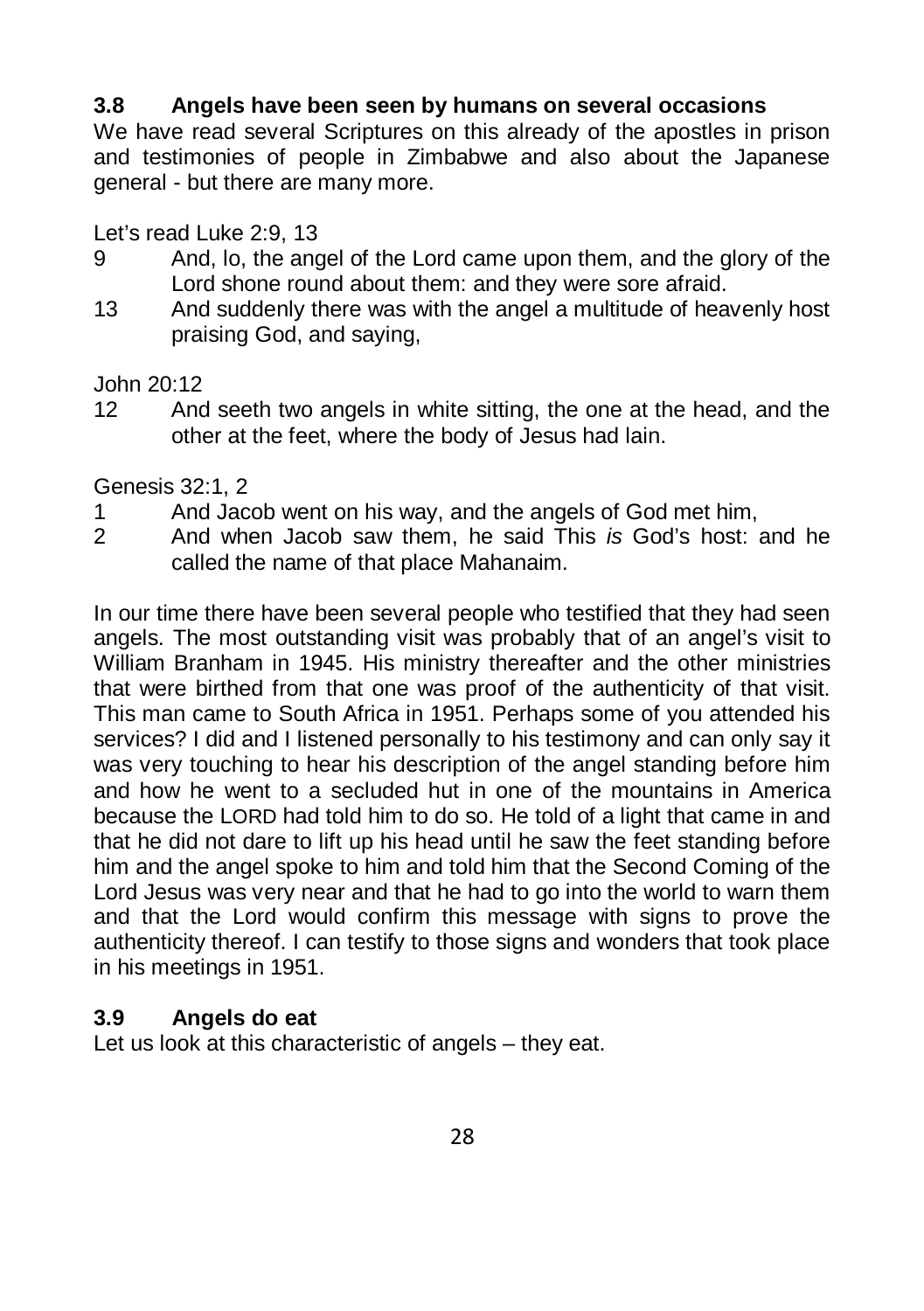Psalm 78:25

25 Man did eat angels' food: he sent them meat to the full.

This refers to the manna God gave Israel in the wilderness – the bread of the angels (Genesis 18:8). Abraham gave food to the three angels (one of them was the LORD) and they ate. There are many things we do not know and it makes one wonder if heaven is truly such an immaterial and purely spiritual place as we imagine it to be.

# **3.10 Angels will be judged by the believers**

We read it earlier on in this study.

1 Corinthians 6:3

3 Know ye not that we shall judge angels? How much more things that pertain to this life?

This means that in the regeneration of all things the angels shall be under the authority of the redeemed. We have this privilege already if we would only realise what our inheritance is in Christ Jesus.

# **4 The number of Angels**

We cannot go into all the detail concerning this as it would become a very lengthy study and there are other important aspects of this subject I would like to discuss with you in detail. We looked at the different principal divisions - the existence of angels then the nature of angels and all their different characteristics - now we have come to the number of angels and my first statement.

# **4.1 There are innumerable hosts of angels**

Hebrews 12:22

22 But ye are come unto mount Sion, and unto the city of the living God, the heavenly Jerusalem, and to an innumerable company of angels.

Let's read 2 Kings 6:17 (also Matthew 26:5 and Job 25:3) Here are some interesting numbers of angels and this is where Gehazi, the servant of Elisha got such a fright.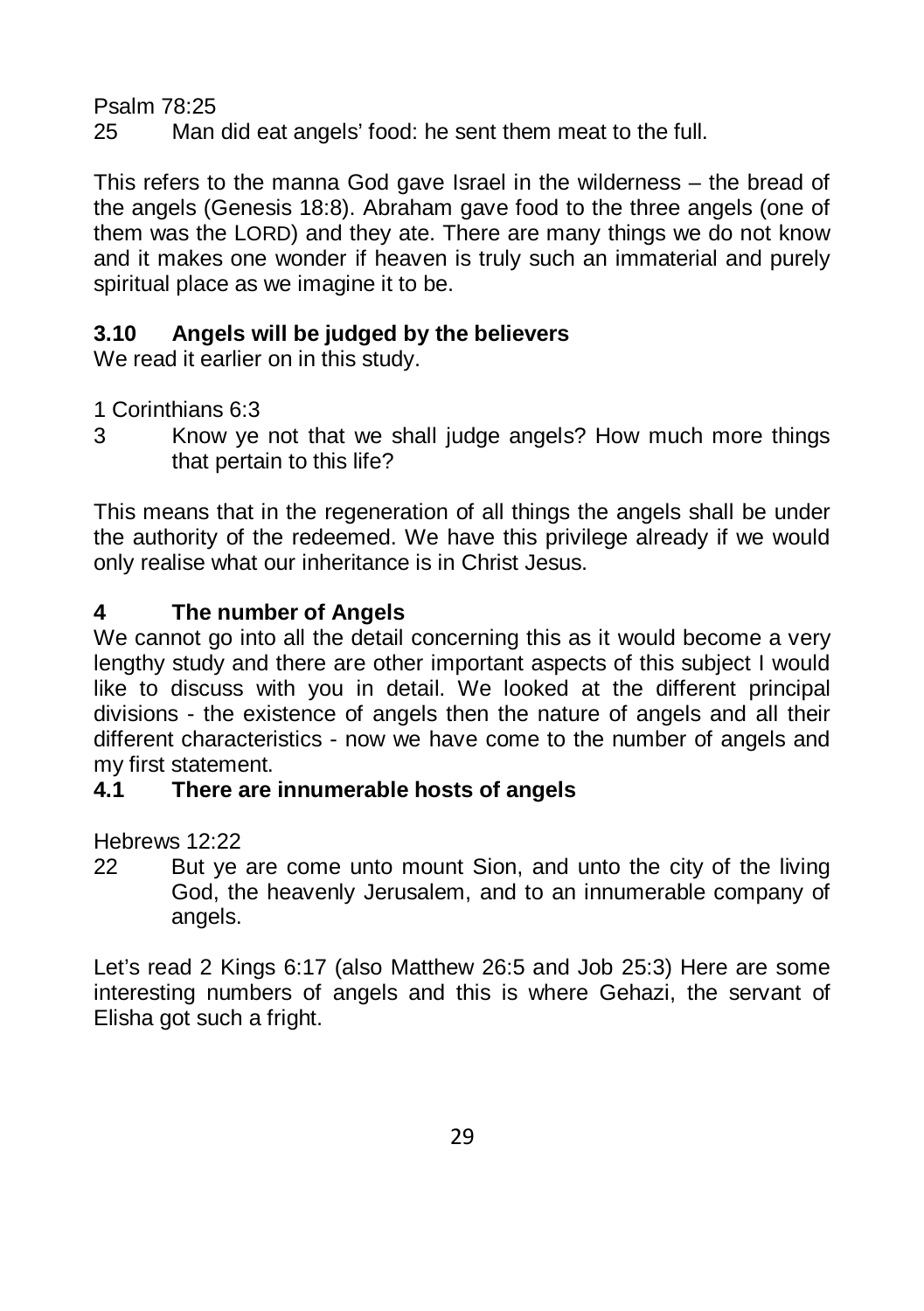#### 2 Kings 6:17

17 And Elisha prayed, and said LORD I pray thee, open his eyes, that he may see. And the LORD opened the eyes of the young man; and he saw: and, behold, the mountain *was* full of horses and chariots of fire round about Elisha.

First let me describe some of the background to you – it is very interesting. In the days of 2 Kings 6 the Syrians were a vexation to Israel with their constant raids but every time they attacked Israel from a different side, the soldiers of Israel were there to withstand them. Therefore, the king of Syria consulted with his counsel and accused them saying that 'one of you is a traitor, for every time we attempt to attack Israel, they are ready for us – how could this be possible? One of you is a traitor!' You can imagine the fear of those people because the Syrians were very cruel. They shuddered, thinking which one of us will fall by the sword or axe? One of them then stood up and said 'O, King, this is untrue, because there is a prophet in Israel who hears every word you speak in your inner chamber and that prophet is Elisha'.

May the Lord give us prophets in these days and I believe He will. I believe this is one of those outstanding things the Lord will do in these days where we are outnumbered to such a large extent and so much treason is at the order of the day. The Lord will cause an awakening among His children and pour out His Spirit upon them. The time will come when there shall be a revelation - perhaps in a service or a prayer meeting, maybe a very humble child of the Lord in his private prayer – when the Lord will give a revelation of events to come and he could send an email to the Prime Minister or the President and inform him of a terrorist attack on a certain date and a specific place. At first he might be ignored but after the second or third warning, if the information was correct he would take heed of it. I believe the Lord will do this in the near future.

This is an interesting subject – see Romans 10:17. The entire Romans 10 is a wonderful chapter to keep in mind. It speaks of faith and how to achieve it  $-$  it says faith cometh by hearing and hearing by the Word of God. He then says but how shall they hear if there is no one to preach? How shall one preach except if they are sent? He then says 'how beautiful are the feet of them that preach the gospel of peace and bring glad tidings of good things'!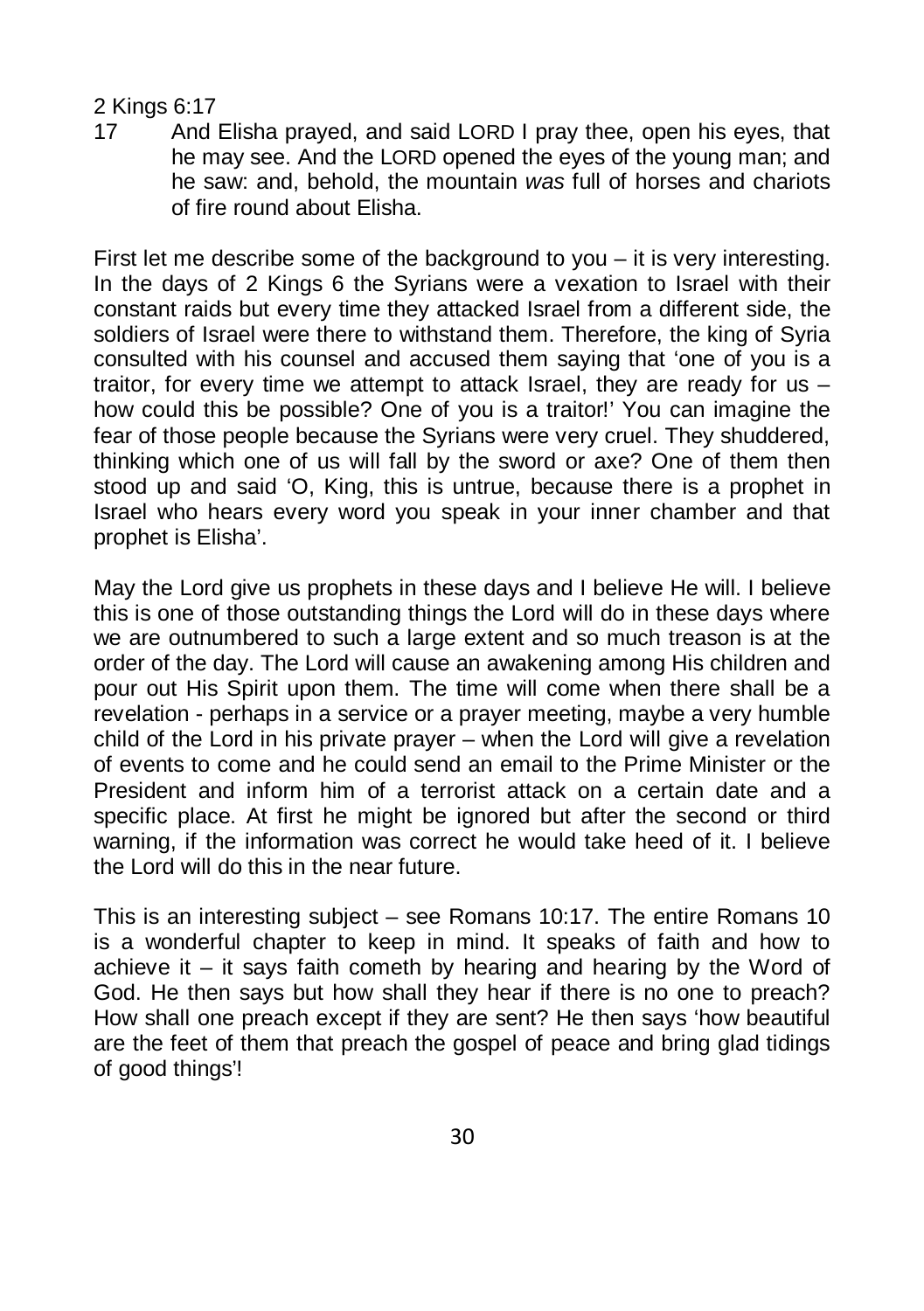Take for example this study. I hope that I have received mercy in the Lord's eyes to give you a deeper understanding of things within the heavenly realm and more insight into the subject of angels. Would you not say that now you have more faith in this area than before? It came through the Lord's Word that was brought to you. Therefore, if we preach God's Word in truth and in power more often, we would inspire more faith. God's Word is alive. It is a living seed, just like a grain of wheat; the germ has life inside of it. When put into the ground, it will grow – all you need to do is to water it and that germ of wheat will grow because it has life inside it. Likewise the Bible shows us, it is the Word of God – it is a living seed.

The Word must be preached in the power of the Holy Spirit and then it becomes alive in the hearts of people. Even now you have the opportunity to take this word, this thought that has been brought to you, to begin to pray over it and affirm it to the Lord by saying 'Lord, Your Word is truth'. Don't be sceptical now and think, well, I don't think it could happen to me. Do not ever say that! The Lord has His eyes on those with whom this is going to happen.

In a very similar time of strife, Elisha also experienced it. He always warned the king of Israel. The king of Syria realised he would have to capture Elisha. You can read it in 2 Kings Chapter 6. The king sent a large army to the town where Elisha lived – the town was called Dothan – and the soldiers besieged the town. The following morning when Elisha's servant, Gehazi went outside - he probably went to collect wood to make a fire and boil water in order to serve his master, Elisha - when he saw the soldiers round about the city in their chariots of war, he became so afraid and ran back to call Elisha.

2 Kings 6:15-17

- 15 And when the servant of the man of God was risen early, and gone forth, behold, an host compassed the city both with horses and chariots. And his servant said unto him, Alas, my master! how shall we do?
- 16 And he answered, Fear not: for they that *be* with us *are* more than they that *be* with them.
- 17 And Elisha prayed, and said, LORD, I pray thee, open his eyes, that he may see. And the LORD opened the eyes of the young man; and he saw: and, behold, the mountain *was* full of horses and chariots of fire round about Elisha.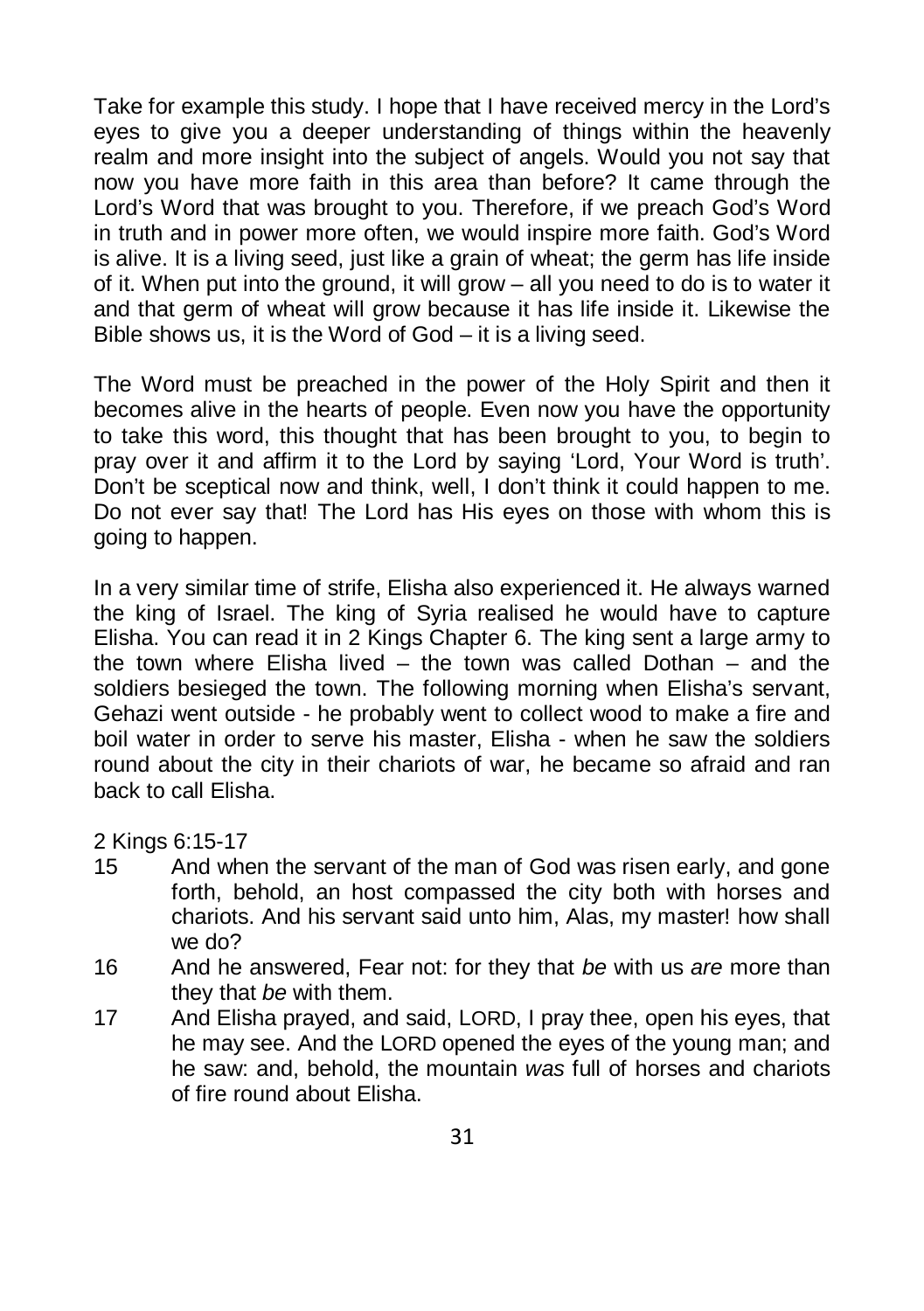We have already had a glimpse of how glorious these beings must be and therefore stand in awe of the idea, that they are not only very powerful but there are innumerable hosts of angels on horses with fiery chariots.

#### Matthew 26:52-53

- 52 Then said Jesus unto him, Put up again thy sword into his place: for all they that take the sword shall perish with the sword
- 53 Thinkest thou that I cannot now pray to my Father, and he shall presently give me more than twelve legions of angels?

Jesus actually said to Peter that He did not need his protection for if He wanted to be protected, He could pray to His Father and He would send twelve legions of angels.

Now let us make a calculation. We must look up to the greatness of God. So often we are intimidated by the might of the enemy or the extent of our circumstances and our troubles, the immenseness of Communism and their weaponry, their aeroplanes and the overwhelming superiority of the enemy against us, even in our own country. Let me show you the superiority of the power on our side. The Lord said He could pray and the Father would send twelve legions of angels to protect Him although it is not what He wanted at that moment. Let us have a look at twelve legions of angels – one legion in Bible days was six thousand. Therefore twelve legions are seventy two thousand angels. The Lord said He could pray now and His Father would send more than seventy two thousand angels.

I would like to show you something else. In Isaiah 37:36 – we see that when there was war between Israel and the Assyrians, one angel killed one hundred and eighty five thousand Assyrians in one night! Now: twelve times six thousand, multiplied by one hundred and eighty five thousand equals thirteen thousand three hundred and twenty million (13 320 million). "If one angel can smite 185 000 Assyrians, then twelve legions can smite 13 320 000 000 --- more than the population of the entire world.)

That is twelve legions of angels and what they are capable of doing. I want to say what we need in the days ahead - before the Lord I can honestly say and I think those of you who know me and read my pamphlets and listen to our CD's - that I have one burning desire in my heart and that is to give the people a vision for these times we're living in. That is what we need.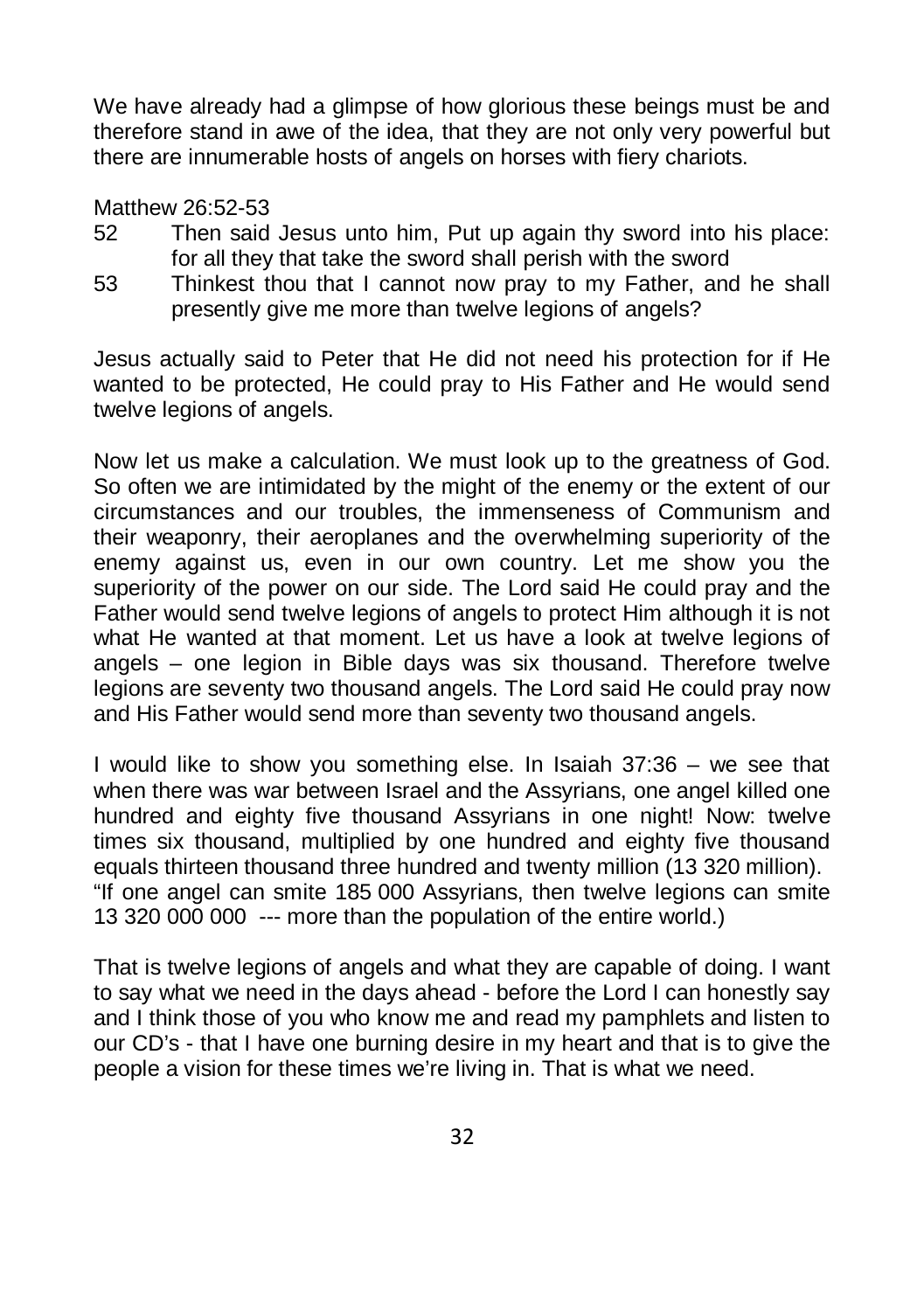You know that David said 'For by thee I have run through a troop; and by my God have I leaped over a wall'? (Psalm 18:29) He was a boy at the tender age of seventeen when he slayed the great giant Goliath. We are going to look into the story of Goliath a bit as it has a lot to do with our study of angels and also with the things we are going to be confronted with in the near future. Unless our people have a vision, we shall perish for fear but with a vision, we can face the future with respect and humility but also with joy. For He that is for us and those who are with us are much more than those who are against us. He that is in me is greater than he that is in the world. Have you considered that? Have you thought about it? Let me encourage you - if you are a true child of God, you are already invincible. No one can do you any harm. The Lord Jesus said fear not them which kill the body but are not able to kill the soul. The worst they can do to you is to kill your body but they cannot kill you. If they have killed you then you are truly alive. So if you die you shall be with the Lord and then you shall truly live and then all these topics we have Bible studies on shall be clear immediately. Isn't that wonderful? You shall come back with Him again and be raised up to a glorified body and live for eternity. Therefore nobody can really harm you or conquer you and that was the secret of those early Christians. That was why the Romans could throw them to the lions, they could burn them at the stakes and they would not give in to them! This captured their imagination and eventually gripped the Romans in their superstitions. The explanation for this you shall find in my book on Revelation. What caused the fall of the mighty Roman Empire and brought them to accept the Christian faith? They saw something in these people who were not even afraid of death. The heathen could not understand it for they fear death more than anything else.

Now, to get back to the innumerability of the angels, their might and power - we have seen that they are ministering spirits and are sent forth to minister for them who shall be heirs of salvation – they are the ones that the LORD uses to protect His Plan and His People.

#### **5 The Habitation of Angels is in Heaven**

Matthew 22:30

30 For in the resurrection they neither marry, nor are given in marriage, but are as the angels of God in heaven.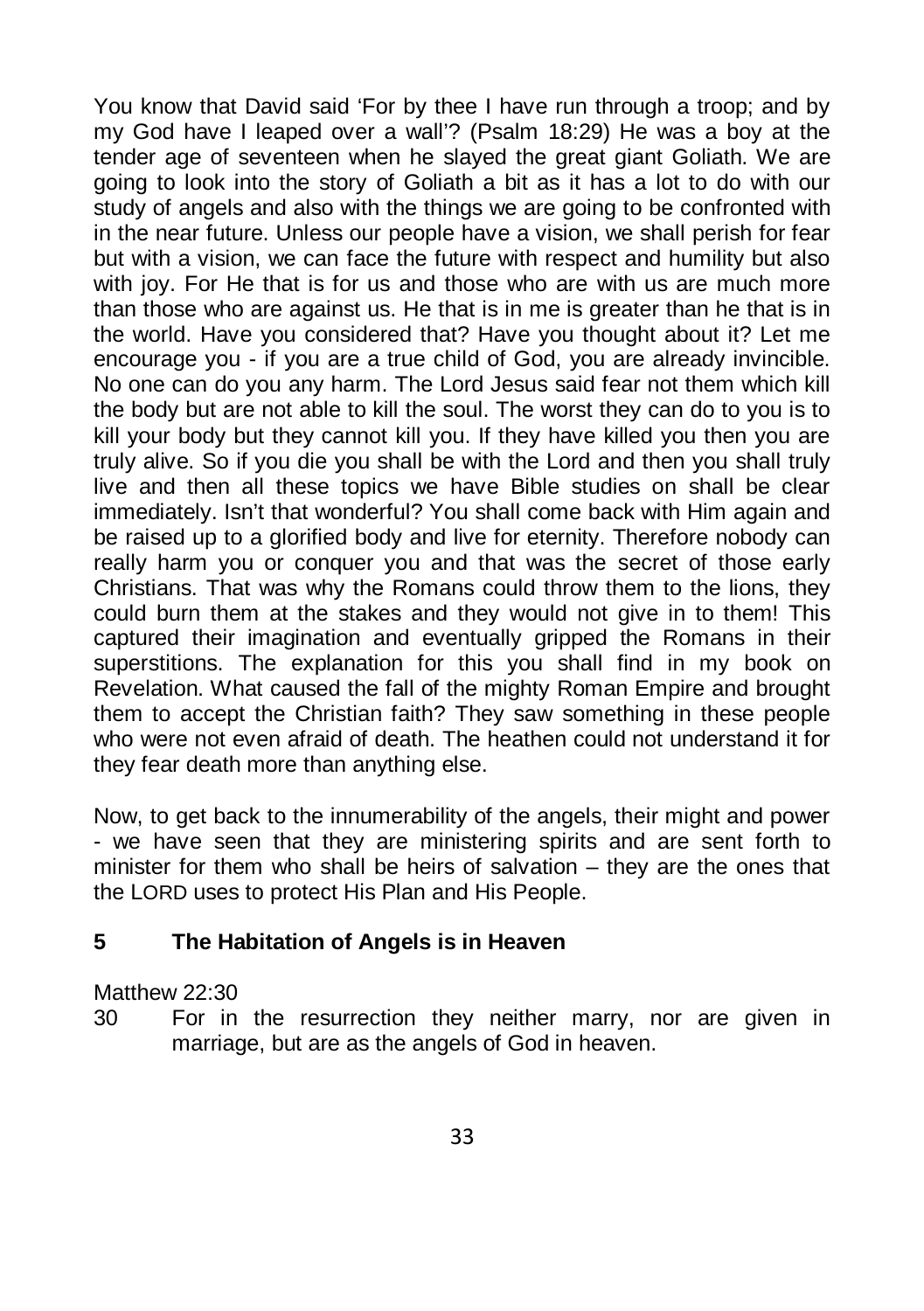Luke 2:13, 15

- 13 And suddenly there was with the angel a multitude of the heavenly host praising God, and saying,
- 15 And it came to pass, as the angels were gone away from them into heaven, the shepherds said one to another. Let us now go even unto Bethlehem, and see this thing which is come to pass, which the Lord hath made known unto us.

John 1:51

51 And he saith unto him, Verily, verily, I say unto you, Hereafter ye shall see heaven open, and the angels of God ascending and descending upon the Son of man.

# **6 The Works of Angels**

#### What type of work do they do?

# **6.1 They work on behalf of those who shall be heirs of salvation**

Hebrew 1:13-14

- 13 But to which of the angels said he at any time, Sit on my right hand, until I make thine enemies thy footstool?
- 14 Are they not all ministering spirits, sent forth to minister for them who shall be heirs of salvation

See how the Lord used the angels to care for His servants? Let us put aside our materialism for a while and allow the Lord to open up our spiritual eyes.

Let us look at 1 Kings 19:5-8 and Matthew 4:11 as well as Luke 22:43.

In 1 Kings 19 we read about Elijah where he became so very disheartened and the angel came to strengthen him. In the previous chapter the LORD had answered with fire from heaven on Mount Carmel when Baal's prophets had cut themselves so that their gods may hear. But the gods did not answer for they were not gods, they were made by human hands. Then the LORD answered from heaven. That fire from heaven consumed not only the sacrifice upon the altar but also the water in the trench around the altar as well as the stones. This was in the time of Jezebel and Ahab and all Israel cried out and said 'The LORD, he *is* the God; the LORD, he *is* God!'

Even so, on the following day Jezebel sent a message to Elijah that she would slay him by the next day and cut off his head as he had done to the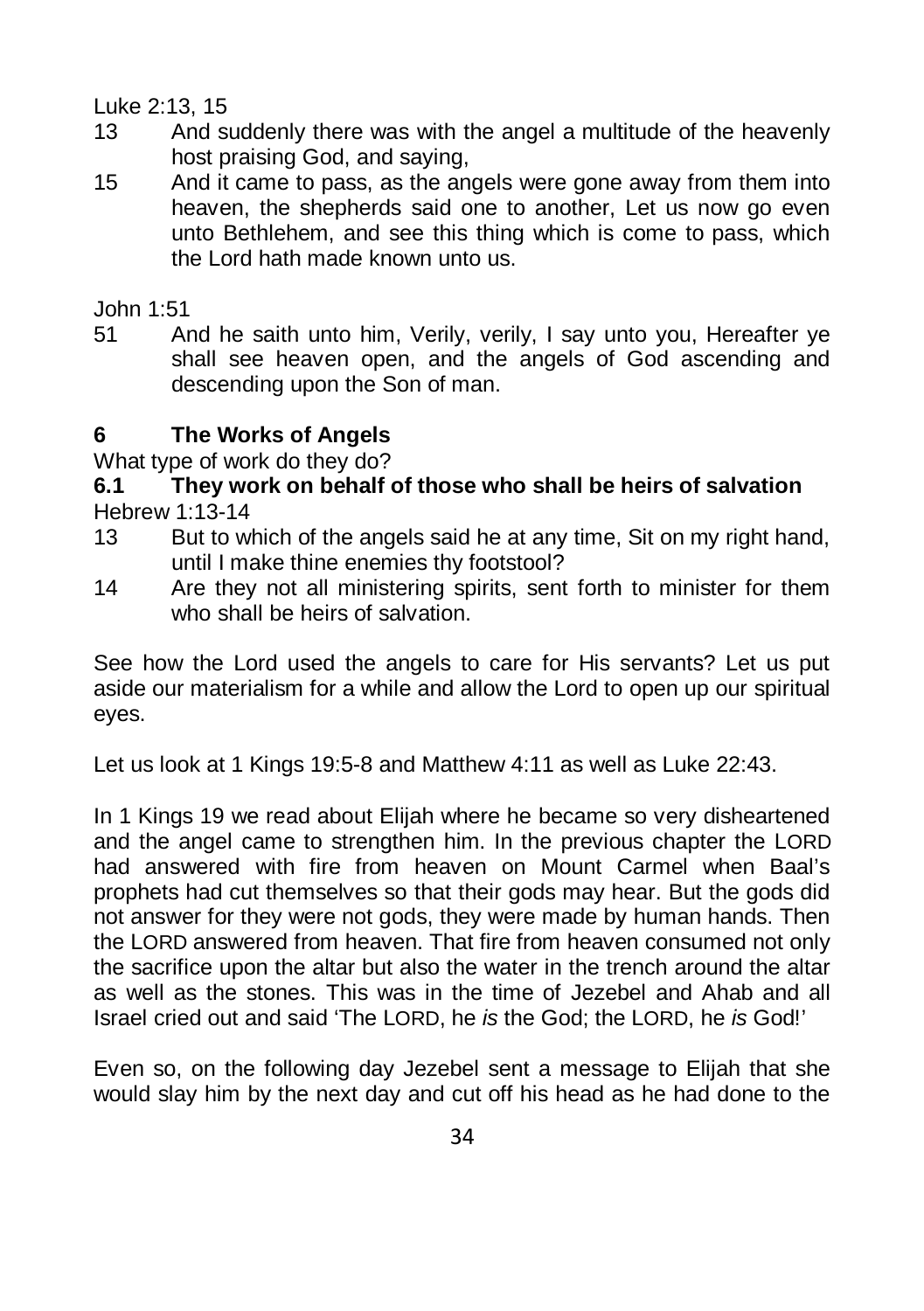prophets of Baal. How could she carry out such a threat, such an insolent threat when all Israel believed in the LORD and sided with Elijah? In other words, yesterday they had seen the fire and said the LORD is God but today they completely forgot everything. This is something which discourages the servants of God immensely. Today people cannot do enough for you, for they had suddenly had a revelation. They were excited about the revelation of angels or about Israel or the salvation message which you opened up to them. Tomorrow, when you look for the fruit of it. there's nothing. That's the way it often goes and so Elijah became disheartened, so much so that he laid down beneath a juniper tree and wished that he might die but then the following happened as we read in Kings.

1 Kings 19:5-8

- 5 And as he lay and slept under a juniper tree, behold, then an angel touched him, and said unto him, Arise *and* eat.
- 6 And he looked, and behold, *there was* a cake baken on the coals, and a cruse of water at his head. And he did eat and drink, and laid him down again.
- 7 And the angel of the LORD came again the second time, and touched him, and said, Arise *and* eat; because the journey *is* too great for thee.
- 8 And he arose, and did eat and drink, and went in the strength of that meat forty days and forty nights unto Horeb the mount of God.

The food that the angel brought him sustained him for forty days and forty nights. Isn't that wonderful? Now dear reader, this is another problem we have. As I have said previously, we have depopulated heaven. Man, in all his wisdom, even theologians have depopulated heaven. They do not believe in angels anymore; they do not believe in the invisible beings, the innumerable hosts of heavenly beings and servants of God. I believe however that in the days to come, in the troublesome times ahead we shall again see angels in action. Even if you cannot see the angels it doesn't mean that they are not busy working.

If you believe and trust in God and you live in close relationship with Him, the Lord shall use angels to help you in many situations. I say this respectfully because the angels hear us and see us. They are present as they are ministering spirits sent out to minister unto us but we do not make use of them as we ought. They are our friends and servants given to us by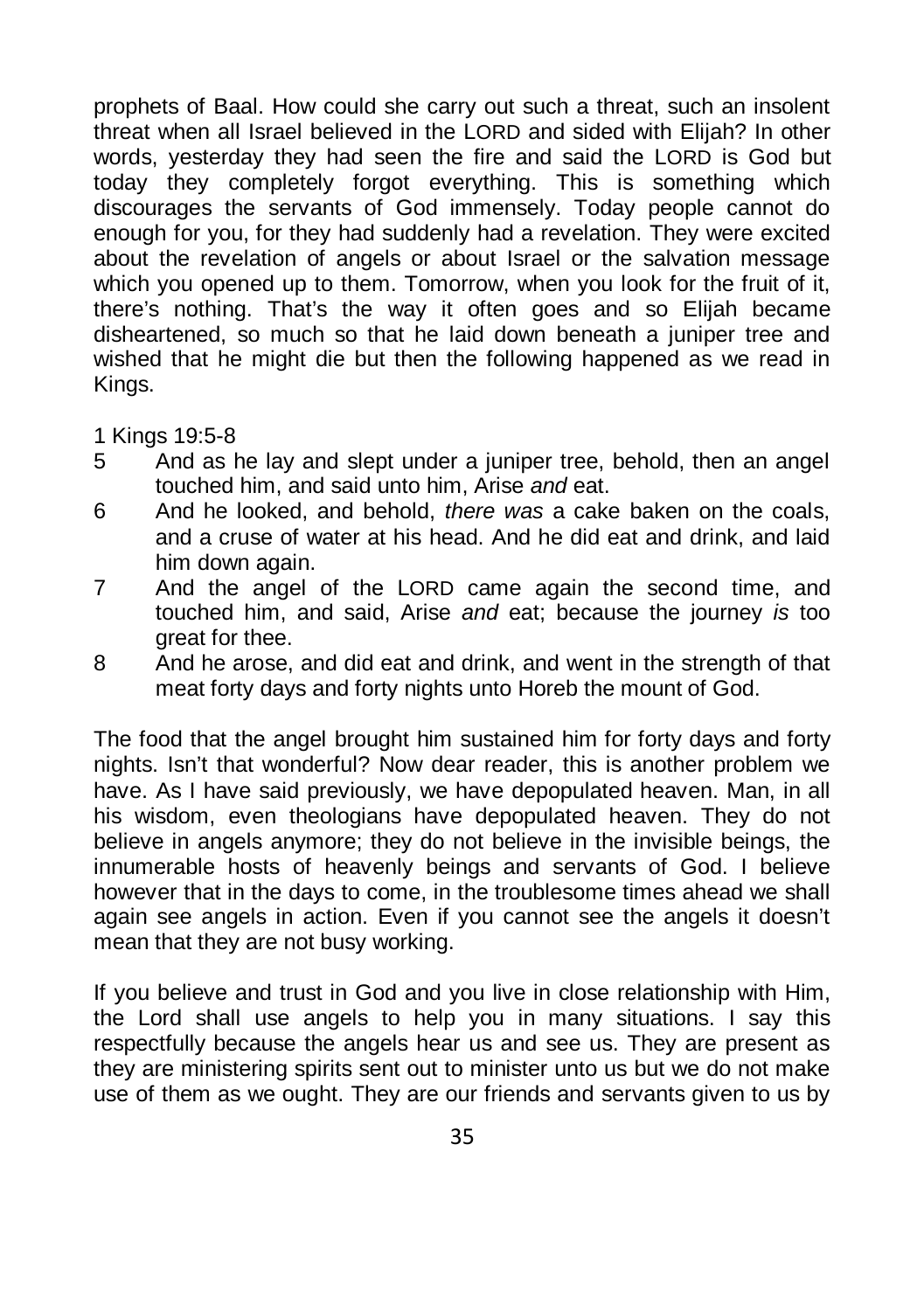God. You see, we say that we believe but actually we spend our lives in a lot of unbelief. Faith is an active thing, faith is not passive. Faith is acting on that which you believe, on that which the Lord says in His Word. If the Lord says in His Word that He sends the angels as ministering spirits on behalf of us then they shall be there for us. Jesus said to the woman 'great is thy faith, be it unto thee even as thou wilt according to thy faith'. This is another study on its own.

Let us have a look at how the angels served the Lord Jesus. This is a very well-known Scripture but one that you may understand a lot better now, in the light of this study.

#### Matthew 4:11

This is where Jesus was led into the wilderness to be tempted by the devil. We look at verse 11 where all the temptations had been presented and the Lord had said to the devil 'it is written, it is written, it is written' – three times he said it.

11 Then the devil leaveth him, and behold, angels came and ministered unto him.

#### Luke 22:43

This was after the agonising prayer of the Lord Jesus in the garden of Gethsemane.

43 And there appeared an angel unto him from heaven, strengthening him.

You can also rely on the strengthening by angels in your plight for truth and the light of the Lord. Most people do not even know it. How little they enjoy it because they do not know it neither do they believe it. The Lord says in His Word 'Faith cometh by hearing and hearing by the Word of God'. (Romans 10:11) When you hear God's Word His Word is alive and if you receive it with a believing heart, that Word becomes alive in your heart and in your life and then He works according to that which He has said.

The angels see to the physical needs of God's children.

#### Psalm 91:11-12

11 For he shall give his angels charge over thee, to keep thee in all thy ways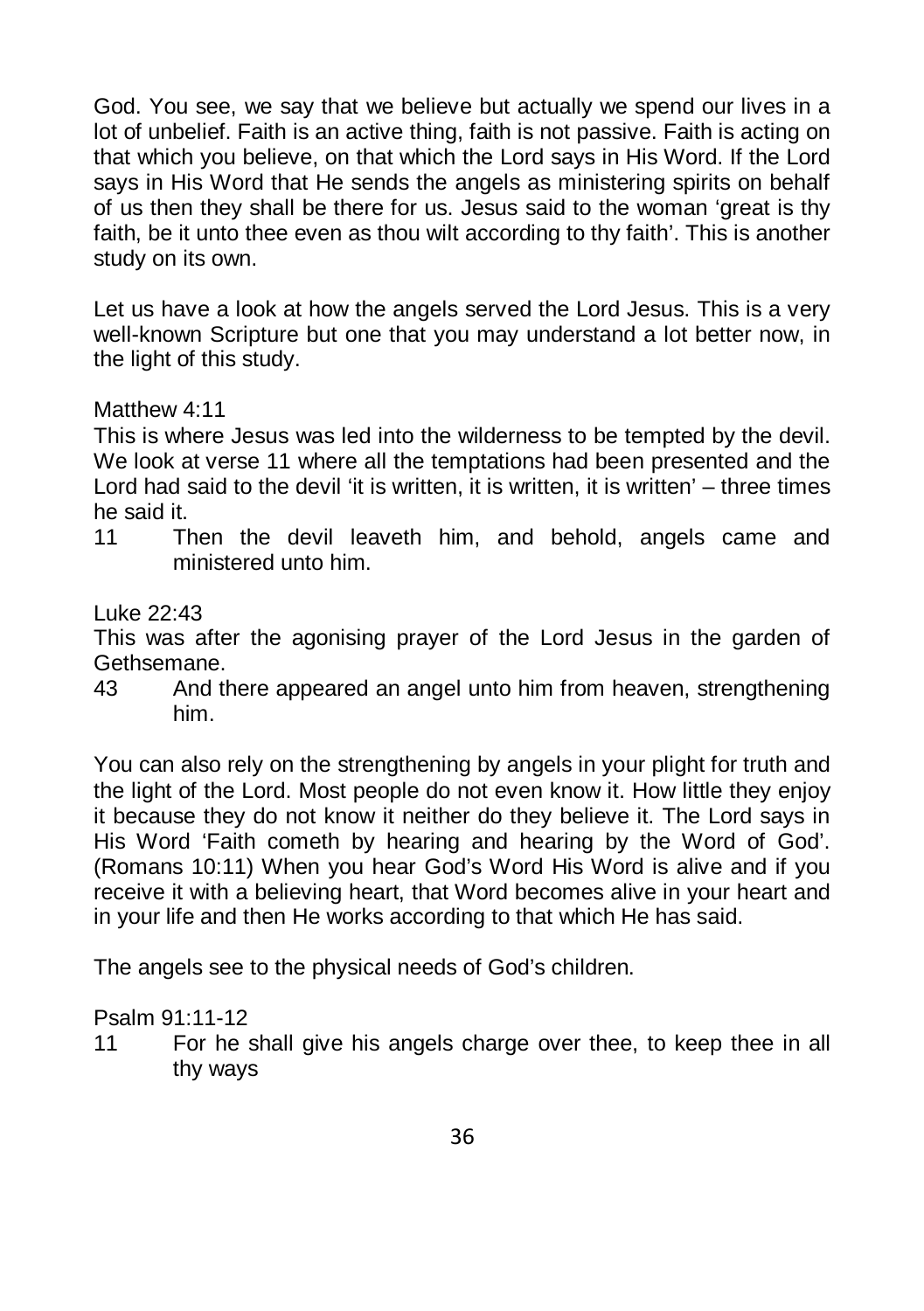12 They shall bear thee up in *their* hands, lest thou dash thy foot against a stone.

This is a glorious Psalm and as I understand it, a Psalm for the days we are living in when the judgements of the end time will be unleashed. For the believers there is this promise of protection. I say this with great caution but I say it before the Lord, He knows our hearts – when I get into my car whether I'm alone or my wife is with me or anyone else travelling with me - I pray first and ask the Lord to send His angel ahead of me. I pray with faith and truly believe that the Lord does send an angel ahead of me.

The angels stand under God's command to protect those who dwell in the secret place of the most High and who have made the Lord their refuge. He will protect us from harm and injury if we live close to Him. (2 Kings 6:15-17 and Matthew 26:52-53) The angels protect God's servants from their enemies.

#### Genesis 19:9-11

This is where the angels went to Sodom and Gomorrah and went to stay with Lot. The men of the city surrounded the house and demanded that Lot deliver the men into their hands as they wanted to commit sodomy with them. Those people were known for that and that is where the word comes from.

- 9 And they said, (this is now the people of Sodom) Stand back, And they said *again*, This one *fellow* came in to sojourn, and he will needs be a judge: (This mob, you can imagine – they huddled together around Lot's house and this is what they accuse him of) now will we deal worse with thee, than with them. And they pressed sore upon the man, *even* Lot, and came near to break the door.
- 10 But the men put forth their hand, and pulled Lot into the house with them, and shut to the door:
- 11 And they smote the men that *were* at the door of the house with blindness, both small and great: so that they wearied themselves to find the door.

The angels did it for the sake of Lot. What I am about to say and many of you who have attended my Bible Studies have often heard me say it - most people tend to see the Bible merely as a story book. Isn't it a wonderful narrative of Lot? It is a wonderful story of the angels who came to him and it's wonderful that they struck those men with blindness but that was in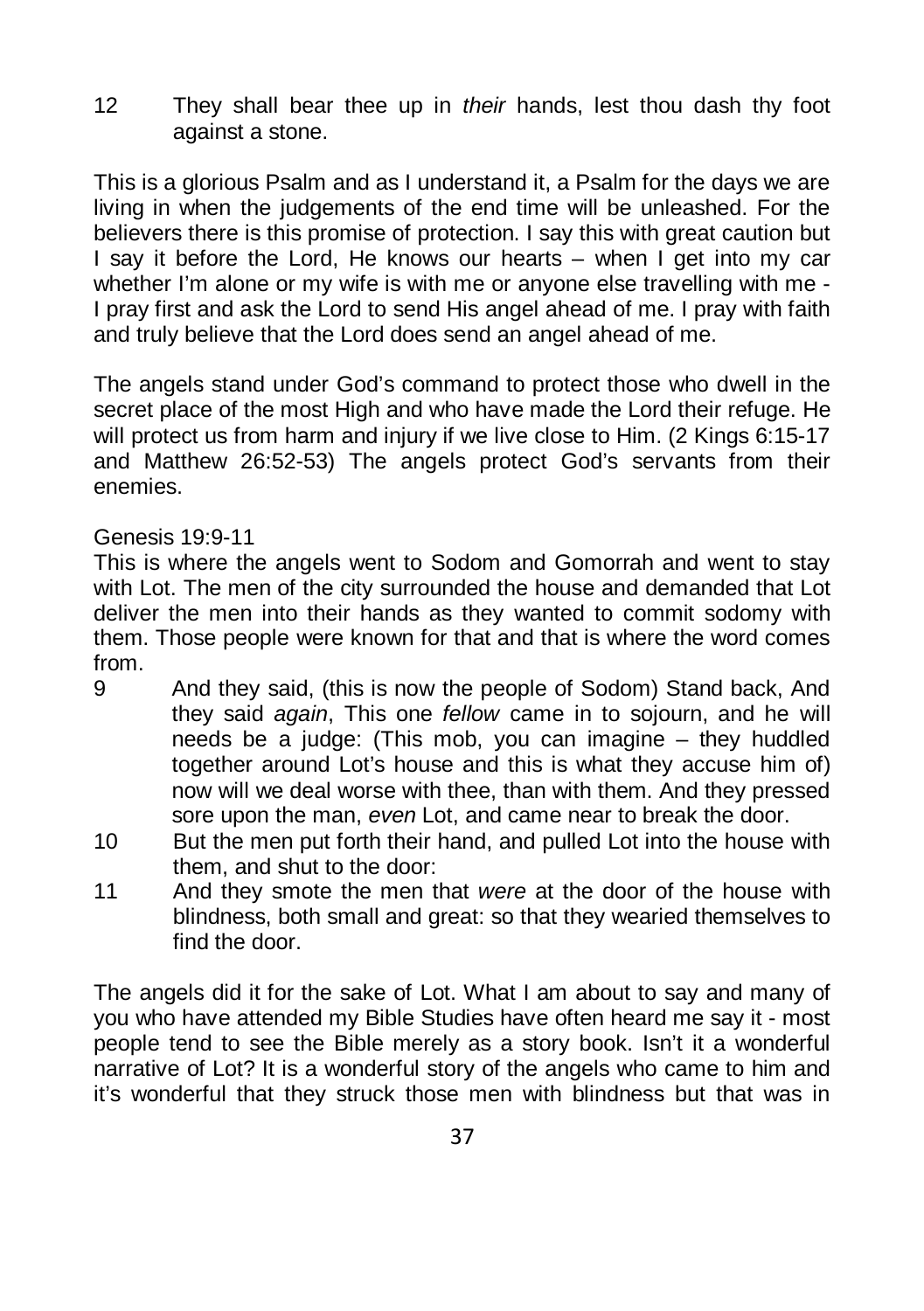Lot's time, in the days of Sodom and Gomorrah and that's that. Why was the Bible written? The Bible was written for us to understand the things that exist. This was not an isolated incident that happened to Lot a couple of thousand years ago. These angels are immortal beings and they were sent by God thén and even so they are still the same and available to serve today. We must believe and trust the Lord and rely on their aid and our lives will change, our circumstances will change and our vision will be different.

God works mainly through additional and collaborating factors. Much of God's provision for His children He works through his fellow man. But that which He cannot get done through someone as a result of that person's weakness, He gets done by angels. In many cases the Lord will use a fellow man as an angel to help you. For instance if you are in need of something He will work in that person's heart to do it for you. That which cannot be done by humans the Lord will have it done by angels directly from heaven.

Many people believe  $-$  and with good reason  $-$  that every small child has an angel assigned to him for protection. (Matthew 18:4) Bible expositors say so too.

Matthew 18:10

10 Take heed that ye despise not one of these little ones; for I say unto you, That in heaven their angels do always behold the face of my Father which is in heaven.

I have mentioned this earlier on but would like to emphasise this fact – that often in motorcar accidents or plane crashes you hear of a baby or a small child surviving the accident when the adults are killed or some injured.

#### Acts 12:5-10

Perhaps I'm drawing this out a bit but I feel that when you rush through a study like this, you can so easily lose the spirit of it and fail to understand it completely. This is where Peter was in prison.

- 5 Peter therefore was kept in prison: but prayer was made without ceasing of the church unto God for him.
- 6 And when Herod would have brought him forth, the same night Peter was sleeping between two soldiers, bound with two chains: and the keepers before the door kept the prison.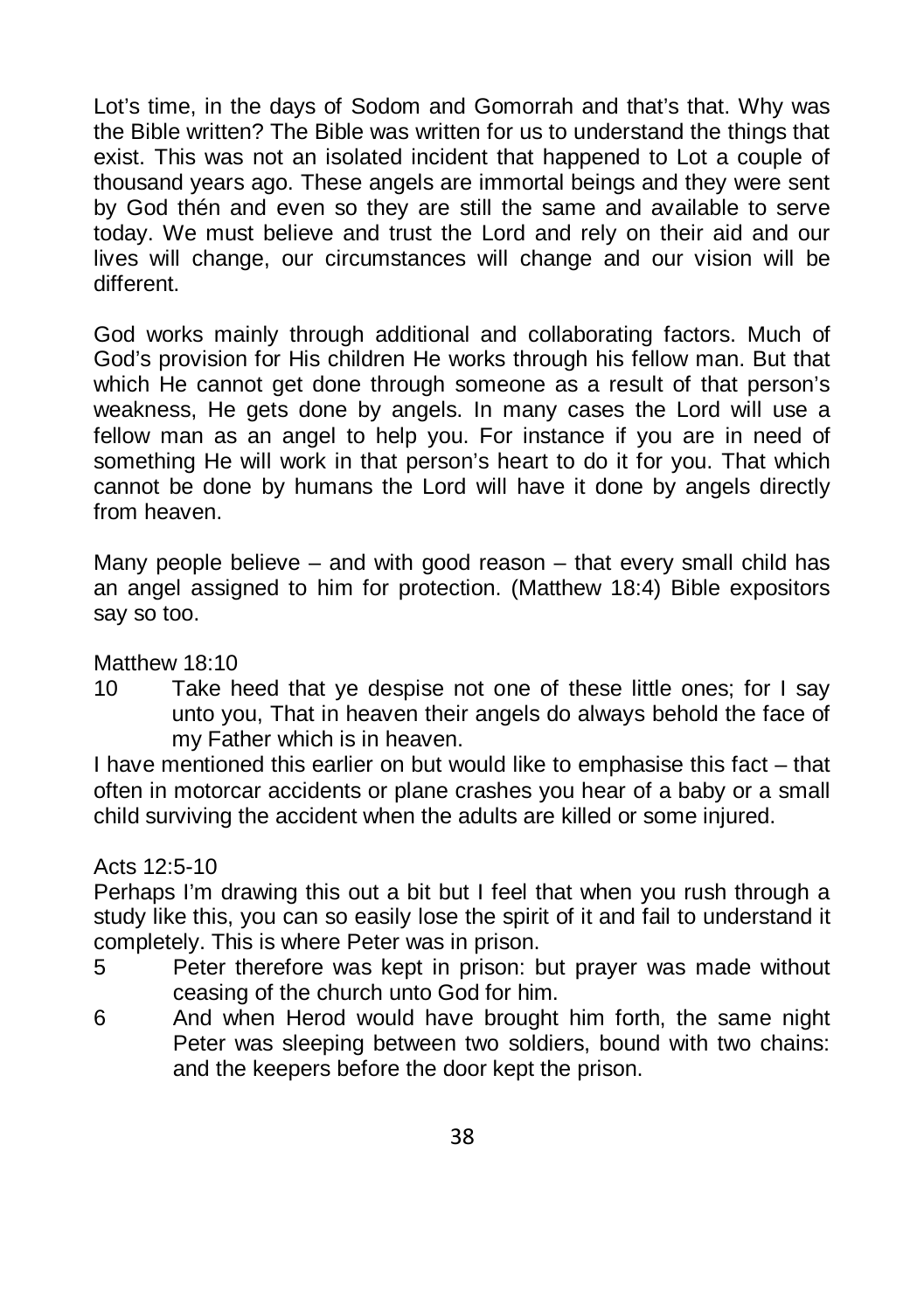- 7 And, behold, the angel of the Lord came upon *him*, and a light shined in the prison: and he smote Peter on the side, and raised him up, saying, Arise up quickly. And his chains fell off from *his* hands.
- 8 And the angel said unto him, Gird thyself, and bind on thy sandals. And so he did. And he saith unto him, Cast thy garment about thee, and follow me." (See how concerned the angel is about Peter. He must have been totally bewildered at what to do next, so the angel told him to put on his garment as he would need it out there in the cold and to put on his sandals in case he hurt his feet.)
- 9 And he went out, and followed him; and wist not that it was true which was done by the angel; but thought he saw a vision.
- 10 When they were past the first and the second ward, they came unto the iron gate that leadeth unto the city; which opened to them of his own accord: and they went out, and passed on through one street; and forthwith the angel departed from him.

Isn't that wonderful? It was never meant to be a story only. These experiences ought to occur more often but we do not believe it. That is the problem. Just think of the encouragement it would be to us in our assembly if we had more of these testimonies and why not? The Lord hasn't changed. He is still the same Lord but we have changed, for those events do not happen anymore.

Let us look at Daniel 6:22-23. This is where Daniel said to King Darius that the LORD had sent His angel to shut the lions' mouths. So the angels deliver the servants of God from danger.

## Acts 27:23-25

This was when Paul and the others were shipwrecked (or almost) and they had done all they could to save it.

- 23 For there stood by me this night the angel of God, whose I am, and whom I serve,
- 24 Saying, Fear not, Paul; thou must be brought before Caesar: and, lo, God hath given thee all them that sail with thee.
- 25 Wherefore, sirs, be of good cheer: for I believe God, that it shall be even as it was told me.

Who said this? An angel from God came and stood by Paul and told him this. How could he say it? He could because he knew it was an angel from God whom he also serves. Praise the Lord! Therefore the angels also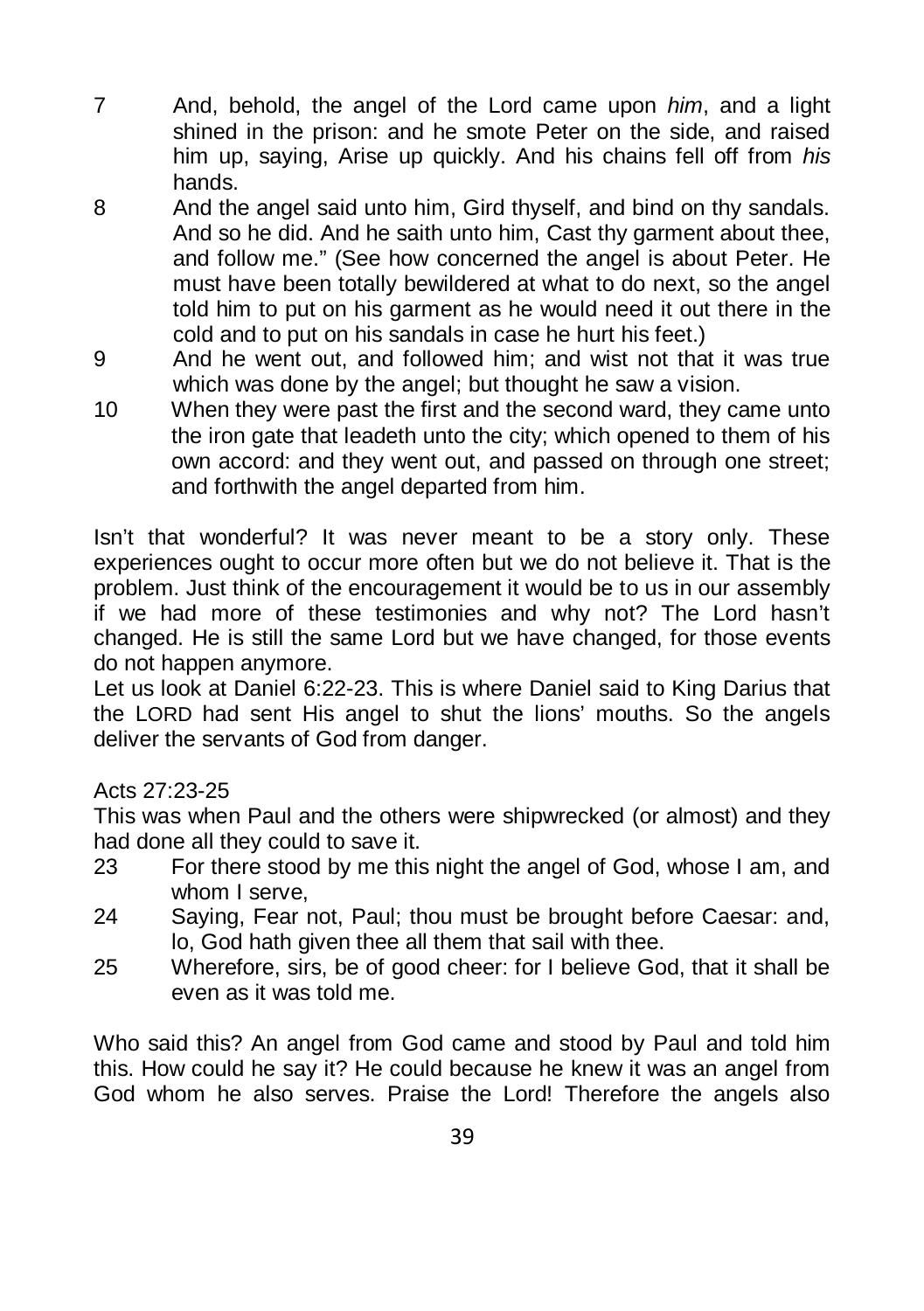encourage the servants of God when they suffer hardships or are in danger.

Luke 1:11-13, 19

The angels reveal the intentions of God to His servants. This is where the angel told Zacharias that they were going to have a son.

Matthew 2:13, 19-20; Acts 8:26 and 10:3-6. Here the angels show God's servants what to do.

In all the Scriptures above you can see how angels appeared and spoke to the different servants of the Lord and told Joseph to take the Child and His mother and flee to Egypt. In Acts 8:26 the angel came to Philip and told him to go to a lonely road in Gaza to meet the man from Ethiopia sitting in his chariot. In Acts 10:3-6 the angel appeared unto Cornelius and told him to fetch Peter.

#### Luke 16:19 - 20, 22

Let us read this and see how glorious this is. None of us know how soon we might need it for ourselves or for someone else. This is the parable of the rich man and Lazarus and it is actually not a parable.

- 19 (Jesus said) There was a certain rich man, which was clothed in purple and fine linen, and fared sumptuously every day:
- 20 And there was a certain beggar named Lazarus, which was laid at his gate, full of sores
- 22 And it came to pass, that the beggar died, and was carried by the angels into Abraham's bosom."

I believe that when a child of the Lord dies the Lord sends His angels to fetch him or her and to take them to the Lord. There are wonderful testimonies on the deathbeds of people where they saw the angels who came to fetch them. How many deathbeds are there not? Keep in mind that at that moment the person is so weak yet how many times a look of delight and surprise and amazement was seen on that person's face but without them having the strength to tell you what he or she sees, because they are busy passing over. I believe the wonderful visions they see at that moment are the angels of God coming to fetch them. You see, in this struggle of life which is also Satan's plan, we should not be so earthbound that we cannot see the invisible.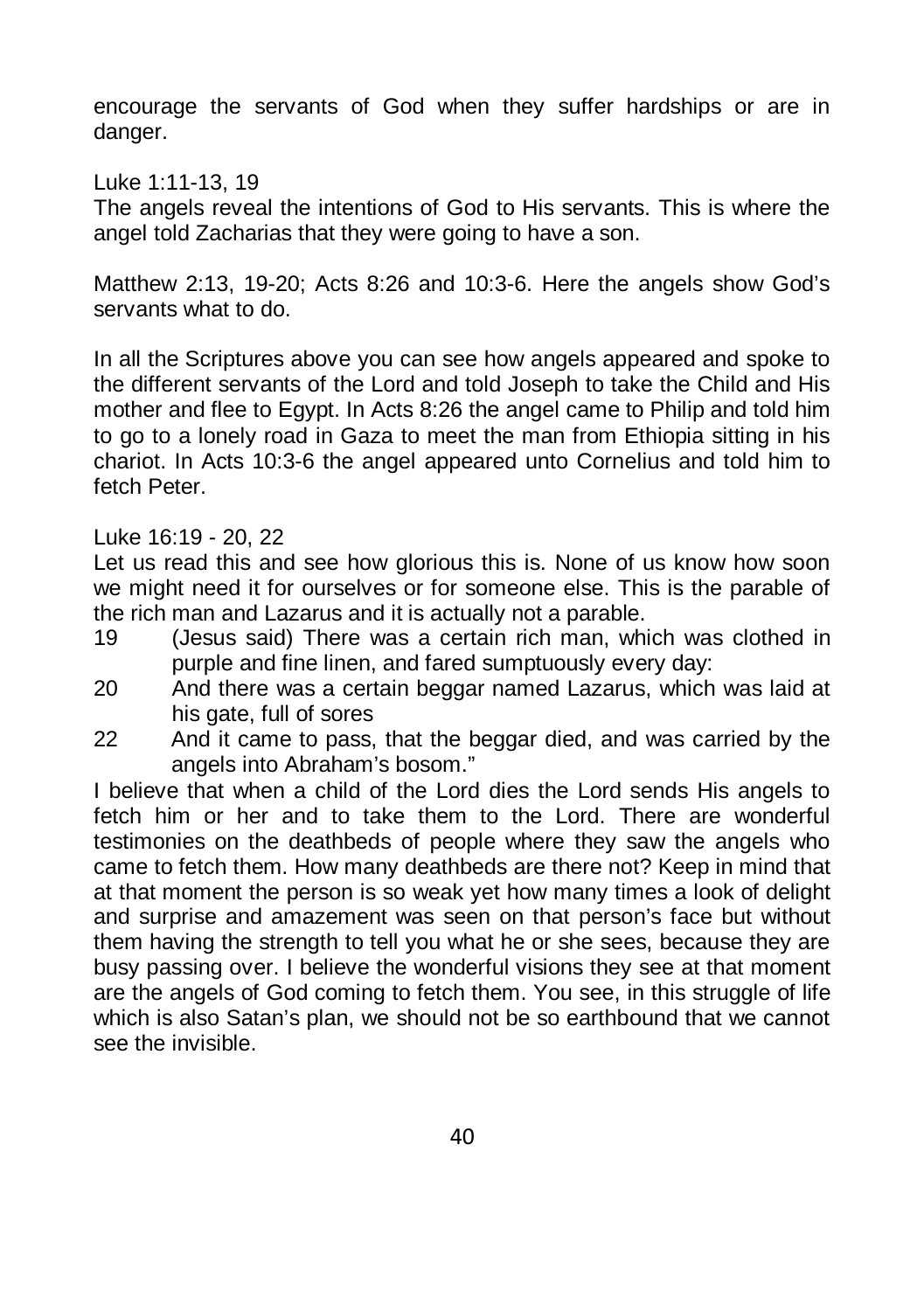It was said of God's men of old, the believers, that they walked as though they saw the invisible. We must be able to see the invisible and as I have said before that which we do not see with the natural eye does not mean that it doesn't exist. This would be a great error.

The angels therefore take the Lord's children to Him when they die. The angels take God's servants to a place of blessedness when they die.

#### Matthew 24:31

31 And he shall send his angels with a great sound of a trumpet, and they shall gather together his elect from the four winds, from one end of heaven to the other.

This is a powerful statement but it is in the Bible. The angels will gather the elect from the four winds from one end of heaven to the other. How they will do it we do not know. There is a Bible study available on Flying Saucers. There I have brought some wonderful things from God's Word which you might have read a couple of times but not really noticed and it stands in very close connection to this Scripture.

#### **6.2 God gave His Law to us by the decree of Angels**

That is exactly how it is written in Hebrews 2:2; Galatians 3:19 and Acts 7:53.

#### Hebrews 2:2

2 For if the word spoken by angels was stedfast, and every transgression and disobedience received a just recompence of reward;

#### Galatians 3:19

19 Wherefore then *serveth* the Law? It was added because of the transgressions, till the seed should come to whom the promise was made; *and it was* ordained by angels in the hand of a mediator.

Acts 7:53

53 Who have received the law by the disposition of angels, and have not kept it.

The Law was received by the disposition of angels. It seems as if the angels were present and played a very important role when God gave the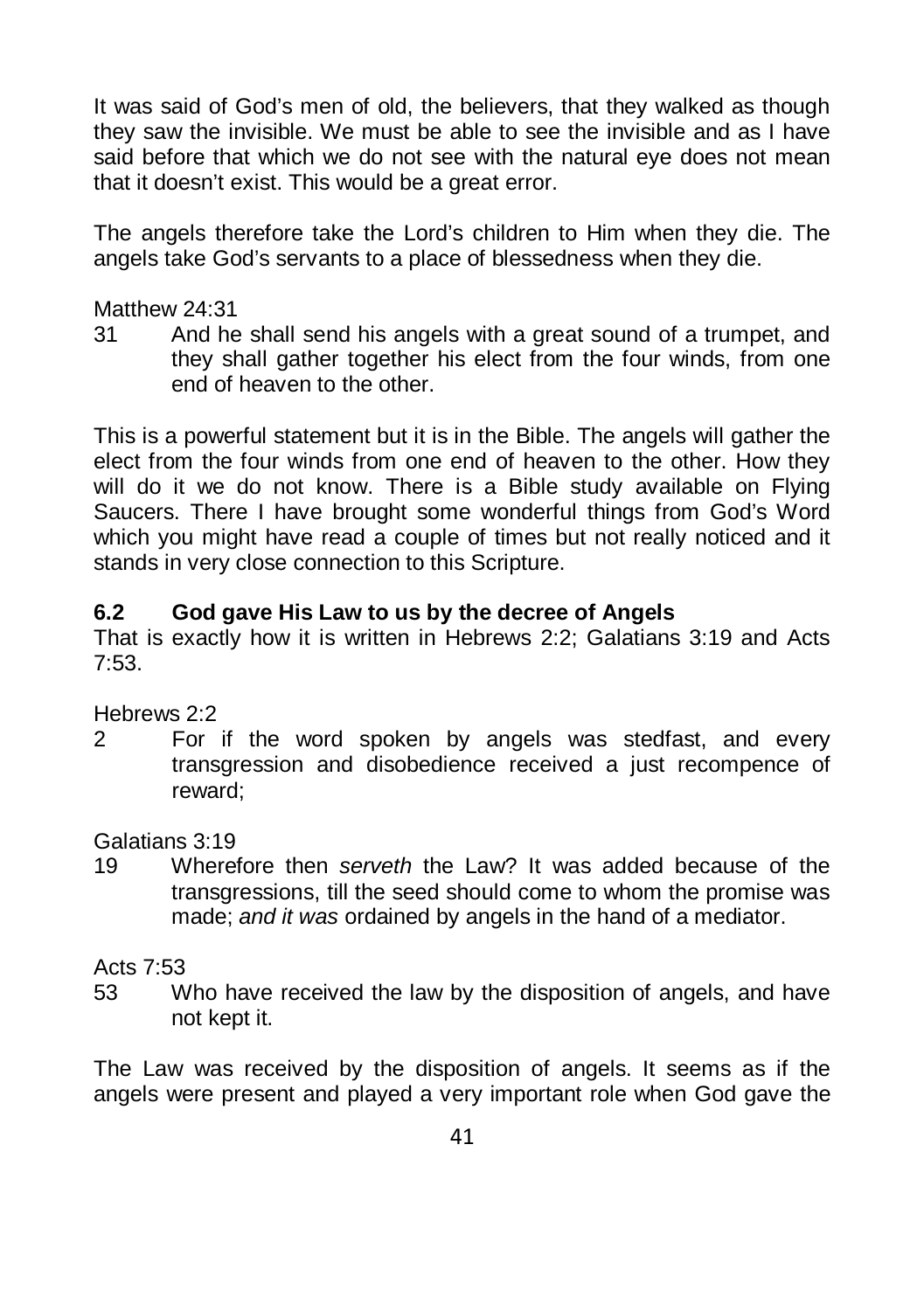Law to Israel. (Psalm 68:17; Deuteronomy 33:2) There are also special messages and instructions that God gave to angels to convey to men as for example in the case of Lot and his wife. (Genesis 19:17-26) According to Judges 13:5, 16:19-22 an angel came to Samson's parents and instructed them to rear him as a Nazarite and that no razor should come on his head.

Judges 13:5

- 5 For, lo, thou shalt conceive, and bear a son; and no razor shall come on his head: for the child shall be a Nazarite unto God from the womb: and he shall begin to deliver Israel out of the hand of the **Philistines**
- 16 And the angel of the LORD said unto Manoah, Though thou detain me, I will not eat of thy bread: and if thou wilt offer a burnt offering, thou must offer it unto the LORD. For Manoah knew not that he *was* an angel of the LORD.

## **6.3 Their Presence at the Second Coming of Christ**

The angels shall be present at the Second Coming of the LORD. Let us read these two portions of Scripture.

Matthew 25:31-32

- 31 When the Son of man shall come in his glory, and all the holy angels with him, then shall he sit upon the throne of His glory:
- 32 And before him shall be gathered all nations: and he shall separate them one from another, as a shepherd divideth *his* sheep from the goats.

I believe the Lord is going to use the angels to do that and that it will be a physical action for the nations who will stand before the Lord. In other words they will see each other in a physical world even as we see each other now. The Lord Jesus shall be observed in the physical at His Second Coming just as on the day of His Ascension when the disciples stood there and saw two men in white clothing with them, not so?

Acts 1:11

11 Which also said, Ye men of Galilee, why stand ye gazing up into heaven? this same Jesus which is taken up from you into heaven, shall so come in like manner as ye have seen him go into heaven.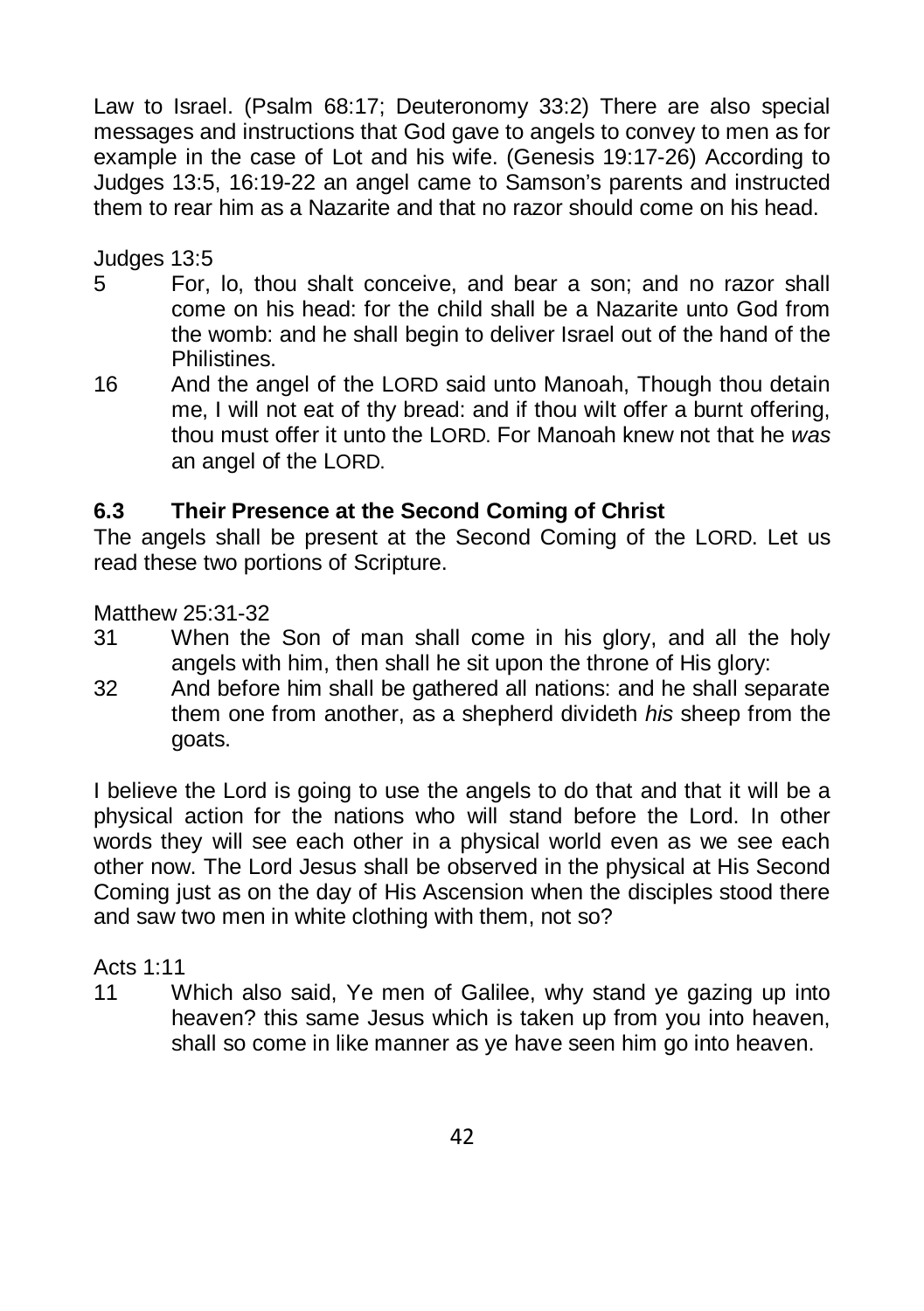Let us see what the angels are going to do as far as the judgements are concerned.

- 2 Thessalonians 1:7-8
- 7 And to you who are troubled rest with us, when the Lord Jesus shall be revealed from heaven with his mighty angels,
- 8 In flaming fire taking vengeance on them that know not God, and that obey not the gospel of our Lord Jesus Christ:

'When the Lord shall be revealed with His mighty angels' - keeping in mind that one angel killed one hundred and eighty five thousand Assyrians in one night, I would say to these heathen powers that are just waiting to carry out their plans all over the world, 'Woe unto you, for the day when Jesus comes with His mighty angels.' According to the prophets the slain of the Lord shall lie from one end of the earth to the other end thereof. In the course of this study I shall show you something of great importance. I believe that at the Second Coming of the Lord, He will destroy large groups of nations and even entire nations from off the face of the earth, for they will never come to repentance but will always oppose God. We are entering into a time where we shall see things the world has never seen or even dreamt of. However, if they would only open their eyes and their hearts, they would see it in God's Word.

The angels shall come with the Son of man when He comes to judge the nations and to pour out God's wrath over them that do not know Him and on those who are disobedient to the Gospel of the Lord Jesus.

## **6.4 The Angels execute God's Wrath onto the unbelievers**

The parable of the tares that are sown between the wheat is a wonderful illustration to me and I would like us to read it so that I can give you a short explanation.

Matthew 13:24-30, 40-43, 47-50

- 24 Another parable put he forth unto them, saying, The kingdom of heaven is likened unto a man which sowed good seed in his field:
- 25 But while men slept, his enemy came and sowed tares among the wheat, and went his way.
- 26 But when the blade was sprung up, and brought forth fruit, then appeared the tares also.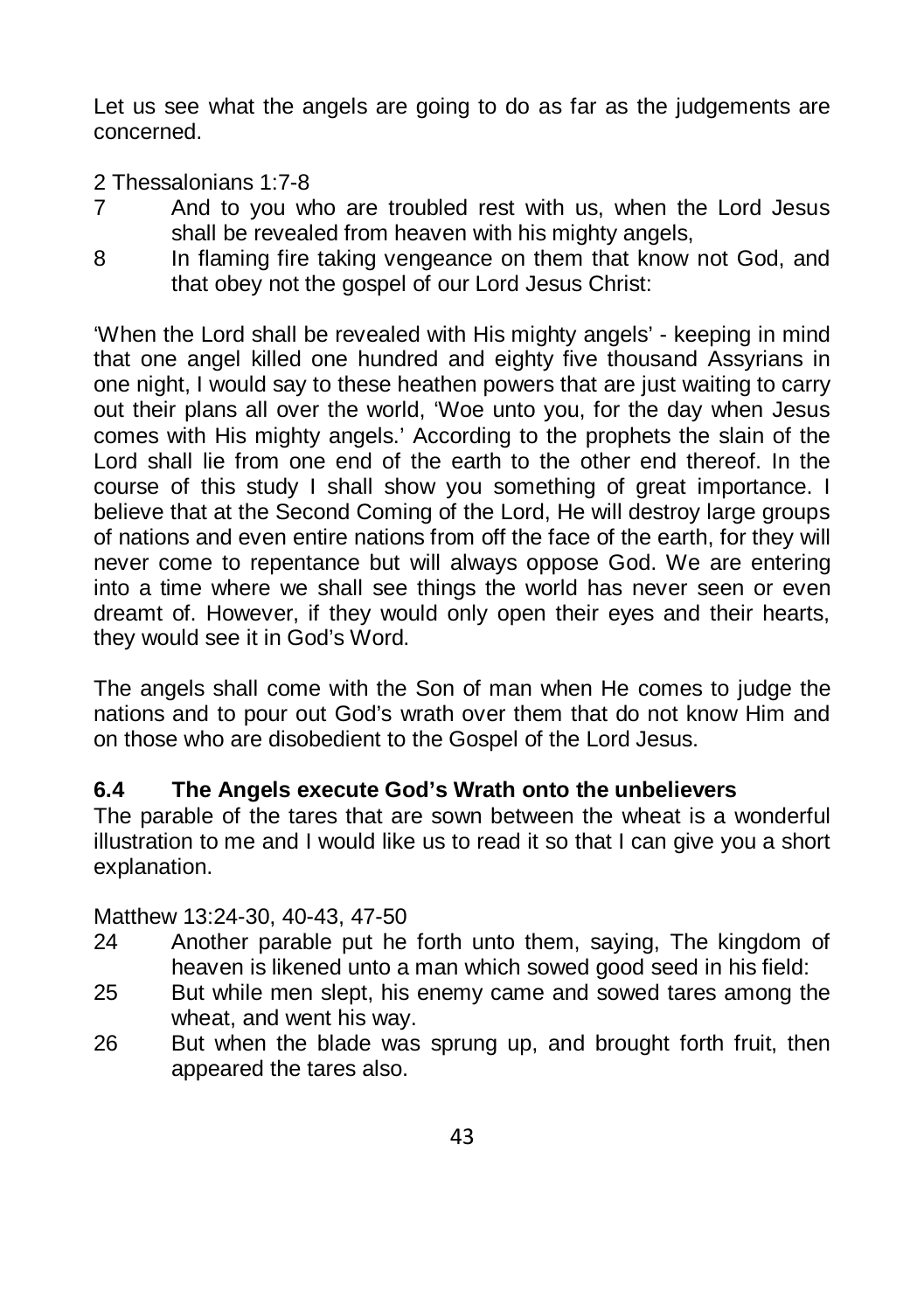- 27 So the servants of the householder came and said unto him, Sir, didst not thou sow good seed in thy field? From whence then hath it tares?
- 28 He said unto them, An enemy hath done this. The servants said unto him, Wilt thou then that we go and gather them up?
- 29 But he said, Nay; lest while ye gather up the tares, ye root up also the wheat with them.
- 30 Let both grow together until the harvest: and in the time of harvest I will say to the reapers, Gather ye together first the tares, and bind them in bundles to burn them: but gather the wheat into my barn.

That is the parable. Now let us read the interpretation that Jesus gave. Before we read it however, let me first point out a few aspects. All of a sudden tares appear and the servants asked what this is? Did you then not plant good seed? Where do the tares come from? Take note, He says an enemy did this. That word 'enemy' is important. The second point is that they must grow together until the harvest. For there is not much difference between them now and if you pull out the tares you might root up the wheat also. That is important. Therefore at the harvest the reapers will gather together the tares first and bind them in bundles together to burn them and then they shall gather the wheat and bring it into the barn. Now let's read Jesus' explanation.

Matthew 13:36-38

- 36 Then Jesus sent the multitude away, and went into the house: and his disciples came unto him, saying, Declare unto us the parable of the tares of the field.
- 37 He answered and said unto them, He that soweth the good seed is the Son of man;
- 38 The field is the world; the good seed are the children of the kingdom; but the tares are the children of the wicked *one*;

In our study we shall see that there were certain angels who took on the form of men and who rebelled against God. They became like men on the earth and took women for themselves and reproduced people but people of a different nature.

Now here it speaks of an enemy, a wicked person who sowed the tares. Paul said to the Corinthians that the devil presents himself as an angel of light. I will not go into this in detail now as you have probably read it in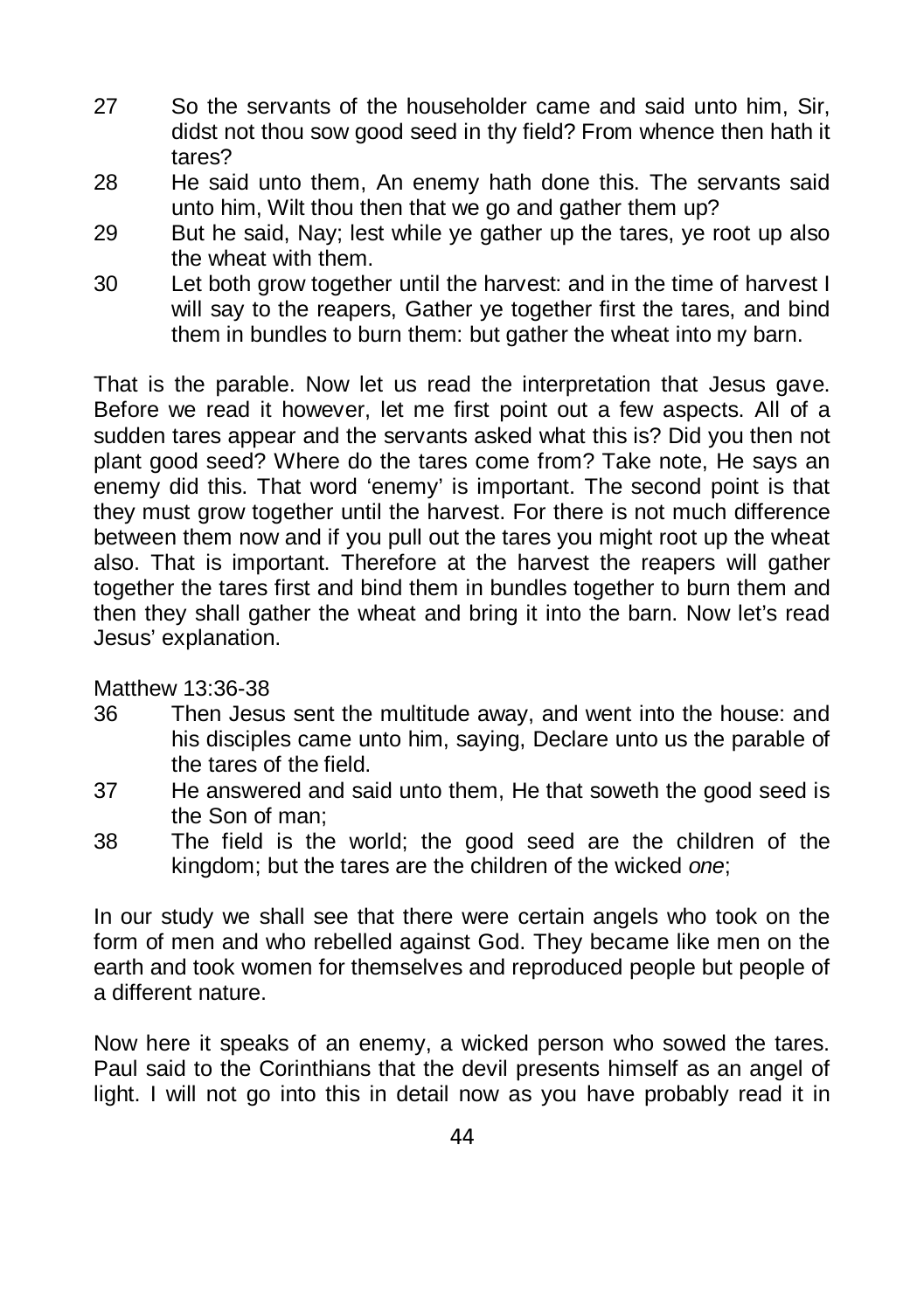many of my pamphlets. I rather want to explain to you concerning the angels in the end time. The enemy who sowed the tares is the devil and the Lord says in the parable that an enemy did it. The harvest is the consummation of the age.

Everybody believes that this is at the very door. The Son of man shall send His angels to gather together all the stumbling blocks from His Kingdom and them that do unrighteousness and cast them into the fire. These are the tares which are bound into bundles to be burned, they are people and the angels will do it. Can you imagine the vastness of such an operation? Millions of people, millions have to be gathered into groups and cast into the fire. Who will do it? No human power on earth could do it but the Lord Jesus is going to use the angels to do it. What an immense task they shall have in this consummation of the age!

Matthew 13:40-43

- 40 As therefore the tares are gathered and burned in the fire; so shall it be in the end of this world.
- 41 The Son of man shall send forth his angels, and they shall gather out of his kingdom all things that offend, and them which do iniquity:
- 42 And shall cast them into a furnace of fire: there shall be wailing and gnashing of teeth.
- 43 Then shall the righteous shine forth as the sun in the kingdom of their Father. Who hath ears to hear, let him hear." (Let's go on to verse 47)
- 47 Again, the kingdom of heaven is like unto a net, that was cast into the sea, and gathered of every kind:
- 48 Which, when it was full, they drew to shore, and sat down, and gathered the good into vessels, but cast the bad away.
- 49 So shall it be at the end of the world: the angels shall come forth, and sever the wicked from among the just,
- 50 And shall cast them into the furnace of fire: there shall be wailing and gnashing of teeth.

That is quite clear! It does not even need an explanation. At the end of the world, the angels shall come and separate the bad people from the good. This is not something ethereal, airy, intangible, something in the spirit world! You have to try and imagine this - these are real people, truly wicked people and truly good people just as in that net where there were good fish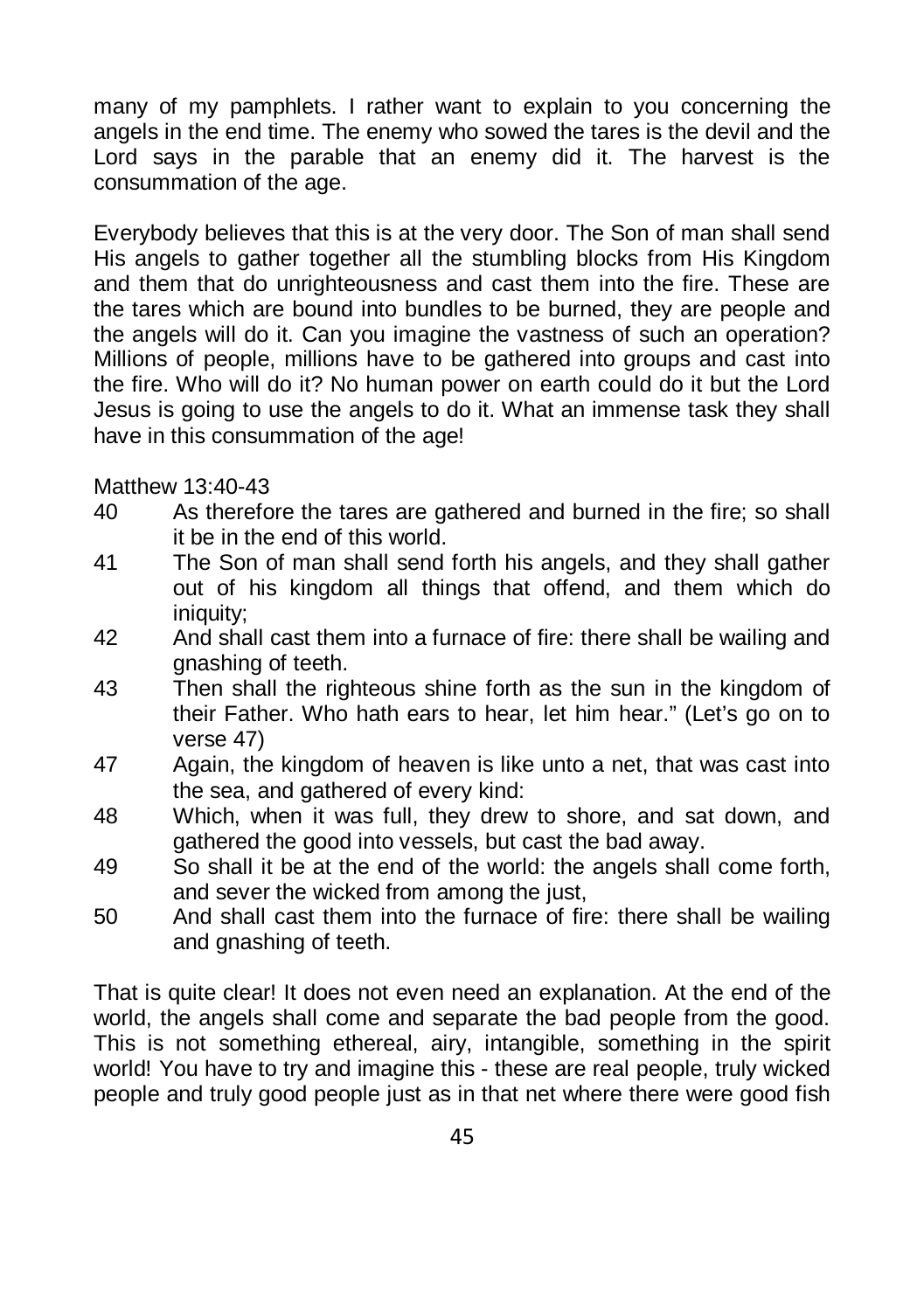and bad fish. You can almost see the fisherman sitting there with his bowl sorting them out – the good ones go into the bowl which can be eaten, that is a crab or an octopus and is thrown aside. They are sorted. A fisherman pulls all sorts of fish out with his net. Likewise in the world says the Lord – the crabs and octopus etc. get thrown out. It might make you smile to visualise this picture I'm sketching just to help you understand. If we look into the world we see someone simply coming into the home of a certain manager of a bank in Germany and shoot him in cold blood. Here they do it to you in the street and somewhere else another way. We hear of terrorists and entire nations warring and murdering. They, as well as many others shall be separated says the Lord, but in what manner? Who shall do it? The angels will do it! There is no organisation or army that will be able to do it. How will they be sorted, how will they be chosen? The angels will know and they have the power to perform it.

Friends, we live in tremendous times and we serve a wonderful God and we have a wonderful Book – the Bible. No wonder the Psalmist says 'Thou through thy commandments hast made me wiser than mine enemies'. We have universities, large institutions of medicine etc. but the humble child of God who knows the devil and understands the Bible is more learned and has a better understanding of things that are really important than the most educated of the world. You might not agree with me but I believe this to be true.

At the end of this dispensation the angels will come and remove every stumbling block and everyone who does unrighteousness from the Kingdom of the Son of man. They will be separated from the righteous and they will be cast into the fire. The angels are the executors of God's wrath against the wicked as well as the mercy of God toward the righteous. Therefore, are they not ministering spirits sent forth to minister for them who shall be heirs of salvation?

#### **7 Archangels**

We are looking at archangels. The word 'archangel' is used twice in Scripture, once in connection with the Second Coming of Christ and the Resurrection of the dead (1 Thessalonians 4:16) and once when Michael and the devil had a dispute over the body of Moses (Jude 9).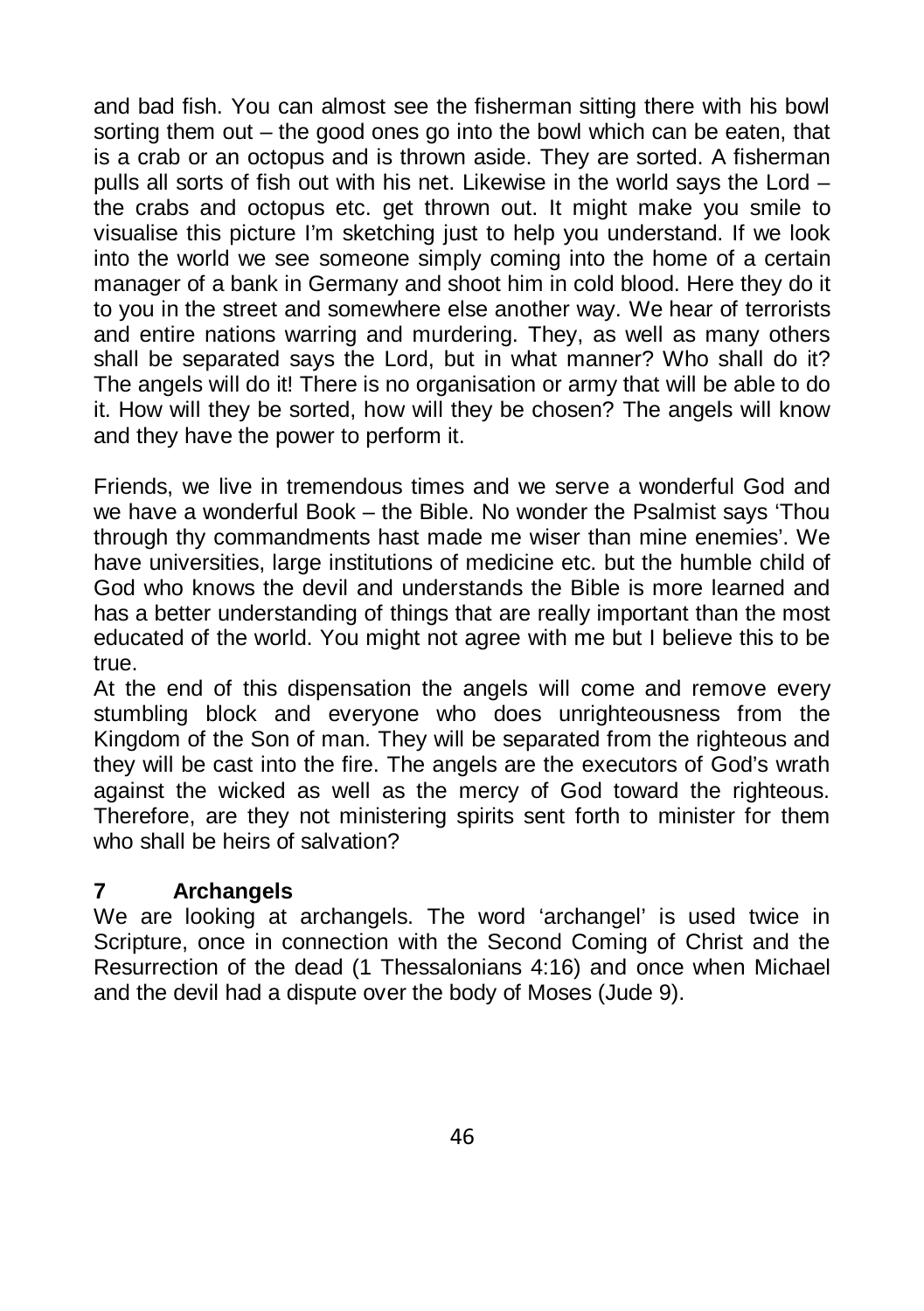1 Thessalonians 4:16

16 For the Lord himself shall descend from heaven with a shout, with the Voice of the archangel, and with the trump of God: and the dead in Christ shall rise first.

If you would only meditate upon this Scripture as I have urged you to do during the course of this Bible Study - to read the Bible with your imagination. Don't just read it but ask the Holy Spirit to open up the Word unto you and read it attentively - try to imagine what a terrible day that will be, that shout of the archangel and trump of God and dead in Christ rising from the grave.

#### Jude 9

9 Yet Michael the archangel, when contending with the devil he disputed about the body of Moses, durst not bring against him a railing accusation, but said, The Lord rebuke thee.

Here we read of an archangel. We have already discussed that struggle in the desert between the devil and Michael the archangel concerning the body of Moses. These are the things we so often miss and never give it a second thought but I have already explained the reason why.

The word 'arch' simply means 'head of' or 'first' and indicates the ranks of beings some higher than other angels such as archangels and then the lower angels. Michael is called the 'great prince' who stands for the children of Israel. (Daniel 12:1; 10:21)

#### Revelation 12:7-9

Here Michael is spoken of as the commander of the angels of God who shall fight against the devil and his angels and cast them down upon the earth. Most people do not notice this; they might read it through as part of their quiet time in the morning or in the evening, close their Bible and not think about it again. I hope that for those of you who have done this Bible study with me, where I have tried to make these beings come alive to you and to show you that they are a reality, that by this time, you might see the picture differently already.

7 And there was war in heaven: (What a tremendous statement) Michael and his angels fought against the dragon; and the dragon fought and his angels. (The dragon of course, is none other than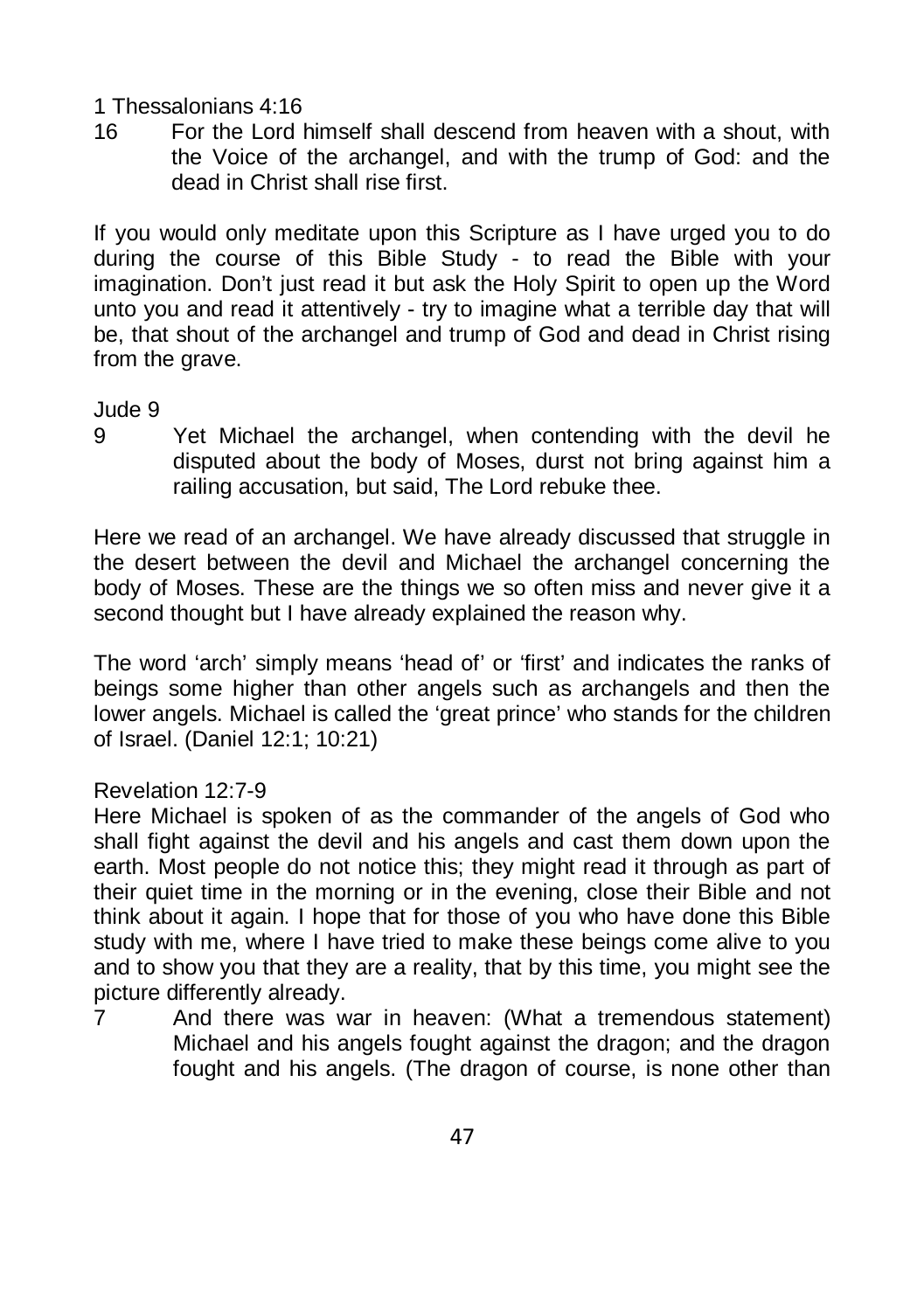the Devil. What a tremendous drama in heaven unfolds before our eyes when reading this)

- 8 And prevailed not; neither was their place found.
- 9 And the great dragon was cast out, that old serpent, called the Devil, and Satan, which deceiveth the whole world: he was cast out into the earth, and his angels were cast out with him.

Cast out into the earth and his angels with him. In Daniel 10:13 Michael is called 'one of the chief princes' of God. If he is 'one' of them then there must be more chief princes or archangels. Gabriel is one of them. (Daniel 8:16-19, 9:20-23, 10:8-11) It was Gabriel who came to Mary and spoke to her of the birth of the Lord Jesus. Lucifer (Luke 4:56) who had been one of the chief angels was given the authority to reign over the earth as we shall see further on but he became 'Satan' when he rebelled against God. He was created a chief angel.

In Colossians 1:15-18 we read of thrones, dominions, principalities and powers, therefore there must be many chief angels. Some of them rebelled with the devil and are now the principalities of the heathen (non-Israel) kingdoms of the world under Satan. (Daniel 10:11-13; Luke 4:5-6) Some of you are familiar with these facts but for some, it is most probably a revelation. Let us read these Scriptures.

Daniel 10:11-13

- 11 And he said unto me, O Daniel, a man greatly beloved, understand the words that I speak unto thee, and stand upright: for unto thee am I now sent. (This is an angel speaking to him as you shall see if you read the previous verses). And when he had spoken this word unto me, I stood trembling.
- 12 Then said he unto me, Fear not, Daniel: for from the first day that thou didst set thine heart to understand and to chasten thyself before thy God, thy words were heard, and I am come for thy words. (In other words, God sent me in answer to your prayer)
- 13 But the prince of the kingdom of Persia withstood me one and twenty days: but, lo, Michael, one of the Chief princes, came to help me; and I remained there with the kings of Persia.

The heathen kingdom which took God's children captive in those days was the Persian kingdom in whose service Daniel stood. He prayed over the fulfilment of a prophecy of Jeremiah and the LORD sent an angel. But on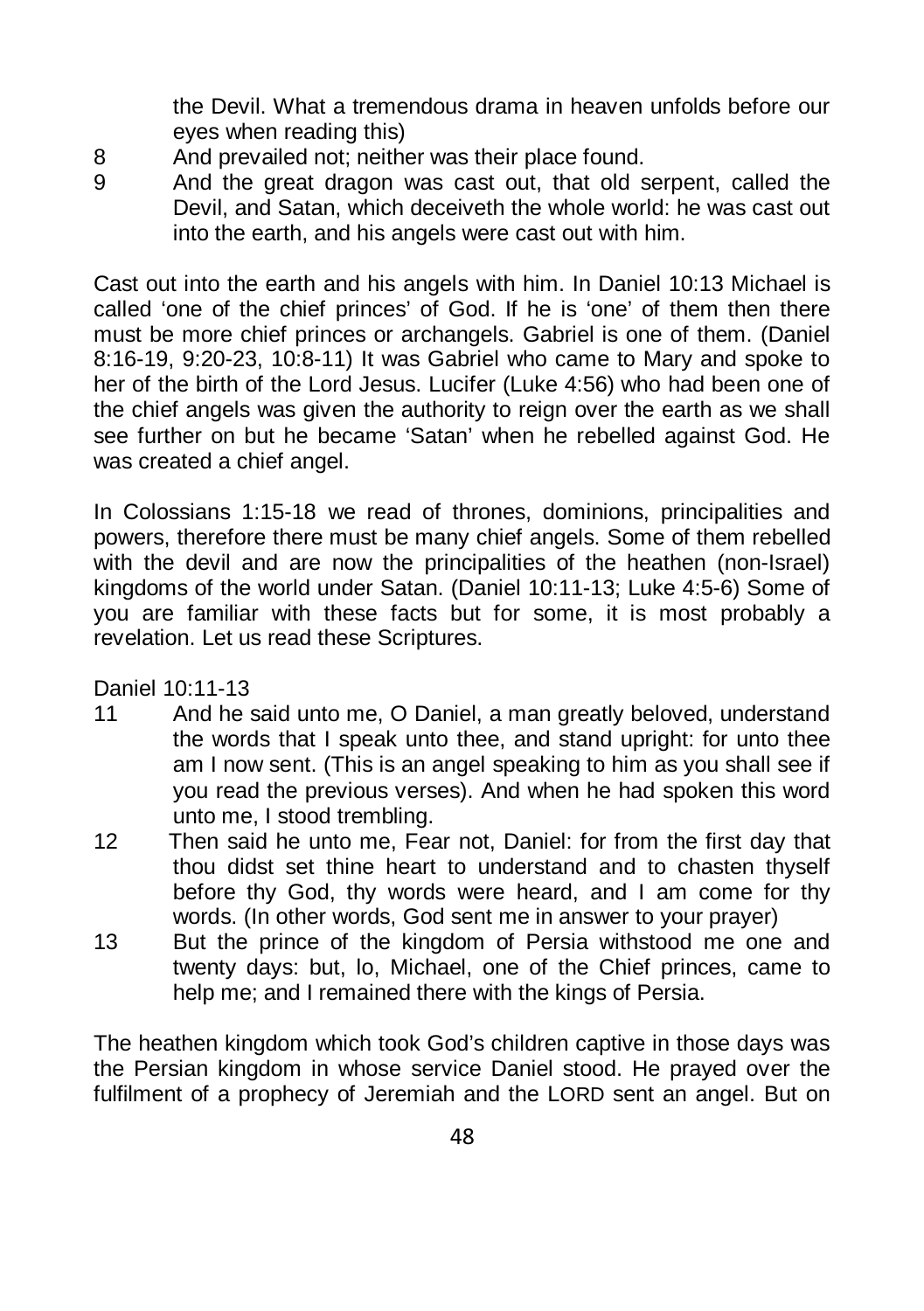his way to Daniel the angel was resisted by the prince of Persia, one of Satan's archangels which was cast out of heaven with him and whom he had appointed over that area of Persia. How many people know that the heathen nations have their angels who control them, these evil angels who inspire and lead them on? I think today there is no better example than that of Communism.

I wonder how many people have noticed that during these past sixty years (yes, I think it was the fifty ninth birthday of the Bolshevistic revolution that was celebrated a short while ago) that, if you look at the Communist manifesto, you realise that they have accomplished all they have set out to do and all which they had so carefully planned to do during these past fifty nine years. No human being could have planned it. The cleverness, the satanic insight and foresight with which all the different conferences with Western Countries were held, their schemes they had worked out to promote their own interests – this was done with such foresight that it could only have been satanically inspired.

The angel says the prince of Persia withstood him; he was too strong for him. Michael the archangel of God, who watches over God's Israel nation, came to the rescue of this angel. Therefore, he was able to get through and to give Daniel God's answer to his prayer. This is in the Bible and yet, how many people of the Christian churches notice it? Or speak of it?

Luke 4:5-7 is yet another well-known portion of Scripture but how many have noticed? Here is where the Lord Jesus was led into the wilderness to be tempted by the devil.

- 5 And the devil, taking him up into an high mountain, shewed unto him all the kingdoms of the world in a moment of time.
- 6 And the devil said unto him, All this power will I give thee, and the glory of them: for that is delivered unto me; and to whomsoever I will I give it.
- 7 If thou therefore wilt worship me, all shall be thine.

Satan says to Jesus as he shows Him all the kingdoms of the world, 'they're all mine. I will give them unto thee if thou shalt worship me'. The Lord Jesus did not argue with him because it belonged to Satan. This might shock you if you had never heard it before - that this world belongs to the devil but nevertheless, God still has the last say. Jesus said 'it is written, thou shalt worship the Lord thy God, and Him only shalt thou serve.'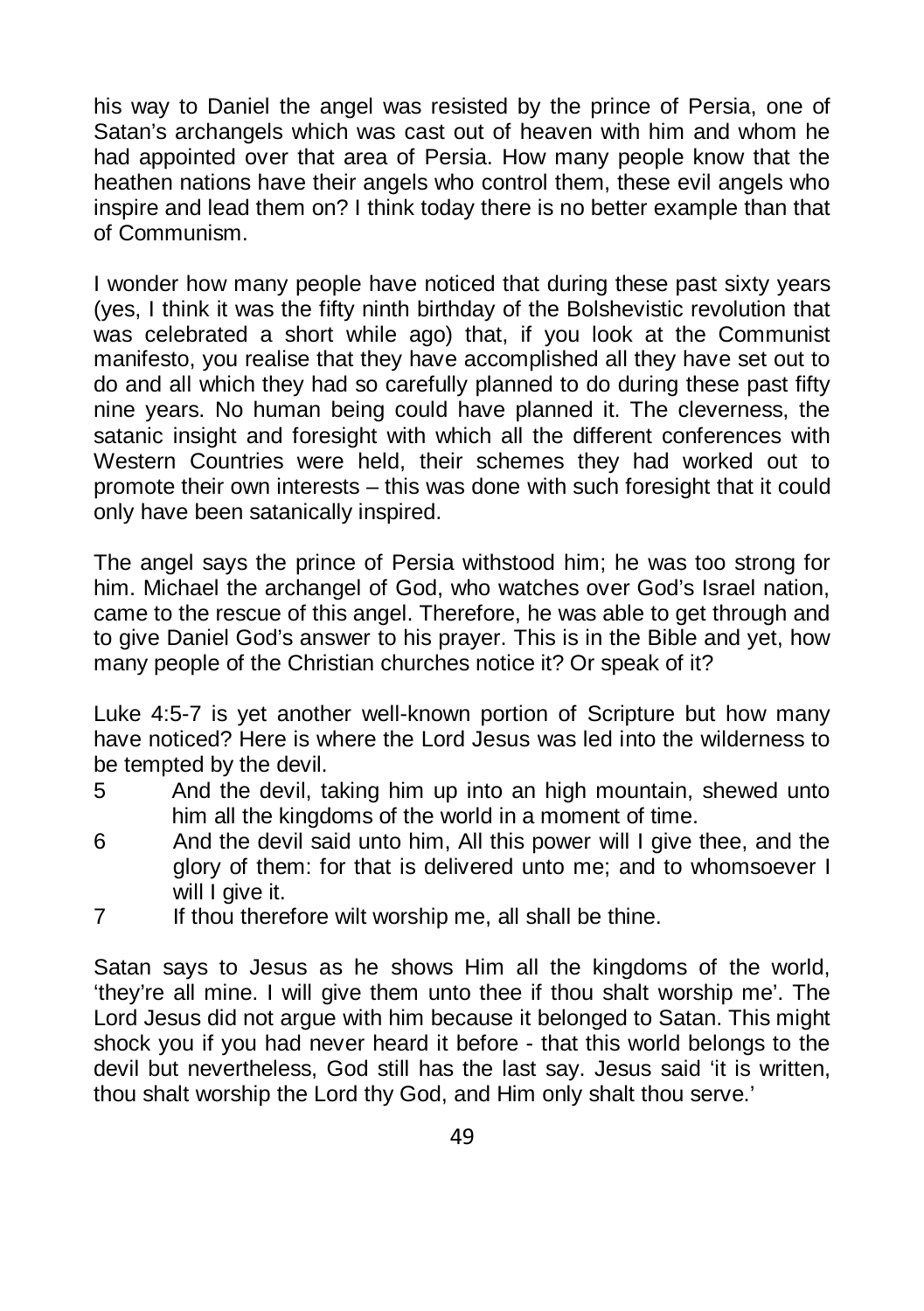Until Jesus comes, Satan is the prince of this world and he has his subordinate princes under him. Satan is of course a spirit being, a fallen angel and together with the fallen angels who rebelled with him - one third of all the angels according to the Bible – he has made them the princes of this world. If we can understand this we shall have a far better insight in the affairs of this world as it is today.

Please read through the following Scriptures concerning these fallen angels.

## **8 Satan's angels (The Fallen angels)**

## **a. These angels are subject to Christ**

1 Peter 3:22

22 Who is gone into heaven, and is on the right hand of God; angels and authorities and powers being made subject unto him.

## **b. They are sinful and rebellious**

Job 4:18; 2 Peter 2:4; Jude 6, 7; Revelation 12:7-9.

Job 4:18

- 18 Behold, he put no trust in his servants; and his angels he charged with folly:
- 2 Peter 2:4
- 4 For if God spared not the angels that sinned, but cast *them* down to hell, and delivered *them* into chains of darkness, to be reserved unto judgement;

Revelation 12:7-9

- 7 And there was war in heaven: Michael and his angels fought against the dragon; and the dragon fought and his angels.
- 8 And prevailed not; neither was their place found any more in heaven.
- 9 And the great dragon was cast out, that old serpent, called the Devil, and Satan, which deceiveth the whole world: he was cast out into the earth, and his angels were cast out with him.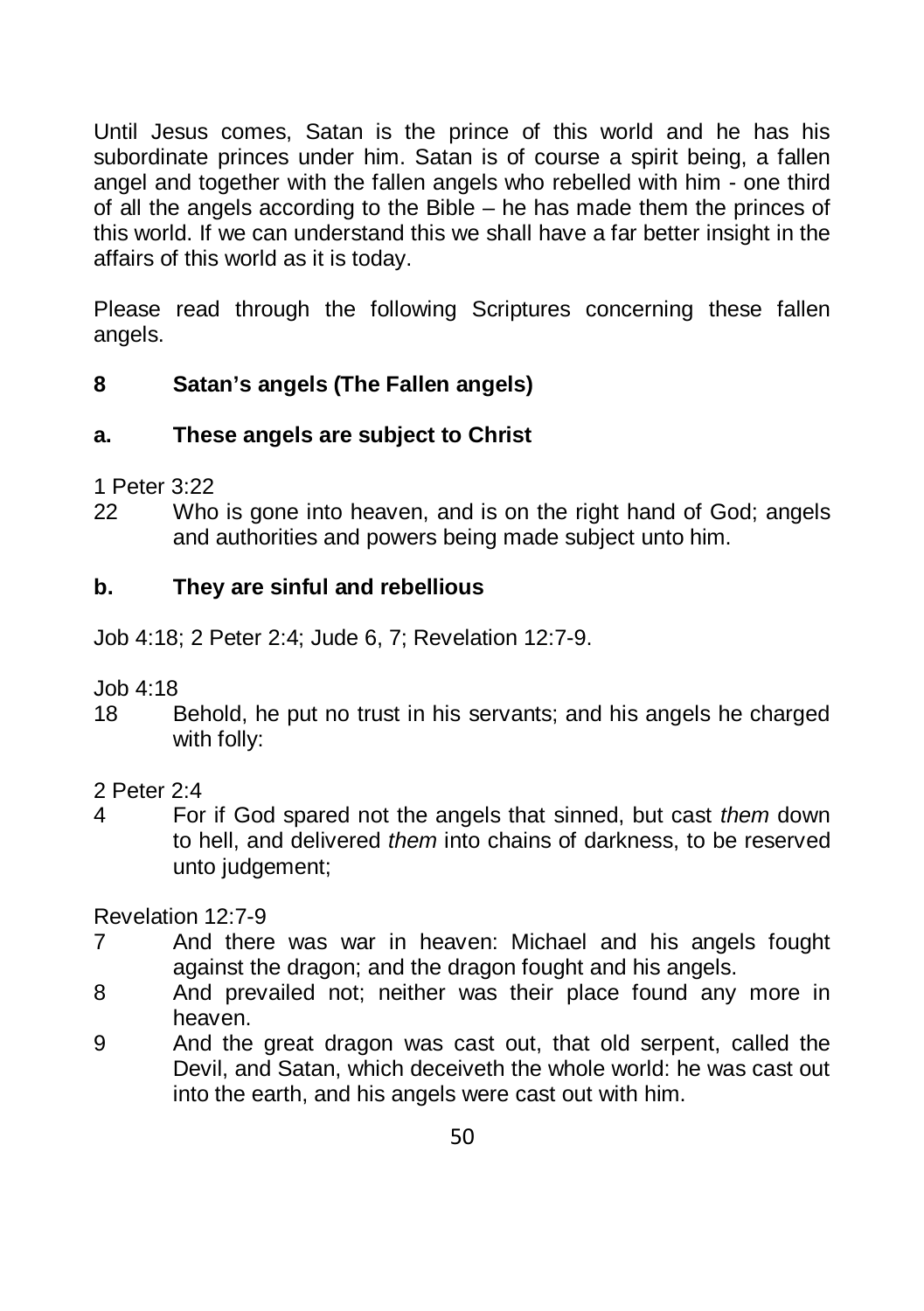## **c. Evil**

Psalm 78:49

49 He cast upon them the fierceness of his anger, wrath, and indignation, and trouble, by sending evil angels *among them*.

## **d. Will be punished**

Matthew 25:41; Isaiah 24:21-23; Jude 6, 7.

Matthew 25:41

41 Then shall he say also unto them on the left hand, Depart from me, ye cursed; into everlasting fire, prepared for the devil and his angels.

Isaiah 24:21-23

- 21 And it shall come to pass in that day, *that* the L*ORD* shall punish the host of the high ones *that are* on high, and the kings of the earth upon the earth.
- 22 And they shall be gathered together, as prisoners are gathered in the pit, and shall be shut up in the prison, and after many days shall they be visited.
- 23 Then the moon shall be confounded, and the sun ashamed, when the LORD of hosts shall reign in mount Zion, and in Jerusalem, and before his ancients gloriously.

Jude 6, 7

- 6 And the angels which kept not their first estate, but left their own habitation, he hath reserved in everlasting chains under darkness unto the judgment of the great day.
- 7 Even as Sodom and Gomorrha and the cities about them in like manner, giving themselves over to fornication, and going after strange flesh, are set forth for an example, suffering the vengeance of eternal fire.

# **e. Will fight against Christ at Armageddon**

Revelation 12:7-9, 19:11-21, 20:1-3.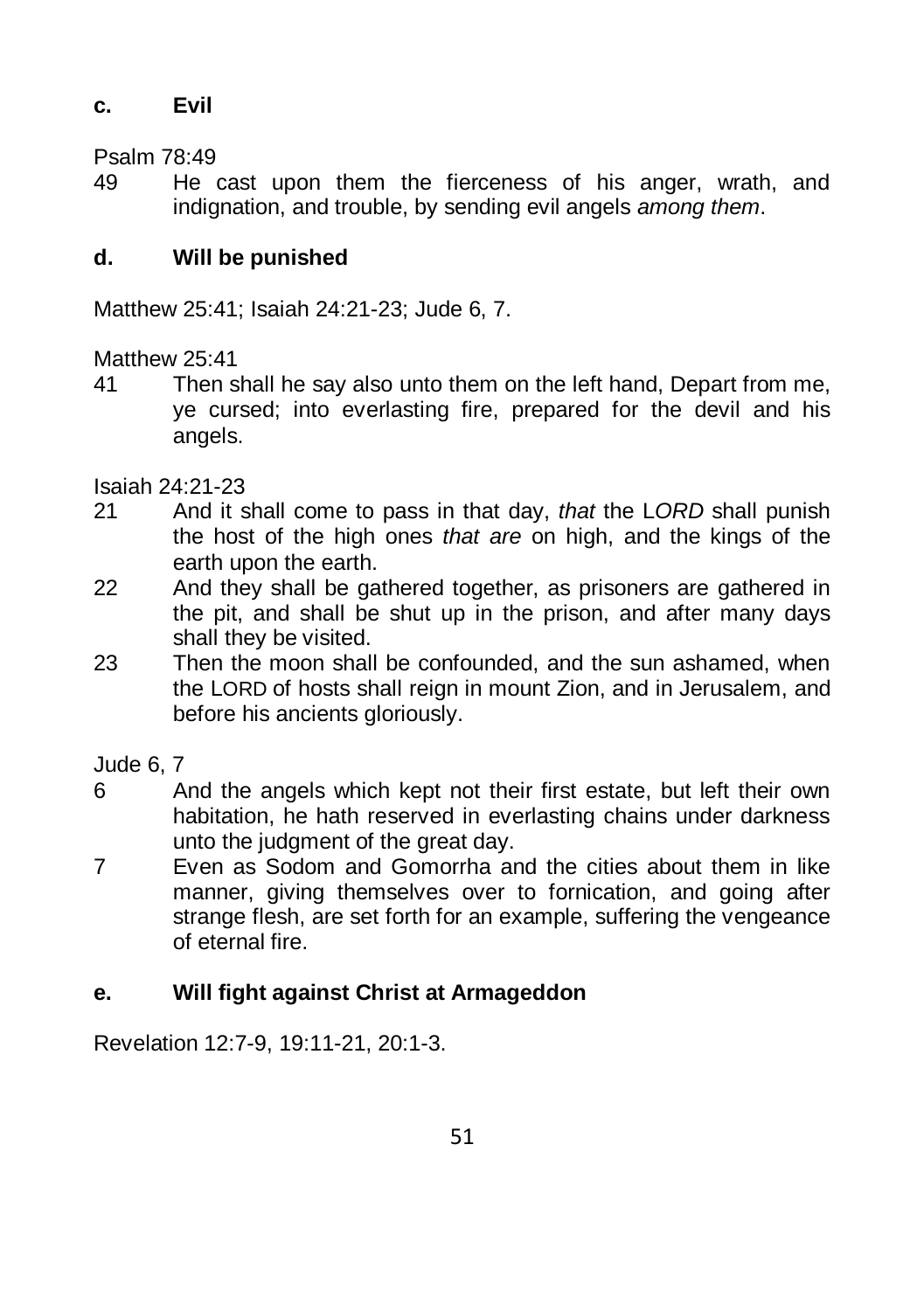#### Revelation 12:7-9

- 7 And there was war in heaven: Michael and his angels fought against the dragon; and the dragon fought and his angels.
- 8 And prevailed not; neither was their place found any more in heaven.
- 9 And the great dragon was cast out, that old serpent, called the Devil, and Satan, which deceiveth the whole world: he was cast out into the earth, and his angels were cast out with him.

Revelation 19:11-21

- 11 I saw heaven opened, and behold a white horse; and he that sat upon him *was* called Faithful and True, and in righteousness he doth judge and make war.
- 12 His eyes *were* as a flame of fire, and on his head *were* many crowns; and he had a name written, that no man knew, but himself.
- 13 And he *was* clothed with a vesture dipped in blood: and his name is called The Word of God.
- 14 And the armies *which were* in heaven followed him upon white horses, clothed in fine linen, white and clean.
- 15 And out of his mouth goeth a sharp sword, that with it he should smite the nations: and he shall rule them with a rod of iron: and he treadeth the winepress of the fierceness and wrath of Almighty God.
- 16 And he hath on his vesture and on his thigh a name written, KING OF KINGS, AND LORD OF LORDS.
- 17 And I saw an angel standing in the sun; and he cried with a loud voice, saying to all the fowls that fly in the midst of heaven, Come and gather yourselves together unto the supper of the great God;
- 18 That ye may eat the flesh of kings, and the flesh of captains, and the flesh of mighty men, and the flesh of horses, and of them that sit on them and the flesh of all men, both free and bond, both small and great.
- 19 And I saw the beast, and the kings of the earth, and their armies, gathered together to make war against him that sat on the horse, and against his army.
- 20 And the beast was taken, and with him the false prophet that wrought miracles before him, with which he deceived them that had received the mark of the beast, and them that worshipped his image. These both were cast alive into a lake of fire burning with brimstone.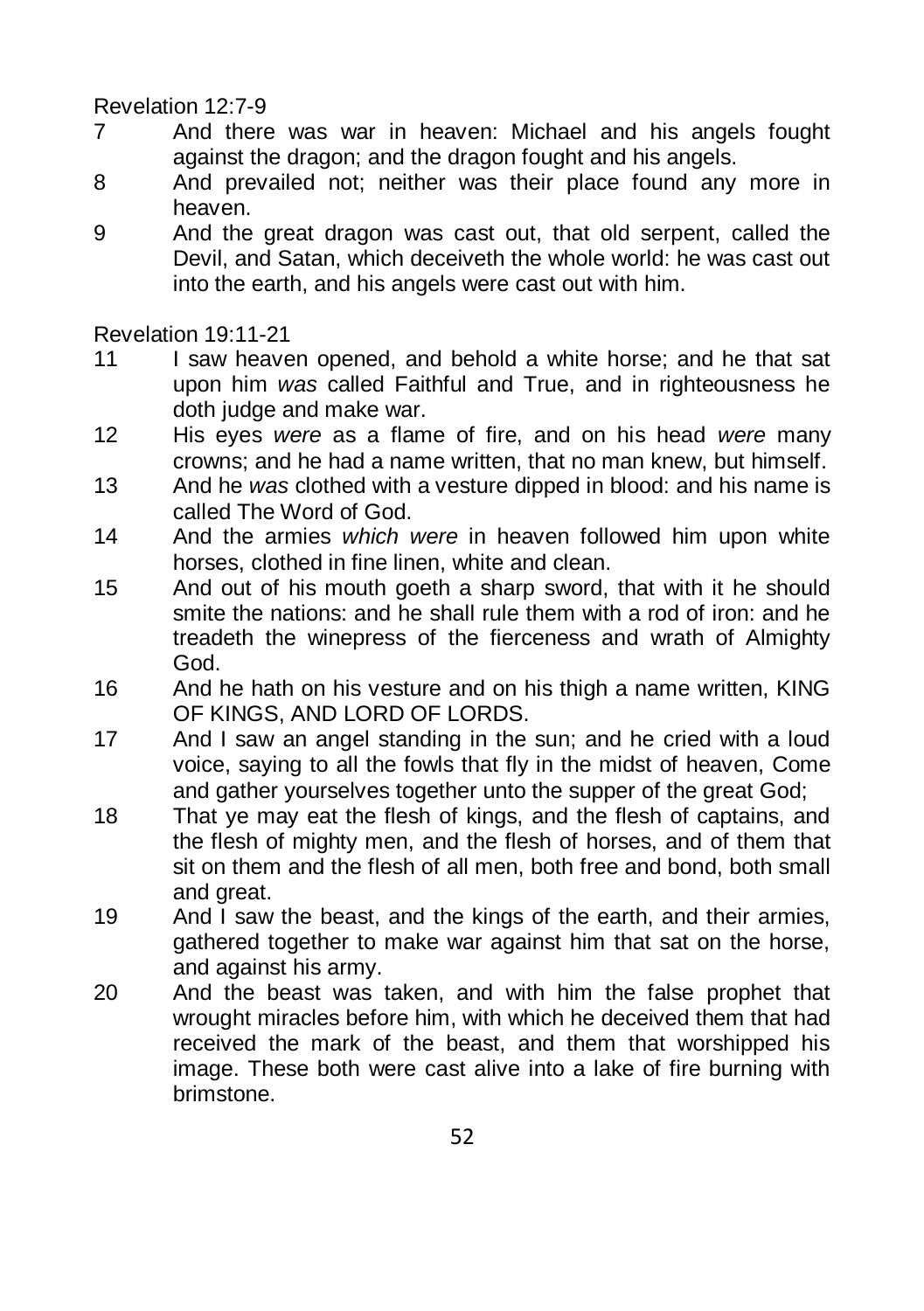21 And the remnant were slain with the sword of him that sat upon the horse, which sword proceeded out of his mouth: and all the fowls were filled with their flesh.

Revelation 20:1-3

- 1 And I saw an angel come down from heaven, having the key of the bottomless pit and a great chain in his hand.
- 2 And he laid hold on the dragon, that old serpent, which is the Devil, and Satan, and bound him a thousand years,
- 3 And cast him into the bottomless pit, and shut him up, and set a seal upon him, that he should deceive the nations no more, till the thousand years should be fulfilled: and after that he must be loosed a little season.

## **f. They are organised in principalities and powers**

Ephesians 1:21, 3:10, 6:10-17; Colossians 2:10, 15; Revelation 12:7-12.

Ephesians 1:21

21 Far above all principality, and power, and might, and dominion, and every name that is named, not only in this world, but also in that which is to come.

Ephesians 3:10

10 To the intent that now unto the principalities and powers in heavenly places might be known by the church the manifold wisdom of God,

Ephesians 6:10-17

- 10 Finally, my brethren, be strong in the Lord, and in the power of his might.
- 11 Put on the whole armour of God, that ye may be able to stand against the wiles of the devil.
- 12 For we wrestle not against flesh and blood, but against principalities, against powers, against the rulers of the darkness of this world, against spiritual wickedness in high places.
- 13 Wherefore take unto you the whole armour of God, that ye may be able to withstand in the evil day, and having done all, to stand.
- 14 Stand therefore, having your loins girt about with truth, and having on the breastplate of righteousness;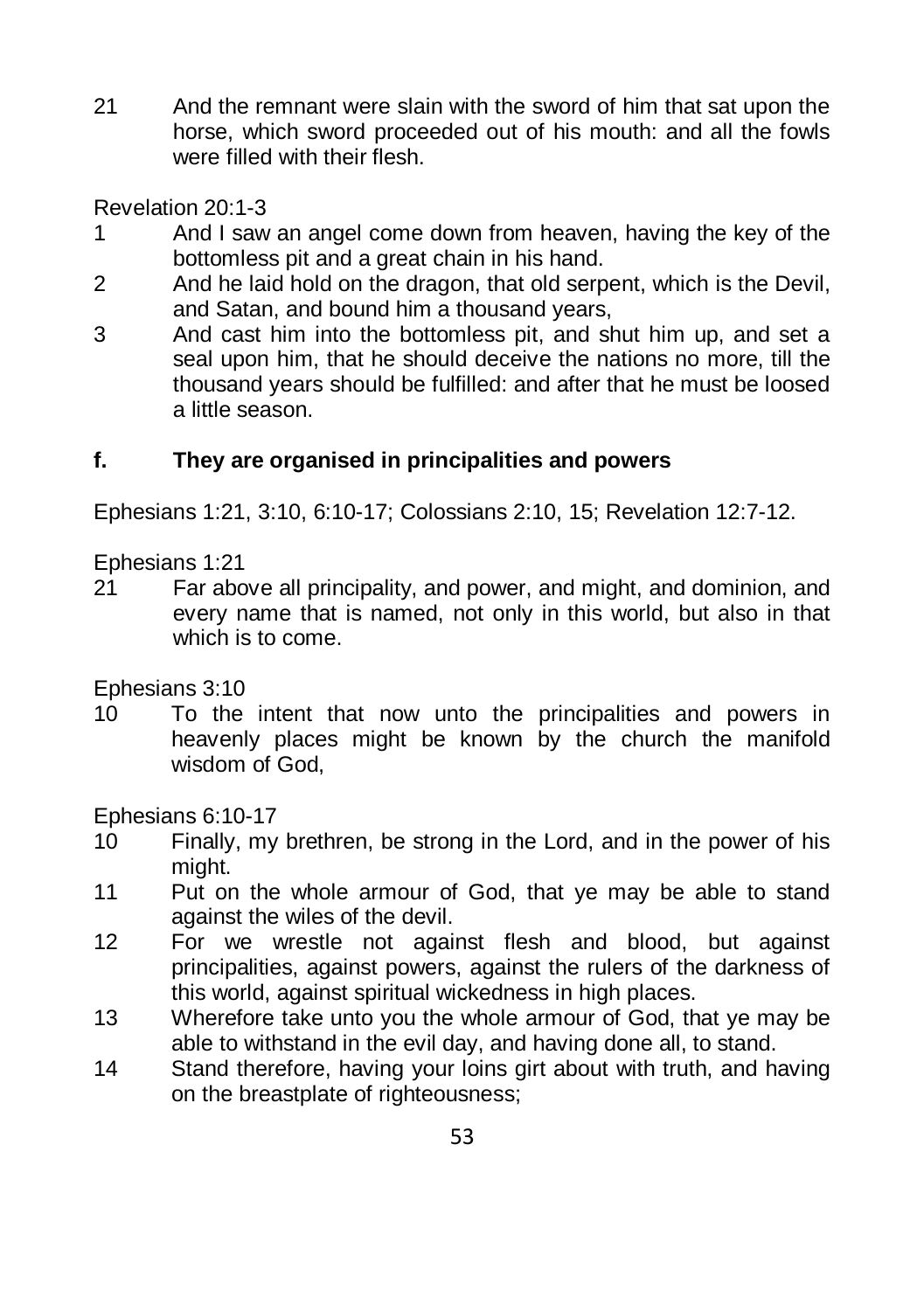- 15 And your feet shod with the preparation of the gospel of peace;
- 16 Above all, taking the shield of faith, wherewith ye shall be able to quench all the fiery darts of the wicked.
- 17 And take the helmet of salvation, and the sword of the Spirit, which is the word of God:

Colossians 2:10, 15

- 10 And ye are complete in him, which is the head of all principality and power:
- 15 And having spoiled principalities and powers, he made a shew of them openly, triumphing over them in it.

Revelation 12:7-12

- 7 And there was war in heaven: Michael and his angels fought against the dragon; and the dragon fought and his angels.
- 8 And prevailed not; neither was their place found any more in heaven.
- 9 And the great dragon was cast out, that old serpent, called the Devil, and Satan, which deceiveth the whole world: he was cast out into the earth, and his angels were cast out with him.
- 10 And I heard a loud voice saying in heaven, Now is come salvation, and strength, and the kingdom of our God, and the power of his Christ: for the accuser of our brethren is cast down, which accused them before our God day and night.
- 11 And they overcame him by the blood of the Lamb, and by the word of their testimony; and they loved not their lives unto the death.
- 12 Therefore rejoice, ye heavens, and ye that dwell in them. Woe to the inhabitants of the earth and of the sea! for the devil is come down unto you, having yet great wrath because he knoweth that he hath but a short time.

# **g. They seduce people**

2 Corinthians 11:14

14 And no marvel; for Satan himself is transformed into an angel of light.

# **h. Resist the children of God**

Romans 8:38; Ephesians 6:10-18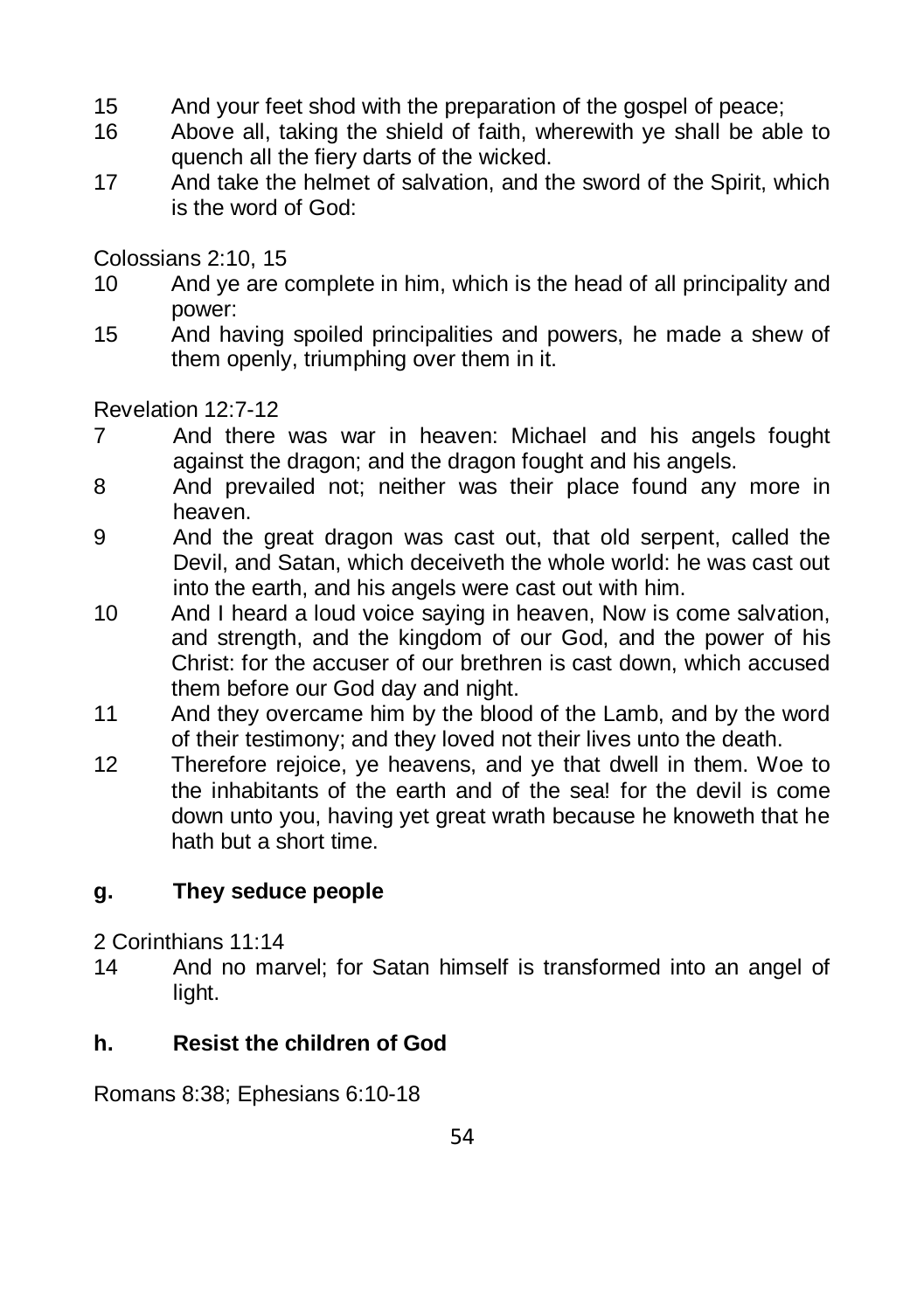#### Romans 8:38

38 For I am persuaded, that neither death, nor life, nor angels, nor principalities, nor powers, nor things present nor things to come,"

Ephesians 6:10-18

- 10: Finally, my brethren, be strong in the Lord, and in the power of his might.
- 11 Put on the whole armour of God, that ye may be able to stand against the wiles of the devil.
- 12 For we wrestle not against flesh and blood, but against principalities, against powers, against the rulers of the darkness of this world, against spiritual wickedness in high places.
- 13 Wherefore take unto you the whole armour of God, that ye may be able to withstand in the evil day, and having done all, to stand.
- 14 Stand therefore, having your loins girt about with truth, and having on the breastplate of righteousness;
- 15 And your feet shod with the preparation of the gospel of peace;
- 16 Above all, taking the shield of faith, wherewith ye shall be able to quench all the fiery darts of the wicked.
- 17 And take the helmet of salvation, and the sword of the Spirit, which is the word of God.
- 18 Praying always with all prayer and supplication in the Spirit, and watching thereunto with all perseverance and supplication for all saints.

## **i. Originally fell together with Lucifer**

Isaiah 14:12-14; Ezekiel 28:11-17; Matthew 25:41; Revelation 12:7-12.

Isaiah 14:12-14

- 12 How art thou fallen from heaven, O Lucifer, son of the morning! how art thou cut down to the ground, which didst weaken the nations!
- 13 For thou hast said in thine heart, I will ascend into heaven, I will exalt my throne above the stars of God: I will sit also upon the mount of the congregation, in the sides of the north:
- 14 I will ascend above the heights of the clouds; I will be like the most High.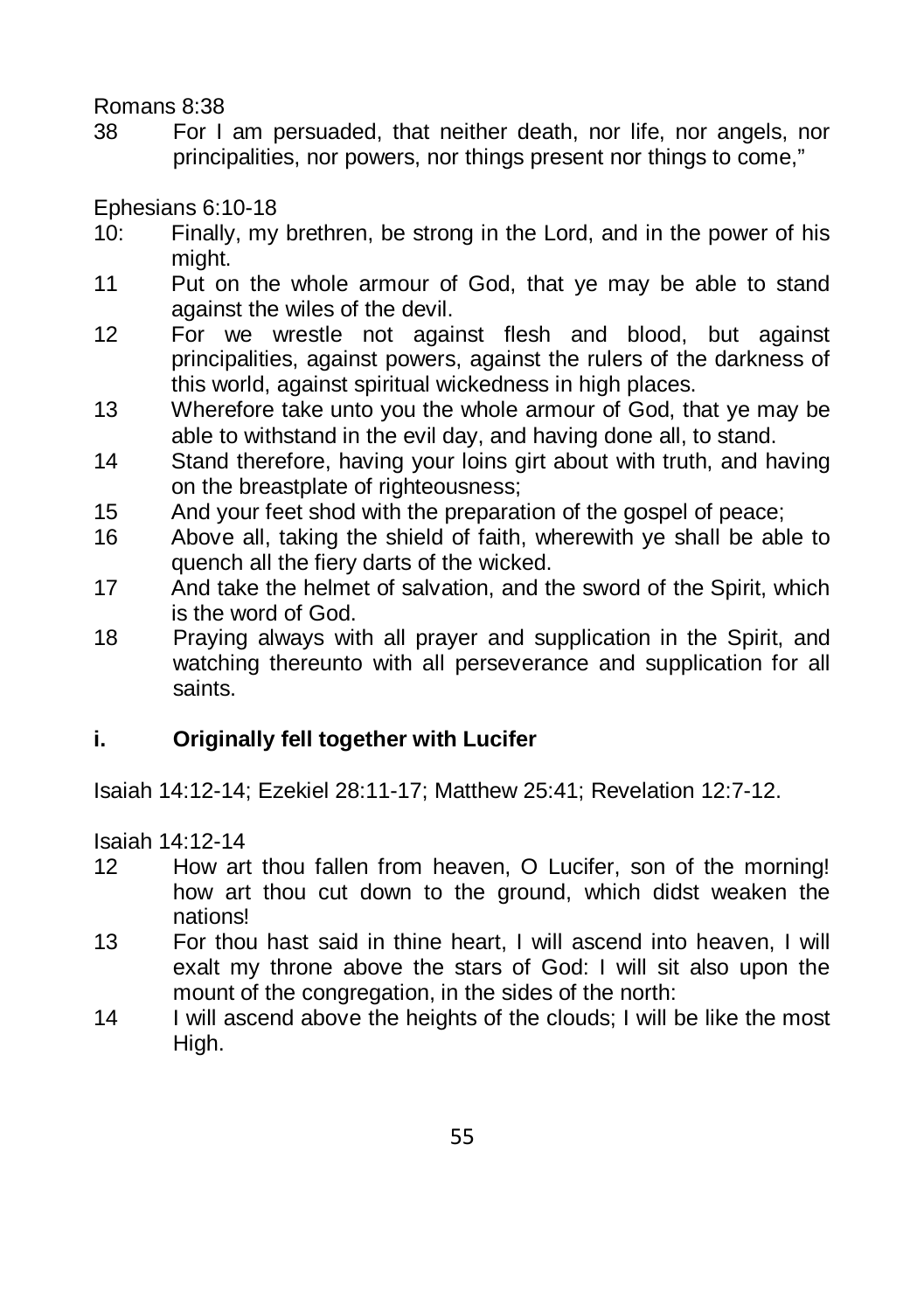Ezekiel 28:11-17

- 11 More over the word of the LORD came unto me, saying,
- 12 Son of man, take up a lamentation upon the king of Tyrus, and say unto him, Thus saith the Lord God; Thou sealest up the sum, full of wisdom, and perfect in beauty.
- 13 Thou has been in Eden the garden of God; every precious stone was thy covering, the sardius, topaz, and the diamond, the beryl, the onyx, and the jasper, the sapphire, the emerald, and the carbuncle, and gold: the workmanship of thy tabrets and of thy pipes was prepared in thee in the day that thou was created.
- 14 Thou art the anointed cherub that covereth; and I have set thee so: thou wast upon the holy mountain of God; thou hast walked up and down in the midst of the stones of fire.
- 15 Thou wast perfect in thy ways from the day that thou wast created, till iniquity was found in thee.
- 16 By the multitude of thy merchandise they have filled the midst of thee with violence, and thou hast sinned: therefore I will cast thee as profane out of the mountain of God and I will destroy thee, O covering cherub, from the midst of the stones of fire.
- 17 Thine heart was lifted up because of thy beauty, thou hast corrupted thy wisdom by reason of thy brightness: I will cast thee to the ground, I will lay thee before kings, that they may behold thee.

Matthew 25:41

41 Then shall he say also unto them on the left hand, Depart from me, ye cursed, into everlasting fire, prepared for the devil and his angels:

Revelation 12:7-12

- 7 And there was war in heaven: Michael and his angels fought against the dragon; and the dragon fought and his angels.
- 8 And prevailed not; neither was their place found any more in heaven.
- 9 And the great dragon was cast out, that old serpent, called the Devil, and Satan, which deceiveth the whole world: he was cast out into the earth, and his angels were cast out with him.
- 10 And I heard a loud voice saying in heaven, Now is come salvation, and strength, and the kingdom of our God, and the power of his Christ: for the accuser of our brethren is cast down, which accused them before our God day and night.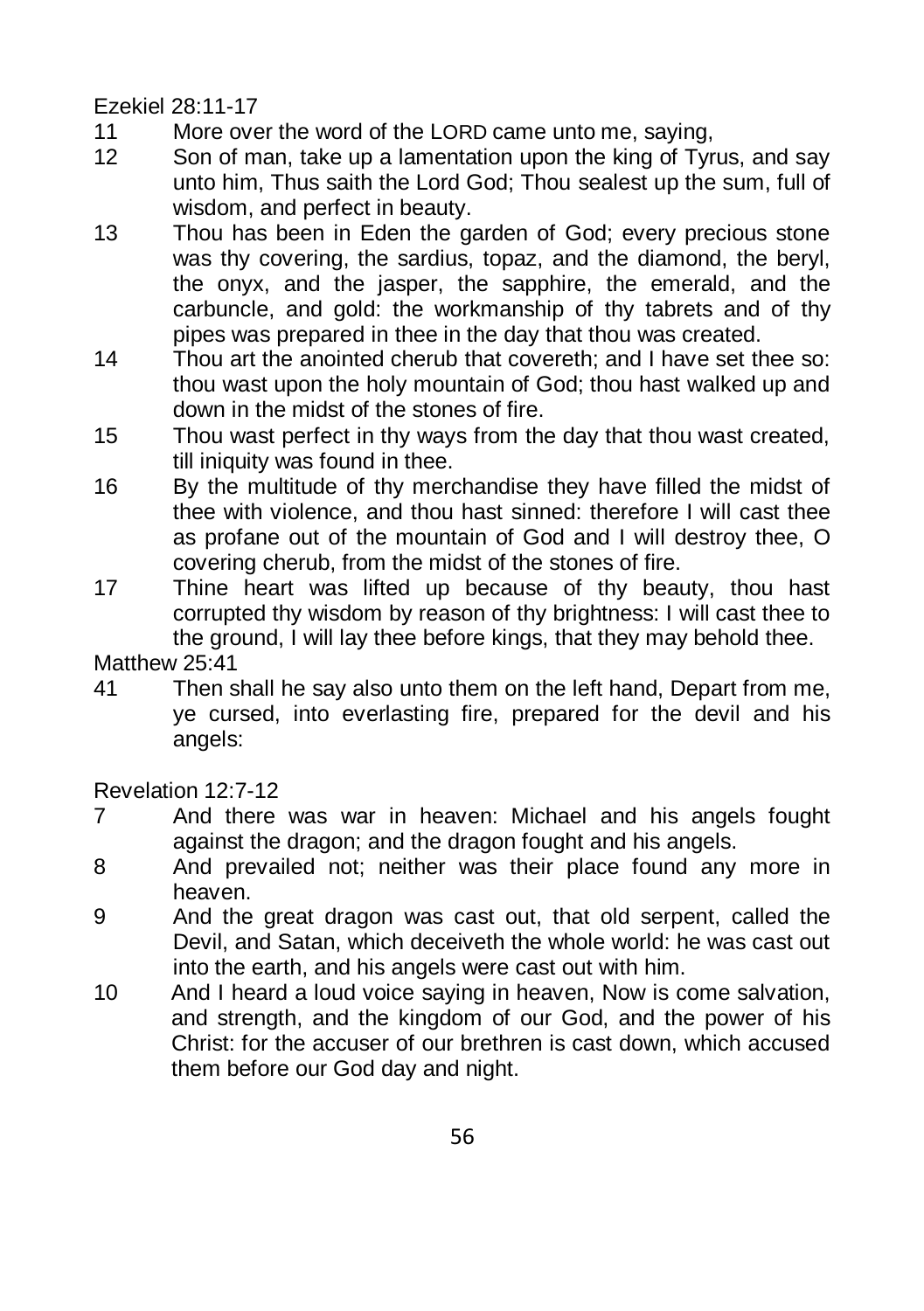- 11 And they overcame him by the blood of the Lamb, and by the word of their testimony; and they loved not their lives unto the death.
- 12 Therefore rejoice, ye heavens, and ye that dwell in them. Woe to the inhabiters of the earth and of the sea! For the devil is come down unto you, having yet great wrath because he knoweth that he hath but a short time.

## **j. Hell is prepared for them**

### Matthew 25:41

41 Then shall he say also unto them on the left hand, Depart from me, ye cursed, into everlasting fire, prepared for the devil and his angels.

They are the ones who followed him when he rebelled in heaven. I have given you a couple of Scriptures and a short summary on each one but would like to expand a bit more on these fallen angels and about the sons of God in Genesis 6.

## **9 There are Two types of fallen angels**

## **a. Those who are bound and are in darkness awaiting judgement**

2 Peter:2:4; Jude 6, 7.

## 2 Peter 2:4

4 For if God spared not the angels that sinned, but cast *them* down to hell, and delivered *them* into chains of darkness, to be reserved unto judgement;

## Jude 6, 7

- 6 And the angels which kept not their first estate, but left their own habitation, he hath reserved in everlasting chains under darkness unto the judgement of the great day.
- 7 Even as Sodom and Gomorrha, and the cities about them in like manner, giving themselves over to fornication, and going after strange flesh are set forth for an example, suffering the vengeance of eternal fire.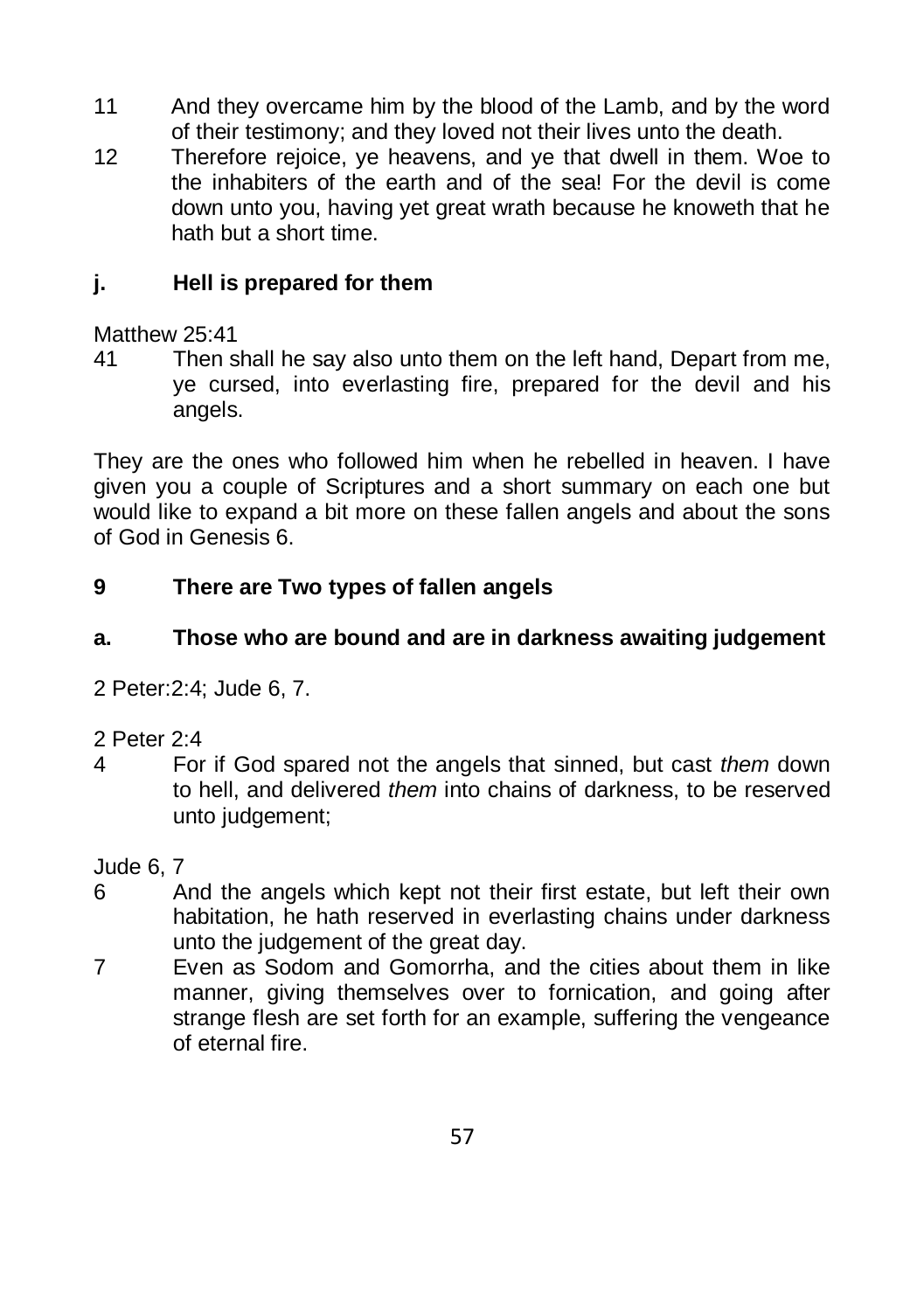# **b. The angels who are yet running loose with Satan**

Revelation 12:7-12; Ephesians 6:10-17.

Revelation 12:7-12

- 7 And there was war in heaven: Michael and his angels fought against the dragon; and the dragon fought and his angels.
- 8 And prevailed not; neither was their place found any more in heaven.
- 9 And the great dragon was cast out, that old serpent, called the Devil, and Satan, which deceiveth the whole world: he was cast out into the earth, and his angels were cast out with him.
- 10 And I heard a loud voice saying in heaven, Now is come salvation, and strength, and the kingdom of our God, and the power of his Christ: for the accuser of our brethren is cast down, which accused them before our God day and night.
- 11 And they overcame him by the blood of the Lamb, and by the word of their testimony; and they loved not their lives unto the death.
- 12 Therefore rejoice, ye heavens, and ye that dwell in them. Woe to the inhabiters of the earth and of the sea! For the devil is come down unto you, having yet great wrath because he knoweth that he hath but a short time.

Ephesians 6:10-17

- 10 Finally, my brethren, be strong in the Lord, and in the power of his might.
- 11 Put on the whole armour of God, that ye may be able to stand against the wiles of the devil.
- 12 For we wrestle not against flesh and blood, but against principalities, against powers, against the rulers of the darkness of this world, against spiritual wickedness in high places.
- 13 Wherefore take unto you the whole armour of God, that ye may be able to withstand in the evil day, and having done all, to stand.
- 14 Stand therefore, having your loins girt about with truth, and having on the breastplate of righteousness;
- 15 And your feet shod with the preparation of the gospel of peace;
- 16 Above all, taking the shield of faith, wherewith ye shall be able to quench all the fiery darts of the wicked.
- 17 And take the helmet of salvation, and the sword of the Spirit, which is the word of God.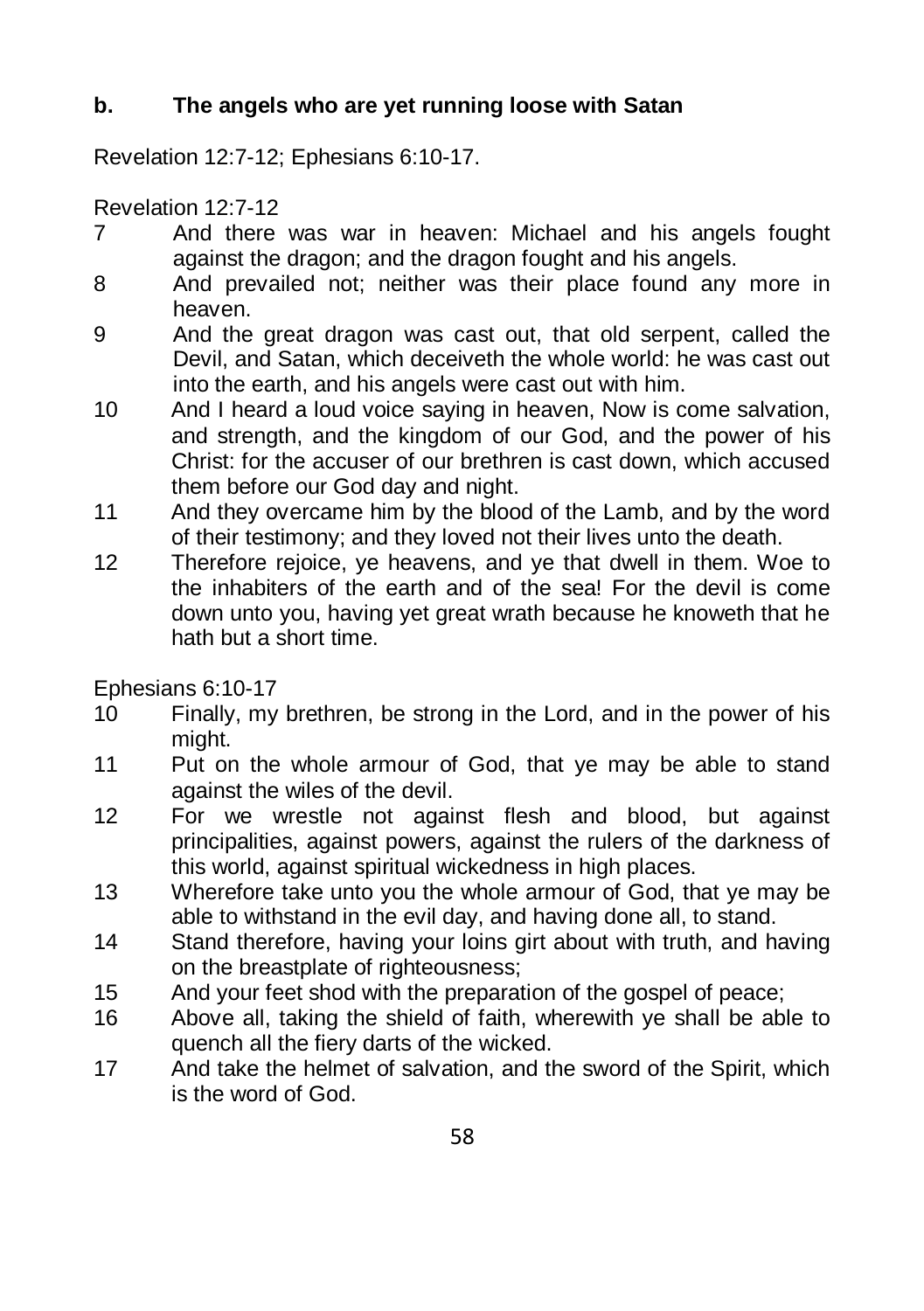We shall see shortly why certain angels are bound and in prison right now. Let us read those Scriptures, and see that there is another group of angels who roam around with Satan to do his evil works.

2 Peter 2:4

For if God spared not the angels that sinned, but cast *them* down to hell, and delivered them into chains of darkness to be reserved unto judgement.

Therefore, there is a group of angels who have been cast into hell already, and being kept there until the judgement.

Jude 6, 7

- 6 And the angels which kept not their first estate, but left their own habitation, he hath reserved in everlasting chains under darkness unto the judgement of the great day.
- 7 Even as Sodom and Gomorrha, and cities about them in like manner, giving themselves over to fornication, and going after strange flesh are set forth for an example, suffering the vengeance of eternal fire.

These fallen angels – there are two groups. The one group appeared on earth in Noah's time and also after the flood. They appeared in human form and took unto themselves human wives. Humans were born from that union who were always in conflict with God and whose hearts will always be susceptible to satanic influences as well as Demonic possession. There is a saying 'Like father like son'. Thus, if they had these fallen angels as fathers then they would have that same character.

There is another group of angels however, who did not mix with mankind and who are still on the loose with Satan. Those other angels, God says that He had bound them in chains of darkness but the others are powers and principalities such as the prince of Persia etc. who are yet under Satan's dominion to perform his evil works. This is only a short summary and can be looked into with further study.

Genesis 6:1-4

- 1 And it came to pass, when men began to multiply on the face of the earth, and daughters were born unto them,
- 2 That the sons of God saw the daughters of men that they *were* fair, and they took them wives of all which they chose.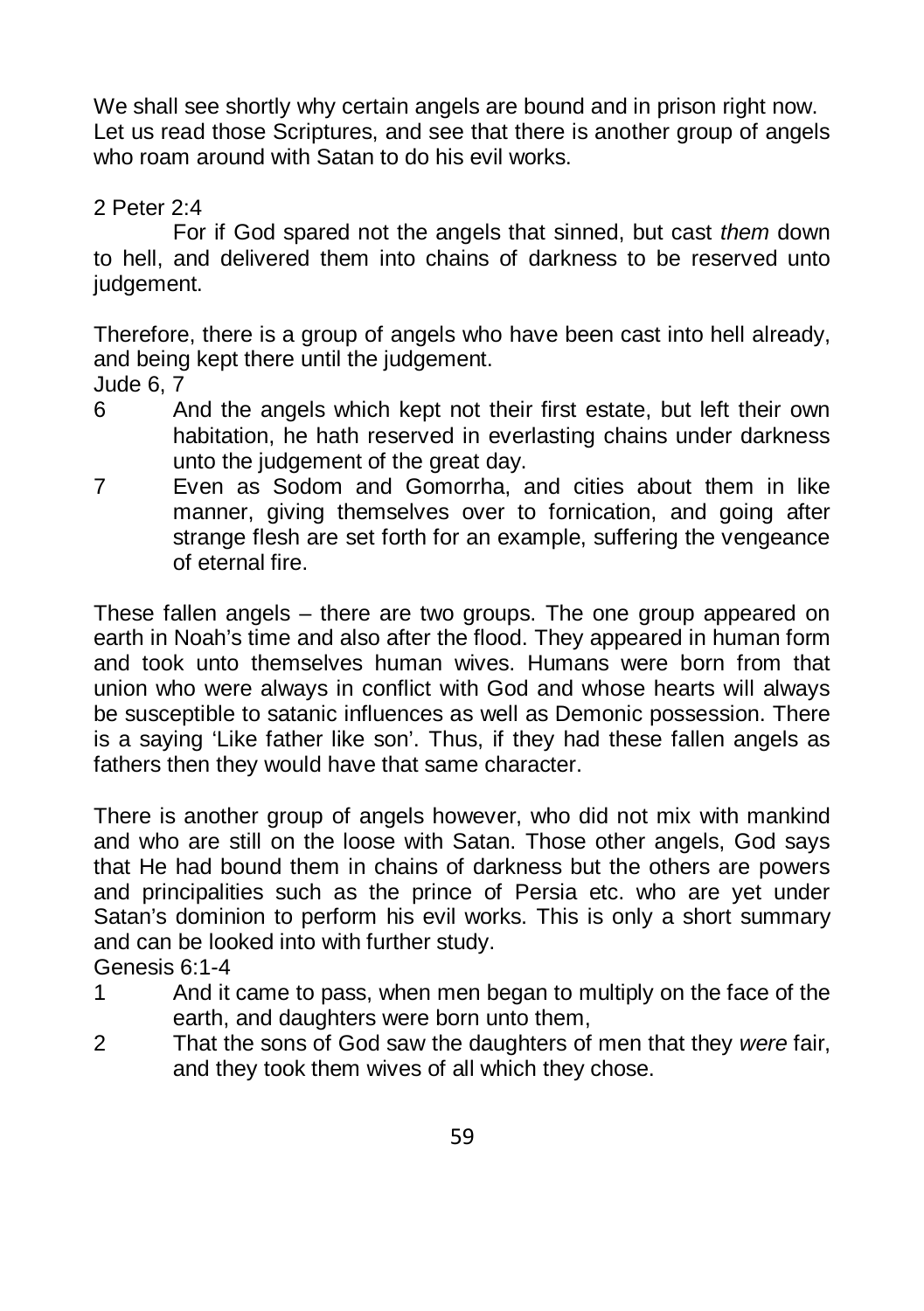- 3 And the LORD said, My spirit shall not always strive with man, for that he also *is* flesh: yet his days shall be an hundred and twenty years.
- 4 There were giants in the earth in those days; and also after that, when the sons of God came in unto the daughters of men, and they bare *children* to them, the same *became* mighty men which *were* of old, men of renown.

The sons of God were none other than the angels; they are called the sons of God. We shall get to those Scriptures as we continue further. The sons of God looked upon the daughters of men and saw that they were beautiful therefore they took upon themselves the form of man. Mankind multiplied upon the earth. This was when they abandoned their habitation, their position as angels and became human beings. Keep in mind, that this is only a short summary to draw your attention to this subject as we shall go into a deeper study later on. Those angels who visited Lot were as men. They were so real that the people of Sodom wanted to commit sodomy with them. They came to Abraham as people when they informed him that they were going to destroy Sodom and Gomorrah in Genesis 18. Abraham was convinced that they were human. He told his wife Sarah to prepare food for them and they ate with Abraham and Sarah. Then two of them went further on to Sodom and Gomorrah while the One stayed behind with Abraham (and He was none other than the LORD Himself). If you make a study of this you will see that it was the Lord Jesus in human form before His incarnation that had appeared in human form unto man on several occasions.

Thus, the angels had left their habitation and went into the daughters of men and produced children. These children that were born were giants and were called the mighty men of old. They were men of violence, they were mighty men not only in stature but they had great intellect. Many Bible expositors say that many of the legends and mythology of the ancient Greek writings refer to these mighty men, such as the tale of Atlantis and all the different narrations, many of them mere additions and distortions but with faint rings of truth that make you wonder where these stories originated from.

The men of renown were giants who performed tremendous things. Some say that it was these men who built the Pyramids. To this day, there is no engineer or architect with all their knowledge who could build a structure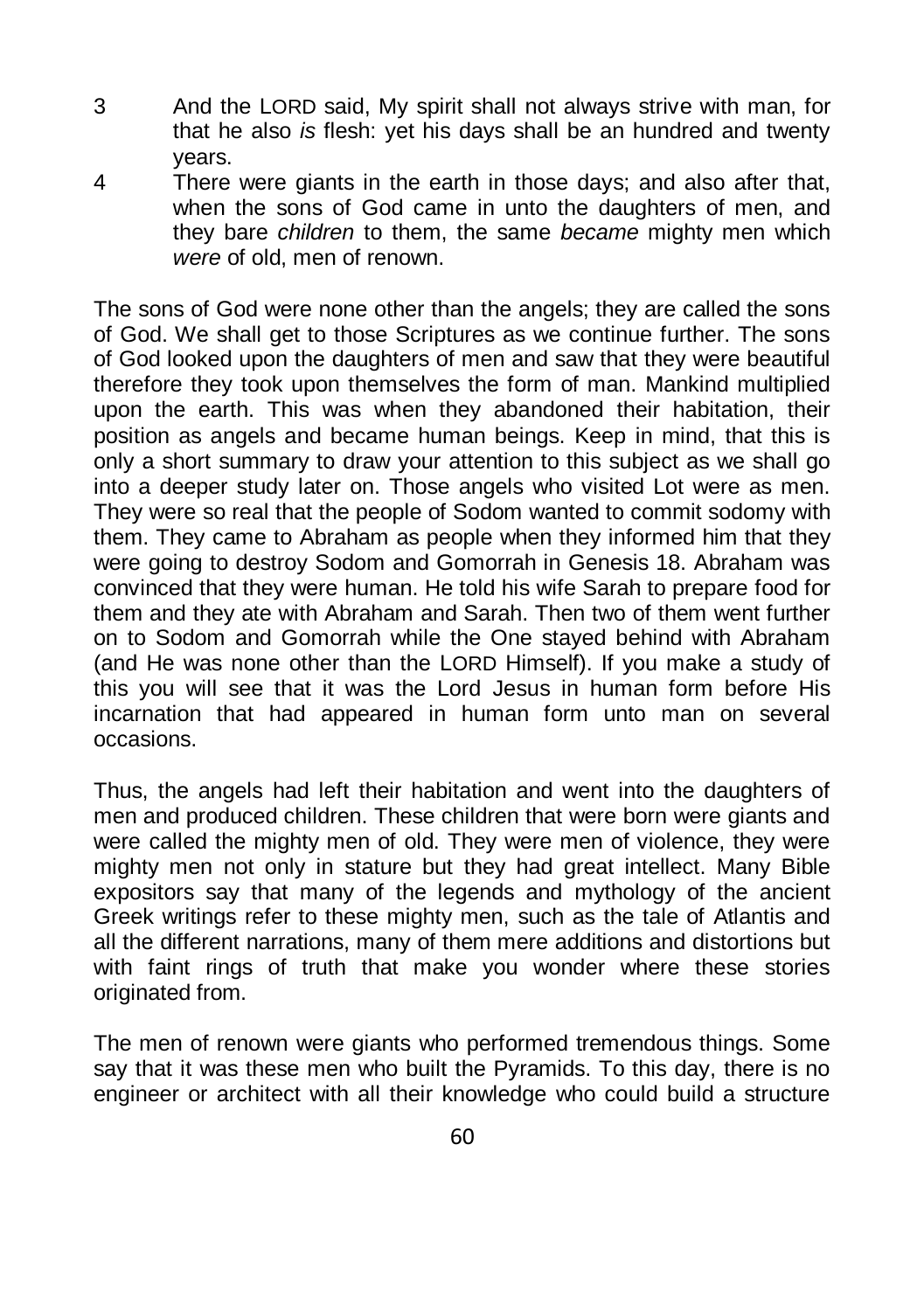such as those Pyramids. The blocks of stone are joined in such a way that a knife cannot penetrate in between and yet the cement is so hard that people who have tried to break it broke the stone on either sides of it. How was it done? No one knows the answer to this day. Those Pyramids survived the flood. They were built before the flood. These are tremendous facts of which to make a separate study.

If God wills it, I would love to give a study on the Pyramids in detail. Those passages with their mathematical structures built in such a way that stars and celestial bodies cast their light upon certain spots at exact times. Who built them? In one of those Pyramids the entire Plan of God is portrayed in symbolic, mathematical terms. Who could have done that? The Bible speaks of the mighty men of old, men of renown. We shall go to a few of these Scriptures which will amaze you to think it is in the Bible and you may not have seen it before.

## **10 The sons of God**

Genesis 6:2, 4 – as per the Companion Bible by Dr. Bullinger. This Bible derives its basic text from the King James which corresponds with the Afrikaans Bible. Dr. Bullinger was a very learned and blessed man with deep insight. He wrote these notes of which I have made great use. The Companion Bible can be found in any good library and may also be purchased.

It is only through a specific act of creation by God, for that which is born of the flesh, is flesh. God is Spirit and that which is born of the Spirit is Spirit. (John 3:6) Therefore Adam is called a son of God. (Luke 3:38) Those who are in Christ, who have the new nature that can only take place by a direct creation of God, (2 Corinthians 5:17; Ephesians 2:10; John 1:12) are also called the sons of God. (Romans 8:14-15; John 3:1)

#### 2 Corinthians 5:17

17 Therefore if any man *be* in Christ, *he is* a new creature: old things are passed away; behold, all things are become new.

#### Ephesians 2:10

10 For we are his workmanship, created in Christ Jesus unto good works, which God hath before ordained that we should walk in them.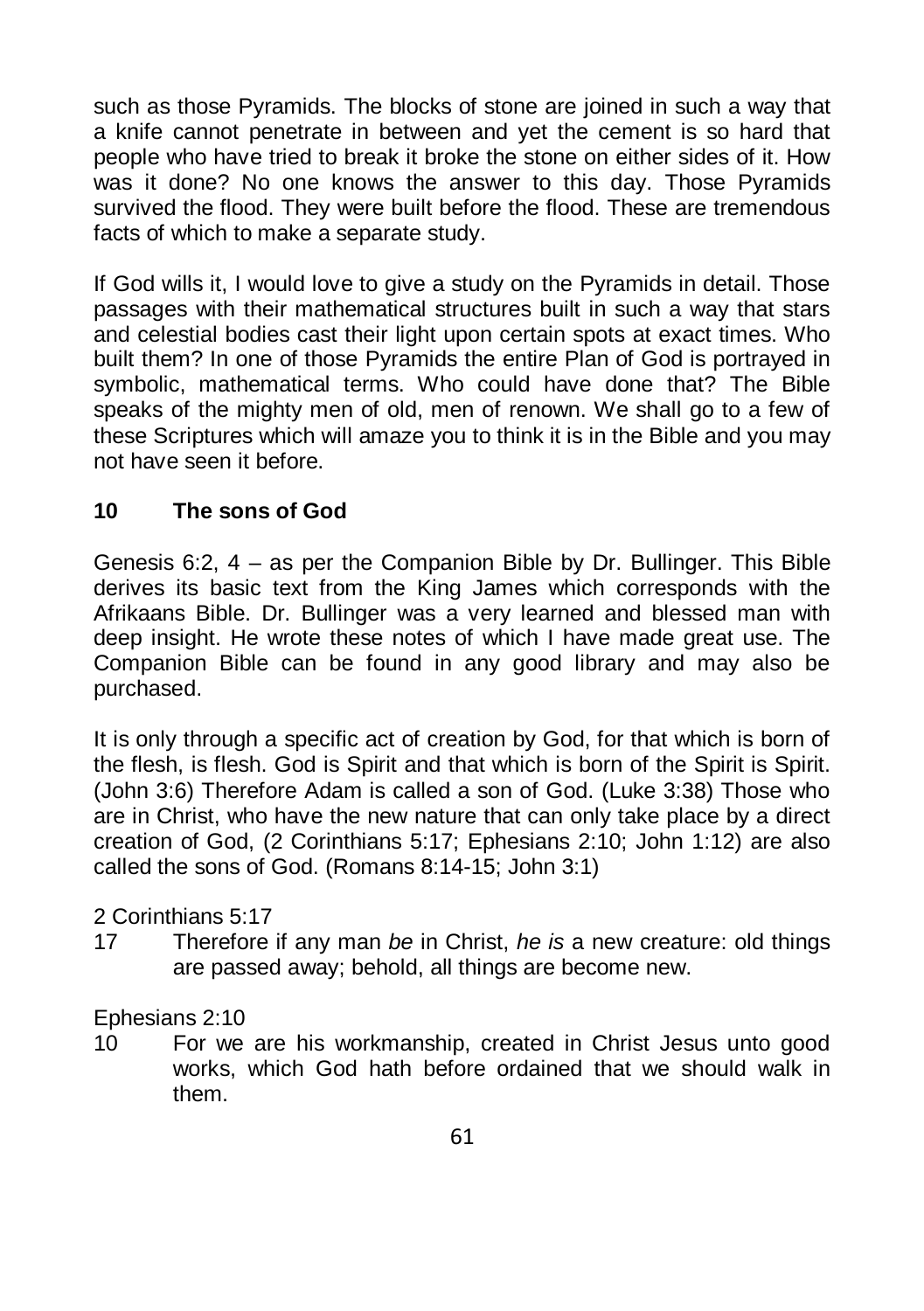And then that wonderful Scripture in John 1:12

12 But as many as received him, to them gave he power to become the sons of God, *even* to them that believe on his name.

That is the reason why angels are called the sons of God in every other Scripture where it is used in the Old Testament. (Job 1:6, 2:1, 38:7; Psalm 29:1, 89:7; Daniel 3:25)

 $Joh$  1:6

6 Now there was a day when the sons of God came to present themselves before the LORD, and Satan came also among them.

Now, my first point I want to make is this – I have often said this and think it cannot be said clearly enough - we ought always to read the Bible attentively and not merely read over it quickly for then we will never understand it. If the Bible says there was a day when the sons of God came and stood before Him and Satan was among them, then it was an actual event. Is that not true? They were real beings who were literally busy with a real circumstance. What were those sons of God doing there at that moment? Certainly they did not just stand there for no reason. They were there in connection with commands they received from Him and reports they had to share with Him. There was communication and if you would read chapters 1 and 2 of Job you shall also see the communication that took place between God and Satan. When God spoke with them it does not say what He had said to the sons of God but it does say what God discussed with one of them, Satan.

## Job 3:25

25 For the thing which I greatly feared is come upon me, and that which I was afraid of is come unto me (There is a sermon and a book available on this subject in our office but unfortunately only in Afrikaans.)

Satan was a high created being. He was one of the archangels and his name was Lucifer but as a result of his rebellion against God, he was cast out of heaven and became the enemy of God. He became the opposer of God for he actually contended with God for His position over the entire universe and was cast down. Therefore, if he stood before God - his only right to stand there - was in regard to God's laws. Therefore, the fact that Job feared, gave Satan the right to stand before God concerning Job.  $Joh$  2:1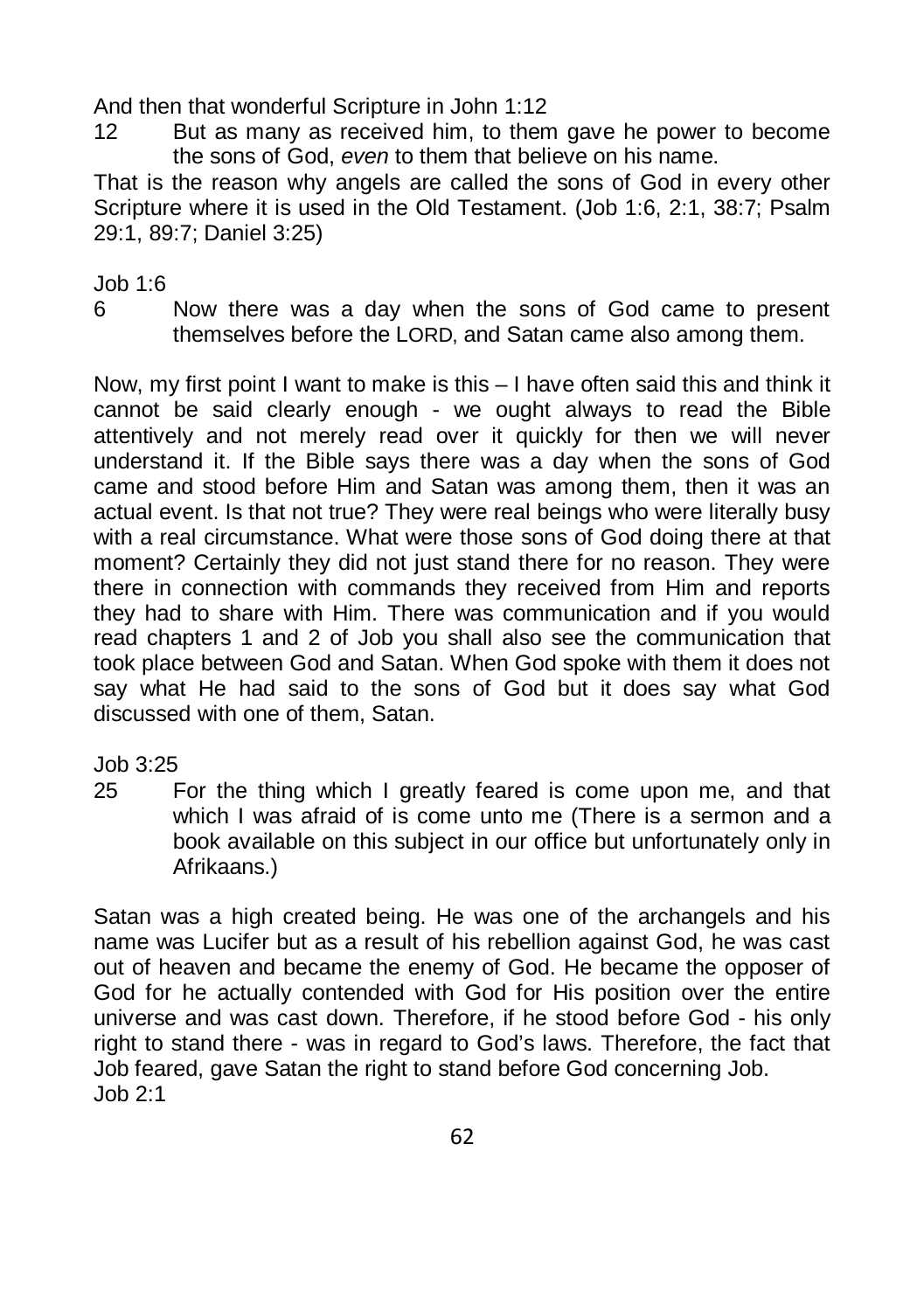1 Again there was a day when the sons of God came to present themselves before the LORD, and Satan came also among them to present himself before the LORD.

These are tremendous things spoken of here and these are powerful beings mentioned apart from God and apart from Satan himself. The sons of God – these beings are not illusions. This is not a figment of the imagination. They are real beings as we have already seen in this study and shall see further on, beings that do mighty works and have powerful influence when they stand before God in connection with mighty things. So you shall see also in various other Scriptures. (Job 38:7; Psalm 29:1, 89:7; Daniel 3:25) If you want to make your own study of this you can go into the Scriptures later on.

We have no right to interpret the word in Genesis 6:2, 4 namely 'the sons of God' in any other way. Besides, the Septuagint (the original Greek translation of the Old Testament) translates the term in Genesis 6:2 with 'angels'. In other words, these sons of God were angels and there is no other explanation for it. In cases where they are called the sons of God, that is angels. Angels are also called spirits and spirits are also created by God.

Hebrews 1:7, 13-14

- 7 And of the angels he saith, who maketh his angels spirits, and his ministers a flame of fire.
- 13 But to which of the angels said he at any time, Sit on my right hand, until I make thine enemies thy footstool?
- 14 Are they not all ministering spirits, sent forth to minister for them who shall be heirs of salvation?

You shall also find it in Psalm 104:4. Angels therefore are called spirits, for spirits are created by God. Before I continue further, I would like to show you something interesting in Genesis.

#### Genesis 6:3

3 And the LORD said, My Spirit shall not always strive with man, for that he also *is* flesh: yet his days shall be an hundred and twenty years.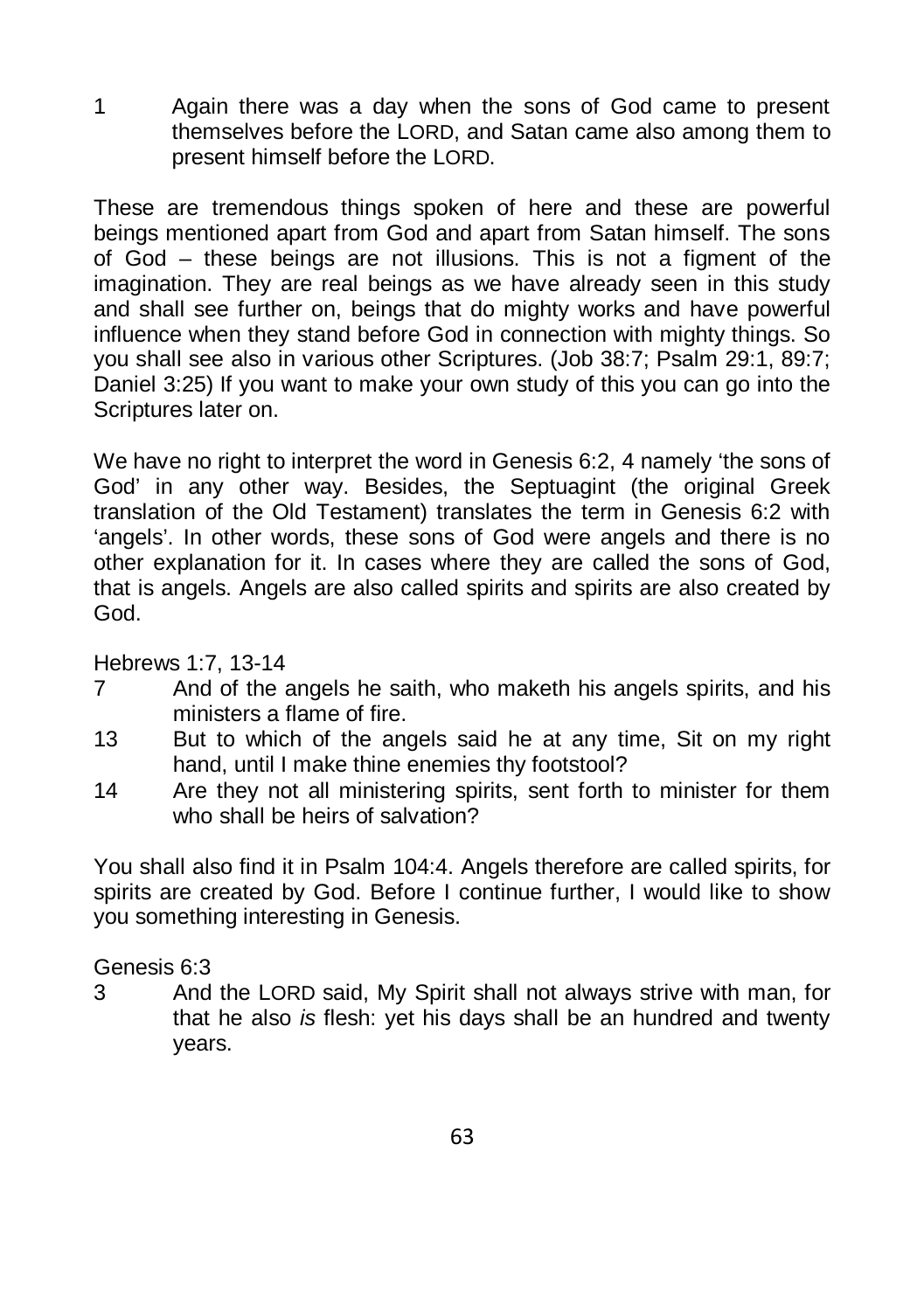What is the meaning of this? Now some people say (I wrote it in my book 'After death what then?') and some Bible expositors agree, that when the LORD said His Spirit shall not always strive with 'man', that word 'man', in the original Hebrew is Adam and Adam means 'man'. So let's read it like this: My Spirit shall not always strive with Adam because he is also flesh but his days shall be a hundred and twenty years. From the moment the LORD said that, Adam lived another hundred and twenty years only. When we look in the Bible, we see that Adam lived to nine hundred and thirty years.

Methuselah, the oldest man became nine hundred and sixty nine years old. Methuselah means 'in the year of his death it shall come'. Bible expositors reckon that Methuselah became that old because the LORD had prolonged his grace. Remember that Noah preached for a hundred and twenty years while building the ark for people to repent. The LORD prolonged his grace for a hundred and twenty years there, just as He is doing it again today. Therefore, according to the LORD's Word a name is of great importance and meaning. So if this man's name was Methuselah (in the year of his death it shall come) then he could not die until at the age of nine hundred and sixty nine years. Just before the flood he would die at the age of nine hundred and sixty nine years. Just before him, Adam died. He (Adam) shall not live forever because he is flesh but his days shall be a hundred and twenty years. Very clever Bible Expositors explain it like that, a very interesting thought and let's leave it at that.

#### Jude 6

6 And angels that kept not their first estate, but left their own habitation, he hath reserved in everlasting chains under darkness unto the judgement of the great day.

According to Jude there was most certainly a falling of angels. The nature of their fall, these sons of God are described in the verse above. They left their own habitation (oiketerion in Greek). This word is used in only one other verse in the Bible and that is 2 Corinthians 5:2 where it is used in connection with the resurrected body. Let us take a look. It is very interesting and meaningful. I trust you will see my point here for it is very important.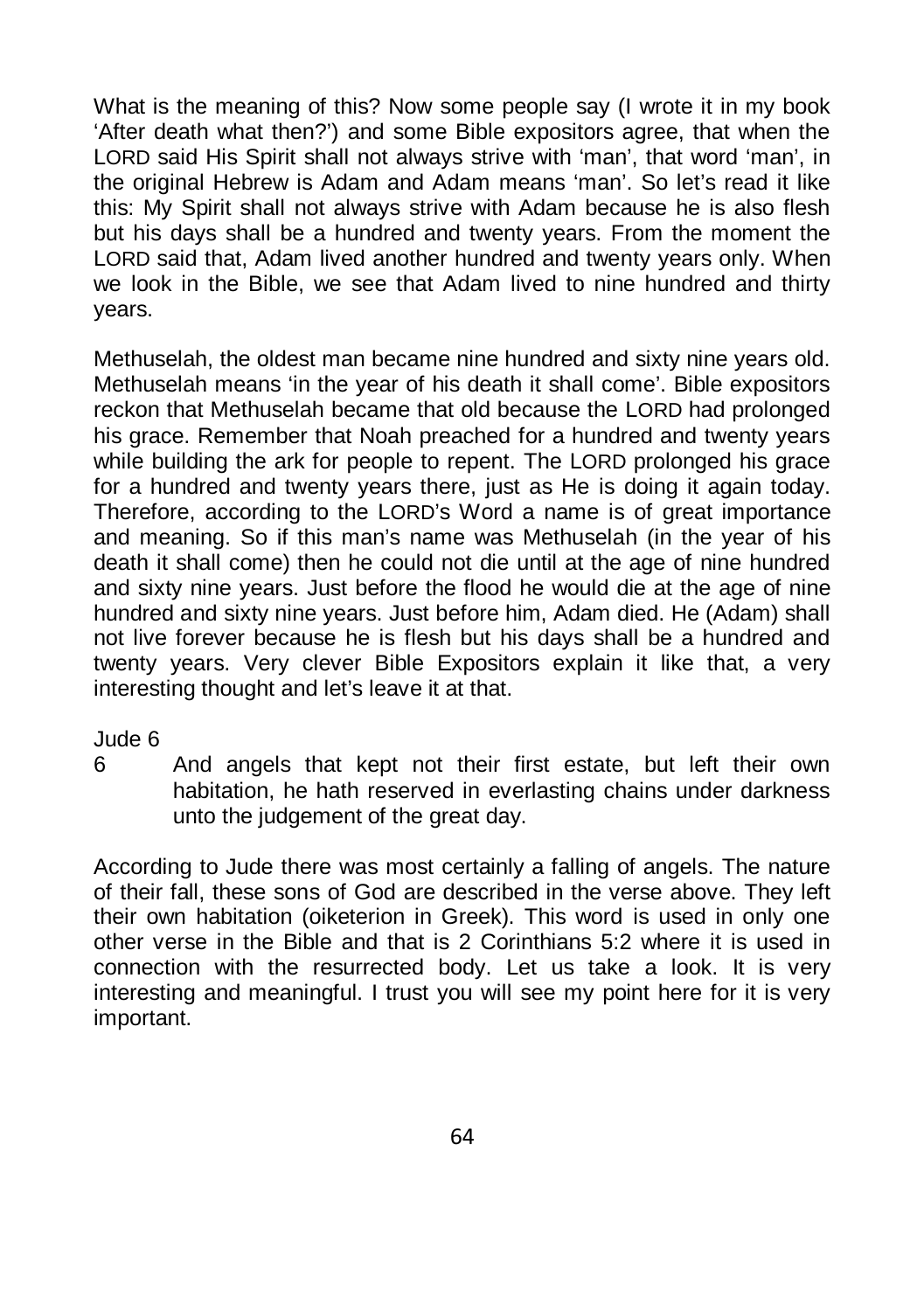#### 2 Corinthians 5:1-2

- 1 For we know that if our earthly house of *this* tabernacle were dissolved (when we die) we have a building of God, an house not made with hands, eternal in the heavens.
- 2 For in this we groan, earnestly desiring to be clothed upon with our house (our oiketerion) which is from heaven.

That same word is used for the angels who left their habitation. Now these sons of God who looked upon the daughters of man saw that they were beautiful and left their spirit (habitation), their spirit bodies, took on human bodies and took human wives for themselves who gave birth to giants and from this union came a race of which I will tell you shortly. Just as man has three dimensions as we see each other, likewise the Godhead is a Trinity for we are created in His image. When we look at each other we can only see each other's body. We cannot see each other's soul neither each other's spirit, they are invisible.

Therefore this body is our temporary dwelling. It is our home in which we live. If someone dies while the body is still warm it is still the same body, the same eyes - whether blue or brown they will be the same eyes, the same hair but it will be very obvious that person is no longer there in that body. Those of you who have been at someone's death bed will know it – the minute that personality is gone, that body is dead. The person who lived in it is gone. Where to?

Now Paul says when this earthly house of this tabernacle is dissolved when we die - we have a building of God, a house not made with hands eternal in the heavens. We obtain a spirit body which looks just like the one we had on earth but it is a spirit body. I don't want to go into too much detail now, but need to explain to you otherwise you might not have understood what happened when the sons of God looked upon the daughters of men and brought forth children through that union.

Keep in mind that I am taking these thoughts mainly from the Companion Bible and have written this thought of my own in brackets. (I see it as the body we shall obtain between death and the Resurrection; a temporary or interim body while we wait for our own body to rise up from the grave and to be clothed with immortality. This interim body is a spirit body such as the angels now have.) This is only a thought, but a body that, as far as the angels are concerned, can materialise as God allows the angels who obey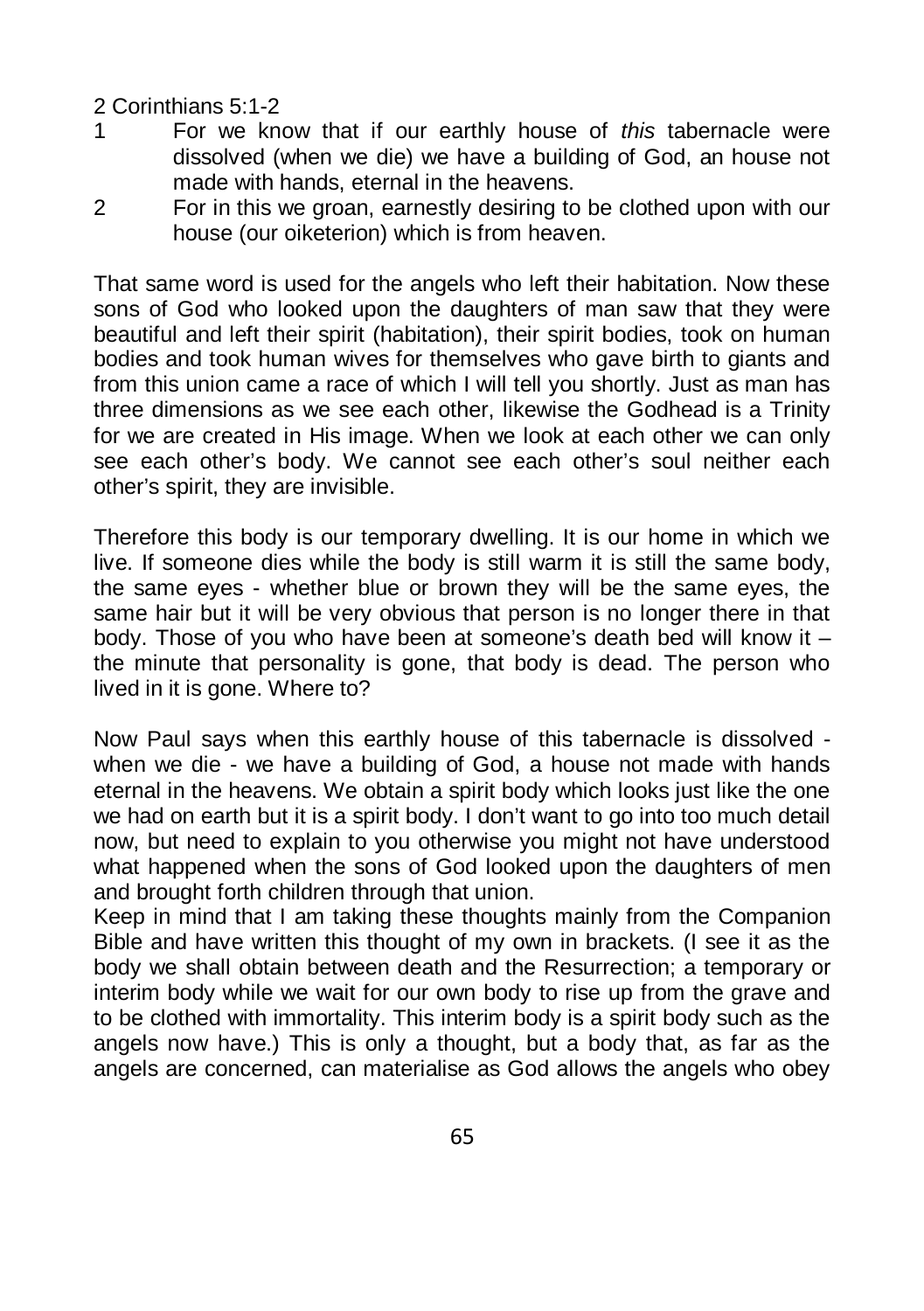Him. Likewise, Satan does the same for his angels who disobeyed and rebelled against God.

A certain Phil Botha a man who testified that he saw hell and Satan and his demons, tells how he spoke to one of these spirit beings. His name was Korana, he told him many things, showed him many things and took him to different places but he was physically visible. These are deep things but a reality and for us who are nearing the end of the ages very important to know as we shall be increasingly confronted with these things and if we do not know about it we will not be able to cope with it.

Their nature – these fallen angels, these sons of God who left their habitation and took upon themselves human bodies with which to sin – was later referred to as having the same nature as that of Sodom and Gomorrah.

Jude 6, 7

- 6 And the angels which kept not their first estate, but left their own habitation, he hath reserved in everlasting chains under darkness unto the judgement of the great day.
- 7 Even as Sodom and Gomorrah, and cities about them in like manner, giving themselves over to fornication, and going after strange flesh, are set forth for an example, suffering the vengeance of eternal fire.

We know that the people of Sodom and Gomorrah committed sodomy (hence the name) and went after strange flesh. Therefore these fallen angels committed the same sin but now in Genesis 6 we read that the strange flesh they went after was that they had exchanged their spirit bodies for human bodies and had looked upon the daughters of men and saw that they were beautiful and that they fathered children by them. These children were giants and the men of renown. However, not men of good report but bad men, violent men of whom we shall see more further on.

The period of their fall is given as during the days of Noah (1 Peter 3:20) but there could have been an earlier fall as well which could have resulted in the end of that time. (Genesis 1:1-2; 2 Peter 3:6)

1 Peter 3:18-20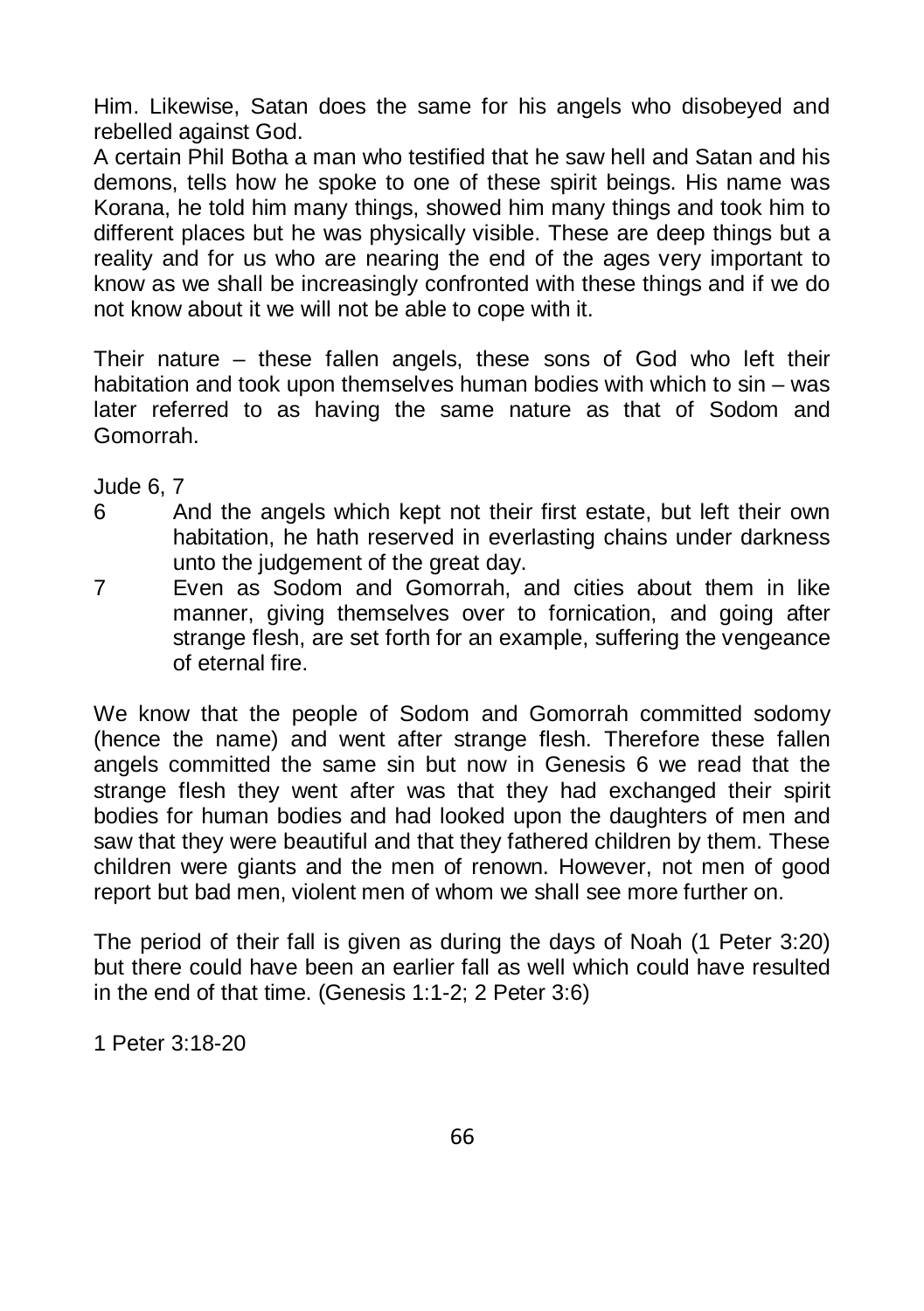- 18 For Christ also hath once suffered for sins, the just for the unjust, that he might bring us to God, being put to death in the flesh, but quickened by the Spirit:
- 19 By which also he went and preached unto the spirits in prison:
- 20 Which sometime where disobedient, when once the longsuffering of God waited in the days of Noah, while the ark was a preparing, wherein few, that is, eight souls were saved by water.

Genesis 1:1-2

- 1 In the beginning God created the heaven and the earth.
- 2 And the earth was without form, and void; and darkness *was* upon the face of the deep. And the Spirit of God moved upon the face of the waters.

In my previous studies I pointed out the fact that there is a great gap between verses 1 and 2 of Genesis 1 and that we can put millions of years between them. That first destruction left the earth void and without form and could also have been caused by the fall of the angels. (2 Peter 3:6) For this sin they are kept in prison to be reserved unto judgement. (2 Peter 2:4; 1 Peter 3:19)

Their offspring (the consequences of their sin) are called the Nephilim (giants). They were monsters of unrighteousness and because they were supernatural by nature and size, they had to be destroyed as we shall see further on – this was the sole reason for the Flood.

We must realise that these angels had rebelled together with Satan against God. Therefore they were cast out of heaven and became the fallen angels. Their nature was evil, rebellious and opposed to God. Now they leave their spirit bodies, take upon themselves human bodies and procreate children by the daughters of man. Of what nature would those children be? Evil – they would not be angels but neither would they be human, a mixture between fallen angel and man. We shall see later on what they looked like. You will be amazed that all this is in the Bible and yet you may not have previously noticed it.

My next statement is one of contention. However, the same thing is repeating itself today. I want to state that if the LORD would preserve His creation and His Plan with this earth, He would have to eradicate these beings completely. After that rebellion which took place in heaven – where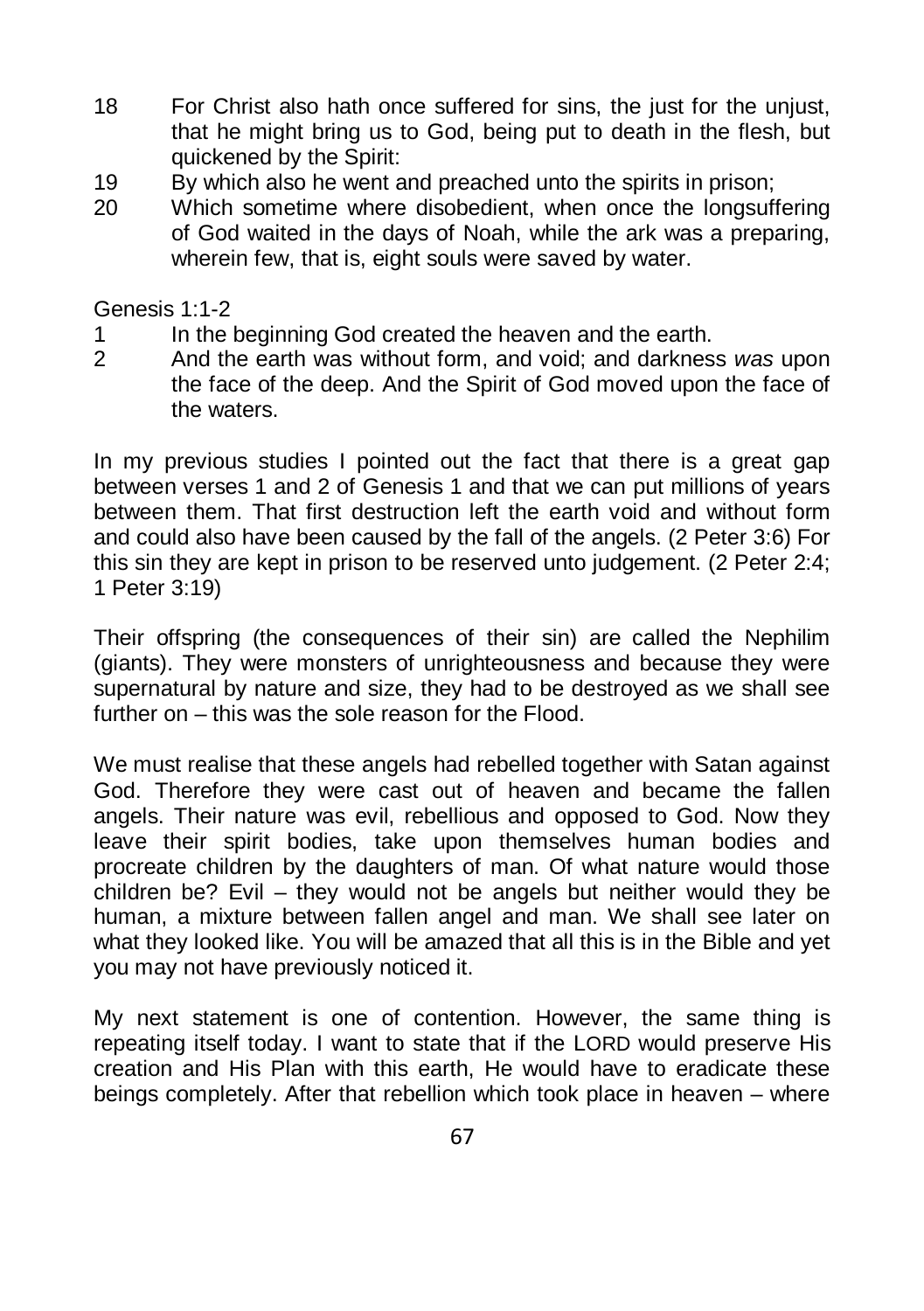Satan failed to take over the rule from God - he came down to earth in that way to try to take over God's rule here. Although God is all powerful, He created man through whom He wanted to achieve His Plan. Now in like manner if someone would want to harm us, despite our strength in personality or posture, our wisdom and influence we might have, or our wealth – such a person could get to us through our child who is young and inexperienced. If he could destroy your child then he would also destroy the purpose of your life because your life is continued through your children, not so? If you had no child after you, that is where it ends. Therefore if you cannot be destroyed he can endeavour to destroy your child, for you will die eventually as we are all mortals. Now if Satan could destroy God's Child (Jesus) on earth then he has thwarted God's Plan – that was one of his goals and it is exactly the same again today.

Now if he can destroy God's people, his seed on earth which we believe that seed to be the white Protestant Western Nations. People crucify us for claiming this but if only they would search the Scriptures, they would see it in God's Word. There are many forces, an onslaught from hell against us and they are in a hurry. We can see how things are developing and their one intent is to destroy God's people by brutal violence on the one hand and by interbreeding on the other. Satan is trying to degenerate God's people again as before the Flood. The Flood was the only way that God could save his creation which was in Noah, His seed in Noah. He had to judge the world by destroying those beings and to preserve Noah in the ark. God is going to do it again but this time by fire. If we can see this then we already understand more than our statesmen.

#### Genesis 6:9

9 These *are* the generations of Noah: Noah was a just man *and* Noah walked with God.

Take note of the following - a Just man; a Perfect man; in his generations. This is very important. We see that Noah and his family were the only ones who had kept their generation (pedigree) pure from the time of Adam. In Genesis 6:9 the word 'generations' – his 'family tree' and a 'just and perfect' man means 'without blemish' as far as his race and progeny is concerned, in other words his blood was pure. All flesh was defiled except that of Noah. Take note of the word 'generations' – it is important. All other flesh was defiled except that of Noah. All the others became corrupt because of interbreeding and therefore the descendants of Adam were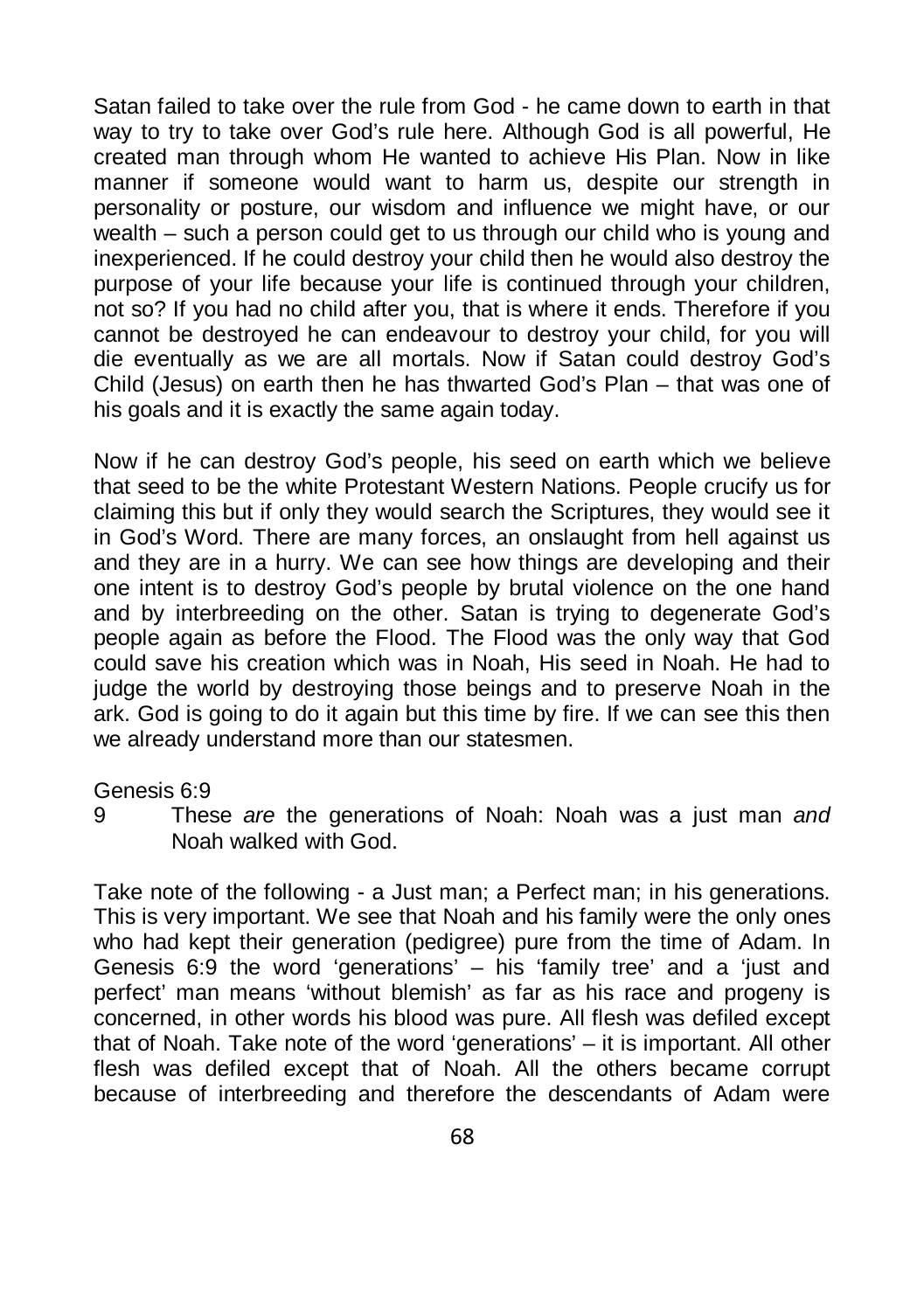destroyed, except Noah. Although they were still living, they were already destroyed because their blood was no longer pure.

Any farmer who breeds thoroughbred cattle can tell you – here in our country and overseas. In Holland for instance, farmers who breed Frisian cattle - they would breed that stock for years until they have the perfect dairy cows. If by chance a bull of another breed came among them then those calves that are born would be destroyed already as far as the thoroughbred stock is concerned. Is that not true? Once the blood has been mixed, how long will it not take to get it pure again if at all possible?

That is exactly what happened here and precisely what Satan is still busy doing. We are informed enough to know and see it with animals but why don't we realise what is happening to mankind? 'We are one' we are told and then the Bible is used to support it. Yet, this very same Bible shows us that it is not the case. This is of the utmost importance and it started there in heaven – a satanic plan.

To summarize, all became corrupt as a result of interbreeding and are destroyed already as the offspring of Adam. The only salvation of the situation was to destroy them (de facto) as they were already destroyed (de jure). In other words, to destroy them literally as they were already destroyed by miscegenation. The original word for 'destroy' of Genesis 6:17 is the same root word as 'corrupt' in verses 11 and 12.

Genesis 6:17

17 And, behold, I, even I, do bring a flood of waters upon the earth, to destroy all flesh, wherein *is* the breath of life, from under heaven; *and* every thing that *is* in the earth shall die.

Genesis 6:11-12

- 11 The earth also was corrupt before God, and the earth was filled with violence.
- 12 And God looked upon the earth, and, behold, it was corrupt; for all flesh had corrupted his way upon the earth.

That word 'corrupt' in verses 11 and 12 and the physical destruction of verse 17 is the same word in Hebrew according to Dr. Bullinger, author of the Companion Bible. I have used him as my authority on this. We shall go further into this later on.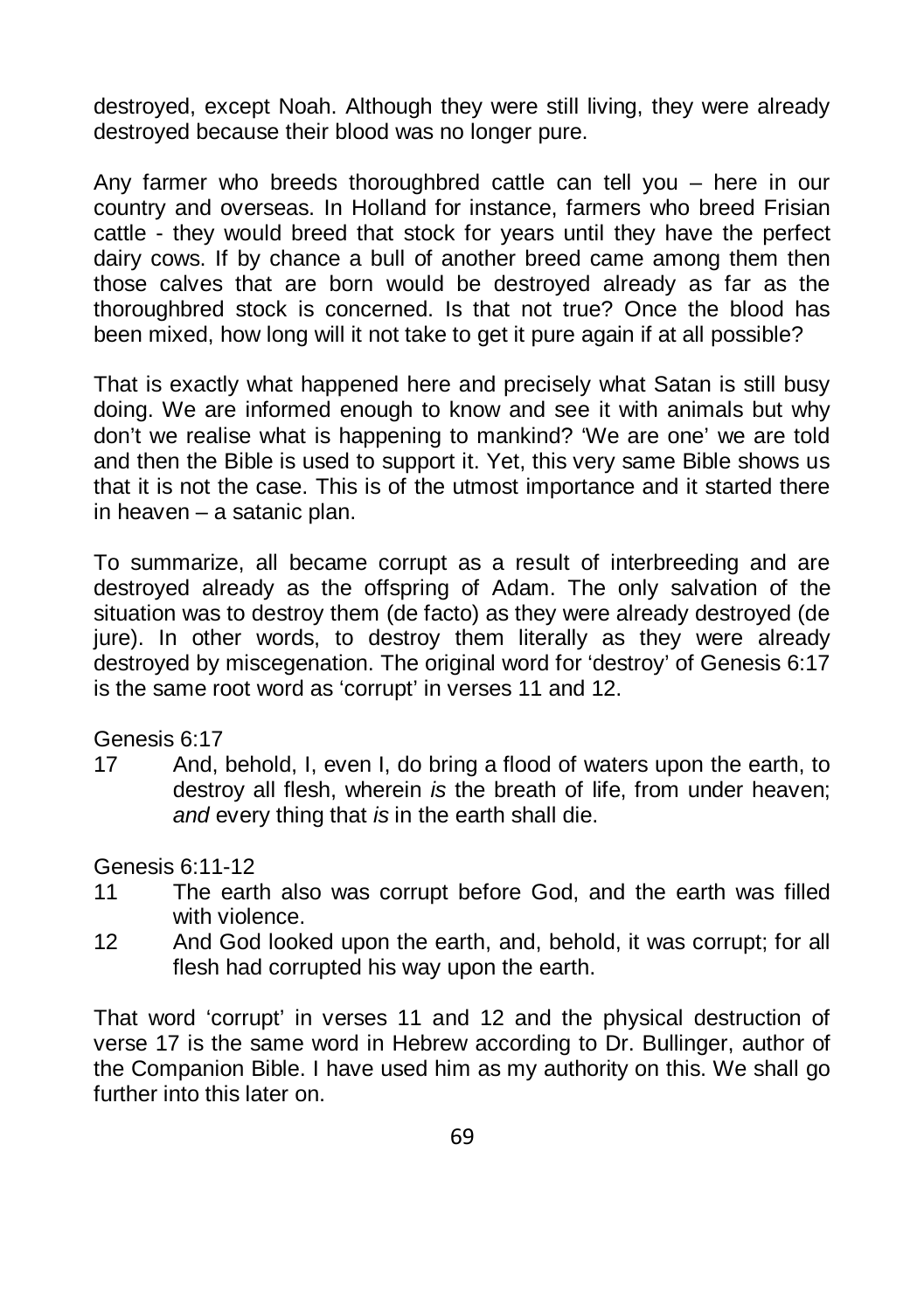This irruption of the fallen angels was Satan's first attempt to thwart the Coming of the Seed of the woman promised in Genesis 3:15. If he could have succeeded in this, God's Word would have failed and Satan's eventual punishment prevented. Can you see the tremendous struggle that was at stake here and the average person knows absolutely nothing of it? Dear reader, whether you know about it or not, you are involved in it. Is that not true? Therefore, it is much better to be informed than not at all. Genesis 6: 4

4 There were giants in the earth in those days; and also after that, when the sons of God came in unto the daughters of men, and they bare *children* to them, the same *became* mighty men which *were* of old, men of renown.

The moment it became known that the Seed of the woman would come through Abraham there must have been a further irruption of angels as described in Genesis 6:4 and 'also after that' (in the days of Noah more than 500 years after the first irruption). This matter must be understood very well. After which days - after the flood. Therefore these sons of God, these fallen angels tried for the second time at least. The first time was before the flood then God destroyed them. So they tried a second time after the flood and there was a similar interbreeding of fallen angels with the daughters of man. Let us take a look at the words 'and also after that' – after the days of Noah 500 years after the first irruption.

The purpose of Satan was to occupy the land of Canaan before Abraham and in that way dispute the occupancy of Abraham's seed that would come later according to God's promise. We read in Genesis 12:6 that when Abram passed through the land, the Canaanite was already in the land. In our study on the Lost Ten Tribes of Israel, we see how this shrewd plan of Satan is reaching its cunning climax today in the wake of Christ's Coming, with the so-called Israeli State that came into existence

In this same chapter (Genesis 12:10-20) we see Satan's next attempt to interfere with Abraham's seed and to thwart God's plan that the seed should be in Isaac. This attempt was repeated in Genesis 20:1-18. To summarize, this was where in both cases strange kings, the king of Egypt and Abimelech wanted to sleep with Sarah but the LORD intervened, otherwise there would not have been a pure seed of Abraham who was the carrier of the God seed.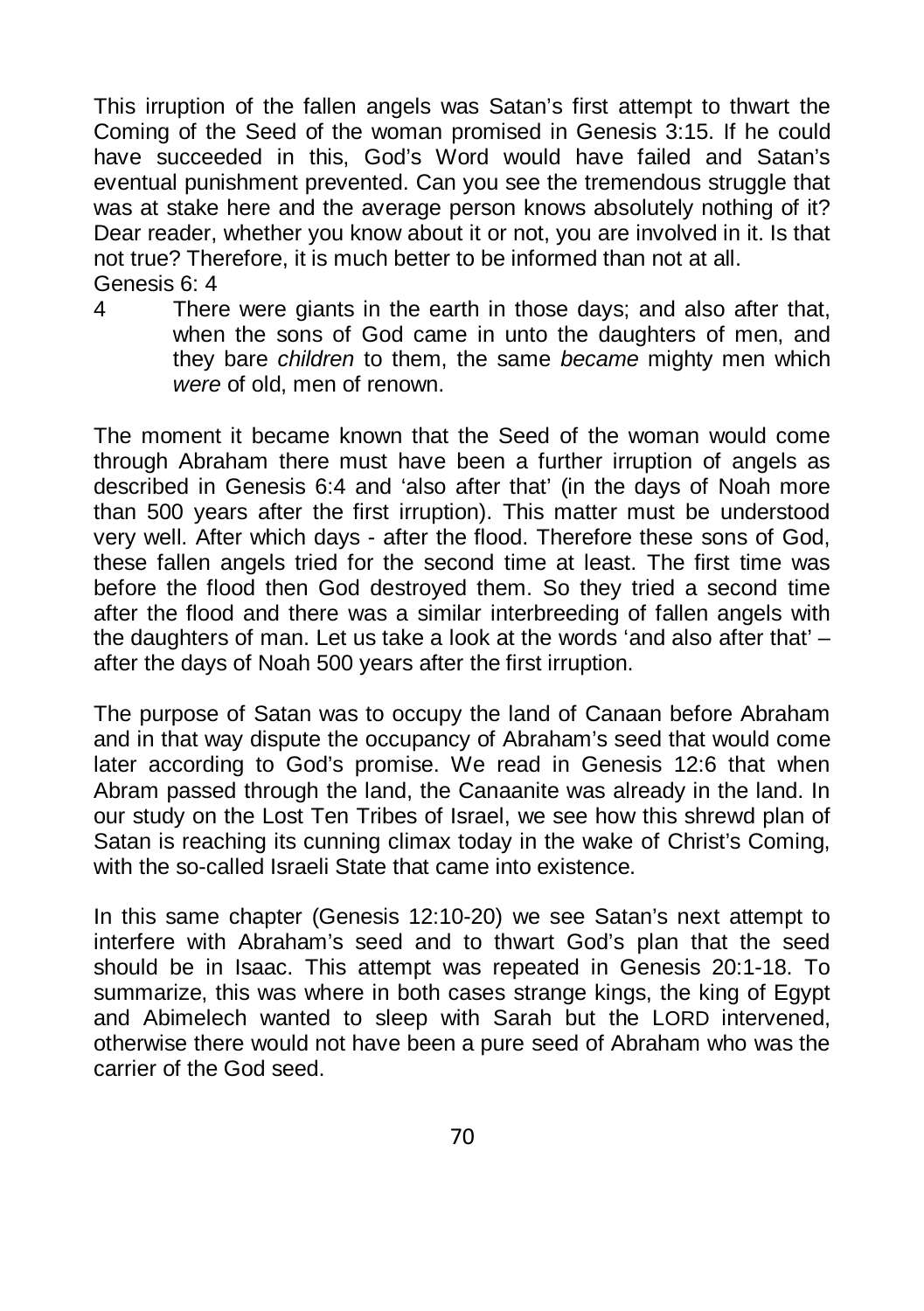This great conflict can be seen throughout the Bible. It is of the utmost importance that this fact should be thoroughly examined in the Bible. However, you will notice that the human instrument had its own personality and function to play but that Satan had his own goal in view simultaneously. Therefore God had to intervene to fend off the great danger of which His servants and people were totally oblivious. This is at the very door once again and the final greatest intervention of all times will be the Second Coming of Christ.

The following great onslaughts of the enemy stand out very clearly.

### **a. The annihilation of the elect family by famine (Genesis 50:20)**

Remember when Jacob was in Canaan and Joseph was sold into slavery by his brothers – they thought they had gotten rid of him because of their jealousy of him being favoured by Jacob but it was God's omniscience and providence for the famine that would come over Canaan – if He hadn't sent Joseph ahead to provide bread in Egypt then the family would have starved to death. You may or may not agree but if you follow every strain you will come to realise that this was a satanic attack on the elect family, to wipe them out and thereby thwart God's Plan.

#### **b. The extermination of the male lineage in Israel (Exodus 1:10,15,16, 2:5; Hebrews 11:23)**

In summary of these Scriptures - When Israel was in Egypt, Pharaoh told the midwives to kill every male child of the Israelites and that was when Moses was hidden in a basket upon the river. Yet another Satanic assault for if all the male children could be killed then the entire race would automatically become extinct, not so? For the women who remained could then marry Egyptian men. That would not matter as far as the people were concerned, their blood could be mixed but then the Plan of God would be entirely lost.

#### **c. The extermination of the entire nation by Pharaoh's pursuit** (**Exodus 14)**

When Israel went through the Red Sea – if God had not made a way through for Israel and cleft the waters for them to pass through then - that entire nation would have been destroyed there. This was not only the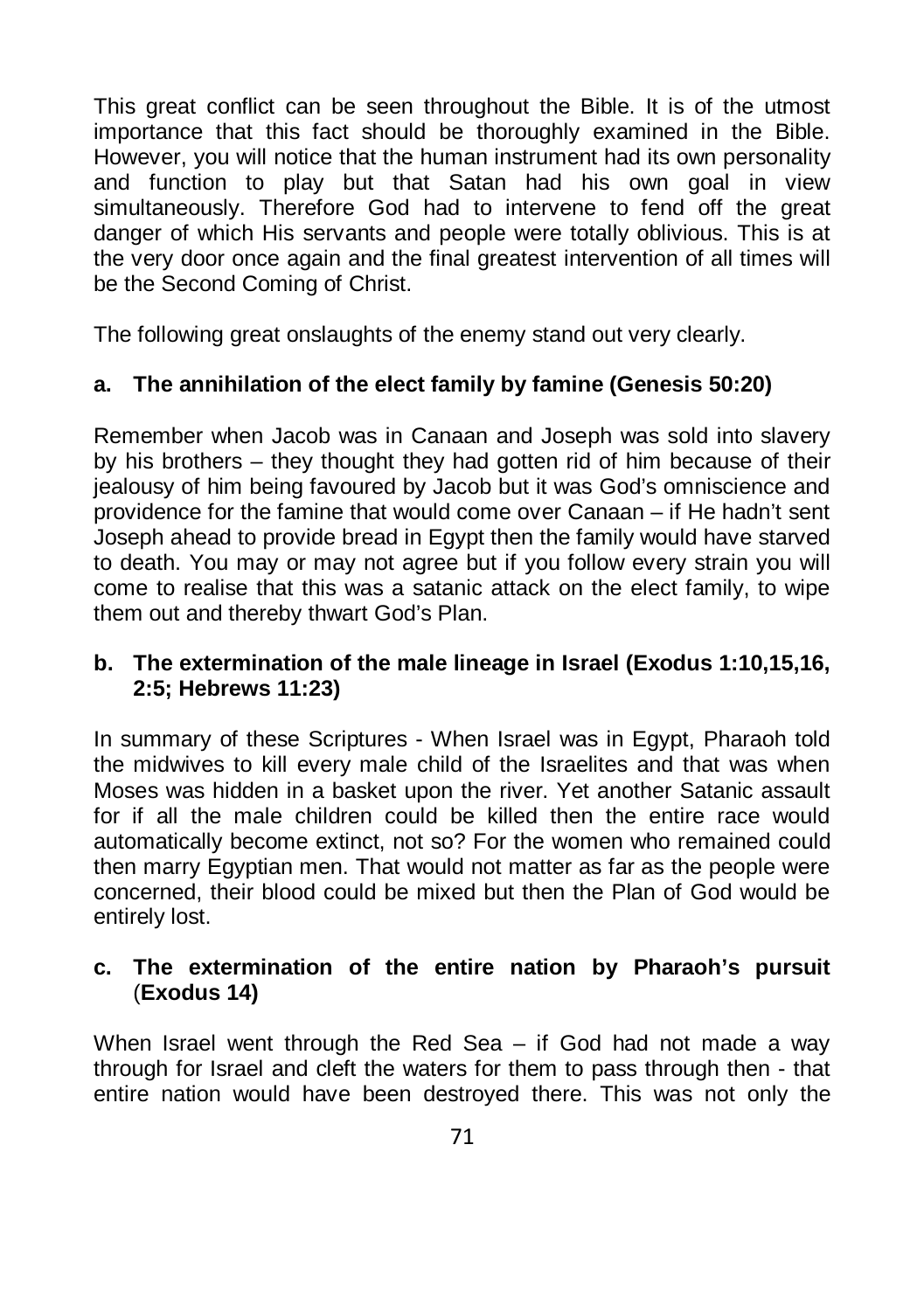matter of the nation being wiped out but also the defeat of the entire Plan of God for the Salvation of the world. If only the World and these other nations could realise – the situation in Southern Africa and the things that are happening at present – if only the Black nations in particular could be told that their salvation is actually via the White man. If the White man and his gospel message is destroyed then it will be their end as well. If I could speak to these heathen nations and if they would listen to me, I would tell them 'Your survival lies with the White man – you should honour him and protect him. You ought to give the White man a chance to fulfil his Godgiven purpose. That will be your salvation too'.

Unfortunately the problem with God's people is still the same today  $$ unless pressure and hard times come, they will not turn to Him. The LORD says 'You are a stiff-necked people'. Only when problems come will our eyes open and the nations will say let us go up to the house of Jacob that He may teach us His ways. This is also the salvation of the heathen that shall remain and those things have not changed.

## **d. The descendants of David (2 Samuel 7)**

After David's lineage for the kingship was chosen, the next onslaught came through Jehoram (he became king after Jehoshaphat) and he slew all his brothers by the sword (2 Chronicles 21:4) so that the house of David became so depleted that it was extremely vulnerable.

## **e. The descendants of Jehoram (2 Chronicles 21:16, 17, 22:1)**

All his children were killed by the Arabians except Ahaziah.

## **f. The descendants of Ahaziah (2 Chronicles 22:10)**

After the death of Ahaziah, Athaliah slew all the royal seed of the house of Judah except for the baby boy Joash who escaped and for six years the honour of God's Word was at risk. (2 Chronicles 23:3)

Please read through this piece of history from 2 Chronicles 22:10 to 2 Chronicles 23:3 to understand the context. Take note - here was this one little boy and with this wicked queen Athaliah after him. This baby boy had to be killed – why? She was unaware of the motive behind her hatred but that little boy was the seed of King David and in him was the seed of the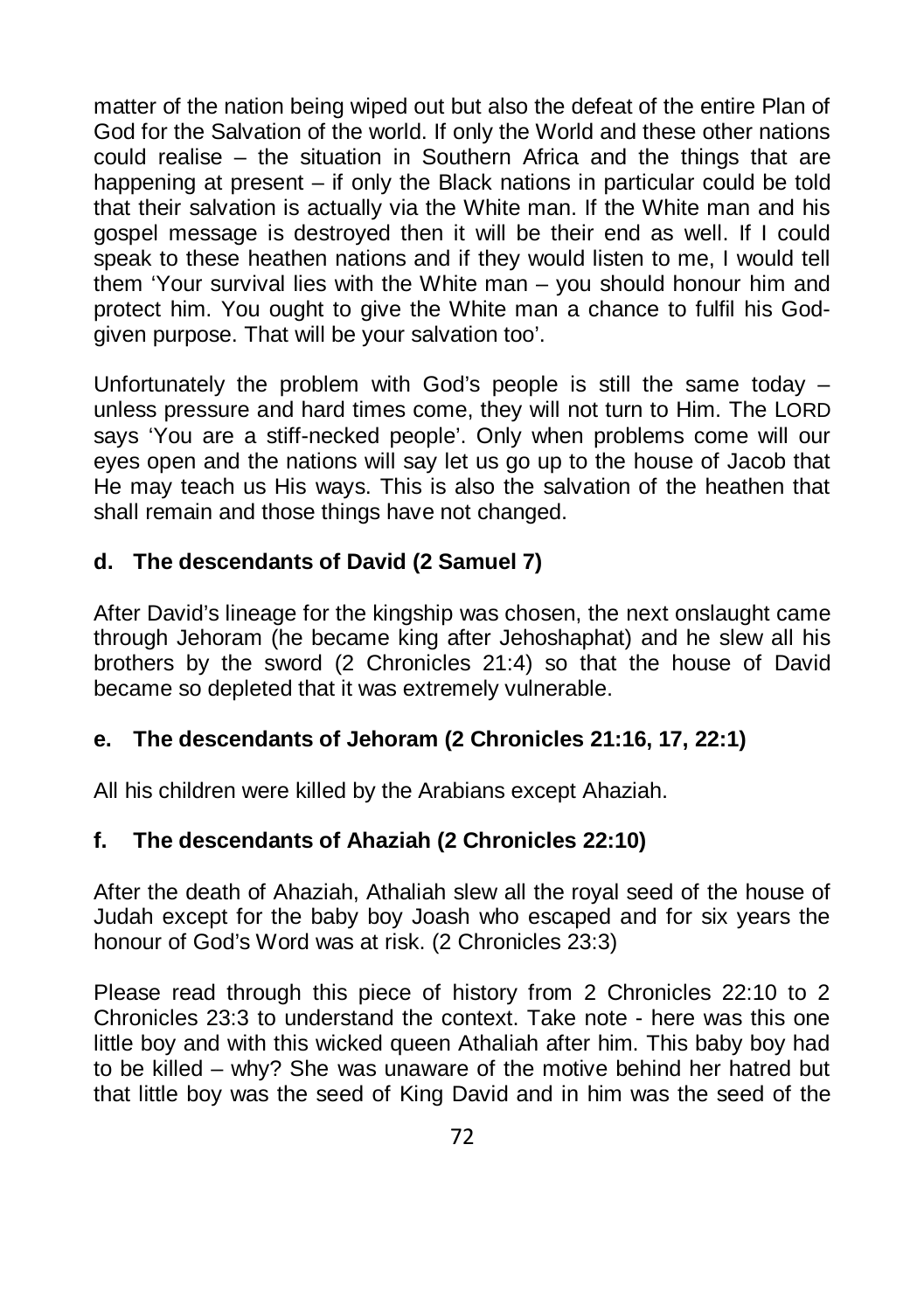Lord Jesus according to Scripture. If that little boy was killed then Jesus could not have been born according to Scripture. Do you think it was merely human hatred? No, it was a satanic plan and this is what man should see in world affairs. We are not being confronted by people only but by angelic beings, fallen angel beings. The sooner church and state realise this, the sooner we might find the solution. May the Lord grant us that grace and for our eyes to be opened.

## **g. King Hezekiah (Isaiah 36:1, 38:1)**

There was a double onslaught on King Hezekiah for he had no children and then the king of Assyria threatened him but he made his appeal to God's faithfulness and cast himself upon it. (Psalm 136) This is a wonderful Psalm to read and take note of each verse ending. Every verse ends with the same words and not without reason.

## **h. Haman (Esther 3:1, 8:3)**

During their captivity, Haman, a descendant of Esau, (see our series on The Lost Ten Tribes - how Satan had used Esau throughout the ages up until the end to try and thwart God's Plan) almost had that section of the nation which carried the Royal seed completely wiped out. (Esther 3:6, 12- 13, 6:1) If you would like to make a study of this you may read all the above mentioned Scriptures.

## **i. Joseph (Matthew 1:18-20)**

This is now with the birth of the Lord Jesus when Satan tried to exploit Joseph's fear. When Joseph discovered that Mary was with child, he wanted to put her away privately but the angel came to him and told him what had happened. In spite of the Law, he did not want Mary to be stoned, for that would have been the punishment if she had been unfaithful. (Deuteronomy 24:1) Therefore he decided to divorce her privately but God intervened and said not to fear.

## **i. Jesus as a Baby (Matthew 2)**

King Herod wanted to kill the young Child. He slew all the boys less than two years and thought that he had caught the young Jesus in that net. Why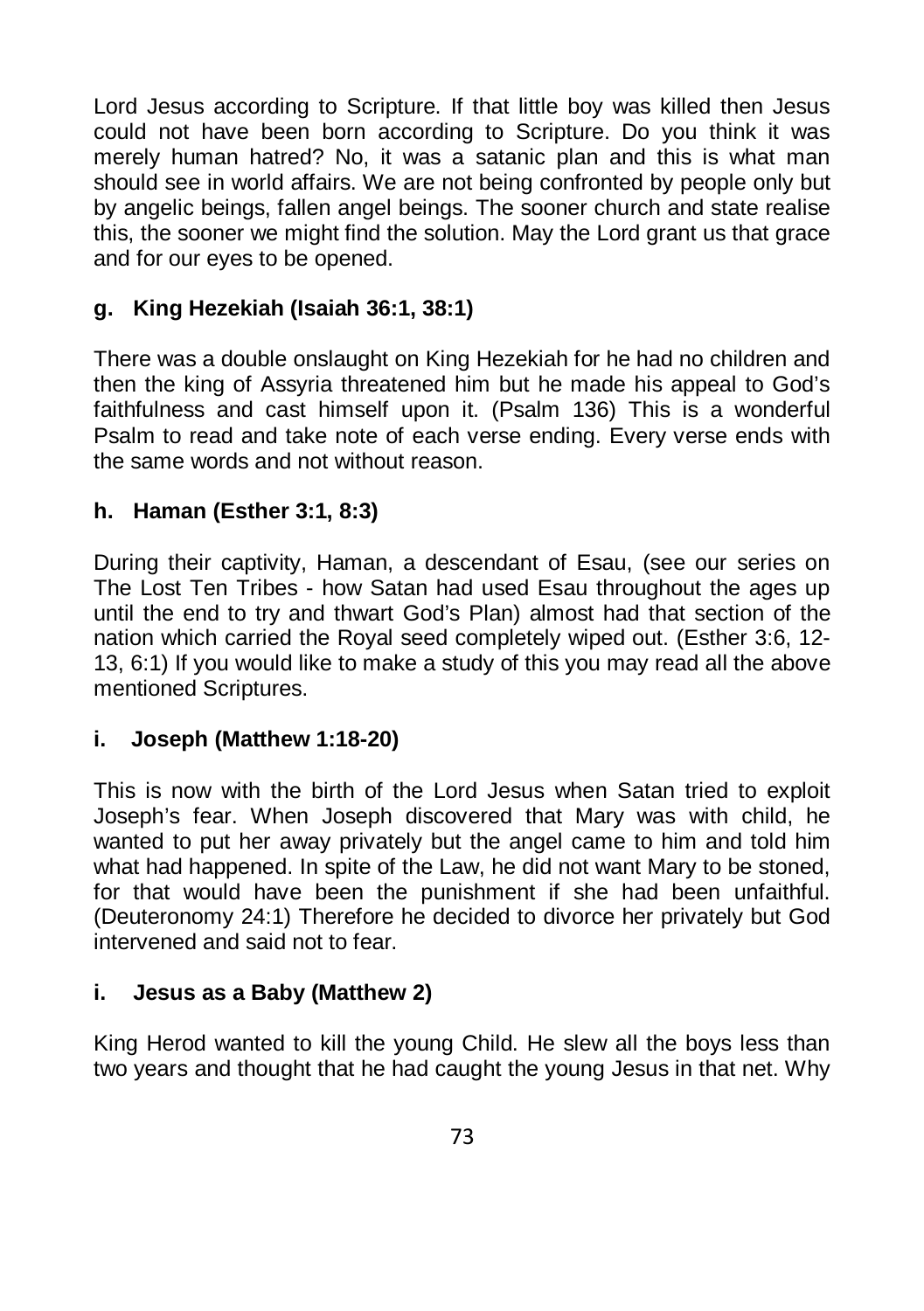was Herod so cruel and why was he so determined that the child would not escape? Was it merely his hatred? No, it was Satan's plan at work here.

## **j. Jesus was tempted by Satan (Matthew 4:6)**

After Jesus was tempted in the wilderness Satan took Him into the holy city and onto the pinnacle of the temple and said to Him 'cast thyself down'.

## **k. Jesus in Nazareth (Luke 4:29)**

In Nazareth there was yet another attempt to kill Him when they tried to throw him from a mountain.

## **l. Jesus and the storm upon the sea (Mark 4:38)**

The storms upon the sea were two more attempts. Remember when Jesus fell asleep upon a pillow in the back of the ship and the disciples came to wake Him up and asked Him 'Master, carest thou not that we perish'? And he arose and rebuked the wind and said unto the sea, peace, be still. The wind ceased and there was a great calm.

## **m. Jesus and the Cross**

Finally the Cross was concluded and the grave was sealed, the guards were set up at the grave but God raised Jesus from the dead.

Now this irruption of the fallen angels (sons of God) was the first attempt directed at the human race. When Abraham was chosen, he and his seed were attacked. When David was crowned king, his royal seed was threatened and when the Seed of the woman, the Lord Jesus came in the fullness of time, all hell broke loose upon Him. In these days we're living in we've come to the climax of the ages. The river of evil that wound its way through the millennium has not dried up yet.

## **n. Michael and his angels in the final battle (Revelation 12:7)**

The descendants of these fallen angels and of Satan himself stand at the forefront of the forces of Antichrist who are getting themselves ready for the final blow to wipe out Christianity. Be alert and see who in the ranks of the nations are for Christ and who are against Him. See that you are not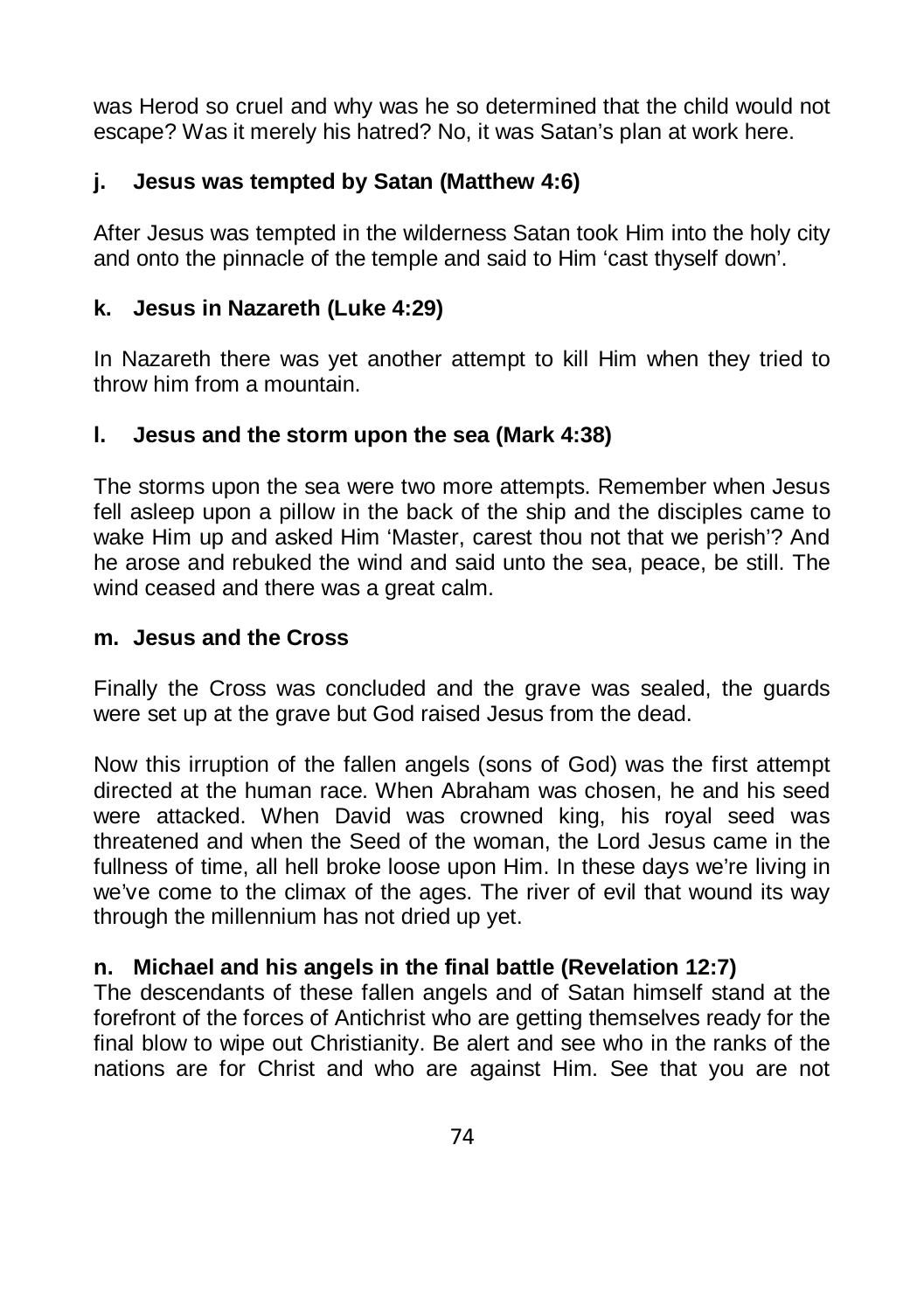deceived. 'Behold, I have told you before', these are the words of our Lord Jesus Himself. (Matthew 24:25)

Revelation 12:7-9

When reading these verses, please keep in mind that it is not merely metaphorical language. It is not simply figurative speech that is used here. These things are actual scenes that are described to us.

- 7 And there was war in heaven: Michael and his angels fought against the dragon; and the dragon fought and his angels,
- 8 And prevailed not; neither was their place found any more in heaven.
- 9 And the great dragon was cast out, that old serpent, called the Devil and Satan, which deceived the whole world: he was cast out into the earth, and his angels were cast out with him.

There are beings at work here on earth who are invisible to the natural eye but who have been working through people in many ways throughout the ages. I believe that we shall see them manifested in these last days in many other areas and circumstances. We shall see great and tremendous things in the days in which we live. It is closer than you think.

## **11. The Nephilim Giants**

We are now going to take a closer look at these Nephilim or giants who were born of the interbreeding of fallen angels and the daughters of man. (The Companion Bible) These descendants of fallen angels and the daughters of man are called Nephilim in Genesis 6 – which means the fallen (from 'naph al' - to fall). The nature of these beings can only be concluded from Scripture. It is assumed that they were very large in posture but also very corrupt. They were almost inhuman, abnormal beings and their destruction was imperative for the survival of the human race and for the infallibility of God's Word.

Genesis 3:15

Satan is the foremost fallen angel – more of this further on.

15 And I will put enmity between thee and the woman, and between thy seed and her seed; it shall bruise thy head, and thou shalt bruise his heel.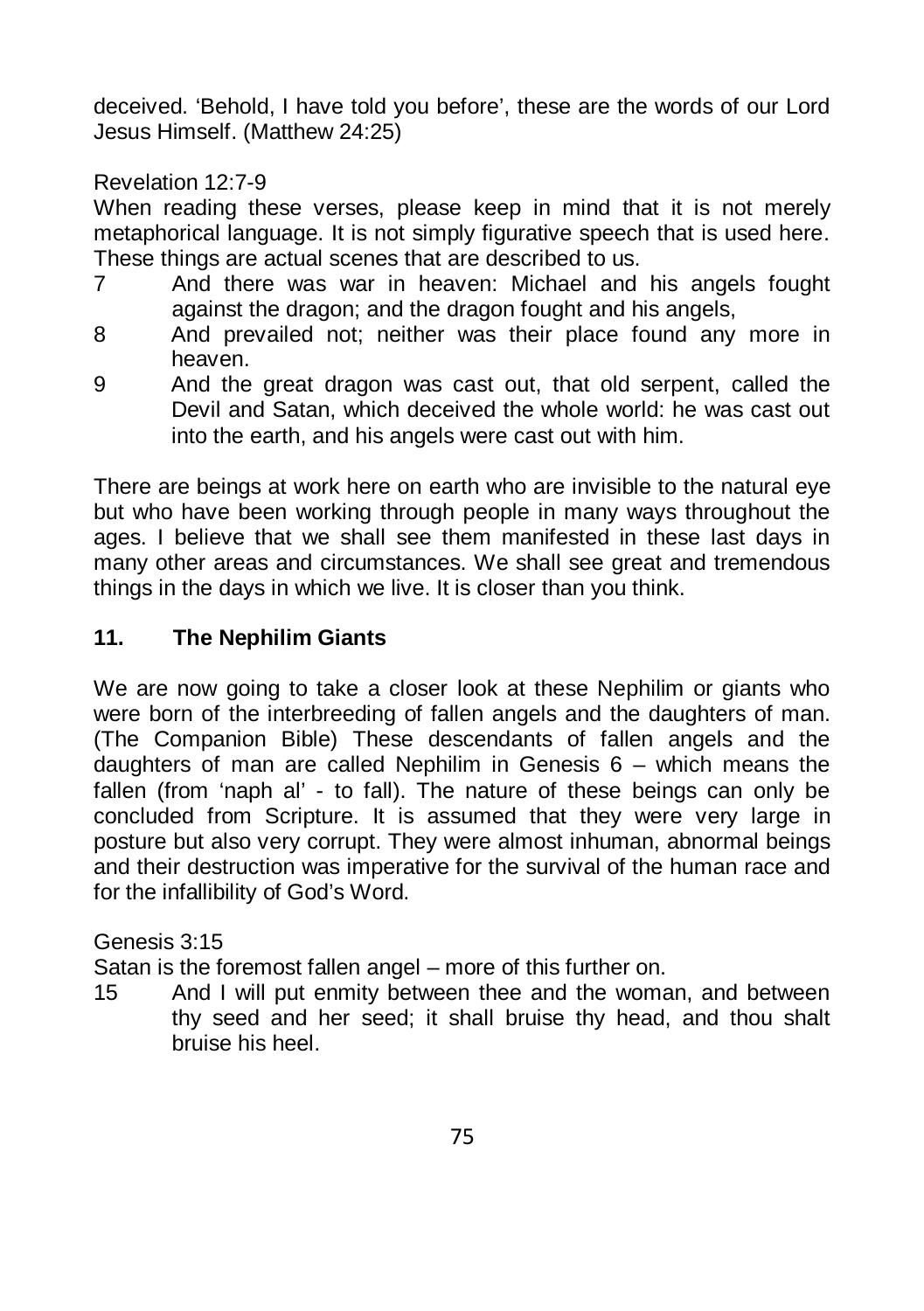As soon as Adam and Eve had sinned and realised their nakedness, they hid away from God and tried to cover themselves with fig leaves. The LORD came into Eden calling Adam 'Where are you'? When the LORD found Adam He covered their nakedness with skins and they stood there before God. There God stood, these are not imaginary things. These are not merely spiritual thoughts. They are realities! Did you know that God is a reality?

God appeared on earth in the Lord Jesus. Jesus said, you say 'Show us the Father, and it sufficeth us'. Then Jesus said unto Philip 'he that hath seen me hath seen the Father'. (John 14:9) When He appeared on earth, already in His humiliated state but before his incarnation, it was God who appeared in Him on many occasions. Jacob wrestled with God at Jabbok it was a literal struggle and he said 'I have seen God face to face and my life is preserved'. Therefore Jacob called the place Penuel. (Genesis 32:31)

God also appeared in Jesus to Manoah. He appeared in Him unto Gideon and God spoke to Israel on Mount Sinai with an audible voice. Here God stood and Satan stood there too, a real being – a human being. Adam and Eve were also standing there and God said to the serpent - that is what he was called (Revelation 12 and other Scriptures) – 'and I will put enmity between thee and the woman, and between thy seed and her seed; it shall bruise thy head, and thou shalt bruise his heal'. This is not figurative speech – this is a reality! If people would only realise it! So there came the seed of Satan. It was Lucifer. What about the seed of the fallen angels that was also upon the earth? They are the Nephilim which are the giants. That was the reason why the flood came over the world of godless people (2 Peter 2:5) as prophesied by Enoch. (Jude 14)

Numbers 13:33

Here we read of the Nephilim again – the spies came back and reported to Joshua.

33 And there we saw the giants (Nephilim in Hebrew), the sons of Anak, *which come* of the giants.....

It can be rightly asked how there could still be giants if they had all perished in the flood? We find the answer in Genesis.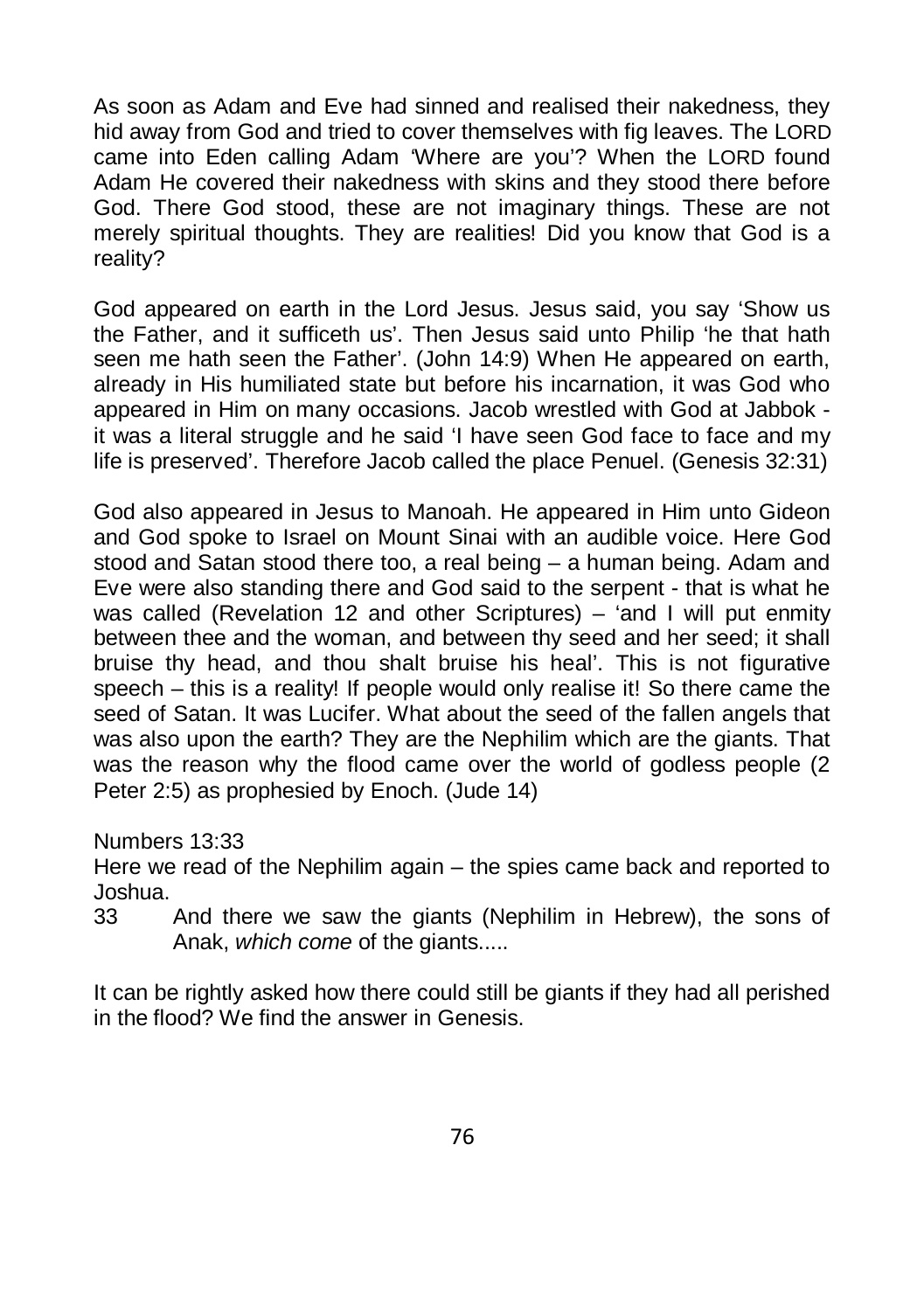#### Genesis 6:4

4 There were giants (Nephilim) in the earth in those days (the days of Noah); and also after that, when the sons of God came in unto the daughters of men, and they bare *children* to them, the same *became* mighty men which *were* of old, men of renown.

Take note - 'men of renown', that was the name they acquired for their godlessness and they became known thereby. Take for instance a famous gangster such as Al Capone from the old days in America – he made a name for himself in the news, for the many murders and atrocities he had committed in America. His name was all over television, on radio and in the newspapers. He was a man of renown. Not a good name – a bad name, but this man had made a name for himself through his violence and murderousness. So these men were men of renown and exceeding in evil, far above that which we might read about today. That was only an illustration in order for you to understand.

'After that', after the flood there was a second irruption by these fallen angels, apparently smaller in number and more restricted for they were mainly concentrated in Canaan and were known as 'the nations of Canaan'. The sword of Israel was for their destruction as the flood was for their predecessors. For those of you who have read my series on the Ten Tribes or have recently listened to the tapes – you will remember where I referred to 'in the days of Joshua' when he attacked the land of Canaan. These Canaanite nations fled before him all along the coast of Africa and erected a pillar there to say 'we were the ones who fled before Joshua the robber'. Some of them fled as far as Spain. Many of the dark nations have their origin here.

These are tremendous things and not everyone will agree but you may have read it in my other studies already. I have a book in my library (Bible Research Handbook) which confirms these facts which were taken from the British Museum and from the Assyrian Museum, trivial incidents and events which the average person might not have noticed and might never even know of. We can now see the reason why the LORD had to destroy these nations. They bring with them their customs of witchcraft, invoking the spirits of the deceased. You can see the satanical influence in these customs, where these things come from and why they are practised by these nations. They were constantly trying to pull Israel into doing these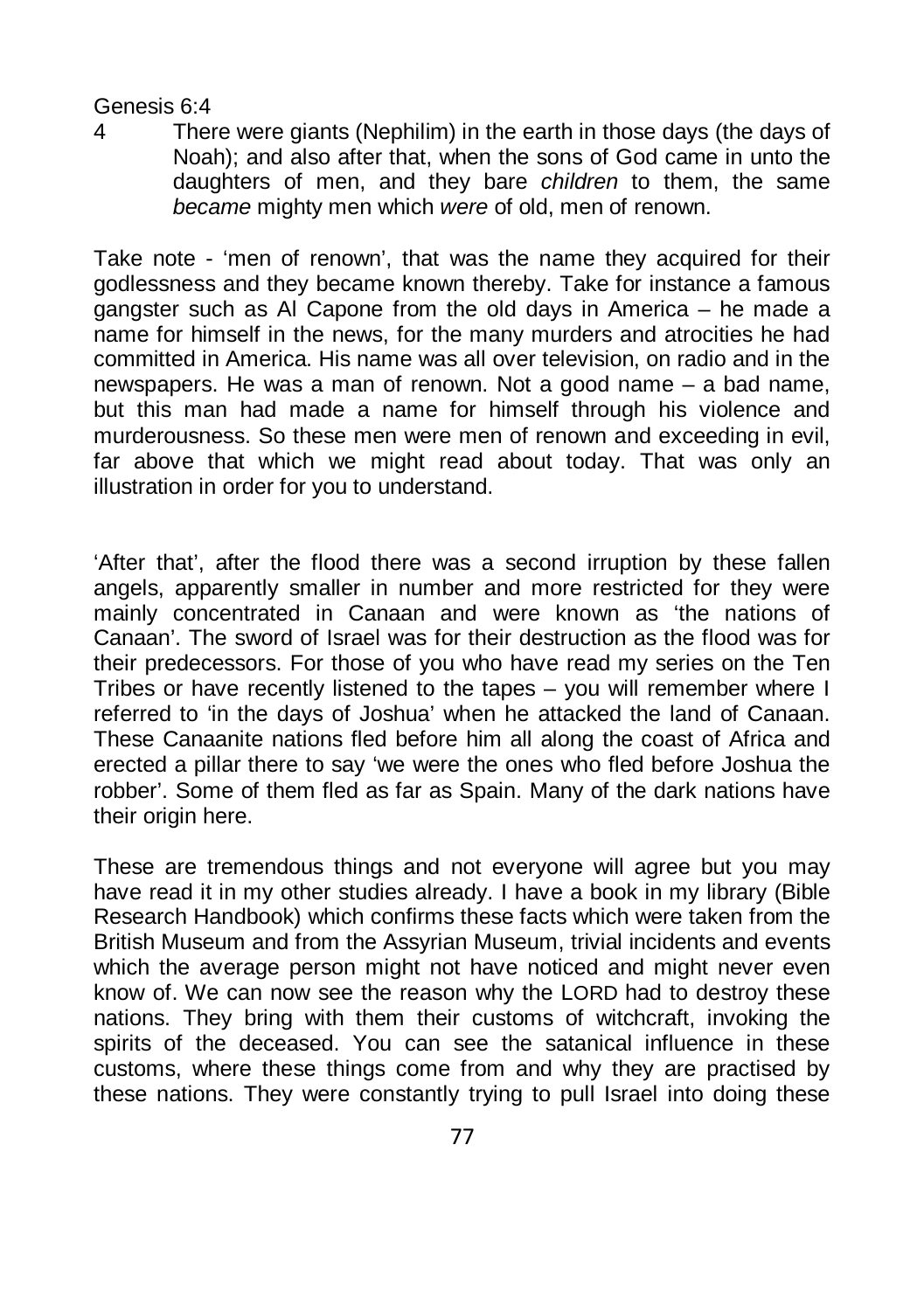things also. The LORD had told Israel 'you are a chosen Nation'. I have chosen you to proclaim My Name in contrast to Satan, his name, his teachings and customs. Here we see the two constantly confronting each other. This is a marvellous topic once you've tied up all the loose ends and have woven one single thread out of it all and see which way it runs.

The time of this irruption must have been straight after it became known that the Seed would come through Abraham because when he moved up from Haran and entered into the land of Canaan, (Genesis 12:6) this important fact was confirmed. The Canaanites were already in the land. Why do you think that verse is written there? The one who has the eyes to see, already understands it. Satan tried again to jump ahead of God.

#### Genesis 14:5

In Genesis they were already known as the Rephaims and Emins and had settled themselves at Ashteroth and Karnaim.

5 And in the fourteenth year came Chedorlaomer, and the kings that *were* with him, and smote the Rephaims in Ashteroth Karnaim, and the Zuzims in Ham, and the Emins in Shaveh Kiriathaim.

These Rephaims and these Emins were all descendants of that union between the fallen angels and the daughters of man.

Deuteronomy 2:10-11

- 10 The Emins dwelt therein in times past, a people great, and many, and tall, as the Anakims.
- 11 Which also were accounted giants, as the Anakims; but the Moabites called them Emins.

Tall people  $-1$  would like to give you a few descriptions of how big they were, for it was these abnormal people who had an abnormal origin.

Deuteronomy 2:20-21

- 20 That also was accounted a land of giants: giants dwelt therein in old time; and the Ammonites call them Zamzummims.
- 21 A people great, and many, and tall, as the Anakims; but the LORD destroyed them before them; and they succeeded them, and dwelt in their stead.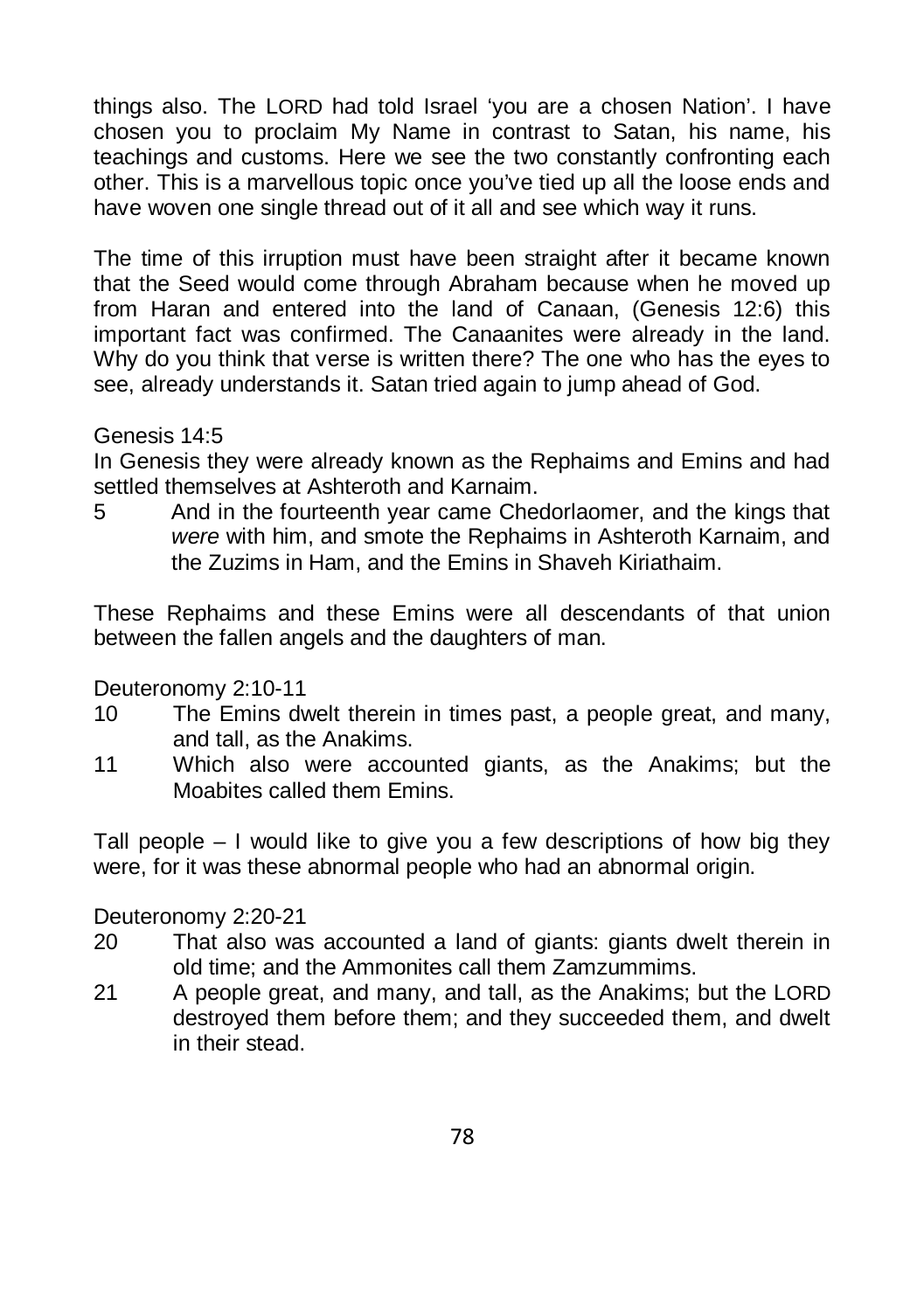Deuteronomy 3:11-13

- 11 For only Og king of Bashan remained of the remnant of giants; behold his bedstead *was* a bedstead of iron; *is* it not in Rabbath of the children of Ammon? Nine cubits *was* the length thereof, and four cubits the breadth of it, after the cubit of a man.
- 12 And this land, *which* we possessed at that time, from Aroer, which *is* by the river Arnon, and half mount Gilead, and the cities thereof, gave I unto the Reubenites and to the Gadites.
- 13 And the rest of Gilead, and all Bashan, *being* the kingdom of Og, gave I unto the half tribe of Manasseh; all the region of Argob, with all Bashan, which was called the land of giants.

Now, a cubit in the days of the Bible was the length of a normal man's arm from his elbow up to the tips of his fingers. That was generally taken as 18 inches. Og's bed was 9 cubits long – that is 13  $\frac{1}{2}$  ft. long. The bed was 4 cubits wide – that is 6 ft. wide. These were the descendants of those people. Take Goliath in the days of David – he came long after but had survived and had a few brothers of whom we read also. Let's see how big Goliath was just to make it more practical so that you can see what we are faced with.

1 Samuel 17:4

4 And there went out a champion out of the Philistines, named Goliath, of Gath, whose height *was* six cubits and a span.

Now a span in the Bible is approximately 10 inches, also using the hand of an average man stretched out. In those days people did not have measuring rods so this was their method of measurements. A span therefore was a man's outstretched hand from his thumb to his little finger, which was about 10 inches. So, his height was six cubits and a span, therefore he was about 9 ft. 10 inches. That is higher than an average ceiling – his shoulders would have touched the ceiling but his head would have made him higher than the ceiling – that's how big Goliath was.

Now keep in mind, these were the nations whom Israel had to drive out of Canaan. Where did they come from? We have seen where they came from and why they were there. For this was God's land and He had a purpose with this land but Satan jumped ahead of God. Before Abraham could get there – the man to whom God had promised it – Satan had already invaded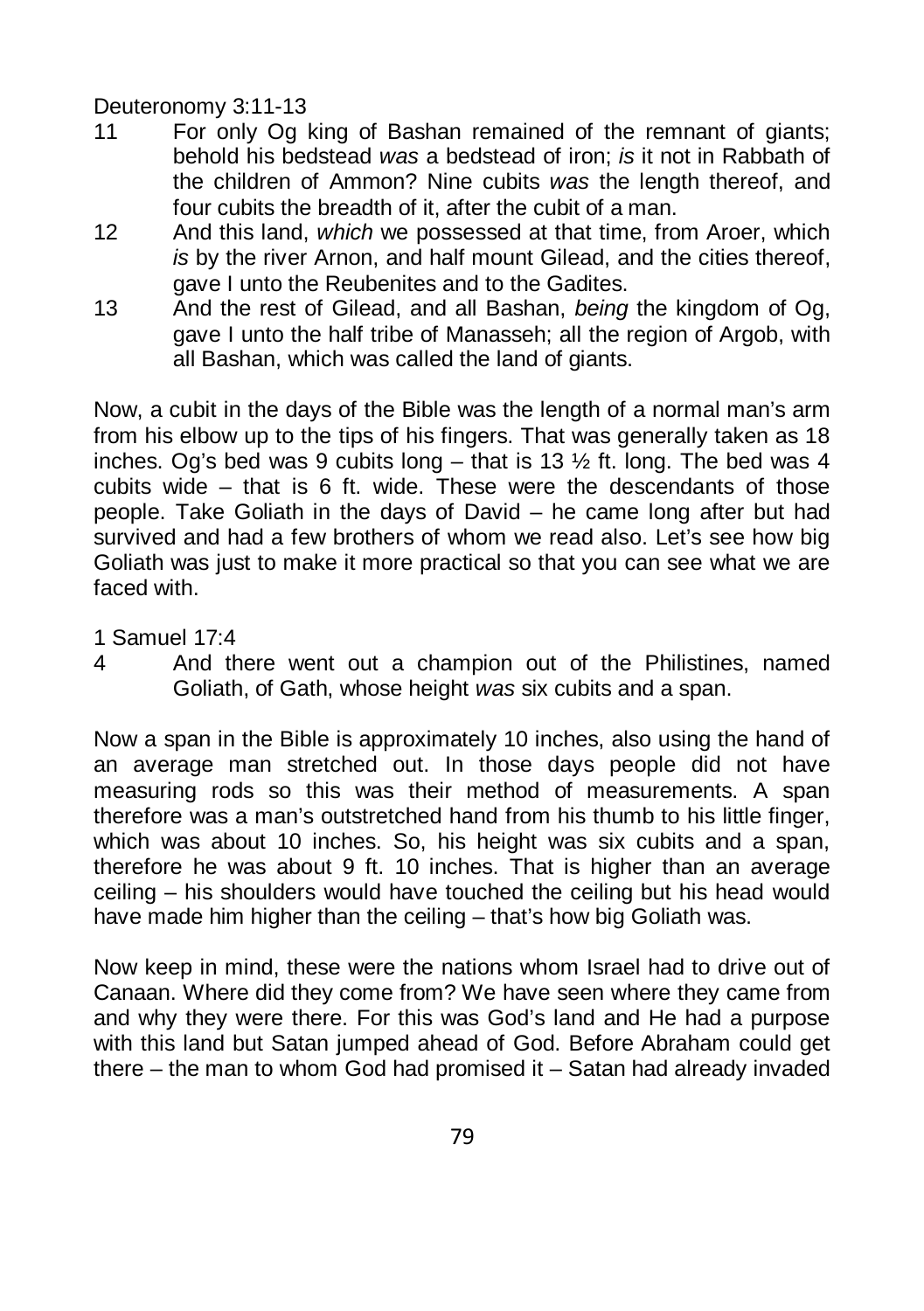it – he peopled it with these descendants which are exactly what he is doing again.

Numbers 13:22, 31-33

- 22 And they ascended by the south, and came unto Hebron; where Ahiman, Sheshai, and Talmai, the children of Anak, *were.*" (This was now another generation of these giants). (Now Hebron was built seven years before Zoan in Egypt.)
- 31 But the men that went up with him (this is now the spies) said, We be not able to go up against the people; for they *are* stronger that we.
- 32 And they brought up an evil report of the land which they had searched unto the children of Israel, saying, The land, through which we have gone to search it, *is* a land that eateth up the inhabitants thereof; and all the people that we saw in it *are* men of great stature.
- 33 And there we saw the giants, the sons of Anak, *which come* of the giants: and we were in our own sight as grasshoppers, and so we were in their sight.

As grasshoppers against these people! Where did they come from? Now dear reader, all these things I have shown you in the Bible - is it not true then? How many people have noticed it? How many of our people know what the implications are and the meaning thereof? If they cannot see that this started in heaven already even before the foundation of the world and that its end is going the same way, people will not understand what is happening in the world today.

Let us continue  $-1$  would still like to show you a man who had six fingers on every hand and six toes on every foot. In Genesis 15:18-21 they are mentioned together with the nations of Canaan: The Kenites, Kenizzites, Kadmonites, Hittites, Perizzites, Rephaims, Amorites, Canaanites, Girgashites and the Jebusites. (Genesis 15:19-21; Exodus 3:8, 17, 23:23; Deuteronomy 7:1, 20:17; Joshua 12:8) These nations had to be cut off, driven out and utterly destroyed. That was God's command. (Deuteronomy 20:17; Joshua 3:10) Now you shall see why God did it – many people who criticise the Bible and say we want nothing to do with God, a God who commands Israel to destroy! We want nothing to do with Him. If only they knew the reason why!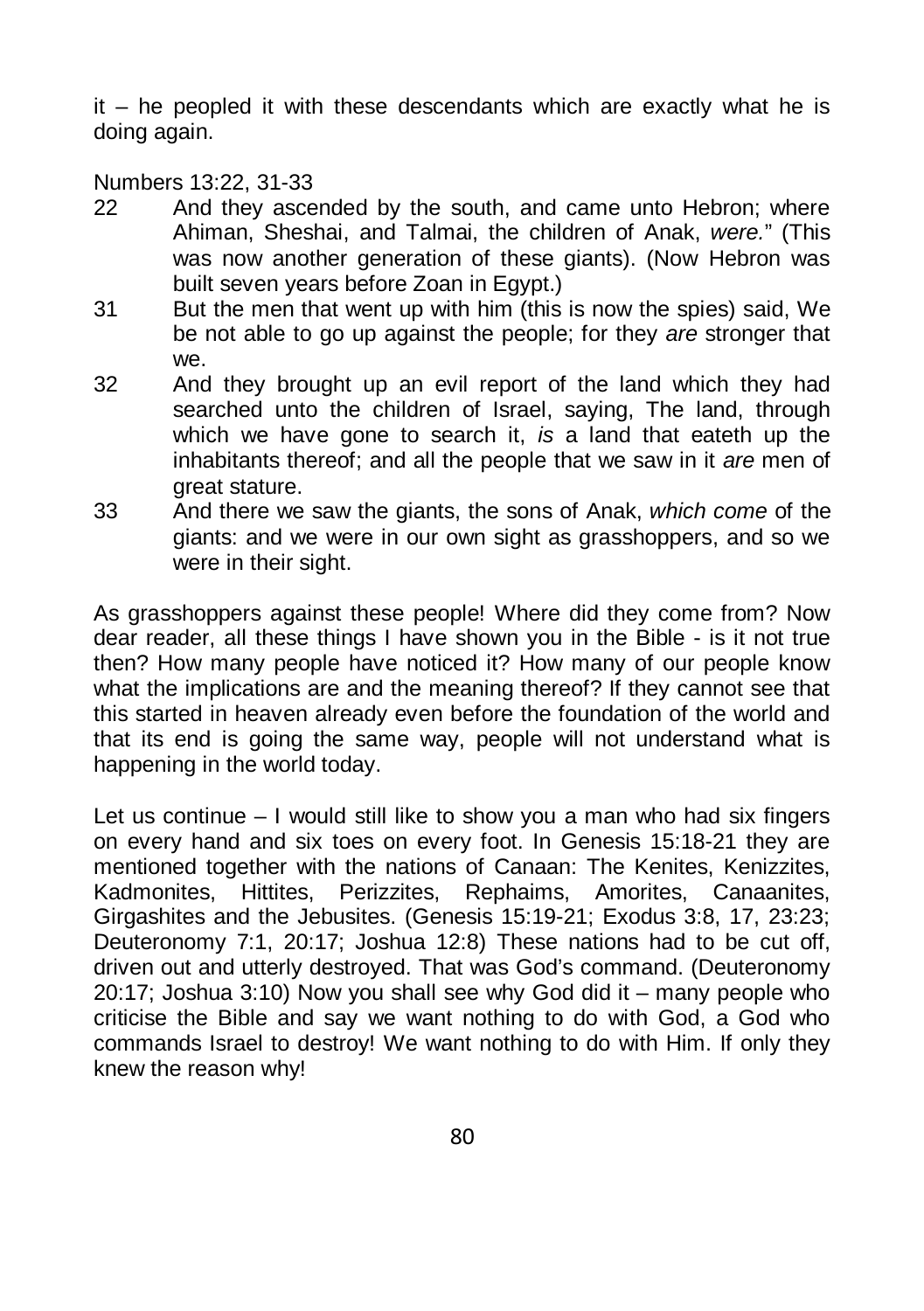Dear reader, I recently received a letter from someone, a very sincere person who was deeply touched by my series on the Ten Tribes and some other books of mine. Then someone else gave him my book on Revelation and he wrote to me and said 'I am utterly frustrated by your book. I have not in any other Bible Exposition (and then he refers to a number of learned names who have written expositions on Revelation) read anything like it. Your book is absolutely revolutionary'. I then wrote back to him and said 'You will yet see many revolutionary things'. If you take the Lord Jesus, He was a revolutionary of His time. He was so revolutionary that they crucified Him. Is that not true?

We shall have to be prepared to stand out for these truths and to proclaim God's Word. There will be those who will listen as I did, thank the Lord and who believe as I do and those of you who listen to me – and so there shall be people who listen to you. The Lord says 'My sheep know My voice and they follow Me' and that was why God said 'Destroy them'.

In the days ahead God is going to destroy them because Israel did not have the courage to do it. The Bible states in many places that the slain of the LORD will lie from one end of the earth unto the other end thereof. They will not be buried, for they will be as dung upon the earth. (Read my book the Book of Joel.) The LORD said to them 'cut them off, destroy them and drive them out' but Israel would not. (Joshua 13:13, 15:63, 16:10, 17:18; Judges 1:19-20, 28-36, 2:1-5, 3:1-7) We do not know how many of them had fled to other countries and thereby escaped destruction. If this could be understood, many problems concerning the Anthropology could have been solved. They are also known among names such as the Anakites who descended from Anak who is also from the Nephilim. (Numbers 13:22) Rephaim was another name renown among them. (Genesis 14:5, 15:20; 2 Samuel 5:18, 22, 23:13)

We see that they were also called Emins, Zamzummims, Horims, Avims etc. (Deuteronomy 10:10-12, 20-22) They were very well-known as Rephaim and the name is often found in the original text but unfortunately this name was translated into different words such as 'the dead', the 'deceased' or 'giants'. This Rephaim will have no resurrection – this fact proves that there were giants and that they were not ordinary people. It is said (Isaiah 26:14) the dead shall not live, they are 'deceased' and shall not rise but in the original Hebrew text that word for dead is Rephaim. All ordinary people shall have a resurrection (John 5:28-29), therefore these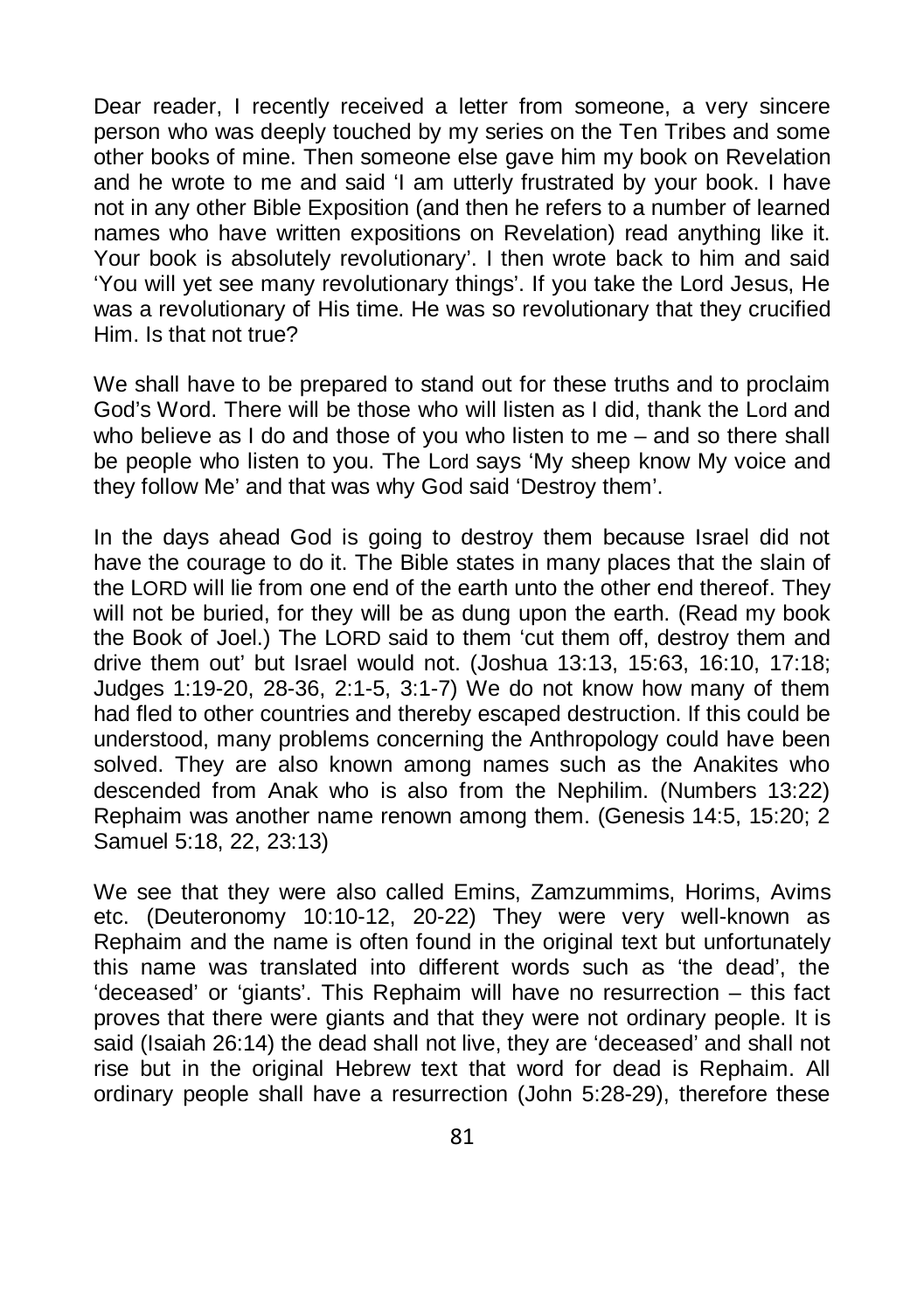giants must be of another class than the pure descendants of Adam. Isaiah states it very clearly that the 'dead' according to the King James (and the Rephaim according to the original Hebrew) are now in hell. (Isaiah 14:9) Solomon confirms it in Proverbs where the word 'the dead' is Rephaim in the Hebrew Bible. (Proverbs 2:18, 9:18, 21:16)

## **12 Examples of their size and strength**

Have these personalities disappeared? We do not see generations of giants in the physical anymore. Though there are exceptions on all spheres but there is not a generation of giants in the world that we know of.

Did they not perhaps develop in other terms of giant proportion  $-$  as giant figures, giants of rebellion, giants of violence, giants in evil doing, giants in sinister planning? Thereby building the kingdom of Satan – if we look at the world around us and I think you might agree - are there not many such giant figures in the world today? Keep that in mind.

## 2 Samuel 21:15-22

Now these Rephaim, these descendants of angels and humans – they were beings of large stature, some of them had six fingers on each hand and six toes on each foot and carried spears that weighed from 10 to 25 pounds  $(4, 5 - 11.4 \text{ kg})$ . These are very interesting facts. The subtitle here is Philistine Giants defeated.

- 15 Moreover the Philistines had yet war again with Israel; and David went down, and his servants with him, and fought against the philistines: and David waxed faint.
- 16 And Ishbi-benob, which *was* of the sons of the giant, the weight of whose spear *weighed* three hundred *shekels* of brass in weight, he being girded with a new *sword*, thought to have slain David.
- 17 But Abishai the son of Zeruiah succoured him, and smote the Philistine, and killed him. Then the men of David sware unto him, saying, Thou shalt go no more out with us to battle, that thou quench not the light of Israel.
- 18 And it came to pass after this, that there was again a battle, with the Philistines at Gob: then Sibbechai the Hushathite slew Saph, which *was* of the sons of the giant.
- 19 And there was again a battle in Gob with the Philistines, where Elhanan the son of Jaare-oregim, a Beth-lehemite, slew *the brother*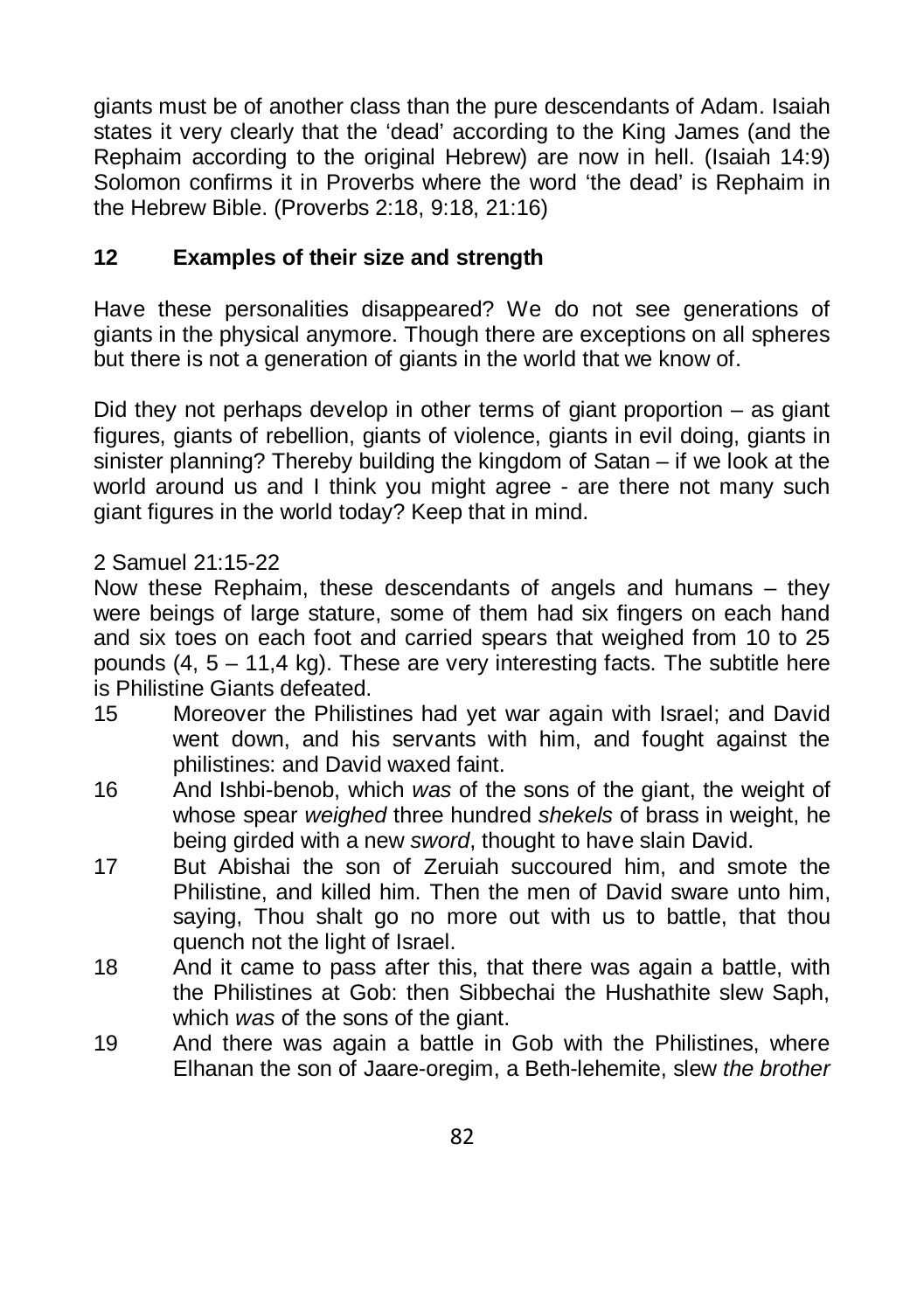*of* Goliath the Gittite, the staff of whose spear *was* like a weaver's beam.

- 20 And there was yet a battle in Gath, there was a man of *great stature,* that had on every hand six fingers, and on every foot six toes, four and twenty in number; and he also was born to the giant.
- 21 And when he defied Israel, Jonathan the son of Shimeah the brother of David slew him.
- 22 These four were born to the giant in Gath, and fell by the hand of David, and by the hand of his servants.

Together with Goliath there were five giants. They were all descendants of this union of fallen angels and humans. When you read verse 19 in the King James translation, you will see it says the brother of Goliath, the Gittite was slain. (1 Chronicles 20:4-8)

- 1 Chronicles 20:4-5
- 4 And it came to pass after this, that there arose war at Gezer with the Philistines; at which time Sibbechai the Hushathite slew Sippai, *that was* of the children of the giant: and they were subdued.
- 5 And there was war again with the Philistines; and Elhanan the son of Jair slew Lahmi the brother of Goliath the Gittite, whose spear staff *was* like a weaver's beam.

Here we find the giants again. Goliath, who was slain by David, wore a coat of armour that weighed 196 pounds and he was 9 ft. 10 inches tall. (1 Samuel 17:4-6)

## Deuteronomy 3:11

This is the description of Og, the King of Bashan – take note of the specifications. His bed was approximately 13  $\frac{1}{2}$  feet – what an enormous man he was. No wonder the spies sent by Moses on God's command to inspect the country, almost collapsed when they saw those giants.

11 For only Og king of Bashan remained of the remnant of giants; behold his bedstead *was* a bedstead of iron; *is* it not in Rabbath of the children of Ammon? Nine cubits *was* the length thereof, and four cubits the breadth of it, after the cubit of a man.

As I have previously explained, a cubit is 18 inches. This is the length of an average man's arm from his elbow up to the tips of his fingers. If one cubit is equal to 18 inches, then 9 cubits equals (9 x 18) 162 inches.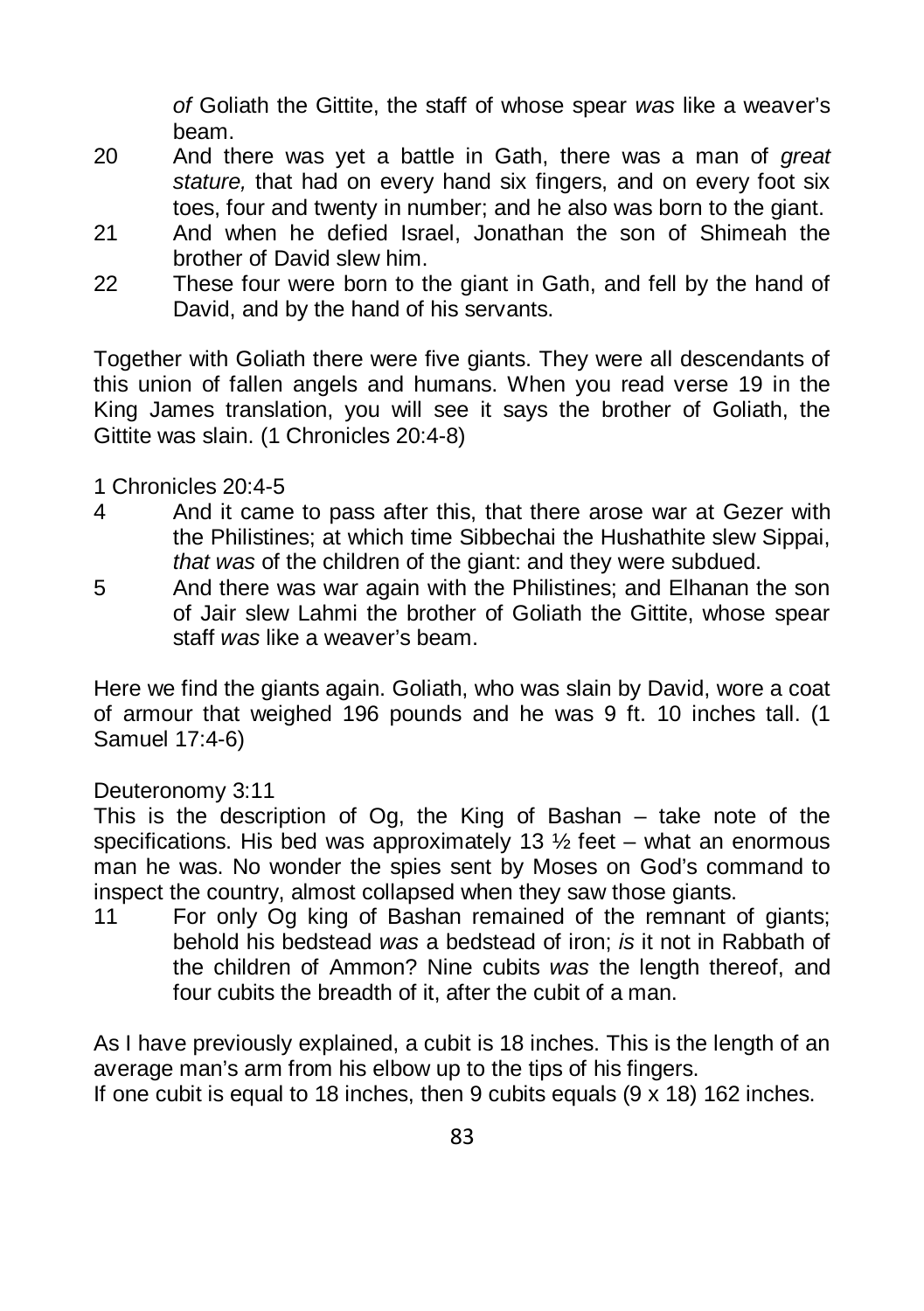Which is 13<sup>1</sup>/<sub>2</sub>ft. And the width was 4 cubits. That's 4 x 18 inches, equals 72 inches or 6ft. One mans bed only : 13½ft x 6ft.

The Bible was not written merely to convey a lot of trivialities. I always say in my Bible studies, we should not read the Bible as if it consists only of a bunch of disconnected stories and facts and statements. The Bible is God's message to man and was written under the inspiration of the Holy Spirit. This is no ordinary book for when we bring all the facts together then we get the overall impression which tells us the full story. If it had to be told in the conventional way, it would need an entire library of books to explain and unravel every detail. Once you have discovered this pattern of the Bible, you can read it for yourself, however under guidance of the Holy Spirit without whom you shall not understand it. Then the Lord shall reveal even more wonderful truths to you.

#### Numbers 13:33

We have read this previously but let's just take a look at it again in this context – the spies went into the land of Canaan to spy as Joshua had commanded them and they came back and reported what they saw. This is what they said.

33 And there we saw the giants, the sons of Anak, *which come* of the giants: and we were in our sight as grasshoppers, and so we were in their sight.

Now you can imagine if you had to stand next to Goliath who was 9 ft. 10 inches tall yet short compared to Og, who's bed was 13  $\frac{1}{2}$  ft. long. These spies very aptly said 'we were as grasshoppers in their sight, and in their own eyes'. Those were the nations who had occupied the land before as discussed earlier on but for what reason? Exactly the same is being enacted in Palestine today – a giant of different proportions but of the same nature.

It is possible that the mystery of the Pyramids of Egypt, the gigantic cities of Bashan and the other monuments of gigantic construction, shall remain unsolved until it is accepted that these buildings could only have been built by the enormous strength and expertise of these descendants of fallen angel fathers. This revelation from Scripture concerning the origin of giants gives us a very clear picture of that which the Greek Mythology has tried to portray all along but in vain. The insight that we've gained is reliable because it was inspired by the Holy Spirit. Mythology is merely an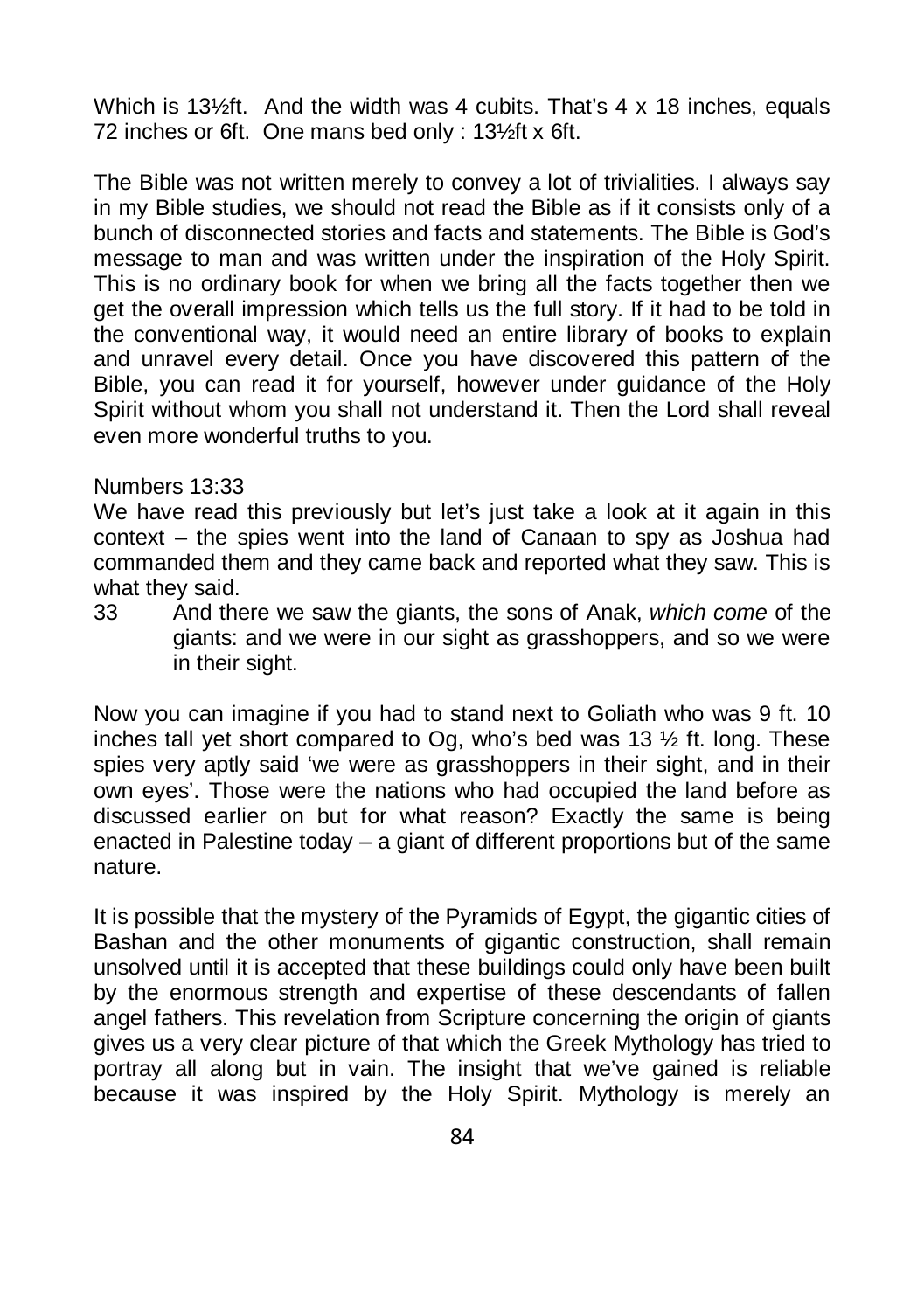extension of traditions, recollections of the past and legends of the activities of supernatural fathers and their descendants, the giants. Much of it has been distorted and misrepresented through retelling of the true facts concerning these mighty beings. The fact that these giants were partly of supernatural origin resulted in the obvious course that human thinking took and that it was quite natural to esteem these beings as gods  $-$  as in the Mythology and traditions. They were most likely the mighty ones of old, the men of renown. (Genesis 6:4 – Companion Bible) These people built the tower of Babel, the Pyramids etc. and were always in opposition to God and no wonder, for their fathers were those angels who rebelled and were cast out of heaven.

## **13 Noah and his contemporaries**

All the people on the earth were corrupted with the exception of Noah and his house. (Genesis 6:11-12) That means that the entire human race on earth had been interbred with these fallen angels except Noah and his family. They alone kept their family tree pure from Adam and that was the reason they were saved through the ark. That is very important and now you may understand why there was not a single person who listened to the preaching of Noah. Everybody was a mixture of the descendants of fallen angels by them. I have repeatedly said in previous studies that when we look around us in the world today, there are certain types of people on earth – though you preach in the language of angels; in the power of the Holy Spirit – they will not accept the gospel of Jesus Christ and now we can see the reason why.

## Genesis 6:9

Noah and his family were the only ones who could give the human race a new fresh start after the Flood and yet, there are indications in Scripture as well as from history that the bad seed could have prevailed and came through the wives of Noah's sons. This is a study on its own. Of Noah the Bible says – and this is very important – Noah was a just man and perfect in his generations.

9 These *are* the generations of Noah: Noah was a just man *and* perfect in his generations, *and* Noah walked with God.

The word perfect in Hebrew is 'tamin' which means 'without blemish'. It is the technical word for bodily perfection, of the un-profaned and not moral uprightness. If you speak of a thoroughbred horse, it has nothing to do with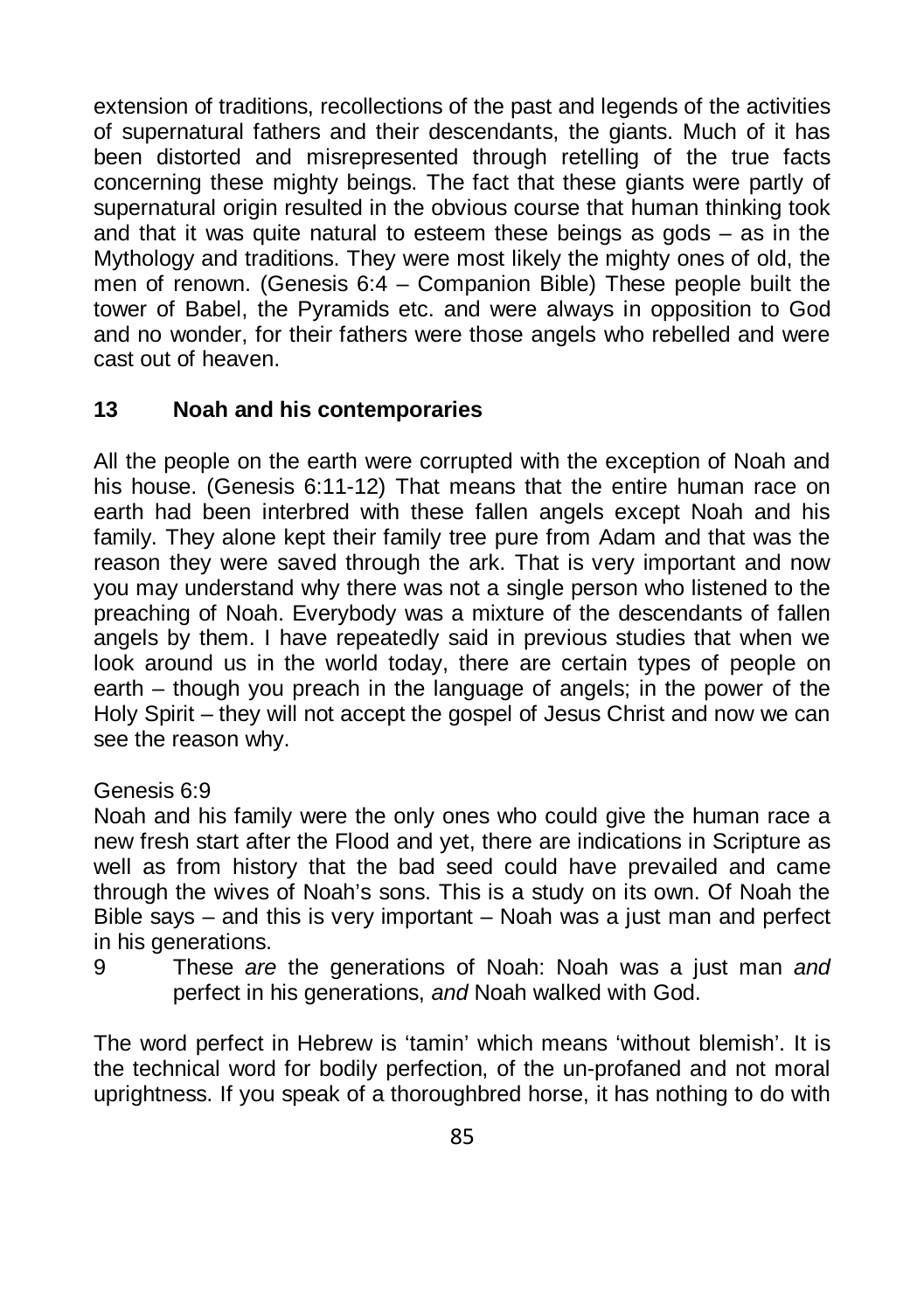its soul. The same for example a thoroughbred dog, you are not referring to the soul of that animal. It merely means purebred and that is the meaning of that word 'tamin' in Hebrew. It is very important. The average person shall read over that without knowing what the Bible is saying. They shall think it means Noah's soul but that word has nothing to do with his soul. It simply means Noah's blood was still pure. He was still a pure Adamite and not of mixed blood.

We see what is happening again today - interbreeding. What was at stake then - interbreeding! If God had not intervened and saved Noah, he might have withstood the pressure but what if there had not been a Flood? Through Noah's sons as I've said already, there were indications that their wives might not have been pure, therefore in Noah's grandchildren – how long would they have held up in that tidal wave of interbreeding and remained pure? That is what was at stake then and exactly the same is at stake again today. Noah was pure in race, without blemish.

That is the word used for the sacrificial animals of the Old Testament that had to be pure and without blemish and without any bodily defect. Let us read a few of these Scriptures to see that it meant purebred and not devout or saintly. He was that as well but this word 'perfect' had nothing to do with that but only with his physical composition. The sacrificial animals had to be 'perfect' as well. (Leviticus 3:1-6, 4:3, 23-32, 5:15-18, 6:6, 9:2-3; Ezekiel 43:22-25, 45:18-23; Numbers 19:2, 28:3-11, 29:17-26)

## Exodus 12:5

This is a very well-known portion of Scripture. This was the night of the exodus out of Egypt when they had to kill the Passover lamb. Let's look at what it says. What were the specifications of the Passover lamb? It has nothing to do with salvation or with the condition of one's soul, this was an animal.

5 Your lamb shall be without blemish, a male of the first year: ye shall take *it* out from the sheep, or the goats:

## Exodus 29:1

1 "And this *is* the thing that thou shalt do unto them to hallow them, to minister unto me in the priest's office: Take one young bullock, and two rams without blemish." (Tamin)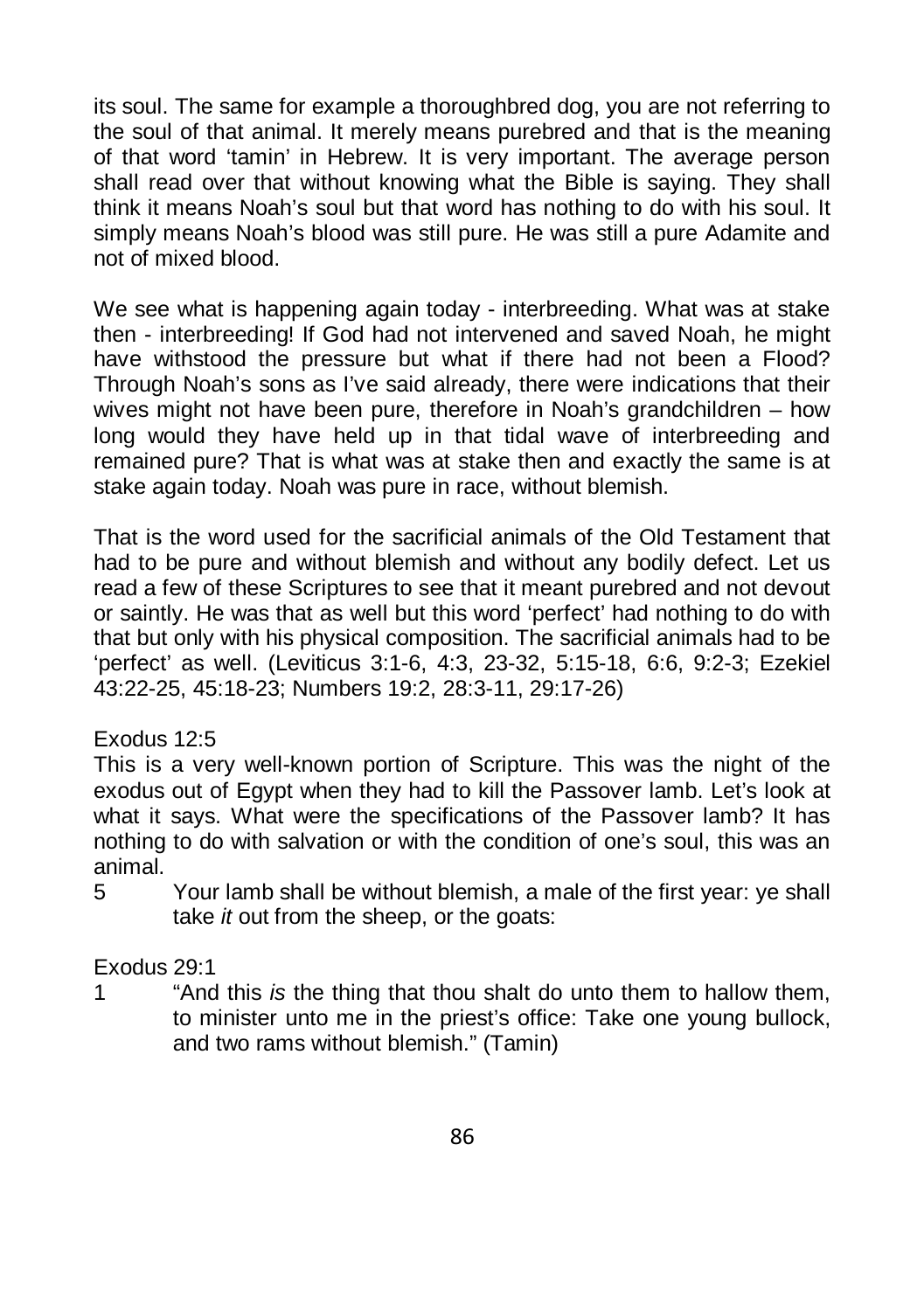#### Leviticus 1:3

3 If his offering *be* a burnt sacrifice of the herd, let him offer a male without blemish ....

This is important and for this the world would want to kill us and this is what is at stake in these end times. God hates interbreeding. God wants purity in race because He has a purpose and a plan with it. That is why Satan is focused on the core of this cause and is always trying to thwart God's Plan and purpose. Please read the other Scriptures as well.

## Psalm 119:1

For uprightness, let us read Psalm 119:1. Of course God requires uprightness of heart as well as purity of race and if we look at this in its entirety we shall see how closely it is connected. As we've seen in the series on the Ten Tribes, it has always been a certain group of nations who have had an ear and a heart for the voice of God, namely the Israel Nations because they still have the purity of God in them but as soon as they become hybridised, the gospel becomes lost.

1 Blessed *are* the undefiled in the way, who walk in the law of the LORD

The use of this word concerning Noah means that he and his sons were the only pure Adamites that remained and it was for this reason that they were kept alive through the ark. They were the only ones whose blood had not been contaminated with the descendants of the fallen angels. They were spared for their racial purity (apart from their own personal devoutness). Thus the LORD did not spare them because they were basically devout people; the LORD spared them in the ark because they were pure Adamites. Their blood was still pure. This is very important and yet I have never heard of any preacher who understands this correctly and neither have I read it in any book. It was because of their purity of race that they were spared in the ark.

Noah and his family survived because they were the only ones who had kept their family tree 'pedigree' pure in spite of the prevailing racial confusion and interbreeding that was brought about by the fallen angels. In our series of studies on the Lost Ten Tribes of Israel, we see that Satan is busy with the exact same trick to mix the pure seed of God's people through racial mixing and that God will have to intervene once more (but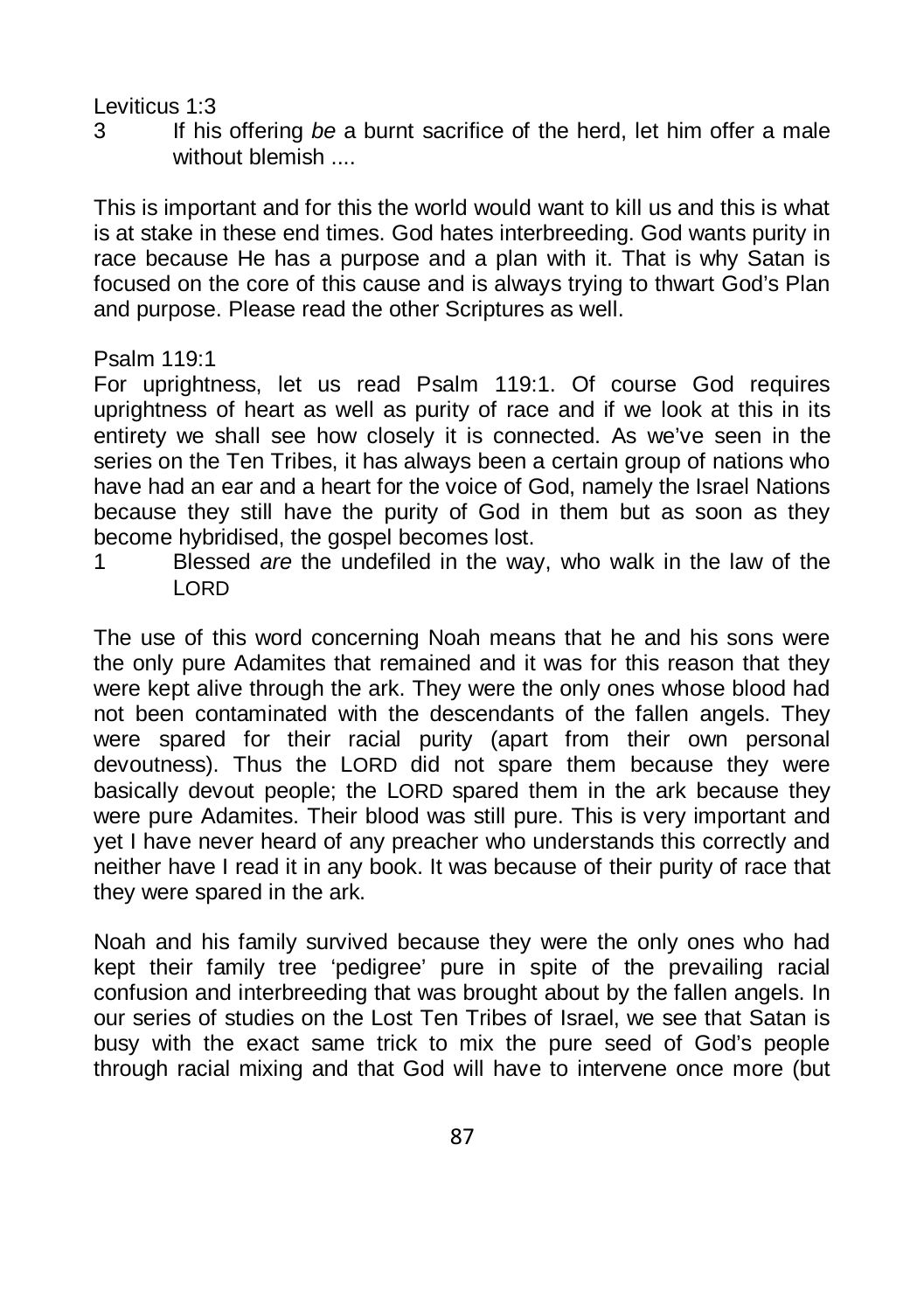this time with fire) otherwise there will be no pure Israel people left for the Lord Jesus to come and reign over according to Scripture.

According to Scripture and according to the prophets, (otherwise all the prophets are liars) when Jesus comes there must be a pure Israel people on earth for Him to reign over. Unless there is a pure Israel nation, Jesus cannot come back according to Scripture and God will be made a liar. This is a very serious matter. Satan has tried his best to get hold of the King, the Lord Jesus. Through his agents he struck Him, He was crucified and buried but rose again on the third day to live unto eternity. He is now seated at the right hand of God far above all principality and power and might and dominion and every name that is named, not only in this world but also in that which is to come. Satan cannot touch Him anymore but now he is lashing out in his anger towards Israel in a final attempt to destroy the Plan of God and His Kingdom.

He has two objectives for destroying the Israel nations, either by brute force or by miscegenation. It doesn't matter which one of these objectives succeeds. He will be totally satisfied with either one, for then he has thwarted God's Plan – exactly as he was trying to accomplish before the flood and which he is now busy doing again.

As I've said before and it is important – there are many things in nature and the universe that move in cycles, in waves, as the tides for example. Winter has just ended and spring is at hand, the trees are budding, the leaves have started to appear. Before we realise it summer is here but soon after it will be autumn again and winter etc. You can find these cycles in the human body too – anyone who knows the human body will know it has a rhythm. There is rhythm in nature, light moves in waves or rhythm as well. Electricity and radio work with these waves and likewise does history move this way. Jesus said at His Coming it will be as in the days of Noah once more. Now that which was so pertinent in the days of Noah is the very thing we must look out for again in these days. All of us who are Christians today and say that the Coming of the Lord is at hand, should look for those things that occurred in the days of Noah and therefore in Matthew we read the following.

#### Matthew 24:37-39

37 But as the days of Noe (Noah) *were*, so shall also the coming of the Son of man be.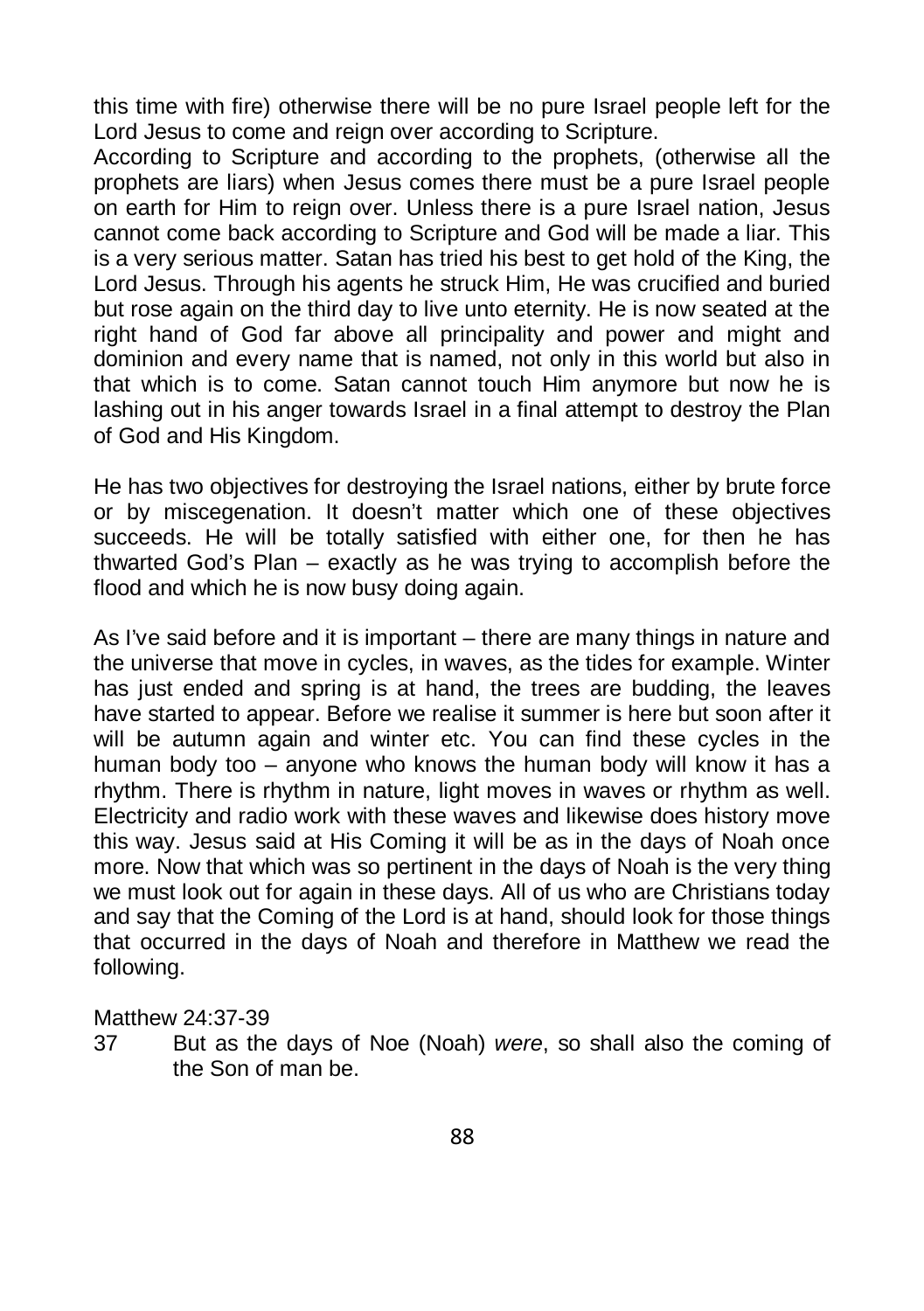- 38 For as in the days that were before the flood they were eating and drinking, (that means they were gorging themselves and drinking excessively, as today) marrying and giving in marriage (crosscolour, without any regard for the purity of race – is that not exactly what is being forced upon us today – swopping wives, divorcing and remarrying another, according to certain commentators), until the day that Noe (Noah) entered into the ark,
- 39 And knew not until the flood came (as people today have no idea of what is actually happening) and took them away; so shall also the coming of the Son of man be.

You can already understand it much better but you shall see more of this in finer detail as we continue further

## **14 The Snake of Genesis 3**

When God created Adam and Eve, the devil was already a fallen angel and the opposer of God. This is of the utmost importance! He would also become the murderer of mankind and the father of lies. If the fallen angels who had followed him in his rebellion against God could have left their seed on earth when they married the daughters of man and had children, why would Satan not have done it himself? Was he then not the head fallen angel? The figurative language that Satan used in the Garden of Eden was merely to emphasise an important fact.

When the following two Scriptures refer to the dragon as that 'old serpent' who is the Devil and Satan (Satan means opposer) then it is quite clear that it was none other than the devil himself who tempted the first man Adam and it was not a snake**.** Just as the figurative speech of 'dragon' had to depict the cruelty and fearsomeness of the enemy of our souls, likewise the 'serpent' had to typify his deceitfulness, attraction and seductiveness.

Revelation 12:9

9 And the great dragon was cast out, that old serpent, called the Devil, and Satan, which deceiveth the whole world: he was cast out into the earth, and his angels were cast out with him.

Revelation 20:1-2

1 And I saw an angel come down from heaven, having the key of the bottomless pit and a great chain in his hand.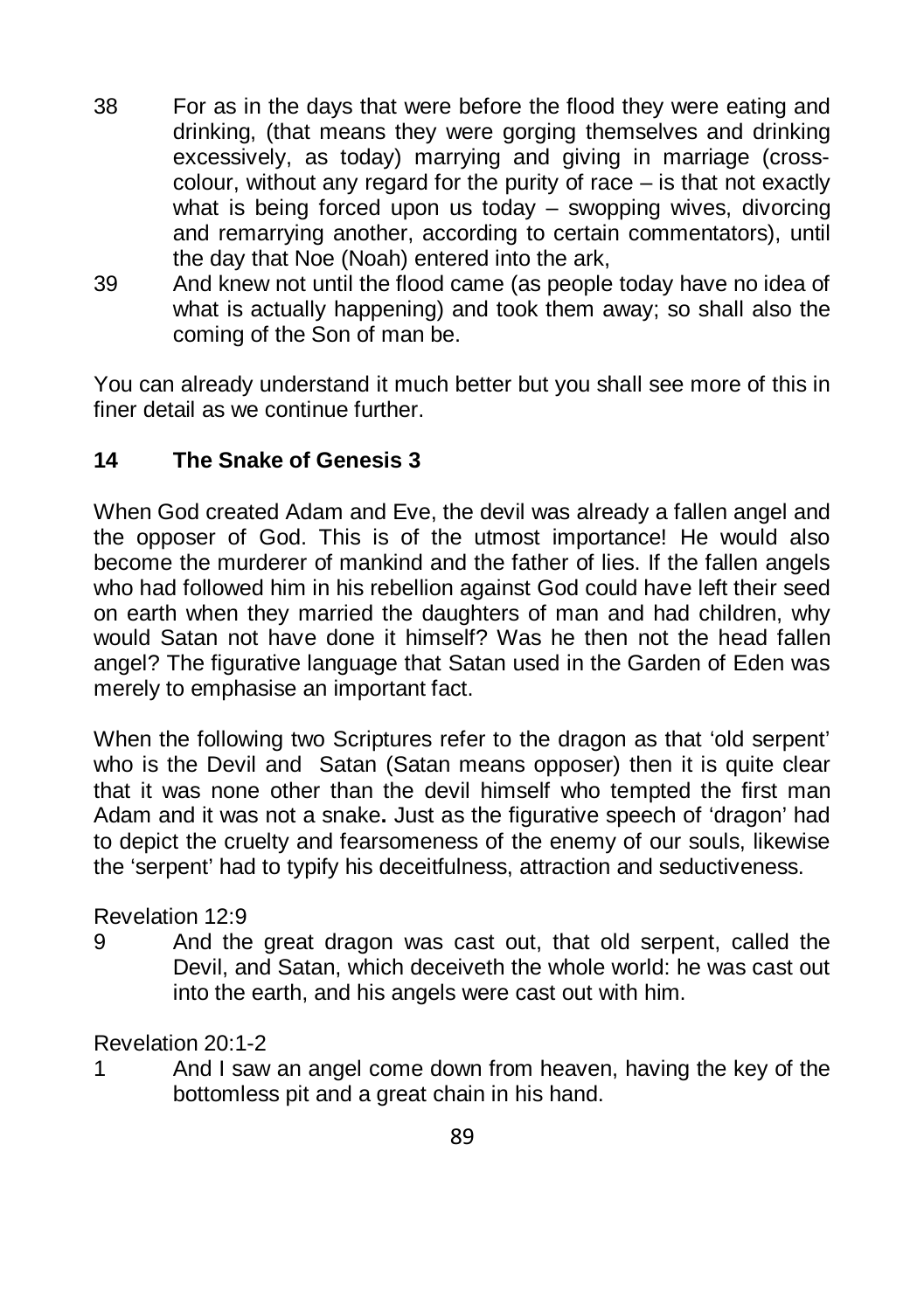2 And he laid hold on the dragon, that old serpent, which is the Devil, and Satan, and bound him a thousand years.

The history of the world will end more or less the way it started, keep this in mind.

## Genesis 3:1

1 Now the serpent was more subtil than any beast of the field which the LORD God had made. And he said unto the woman, Yea, hath God said, Ye shall not eat of every tree of the garden?

The Hebrew for 'serpent' in Genesis 3:1 ('beasts' means living being) is 'nachash' which means to blow, whisper or mumble as a magician does. To a certain extent it also means to divine or to charm with the intent to bewitch or to mesmerise as a snake does before catching its victim. It also has the meaning of to shine or to shimmer as bronze or copper. Certain Scriptures tell us that Satan has an extremely charming appearance and this Hebrew word also includes the meaning of to charm and to bewitch.

Deuteronomy 18:9-14

- 9 When thou art come into the land which the LORD thy God giveth thee, thou shalt not learn to do after the abominations of those nations.
- 10 There shall not be found among you *any one* that maketh his son or his daughter to pass through the fire, *or* that useth divination, *or* an observer of times, or an enchanter, or a witch." (This was the type of people that were in the land – whose offspring were they? those of the fallen angels and people.)
- 11 Or a charmer, or a consulter with familiar spirits, or a wizard, or a necromancer.
- 12 For all that do these things *are* an abomination unto the LORD: and because of these abominations the LORD thy God doth drive them out from before thee.
- 13 Thou shalt be perfect with the LORD thy God.
- 14 For these nations, which thou shalt possess, hearkened unto observers of times, and unto diviners: but as for thee, the LORD thy God hath not suffered thee so *to do*.

Remember which nations were in that land and you shall see the connotation. Those nations were the Rephaim or Anakims. They were the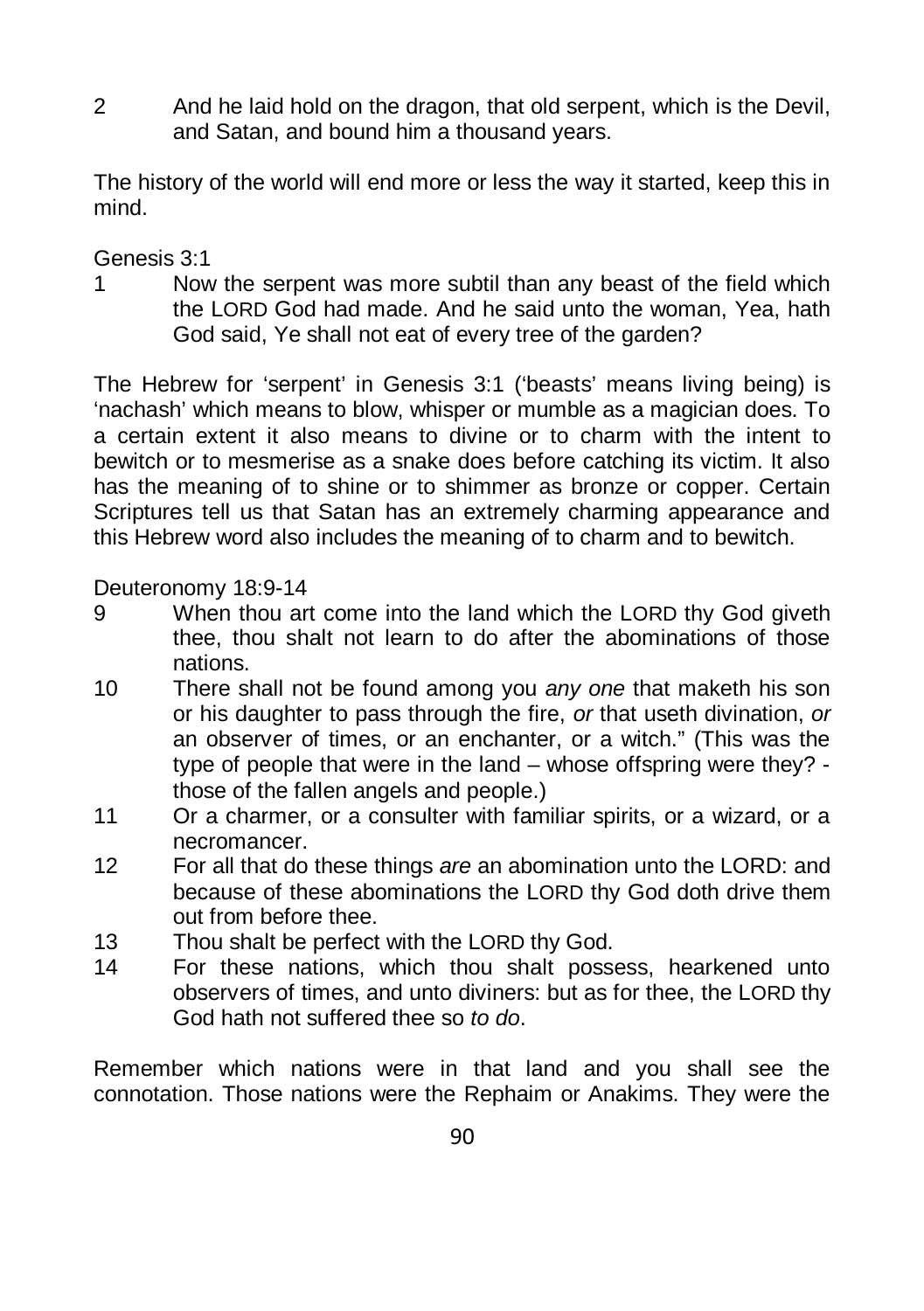giants to whom I had previously referred, the sons of God who went into the daughters of man before the flood, but also thereafter. Remember where I said in Genesis 18:16 - when Abraham went into Canaan – the Canaanites were already there. This is how Satan always jumps ahead of God to get a head start in God's Plan. However, the Lord Jesus is coming to establish His Kingdom on earth and that is where the Capitol shall be – the city Jerusalem – in that promised land of Palestine, but who is there already? Look carefully, all these aspects work together. See the kind of people that are there now and think upon the days we are living in. 'Nachash' gives the meaning to all of this.

#### Numbers 21:6, 8-9

Likewise the word 'Saraph' which means to burn or to be elevated as in Numbers 21:6 and translated as 'fiery Serpent' in verse 8, the word 'nachash' is used again in verse 9.

- 6 And the LORD sent fiery serpents among the people, and they bit the people; and much people of Israel died.
- 8 And the LORD said unto Moses, Make thee a fiery serpent, and set it upon a pole: and it shall come to pass, that every one that is bitten, when he looketh upon it, shall live.
- 9 And Moses made a serpent of brass, and put it upon a pole, and it came to pass, that if a serpent had bitten any man, when he beheld the serpent of brass, he lived.

Isaiah 6:1-2, 6

This same word 'Saraph' is also used for the heavenly beings in Isaiah.

- 1 In the year that king Uzziah died I saw also the Lord sitting upon a throne, high and lifted up, and his train filled the temple.
- 2 Above it stood the seraphims: each one had six wings; with twain he covered his feet, and with twain he did fly.
- 6 Then flew one of the seraphims unto me, having a live coal in his hand, *which* he had taken with the tongs from off the altar.

The word 'seraph' is therefore used for both 'fiery serpent' and for a glorious 'heavenly being', just as 'nachash' is used for a 'serpent' as well as a glorious 'spirit being'.

2 Corinthians 11:3, 14

The 'nachash' or serpent who seduced Eve with its cunning is described in verse 14 as an angel of light.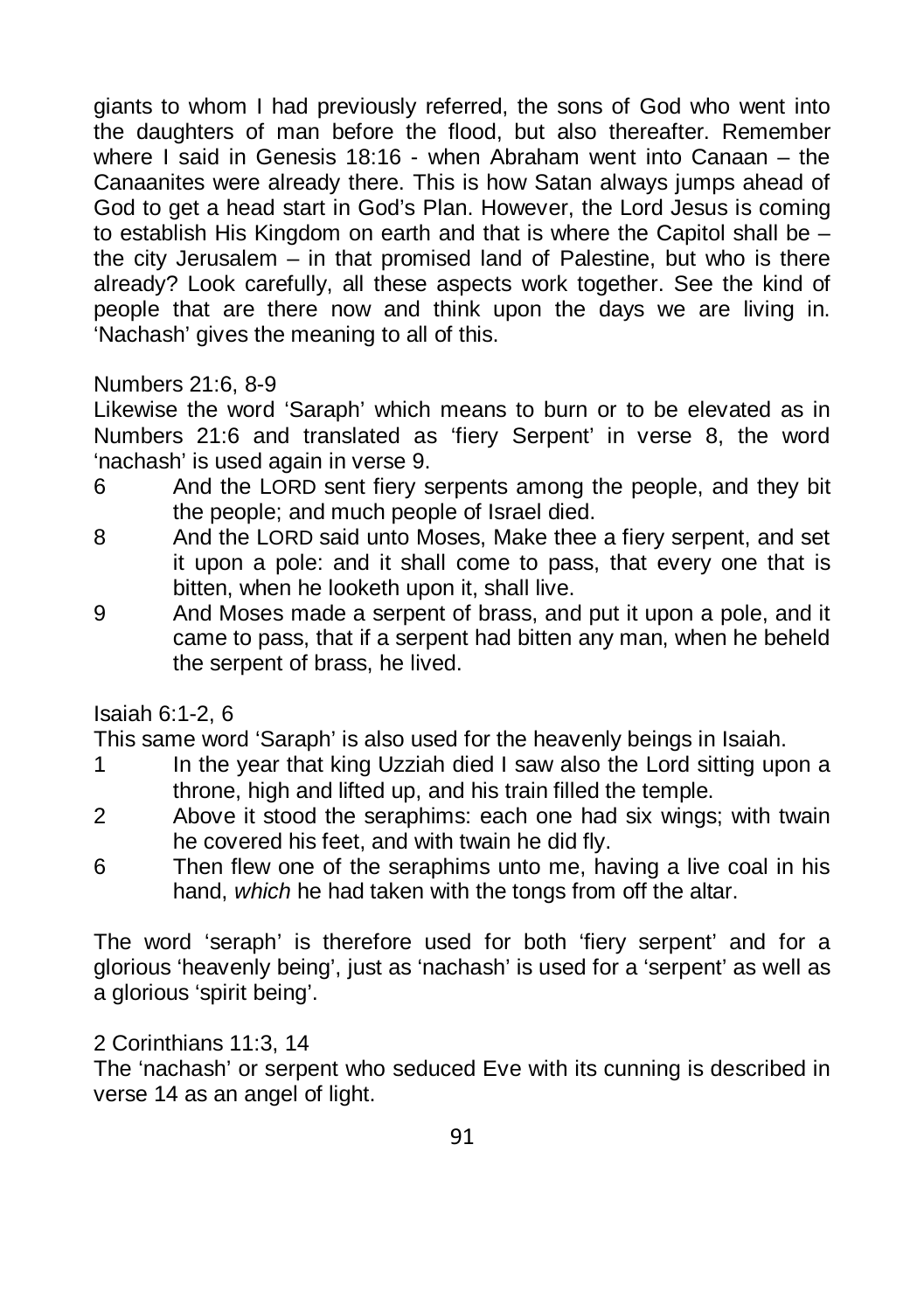- 3 But I fear, lest by any means, as the serpent beguiled Eve through his subtilty, so your minds should be corrupted from the simplicity that is in Christ.
- 14 And no marvel; for Satan himself is transformed into an angel of light.

We ought to believe God's Word and pay attention to His Word. For this is a dangerous fact and if Satan could have done it then he can do the exact same thing again today. When you read this entire portion of Scripture, you shall see that he even uses preachers; he uses people through whom he operates. Have we not therefore a clear indication that it was not a physical serpent but a glorious being, most probably an angel, for Eve had such great respect for him that she ascribed supernatural wisdom to him as if he was of an apparent elevated order and not of a lower order than her?

Ezekiel 28:11-19

- 11 Moreover the word of the LORD came unto me, saying,
- 12 Son of man, take up a lamentation upon the king of Tyrus, and say unto him, Thus saith the Lord God; Thou sealest up the sum, full of wisdom, and perfect in beauty (Take note, for this king of Tyrus could not possibly have been human – you will see, when all is taken within its context, that it was Satan himself who was addressed as the king of Tyrus, who was full of wisdom and perfect in beauty.)
- 13 Thou hast been in Eden the garden of God (This is not a mortal being, for he was in Eden, the garden of God) every precious stone *was* thy covering. (Notice what a magnificent and glittering being was described here to us. He is already full of wisdom, perfect in beauty, he must have been an exquisite looking man and he was in Eden, the garden of God and all manner of precious stones covered him) the sardius, topaz, and the diamond, the beryl, the onyx, and the jasper, the sapphire, the emerald, and the carbuncle, and gold: the workmanship of thy tabrets and of thy pipes was prepared in thee in the day that thou wast created. (And now hear what he says to him)
- 14 Thou *art* the anointed cherub (in other words you were an angel) that covereth; and I have set thee *so*: thou wast upon the holy mountain of God; thou hast walked up and down in the midst of the stones of fire.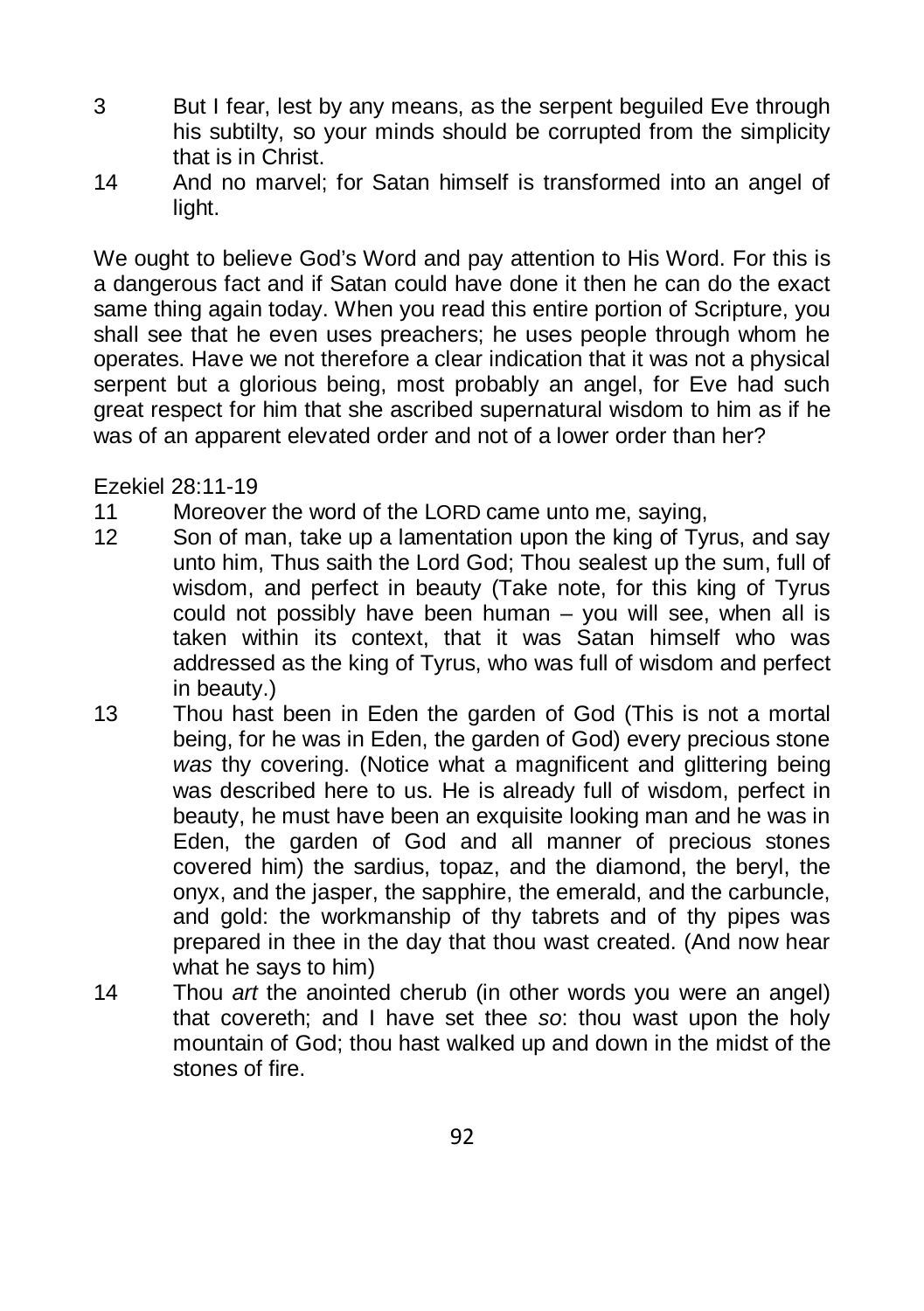- 15 Thou *wast* perfect in thy ways from the day that thou wast created, till iniquity was found in thee." (This mighty and splendid being covered in precious stones, full of wisdom and perfect in beauty, who sat upon the holy mountain of God, who walked up and down in the midst of the stones of fire  $-$  iniquity was found in him. What was this iniquity?)
- 16 By the multitude of thy merchandise they have filled the midst of thee with violence, and thou hast sinned: therefore I will cast thee as profane out of the mountain of God: and I will destroy thee, O covering cherub, from the midst of the stones of fire.
- 17 (Here is his sin.) Thine heart was lifted up because of thy beauty, thou hast corrupted thy wisdom by reason of thy brightness: I will cast thee to the ground, I will lay thee before kings, that they may behold thee.
- 18 Thou hast defiled thy sanctuaries by the multitude of thine iniquities, by the iniquity of thy traffick; therefore will I bring forth a fire from the midst of thee, it shall devour thee, and I will bring thee to ashes upon the earth in the sight of all them that behold thee.
- 19 All they that know thee among the people shall be astonished at thee: thou shalt be a terror, and never *shalt* thou *be* any more. (His heart became full of pride because of his beauty and wisdom.)

Isaiah 14:12-15

Now let's have a look at the parallel Scriptures in Isaiah.

- 12 How art thou fallen from heaven, O Lucifer, son of the morning! *how* art thou cut down to the ground, which didst weaken the nations!
- 13 For thou hast said in thine heart, I will ascend into heaven, I will exalt my throne above the stars of God: I will sit also upon the mount of the congregation, (That is the holy mountain of God, in other words, I want to exalt myself above God) in the sides of the north:
- 14 I will ascend above the heights of the clouds; I will be like the most High.

What actually happened in heaven is this cherub, this son of the morning, this magnificent being wanted to exalt himself above the Lord Jesus, the Son of God. The moment pride entered into him, he was cast out of heaven. That is why Jesus said in Luke 10:18 that He saw Satan fall from heaven as lightning. He took a great number of the angels with him and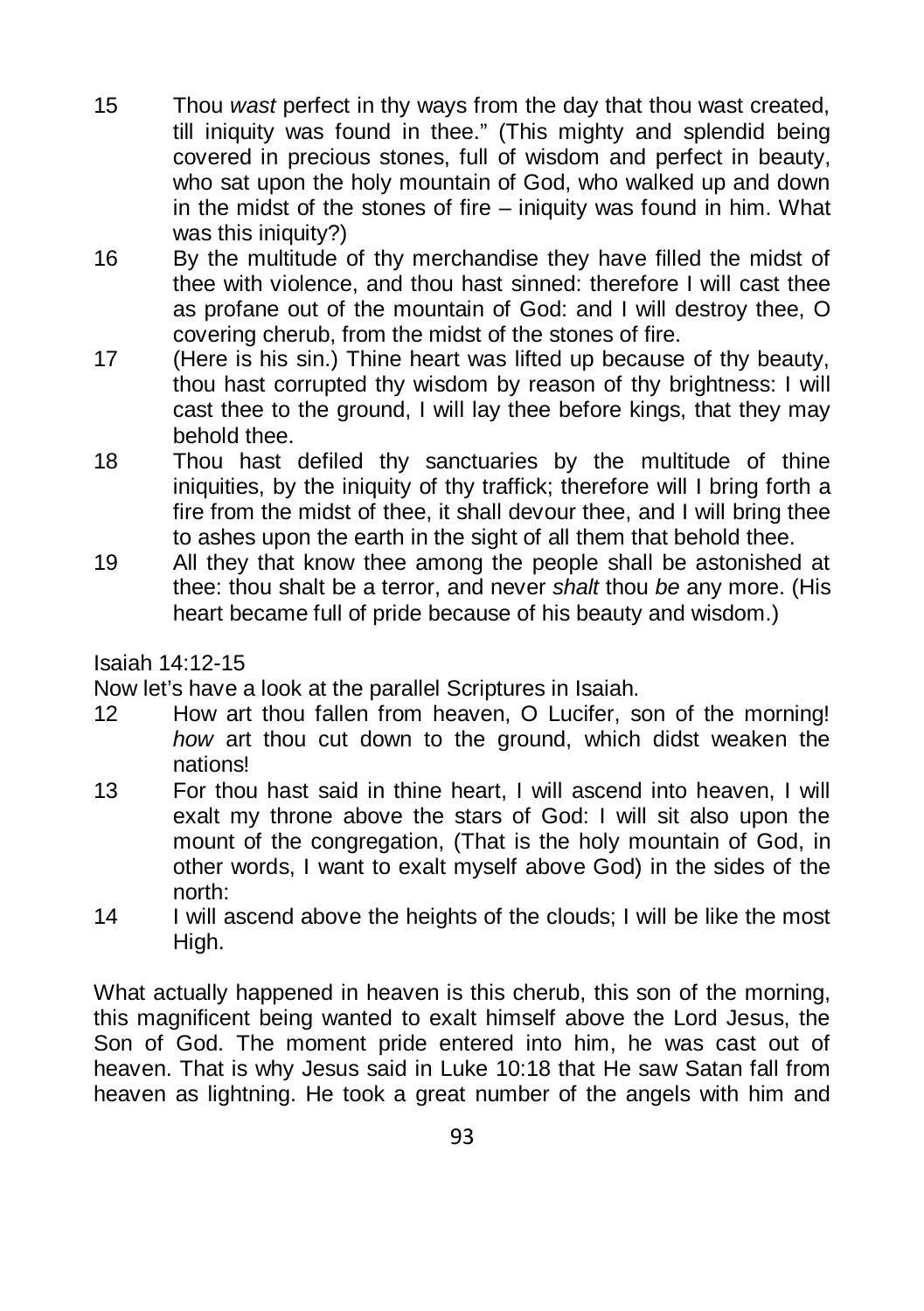they are those who took the daughters of man to be their wives. You will see further on what this cherub did who is none other than Satan, the old serpent, the morning star.

Luke 10:18

Let us now look at what Jesus said when He warned his disciples against the same sin.

18 And he said unto them, I beheld Satan as lightning fall from heaven.

When you bring these together you see that Satan fell from heaven and that is where sin originated and where the battle between God and Satan began and which is described to us throughout the Bible.

#### Genesis 3:1

1 Now the serpent was more subtil than any beast of the field which the LORD God had made. And he said unto the woman, Yea, hath God said. Ye shall not eat of every tree of the garden?"

Take note, the serpent was more subtle than any beast of the field. The word 'beast' in Genesis 3:1 means 'living beings' from the word 'chay' in the original, just like 'zoa' in Revelation 4 is translated to 'living beings'.

Therefore, it is said of Satan that he was more cunning than all the other living beings that Jehovah Elohim had made. Yet, even if the word 'beast' should be kept, it does not say that either the serpent or Satan was a beast but only that he was more cunning than any other living being.

We cannot imagine how Eve could have had a conversation with a serpent but we can quite easily understand how she could have been bewitched by someone who apparently was an angel of light, an elevated angel and who was higher and had supernatural knowledge. It is amazing that the word 'nachash' is generally translated as enchanter, to captivate and to bewitch or as one who has occultist powers and uses them. (Deuteronomy 18:10; 1 Kings 20:33; 2 Kings 17:17, 21:6)

I don't want to be dogmatic about the following statement I'm going to make, as I have not made up my own mind about it yet but when you read all these Scriptures, you will see that many of these forefathers of Israel had done these things. Even Jacob had been acquainted with these things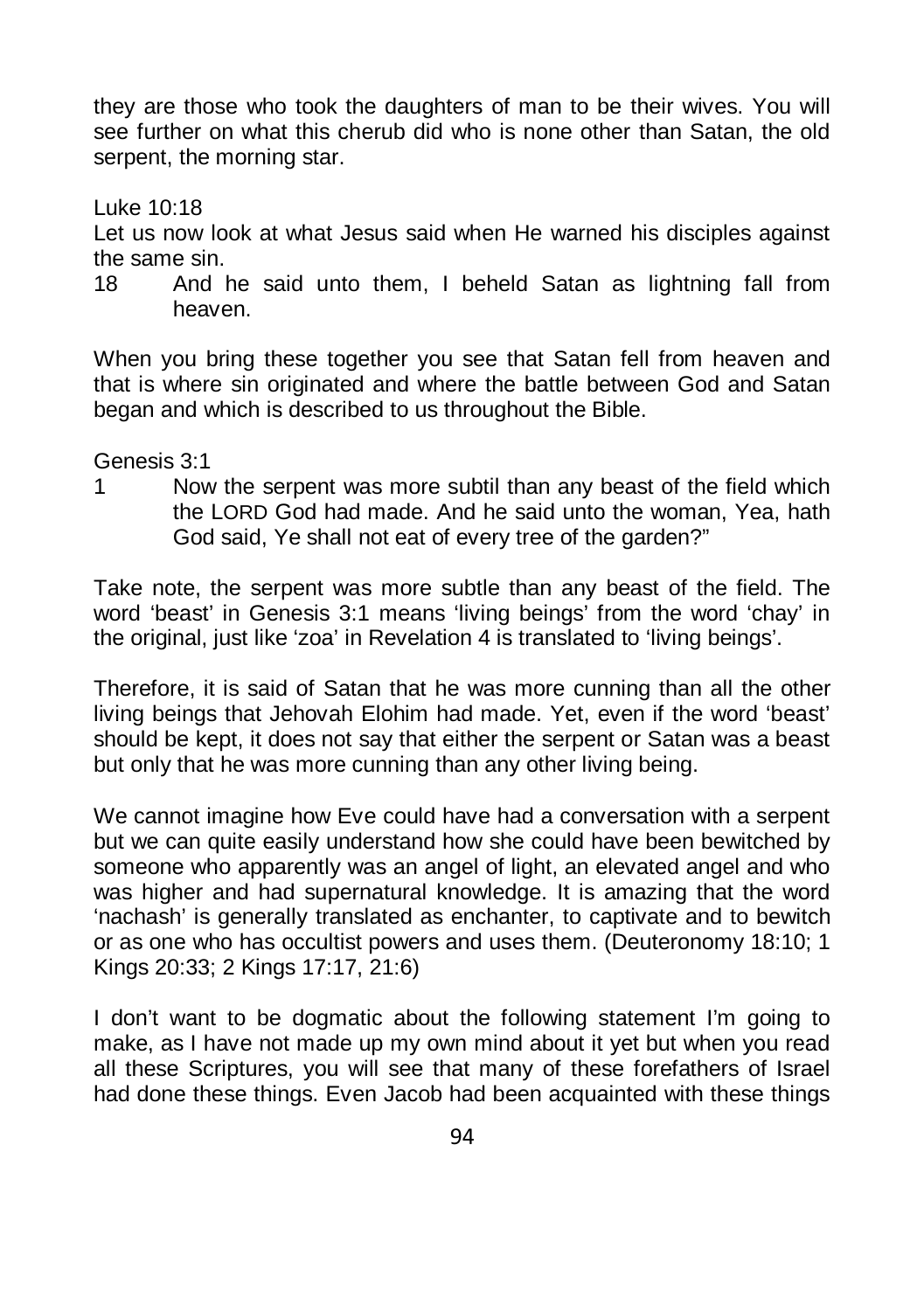to some extent. Joseph did too. Just to show you how close God's own elected seed came to this, therefore we must be extremely careful. There are many Christians today who are busy with occult practices without even realising it. There are many churches mostly English churches, Methodist churches, Anglican churches and groups who practise many of these things.

#### Genesis 30:27

27 And Laban said unto him, I pray thee, if I have found favour in thine eyes, *tarry: for* I have learned by experience that the LORD hath blessed me for thy sake.

Learned by experience – from the root word 'nachash' which means 'divining' and Laban was the man who fathered the wives of Jacob (Rachel and Leah). Look what these people were busy with.

#### Genesis 44:2-5

Here we see what happened with Joseph's brother when the silver cup was found in his bag.

- 2 And put my cup, the silver cup, in the sack's mouth of the youngest, and his corn money. And he did according to the word that Joseph had spoken.
- 3 As soon as the morning was light, the men were sent away, they and their asses.
- 4 *And* when they were gone out of the city, *and* not *yet* far off, Joseph said unto his steward, Up, follow after the men; and when thou dost overtake them, say unto them. Wherefore have ye rewarded evil for good?
- 5 *Is* not this *it* in which my lord drinketh, and whereby indeed he devineth? Ye have done evil in so doing.

By putting this cup in Benjamin's sack, Joseph wanted to put fear in his brothers but this was the cup that Joseph used for 'divining'? Remember, Joseph was in Egypt, far away from his father and although Joseph remembered God and that the LORD had protected him from sinning with Potiphar's wife - and he had said 'how can I do this great wickedness and sin against God?' – yet, he was not without taint. Notice here what Satan was already busy with. When I noticed this for the first time, it made me shudder.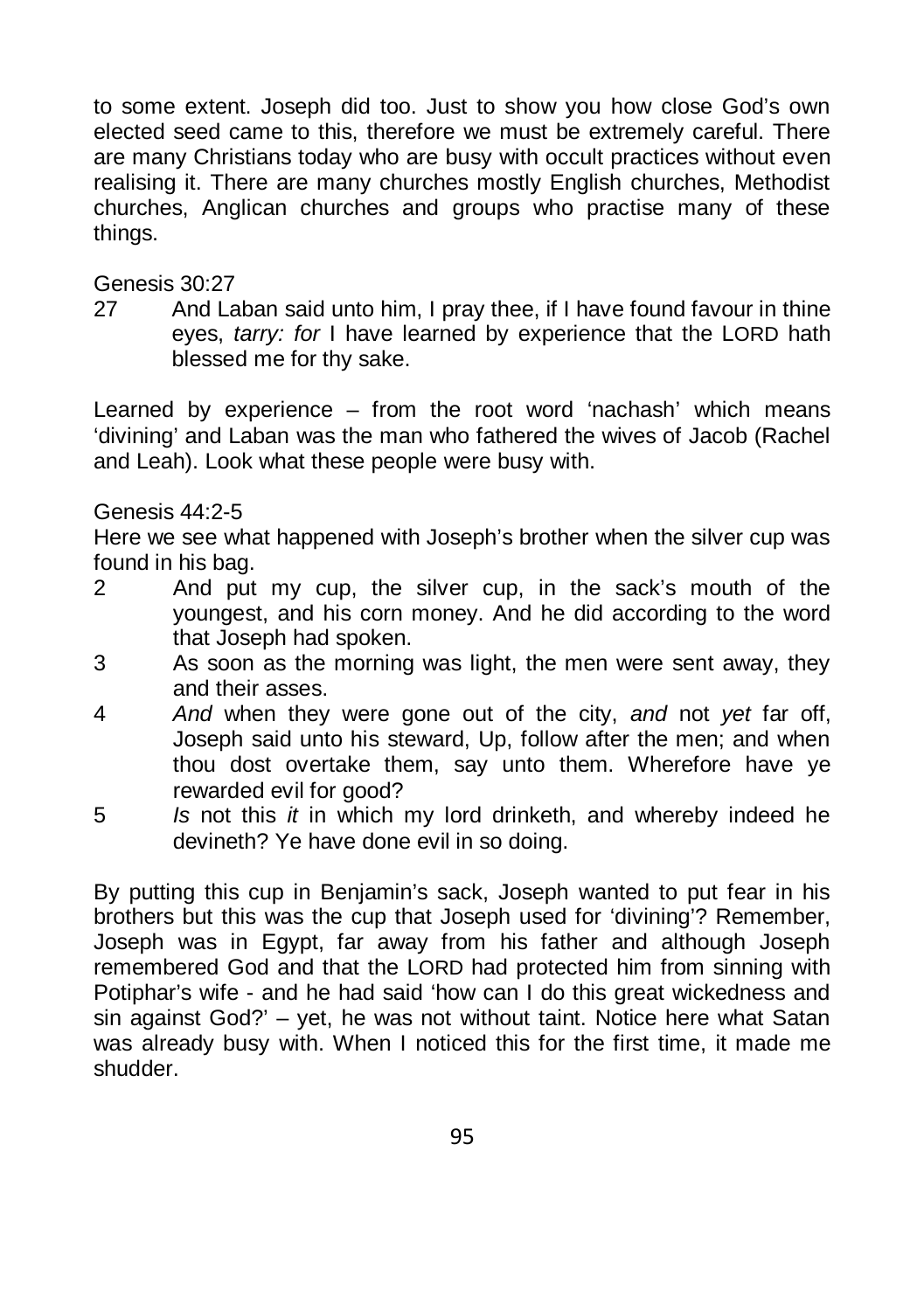#### Let's take a look at Genesis 44:15

15 And Joseph said unto them, What deed *is* this that ye have done? wot ye not that such a man as I can certainly divine? (Again from the root word 'nachash' – the same word that was used for 'serpent' in Genesis 3:1)

Let us look at other Scriptures.

Leviticus 19:26

26 Ye shall not eat *any thing* with the blood: neither shall ye use enchantment, nor observe times.

You may not have anything to do with divination.

#### Numbers 23:23

23 Surely *there is* no enchantment against Jacob, neither *is there* any divination against Israel: according to this time it shall be said of Jacob and of Israel, what hath God wrought!

Now this is important in Genesis 32. Just before Jacob came to Jabbok and was on his way back, after he had gotten two wives and cattle and heard that Esau was approaching and the angels of God met up with him. When you read Genesis 32 you will see that one of the first things that Jacob did, was to clean out his house. He got rid of all the idols in his house – so he also had these things in his house. In his great anxiety, he cleaned out his house first. Let us take this to heart for ourselves. There is a lesson here, we also need to clean house in our own lives for in this hour of trouble we are going to see that the Lord will bring Israel as a nation to a point of cleaning house.

We are full of strange gods. We are full of strange customs. Our nation is intermingled with it. Take for instance our newspapers. I was pierced in my heart a few years ago when I saw for the first time that the newspapers printed horoscopes and what the stars foretell! That is fortune telling! Those are the things God rebukes and condemns. Many staunch Christians, a great many of them out of mere ignorance I'm sure, practise these things. What do my stars say or what do the signs in the heavens tell me? These are all occult practices where Satan works and has positioned himself already.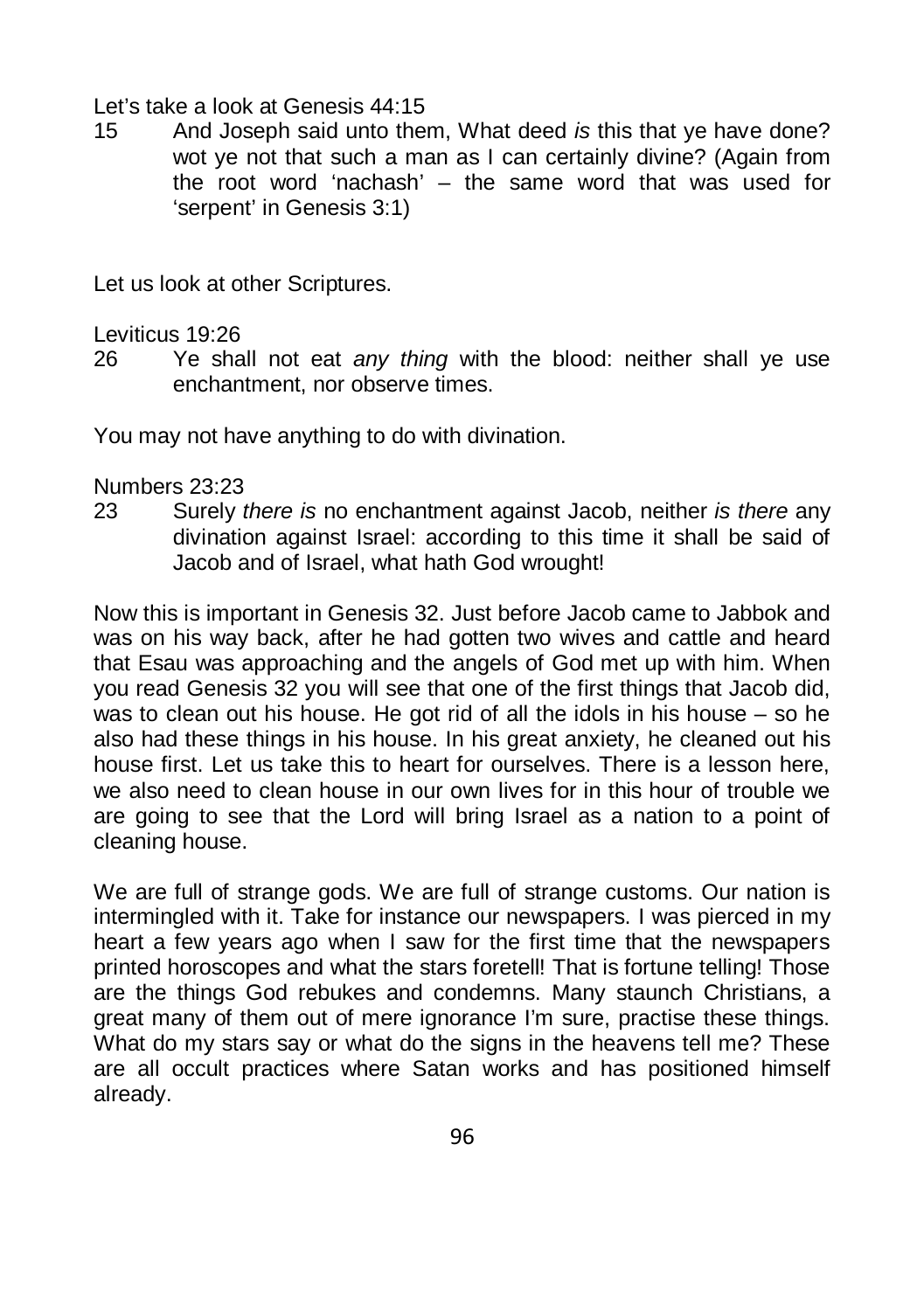The following Scripture is of Balaam's prophecy and good to see that he could not see it in Israel at that moment.

Numbers 24:1

1 And when Balaam saw that it pleased the LORD to bless Israel, he went not, as at other times, to seek for enchantments, but he set his face toward the wilderness.

This man Balaam was a divinatory and he was a magician and therefore Balak called him to come and curse Israel but God did not allow him to do so. Instead of enchantments, the LORD allowed only the pure Word of the LORD to come through Balaam's lips. Thus, when Satan is referred to as a 'serpent' it is merely by implication, for if he is called that, it is as far from reality as when Dan is called a serpent in Genesis 49:17 or when Nero was called a lion (2 Timothy 4:17) and Herod a fox (Luke 13:32) or when Judah was called a lion's whelp. (Genesis 49:9) It is of similar meaning when the teachings of the Pharisees are referred to as leaven. (Matthew 16:6) It merely suggests symbolically what the true and actual meaning implies.

When it says in Genesis 3:15 that it shall bruise thy heel, then it has a much greater implication than in the natural. It is a prophecy of the most majestic but solemn victory over Satan. The Seed of the woman, Christ, would achieve this by paying a very costly price, and Satan would eventually be destroyed - 'He shall bruise thy head'.

It was actually through the death of Christ that he who got the power over death was destroyed by death itself, whereby all his plans and power would be brought to an end and all his works destroyed. (Hebrews 2:14; 1 John 3:8; Revelation 20:1-3, 10)

Genesis 3:13-15

- 13 And the LORD God said unto the woman, What *is* this *that* thou hast done? And the woman said, The serpent beguiled me, and I did eat.
- 14 And the LORD God said unto the serpent, Because thou hast done this, thou *art* cursed above all cattle, and above every beast of the field; upon thy belly shalt thou go, and dust shalt thou eat all the days of thy life: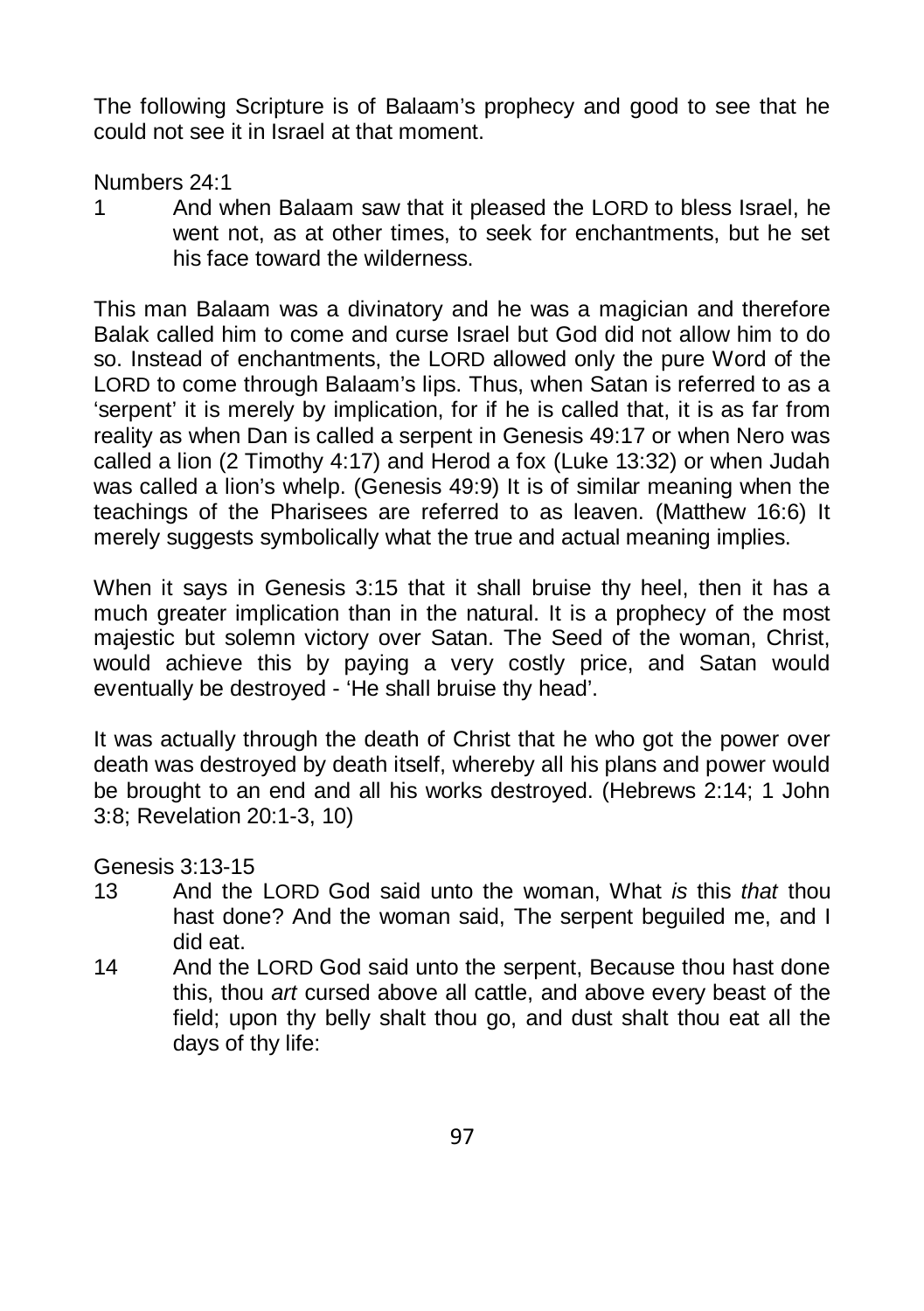15 And I will put enmity between thee and the woman, and between thy seed and her seed; it shall bruise thy head, and thou shalt bruise his heel.

What literal words could bring out these literal facts better than this metaphorical language? Look carefully at what it says lest you do not know what I mean. It is the same metaphorical language used in Genesis 3:14 where it says 'upon thy belly shalt thou go'.

This metaphorical language means far more than the literal belly of flesh and blood just as the words 'heel' and 'head' in Genesis 3:15. It portrays to us in the mind's eye, a picture of Satan's eventual humiliation. To lie prostrate before someone has always been the utter form of submission. When it says in Psalm 44:25 'our belly cleaveth unto the earth' it indicates such an absolute and deep resignation that cannot be conveyed nor spoken in literal words. Likewise it is with the other judgement 'and dust shalt thou eat all the days of thy life'. (Genesis 3:14) This is not literally true and the serpent does not eat dust either but it is faithful to the real meaning of the punishment.

Likewise when Christians are reprimanded for biting and devouring one another, (Galatians 5:14-15) then it is much deeper and more heartbreaking than the literal meaning of the words. Christians do not literally bite and devour one another. It is figuratively meant when we destroy each other with our words and our actions towards one another. We bite each other. We hurt each other. We destroy each other in many ways that is what he means. When 'his enemy shall lick the dust' (Psalm 72:9) it does not mean they will literally stand on their knees and lick the dust with their tongues but that they shall be so utterly defeated and cast down, that no words literally could describe their defeat and resignation.

Where the serpent was called a 'nachash' later on, it was only because it exercised a bewitching influence over the other animals and if that was seen as wisdom, then it was merely because of its ability to hide itself so cleverly and not because of any inbred wisdom it possessed. It was also called that because of the connotation with Satan (the old serpent) which seduced Eve. (2 Corinthians 11:3, 14) It is quite amazing how it could ever have been assumed that a serpent could speak without vocal organs or how Satan could have performed such a miracle. It would have been a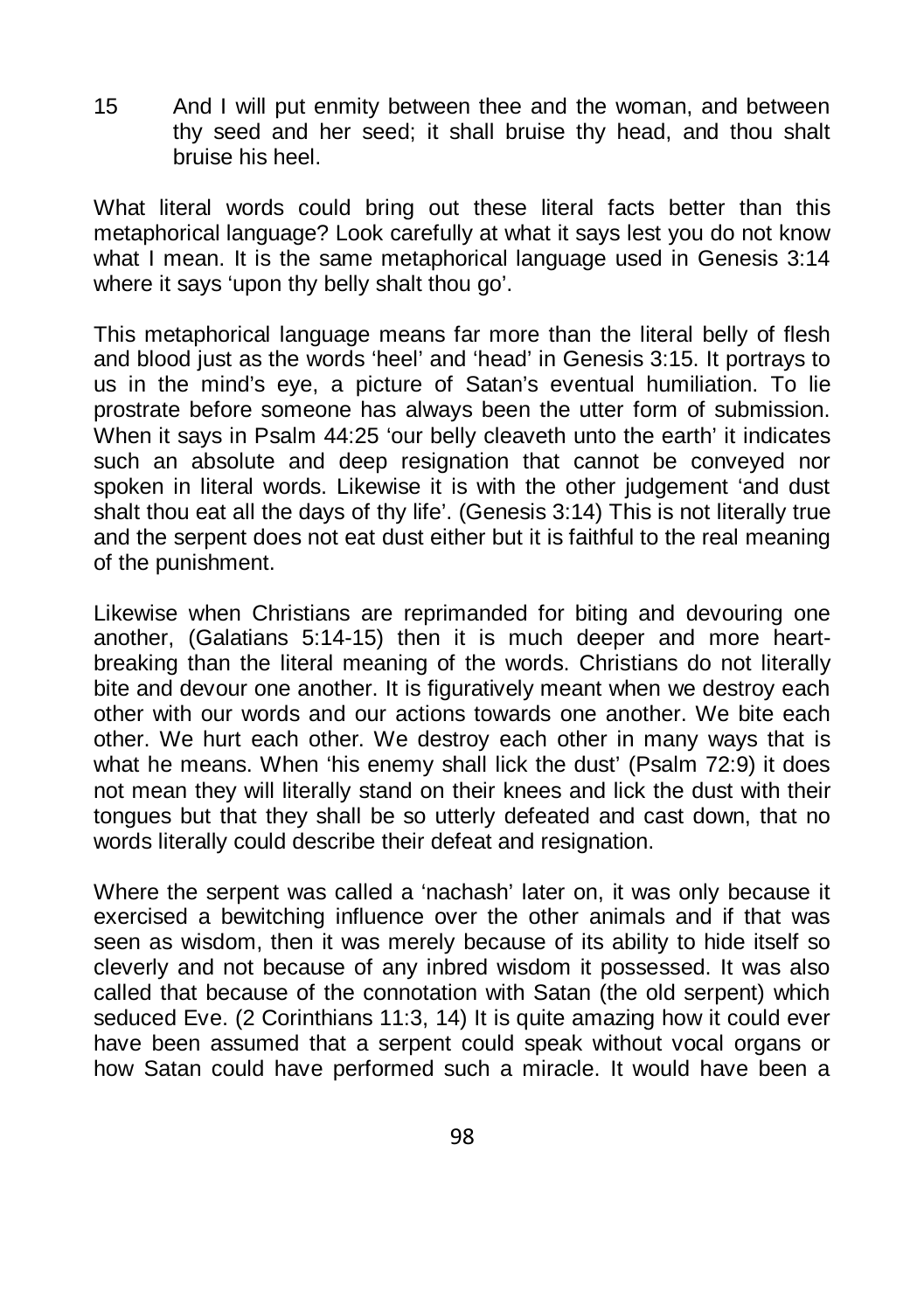greater miracle than the one that God performed when he made Balaam's donkey speak.

It only goes to show how powerful the handing down of tradition can be that picture of a 'snake' and an 'apple' that was imprinted on one's mind since childhood – the first, a wrong interpretation of Scripture and the second an invention of imagination, which is unscriptural. Never was Satan's wisdom applied more cunningly than when this tradition was accepted universally. It succeeded by drawing man's attention to the letter and method and blinded their eyes to the solemn fact that the fall of man was solely as a result of disobeying God's Word and that man sinned by adhering to the lies of Satan rather than believing in the Truth of God.

The temptation of the first man Adam began with the question 'hath God said'? The temptation of the second Man, the Lord from heaven started with a similar question 'If thou be the Son of God'? After the voice of the Father had scarcely died down that said 'This is my beloved Son, in whom I am well pleased', the devil came to Eve and said 'Yea, hath God said'? He came with a question. (Genesis 3)

Likewise he came unto Jesus in the wilderness – remember, after the Lord Jesus had been baptized in the Jordan when He came up out of the water, the Holy Spirit descended upon Him and a voice from heaven said 'This is my beloved Son, in whom I am well pleased. Listen to Him'. The Father confirmed from heaven that this was His beloved Son in whom He was well pleased. Then Jesus went into the wilderness and Satan came to Him with the words; remember He is in the wilderness all alone, there is no one to talk to, no voice with Him and then He hears Satan's voice 'If thou be the Son of God, command that these stones be made bread'. Isn't it terrible? Can you see it, it is exactly the same – again with a suggestion of untruth, a suggestion that God is a liar and that is exactly what he is still doing.

All evolved around the truth of what the LORD God had said. After the Word of God had been placed under suspicion in the mind of Eve, it led her in her answer to Satan to leave out the word 'freely'. Compare Genesis 3:2 (Eve) with Genesis 2:16 (God).

Eve: 'We may eat of the fruit of the trees of the garden'.

God: 'Of every tree of the garden thou mayest *freely* eat!'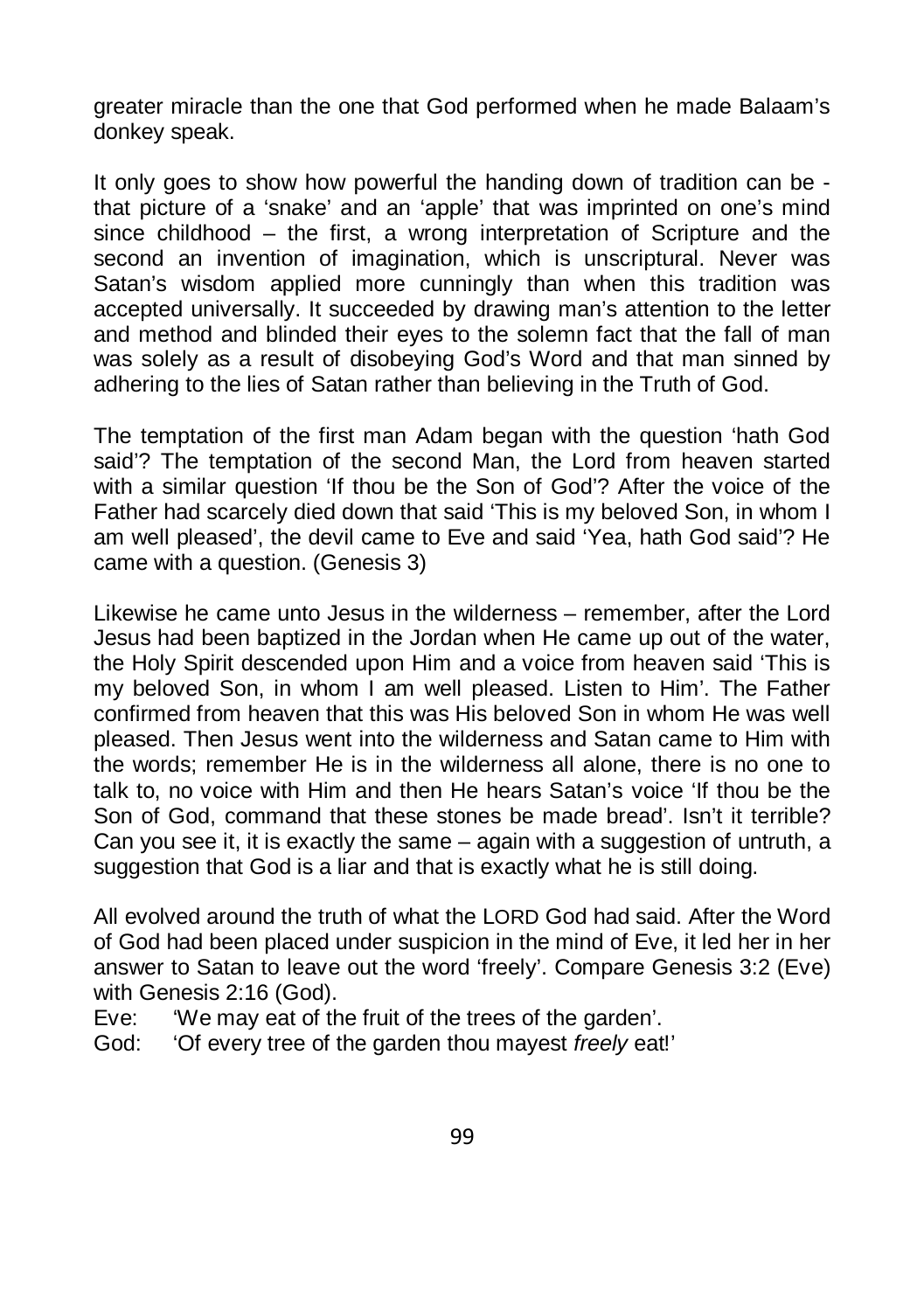She added the words 'neither shall ye touch it'**.** Compare Genesis 3:3 (Eve) with Genesis 2:17 (God).

- Eve: Said that God said 'Ye shall not eat of it, neither shall ye touch it, lest ye die'.
- God: 'thou shalt not eat of it' and changed a certainty into a possibility.

Compare Genesis 3:3 (Eve) with Genesis 2:17 (God).

- Eve: 'lest ye die'.
- God: 'thou shalt SURELY die'.

It is exactly the same with us. Satan will first bring God's Word under suspicion in our own hearts and lives. Therefore we must be vigilant for he always comes with something else. The moment God's Word has been distorted in your own mind; Satan has gained the victory over you.

Therefore it is very significant that the first words that the second Man used in His ministry was precisely that 'It is written' and repeated them three times. Today it is still our only weapon. We cannot argue with Satan, we must resist him with the Word. Therefore we must know God's Word so that we can say It is written, It is written, It is written!

John 17:17

His last words of ministry were a similar threefold confirmation of the written Word of God. (John 17:8, 14, 17)

17 Sanctify them through thy truth: thy word is truth.

The previous temptation succeeded because the Word of God was distorted three times. The last temptation was effectively beaten because the same Word was repeated truthfully and pure. (The Companion Bible)

## **15 Seed of the Serpent**

This brings us to a better understanding of the LORD God's intention when He said 'And I will put enmity between thee and the woman, and between thy seed and her seed'. (Genesis 3:15)

It does not refer to the offspring of the serpent here but to the offspring of Satan. In other words, just as the fallen angels had offspring on earth among men so also does Satan. The head fallen angel has an offspring on earth and therefore there would be a continuous enmity between Satan and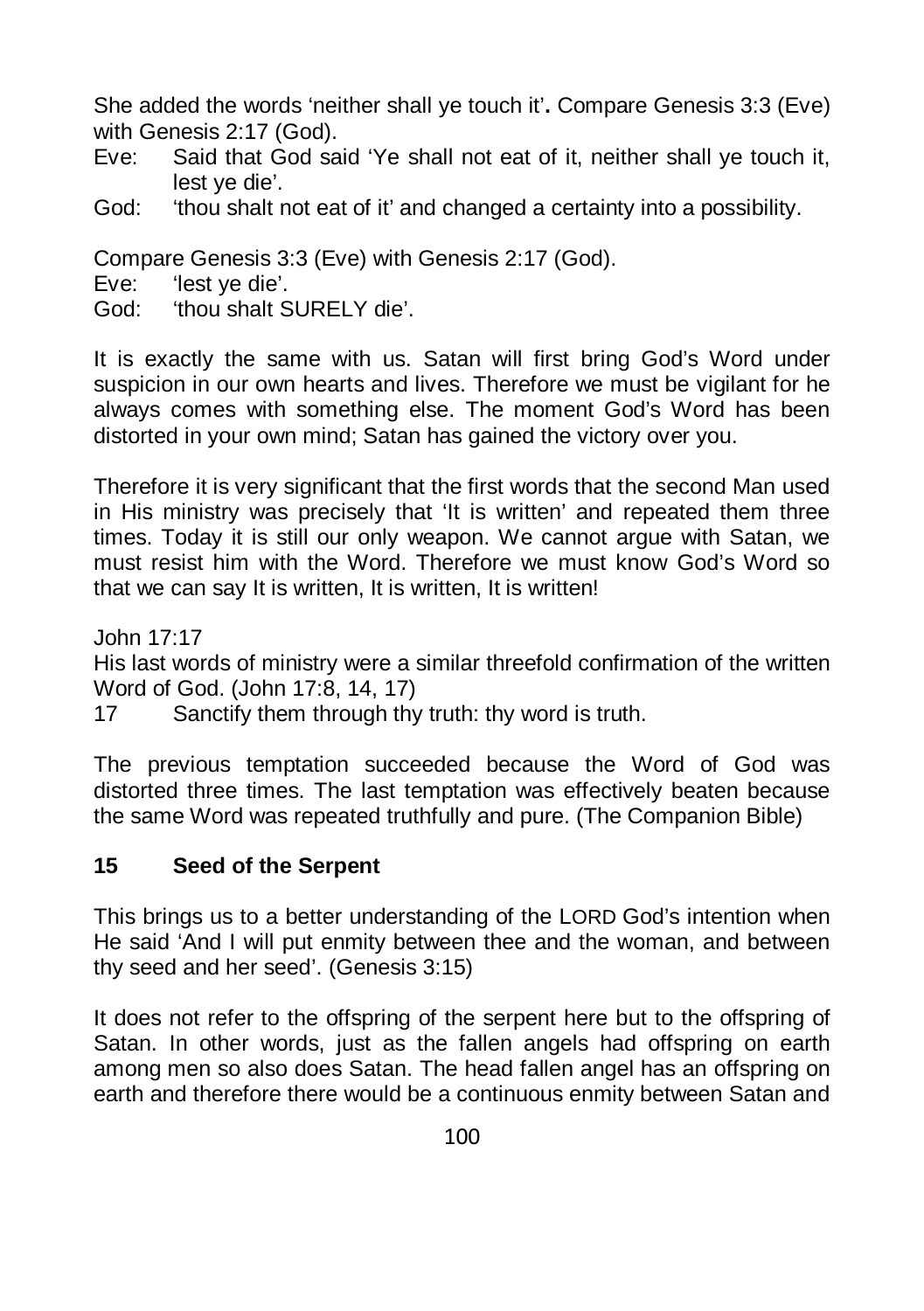the woman and her seed and his seed. Satan is the craftiest one of all and can camouflage himself or hide himself just like the serpent. Both he and his seed and all their evil doings throughout the ages would not be recognised that easily. Just like the serpent that hides itself so well, Satan and his seed can hide themselves and have done so through all the millennia and cannot be easily recognised until God's Word shines on it like a flash light and then you will see it. That is why most people are blind and will tread on a snake and not even know it.

We read that the Lord Jesus said to those Pharisees - who were always looking for an opportunity to kill Him - that they are of their father the devil. (John 8:44) The Lord Jesus never insulted anybody, He simply spoke the truth. Thus it was a powerful fact which He confirmed, a fact which originated there in the garden of Eden and will come to an end only when Satan and his seed are finally destroyed in the final battle against God. (Revelation 20) He calls these Pharisees serpents, a generation of vipers and the children of them which killed the prophets. Therefore they are of that same seed that would be born of her seed. (Matthew 23:33; Luke 11:50; John 10:26)

In the parable of the tares (Matthew 13:24-30, 36-43) we read of the tares that were sowed among the wheat and that the wheat is the children of the Kingdom and the tares are the children of Evil (the devil). (Matthew 6:13) Deliver us from evil, that is from the devil – therefore there are children of the devil. There is therefore also a literal seed of the devil which will be identified by the angels only and then also only at the harvest – the end of the world.

In various Scriptures we read also of the children of Belial (which means the Wicked). Deuteronomy 13:13; Judges 19:22, 20:13; 1 Samuel 1:16, 2:12, 10:27, 25:17-25, 30:22; 2 Samuel 16:7, 20:1, 23:6; 1 Kings 21:10, 13:2) We see here that the sons of Eli were such scoundrels or sons of Belial. Esau, born of the same father and mother as Jacob was of that other seed. So much so that God said 'Jacob have I loved, but Esau have I hated'. (Malachi 1:3; Romans 9:13) God loved the sinner – where then does this attitude come from? In the series on the Lost Ten Tribes of Israel we go into this topic in greater detail. The explanation is certainly that they are from the seed of Satan and therefore, like Rephaim that are from the fallen angels, they cannot convert to God, they are not of His sheep. (John 10) We read that Cain was of that wicked one and the first murderer, he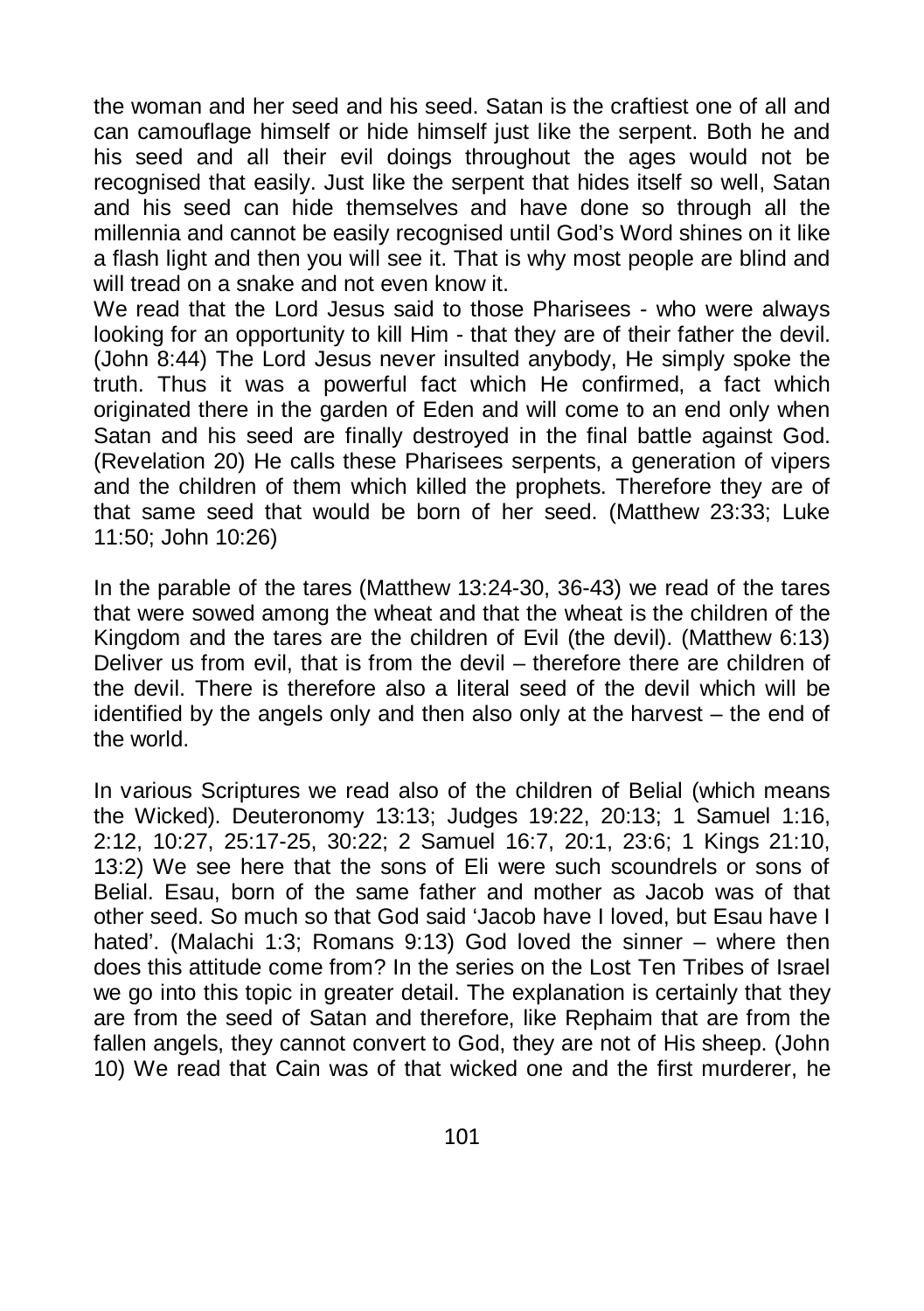killed his brother Abel. Why - because his works were evil and that of his brother righteous. (1 John 3:12)

Here the seed of the Serpent (Satan) had already made its first assault on the seed of the woman, but Cain was also the son of Eve? Is this perhaps where sin originated, that Eve was beguiled in the same way that the sons of God (the fallen angels) had seen that the daughters of man were beautiful and took them as wives?

#### Genesis 6:4

4 There were giants in the earth in those days; and also after that, when the sons of God came in unto the daughters of men, and they bare *children* to them, the same *became* mighty men which *were* of old, men of renown.

Were Cain and Abel perhaps twins, the one conceived of Satan and the other by Adam? Dear reader, it is of the utmost importance for us to take note of this, to look into it, for there are facts of such incidents in history. There are reports of women who gave birth to twins who were conceived by two different men. For instance, there was an incident where a woman gave birth to twins; one was black and the other white. It was discovered that she had slept with a black man and soon after with her husband who was white and the children were born, one black and one white. I asked a medical doctor if this was possible and he confirmed that it was.

We ask the question, where does this serpent seed come from which the Lord Jesus very clearly identified? Where do those words come from in John 8:44 where Jesus told the Pharisees that they were not the children of Abraham but of their father the devil? Where does 1 John 3:12 come from then that says 'Not as Cain, *who* was of that wicked one, and slew his brother. And wherefore slew he him? Because his own works were evil, and his brother's righteous'.

Genesis 4:25

Read what Eve said of Seth.

25 And Adam knew his wife again; and she bare a son, and called his name Seth: for God, *said she*, hath appointed me another **seed** instead of Abel, whom Cain slew

Amen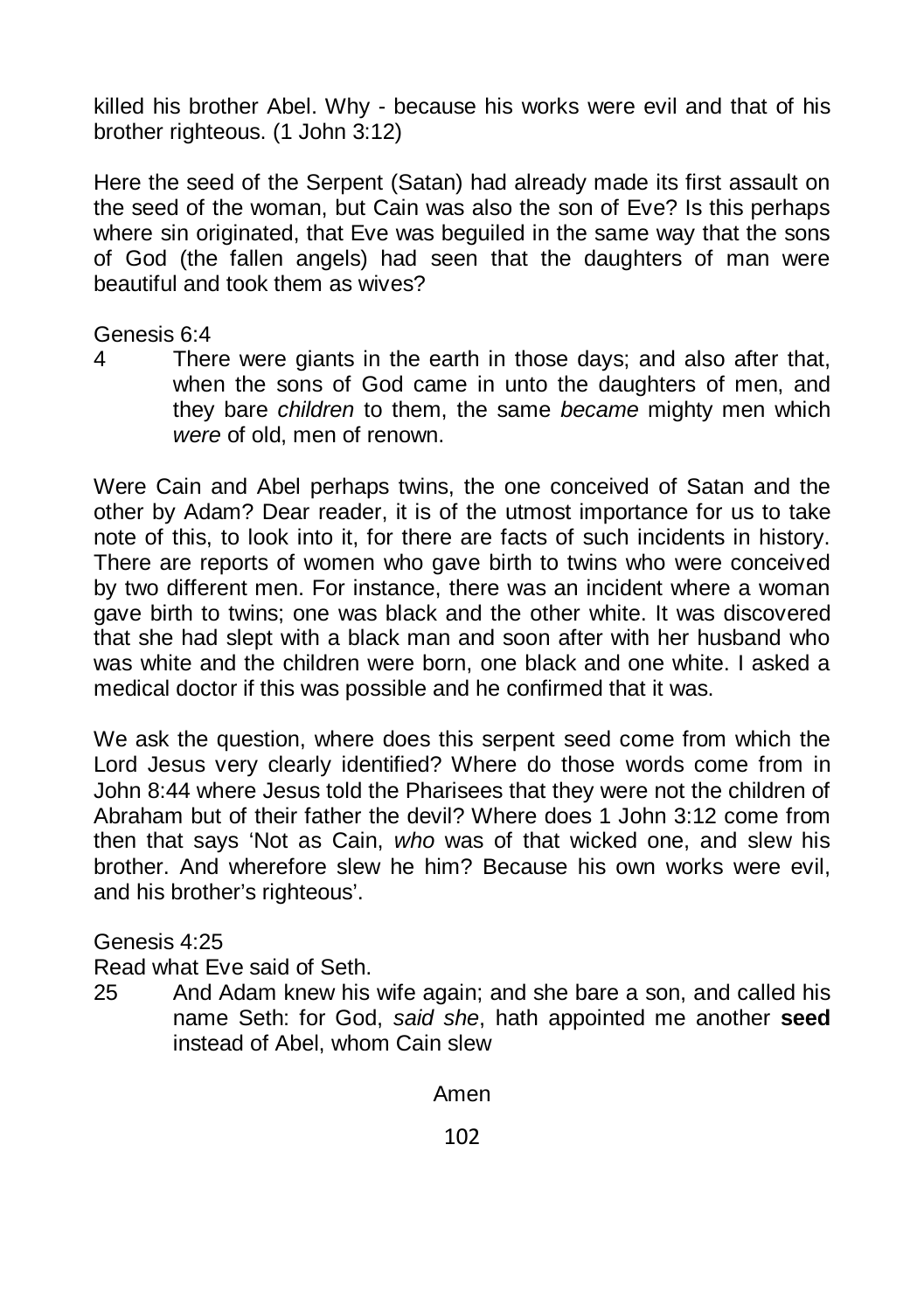## **Something about the Author**

F.W.C. Neser was trained as a Scientist but is a dedicated Christian since his youth. To him the Bible is the Word of God from Genesis to Revelation.

Very early in his life he came to realise that man himself is the cause of all wars, depressions, famine, droughts, disease, and misery here on earth.

He saw that God had given his absolute Law to Israel, his chosen people and had promised that should they live thereby they would be free of all adversity and would then act as God's exemplary nation on earth.

A matter of importance, which became clear to Neser, was that Israel was neither the Jew nor the Church. It was with gratitude that he eventually discovered the great truth, namely that Israel was in fact the Germanic, Anglo-Saxon and Celtic peoples.

With the imminent Second Coming of Christ, Israel will come to a true regeneration, will be filled with the Holy Spirit and with Jesus the Messiah as their King, they will lead the world back to a state of perfect harmony with God.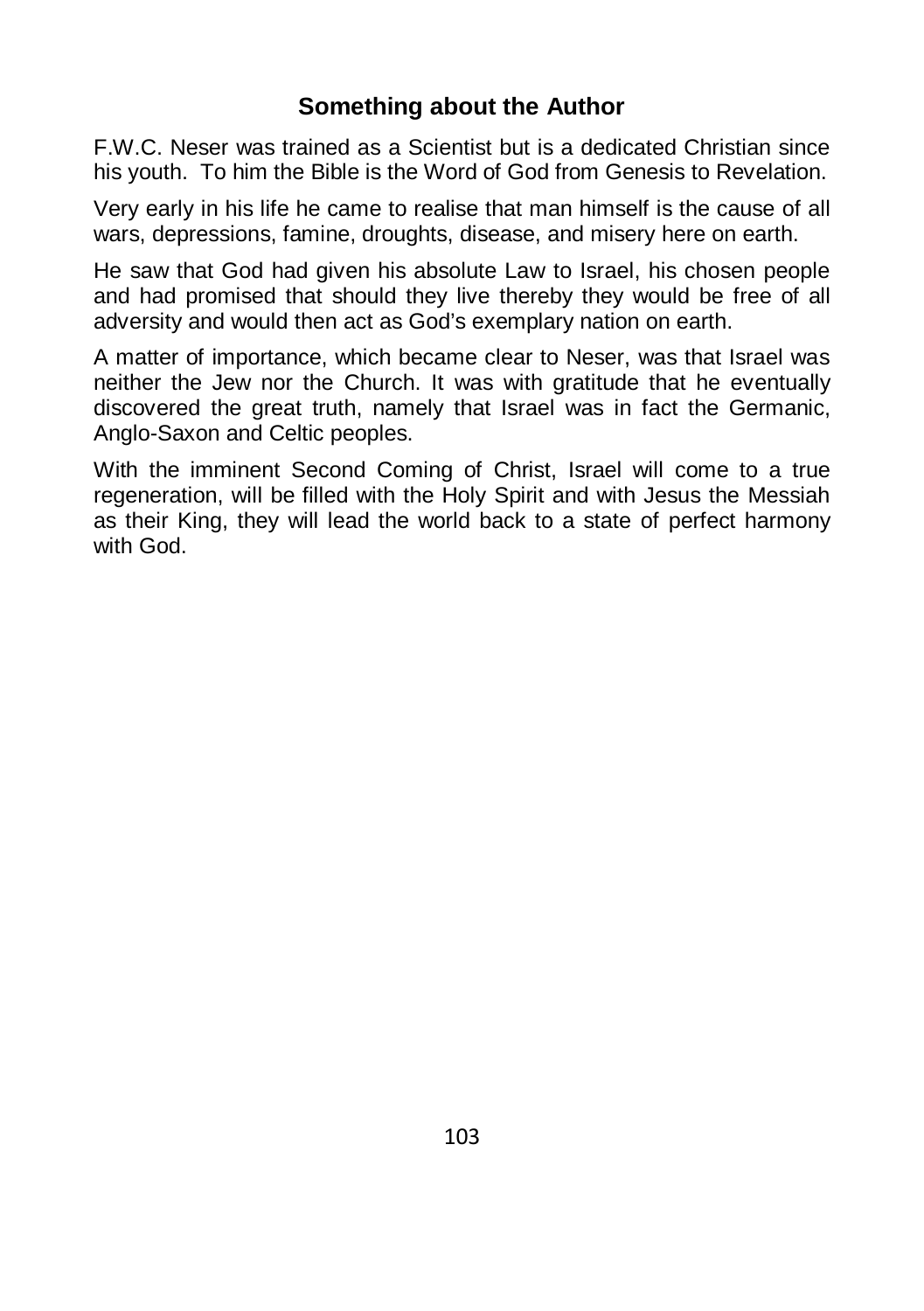## Pastor F.W.C. Neser has written the following books:

## These Books are all available at Ekklesia Kassetfonds Trust, 1402 Groblerstreet, Mountain View, Pretoria, 0082

| <b>No</b>      | <b>Title</b>                                                 |
|----------------|--------------------------------------------------------------|
| 1              | Die Afrikaner -- 'n Unieke Volk                              |
| 2              | Ander Evangelie                                              |
| 3              | Segregasie - Wat sê die Skrif?                               |
| 4              | Die Bedienings Gawes van Jesus Christus                      |
| 5              | Die Bybel is Waar                                            |
| 6              | Christendom en Kommunisme                                    |
| $\overline{7}$ | Die Boek van Daniël                                          |
| 8              | Daniël se 70ste Week                                         |
| 9              | Die Derde dag Opstanding van Christus                        |
| 10             | Deur Lyding na Volmaaktheid                                  |
| 11             | Die Brief van die Apostel Paulus aan die Efésiërs            |
| 12             | Die Bybel Voorspel Atoomoorlog                               |
| 13             | Die Doop, in watter Naam (pamflet)                           |
| 14             | Die Duiwel                                                   |
| 15             | Engele - 'n Volledige studie                                 |
| 16             | Die Fondament van die Christelike Lewe                       |
| 17             | Die Gawes van die Heilige Gees                               |
| 18             | God se Groot Week                                            |
| 19             | <b>Goddelike Genesing</b>                                    |
| 20             | Die Profeet Hoséa                                            |
| 21             | In die Oppersaal                                             |
| 22             | Insig in die Verlede en die Hede bring Uitsig op die Toekoms |
| 23             | <b>Israel in die Nuwe Testament</b>                          |
| 24             | Die Israelwaarheid - TV Onderhoud                            |
| 25             | Die Boek van Jesaja                                          |
| 26             | Jesus van Nasaret                                            |
| 27             | Die Boek van Joël                                            |
| 28             | Die Kerk van Rome en die Mens van Sonde                      |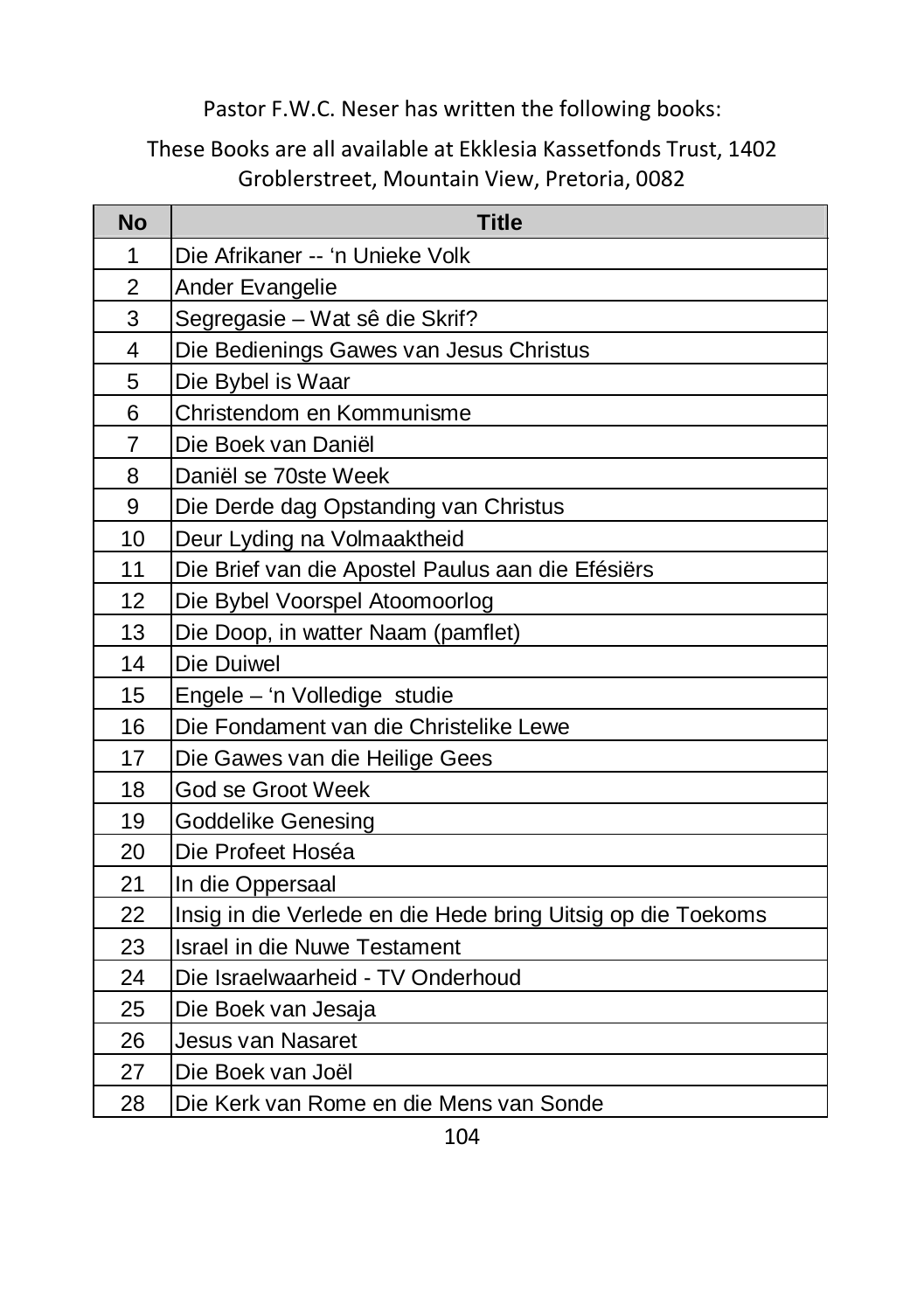| No | <b>Title</b>                                           |
|----|--------------------------------------------------------|
| 29 | Krag van die dwaling                                   |
| 30 | Die Kruis                                              |
| 31 | Moses en sy "Kusitiese" Vrou                           |
| 32 | Mure van Jerusalem                                     |
| 33 | Na die Dood - Wat Dan?                                 |
| 34 | Die Name van God                                       |
| 35 | Die Nuwe Hemel en die Nuwe Aarde - 'n Volledige Studie |
| 36 | Die Boek van Openbaring                                |
| 37 | Die Openbaringe van die Apostel Paulus                 |
| 38 | Die Opraping - 'n Volledige studie                     |
| 39 | Die Brief aan die Romeine                              |
| 40 | <b>Rusland in Profesie</b>                             |
| 41 | Die Sabbat                                             |
| 42 | Die Slang van Génesis 3                                |
| 43 | Sommige Aspekte van die Werk van die Heilige Gees      |
| 44 | Tempel van God                                         |
| 45 | Terwille van die Engele                                |
| 46 | Troos troos my Volk sê julle God                       |
| 47 | Die Twee Sade op Aarde.                                |
| 48 | Die Tyd van die Heiden                                 |
| 49 | Verblinding van Sinne                                  |
| 50 | Die Groot Verdrukking - 'n Volledige studie            |
| 51 | Die Verlore Tien Stamme van Israel Deel 1              |
| 52 | Die Verlore Tien Stamme van Israel                     |
| 53 | Versterk mekaar in 'n tyd soos hierdie                 |
| 54 | Die Vrug van die Heilige Gees                          |
| 55 | Waar het Kain sy Vrou Gekry?                           |
| 56 | Waarom die Bybel die Eet van Varkvleis Verbied         |
| 57 | Wat die Bybel ons Leer Aangaande die Heilige Gees      |
| 58 | Wat die Bybel ons Leer Aangaande die Mens              |
| 59 | Wat die Bybel ons Leer Aangaande God                   |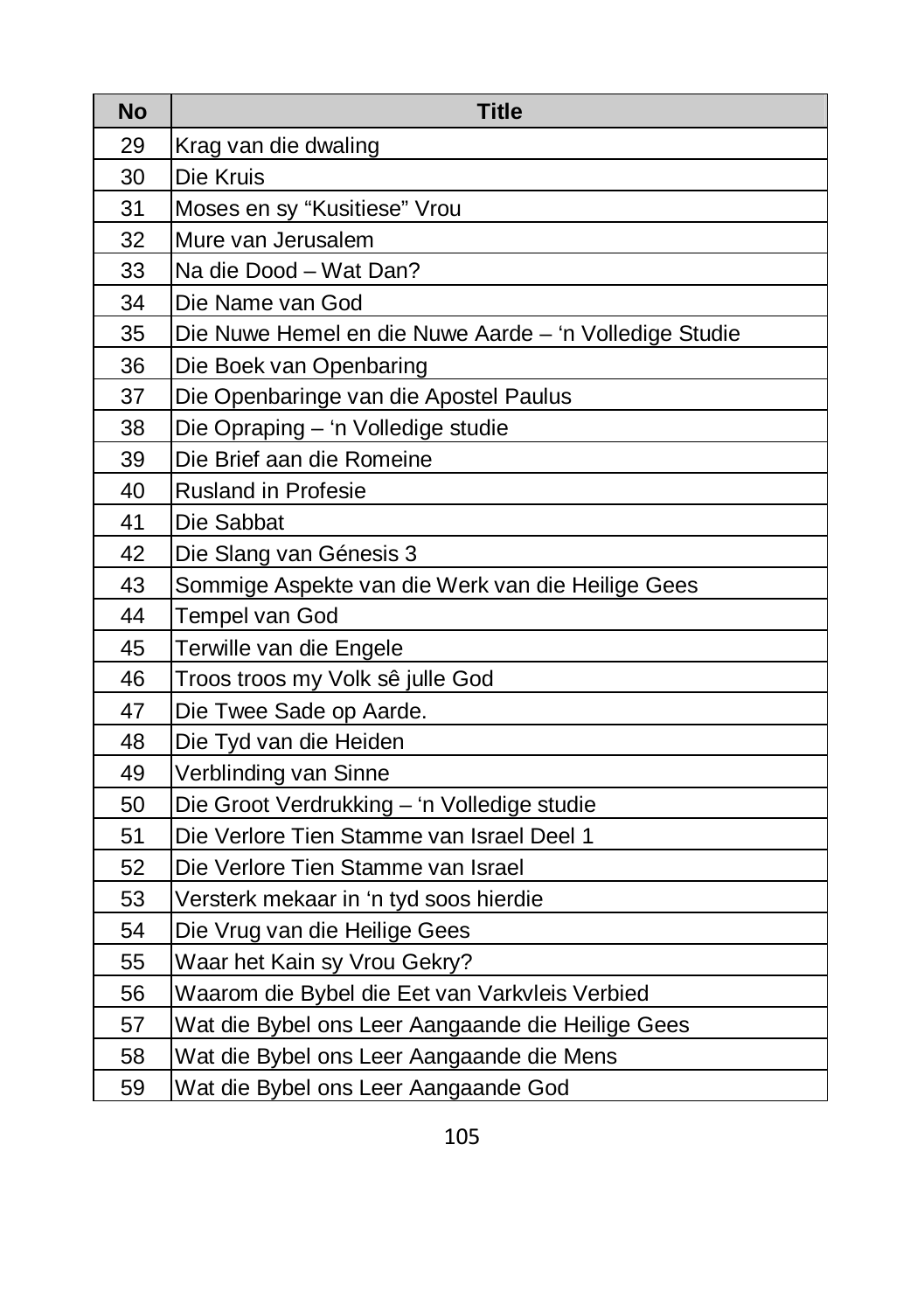| No | <b>Title</b>                                   |
|----|------------------------------------------------|
| 60 | Die Wederkoms van Christus 'n Volledige Studie |
| 61 | Wêreldgebeure                                  |
| 62 | Die Wet van die Here                           |
| 63 | Wie is my Naaste?                              |
| 64 | Wie was Hulle?                                 |

# **New Afrikaans additions:**

| <b>No</b> | <b>Title</b>                                |
|-----------|---------------------------------------------|
| 65        | Hoe sal ons ontvlug                         |
| 66        | Wat ek vrees kom oor my                     |
| 67        | Laat U wil geskied                          |
| 68        | Die Arsenale van God                        |
| 69        | Die kinders van God                         |
| 70        | Noag die Opregte                            |
| 71        | Ken U Vyand                                 |
| 72        | Die Groot Opdrag                            |
| 73        | Die Wonderlike Wêreld van Môre              |
| 74        | Die Volk en Verootmoediging                 |
| 75        | Die Troon van Dawid                         |
| 76        | Die Huidige Wêreldstelsel                   |
| 77        | Galásiërs 3                                 |
| 78        | Uitlander en Vreemdeling / Griek of Jood    |
| 79        | Pas Op Waak en Bid                          |
| 80        | Ellendige en Armoedige Volk                 |
| 81        | Die Betekenis van Ons Tyd                   |
| 82        | Wat is die Toekoms vir Suid Afrika?         |
| 83        | Die Dag van die HERE                        |
| 84        | Na die Dag van die HERE                     |
| 85        | Die Nuwe Verbond en die Bruilof van die Lam |
| 86        | Jesus se Bybel                              |
| 87        | Gebed die Vergete Gehiem                    |
| 88        | Hoe om die Wil van God te ken               |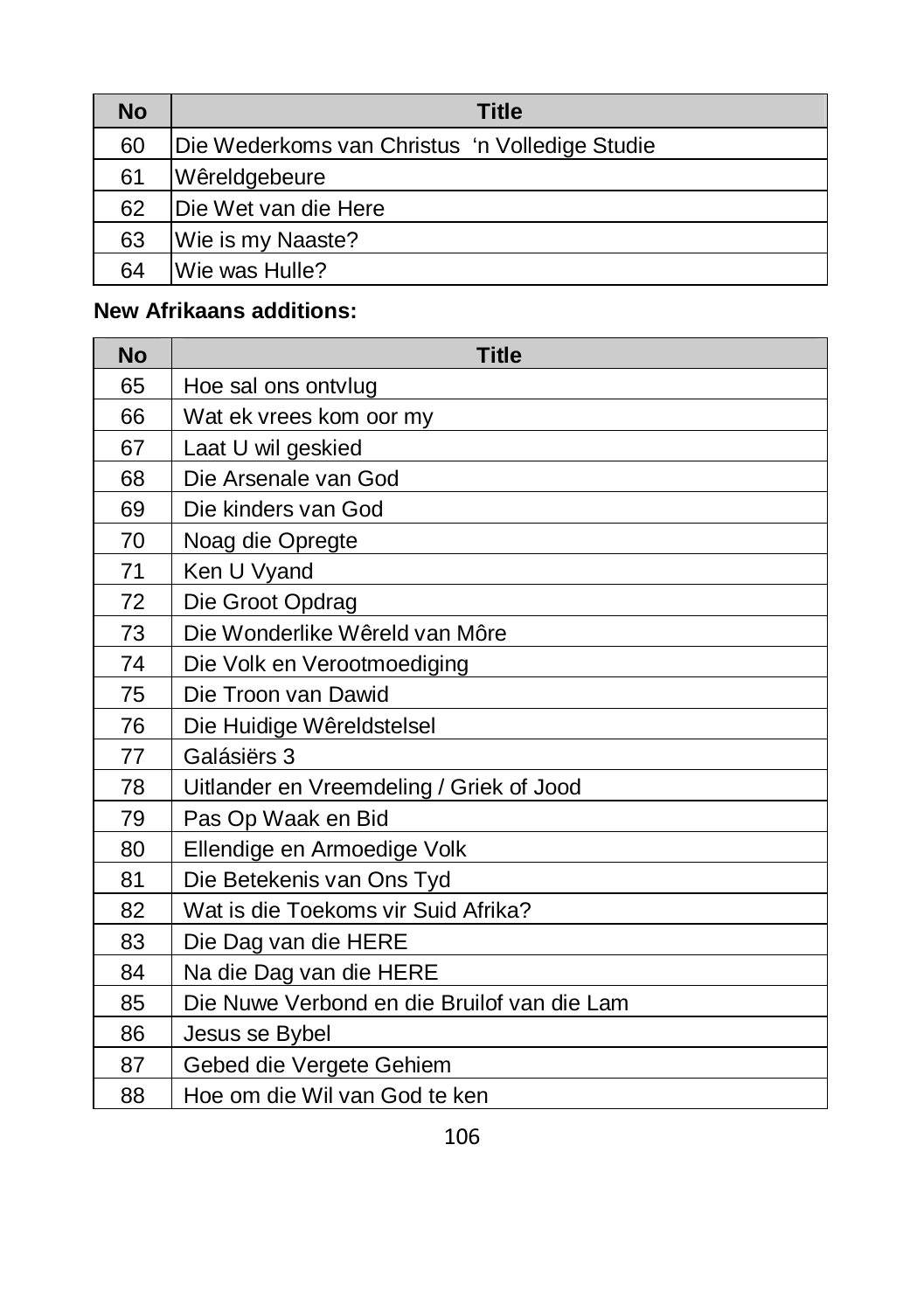| No | Title          |
|----|----------------|
| 89 | Straf en Skuld |

# **English Books available**

| <b>No</b> | <b>Title</b>                                                  |
|-----------|---------------------------------------------------------------|
| 1         | After Death What Then?                                        |
| 2         | Segregation – What saith the Scripture?                       |
| 3         | The Bible Predicts "Atomic War"                               |
| 4         | The Book of Joel                                              |
| 5         | The Book of Revelation                                        |
| 6         | Christianity and Communism                                    |
| 7         | Daniel's 70 <sup>th</sup> week                                |
| 8         | The Great Tribulation - A Complete Study                      |
| 9         | The Israel Truth T.V. Interview                               |
| 10        | The Lost Ten Tribes of Israel Part 1                          |
| 11        | The Lost Ten Tribes of Israel                                 |
| 12        | The New Heavens and the New Earth $-$ A Complete Study        |
| 13        | The Origin, History and Destiny of the White Race             |
| 14        | The Past the Present and the Future in the Light of Scripture |
| 15        | The Rapture – A Complete Study                                |
| 16        | Russia in Prophecy                                            |
| 17        | The Serpent of Genesis 3                                      |
| 18        | Why the Bible Prohibits Pork                                  |
| 19        | <b>World Affairs</b>                                          |

# **New English additions:**

| No | <b>Title</b>                 |
|----|------------------------------|
| 20 | Sons of God                  |
| 21 | The Two Seeds Upon Earth     |
| 22 | The Bible is True            |
| 23 | Noah the Man Without Blemish |
| 24 | Israel in the New Testament  |
| 25 | Moses and his Cushite wife   |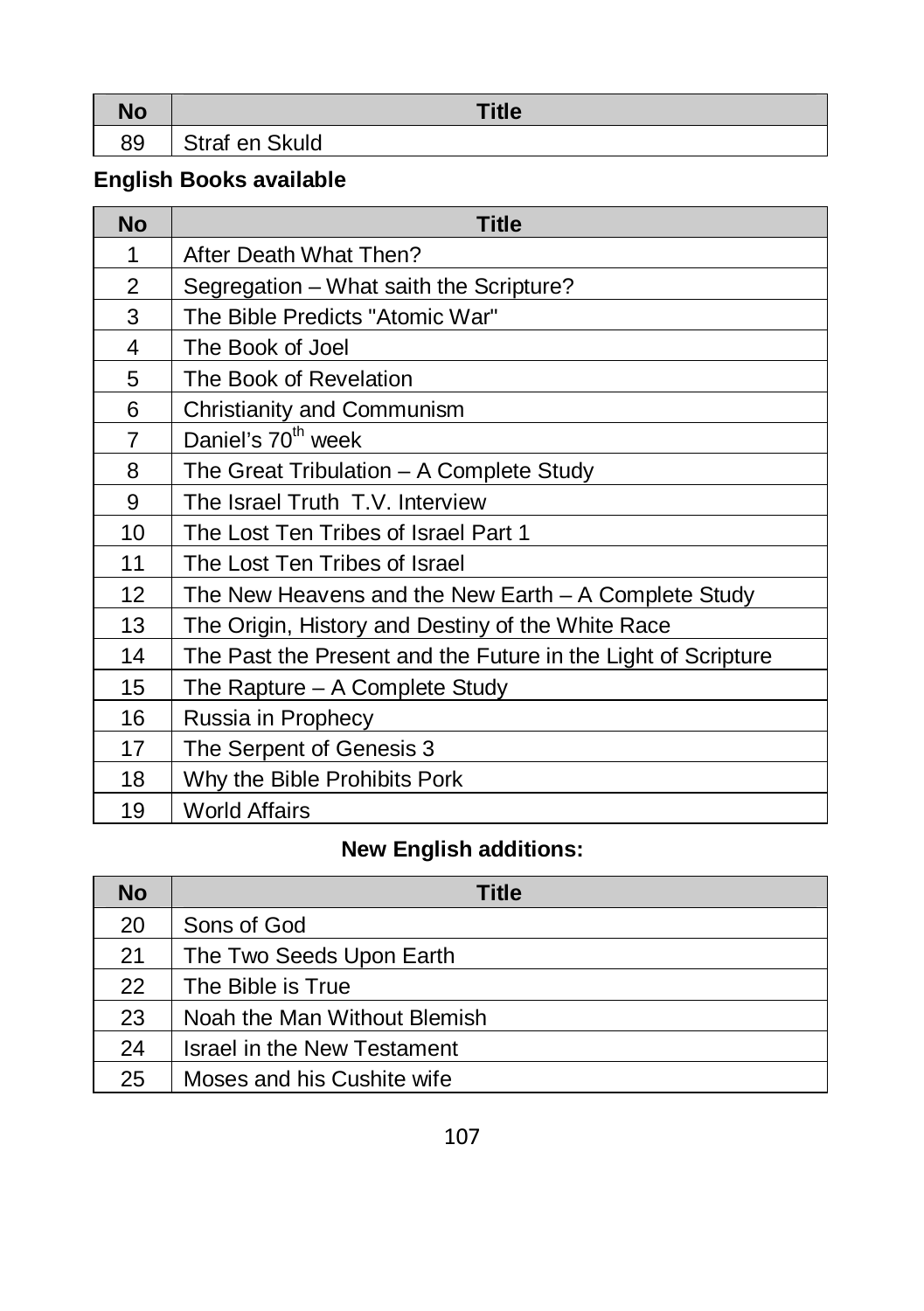| No | Title                                      |
|----|--------------------------------------------|
| 26 | Unpublished writings 1953                  |
| 27 | The Wonderful World of Tomorrow            |
| 28 | The Book of Isaiah                         |
| 29 | Who is Thy Neighbour?                      |
| 30 | The Book of Romans                         |
| 31 | The Afrikaner a Unique Nation              |
| 32 | The Book of Hosea                          |
| 33 | The Law of the Lord                        |
| 34 | <b>Flying Saucers</b>                      |
| 35 | The Book of Daniel                         |
| 36 | The Names of GOD                           |
| 37 | The Sabbath                                |
| 38 | Angels - A Complete Study                  |
| 39 | Second Coming of Christ - A Complete Study |
| 40 | <b>Penalty and Guilt</b>                   |
| 41 | Angels                                     |

## **Reference Library:**

Books on various subjects are available.

## **CD's and DVD's**

There are about 3000 CD's and 350 DVD's available wherein Pastor F.W.C. Neser's messages are recorded.

## **Website**

Visit our website: **www.israelmusthear.co.za** where you can download the sermons/teachings as well as the books by Pastor F.W.C. Neser. All downloads are free.

**E-mail address**:[ekklesiakassetfonds.neser@gmail.com](mailto:ekklesiakassetfonds.neser@gmail.com)

## **External Hard drives – 1 terrabyte**

We will download approximately 2500 sermons and teachings, 150 books and 350 DVD's. We do this free of charge when you supply the hard drive. Donations for this service are welcome.